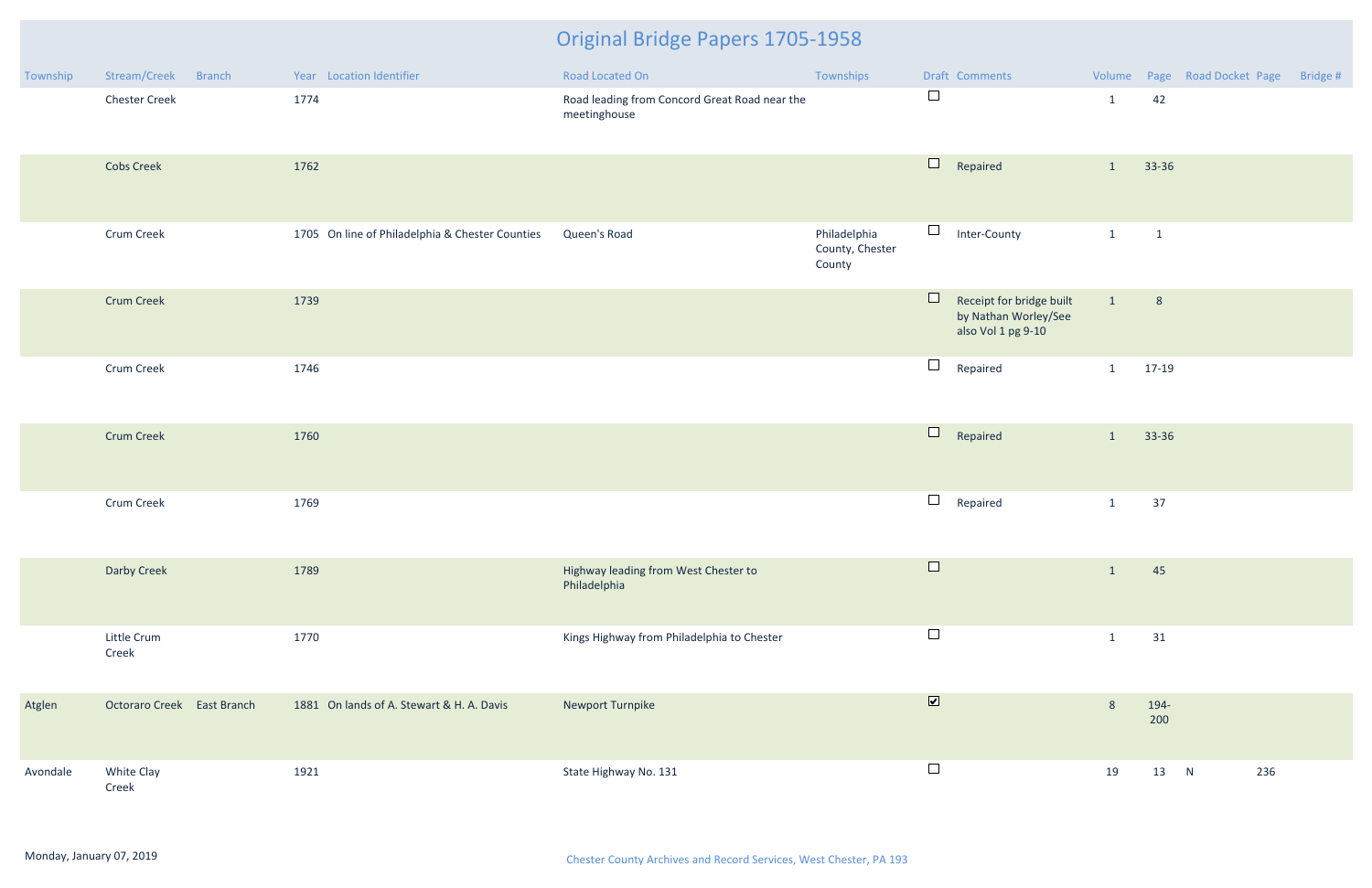| Township   | Stream/Creek               | <b>Branch</b> | Year Location Identifier                                                                                         | <b>Road Located On</b>                                                | Townships                | Draft Comments                                   |                |                  | Volume Page Road Docket Page | Bridge # |
|------------|----------------------------|---------------|------------------------------------------------------------------------------------------------------------------|-----------------------------------------------------------------------|--------------------------|--------------------------------------------------|----------------|------------------|------------------------------|----------|
| Avondale   | <b>White Clay</b><br>Creek | East Branch   | 1910 At a point between the lands of Mrs. Alice<br>Owens, Thomas Cubbage, Odone Rosazza &<br>the A. M. E. Church | <b>Third Street</b>                                                   |                          | $\overline{\mathbf{v}}$                          | 15             | 22 M             |                              | 505      |
| Avondale   | White Clay<br>Creek        | East Branch   | 1927                                                                                                             |                                                                       |                          | $\Box$                                           | 21             | 16               |                              | 58       |
| Avondale   | <b>White Clay</b><br>Creek | West Branch   | 1903                                                                                                             | <b>West State Street</b>                                              |                          | $\Box$                                           | 14             | 16               | M                            | 363      |
| Birmingham | Brandywine<br>Creek        |               | 1737 John Chads Ferry                                                                                            | <b>Great Road</b>                                                     |                          | $\Box$<br>Boats built for ferry                  | $\mathbf{1}$   | $6 - 7$          |                              |          |
| Birmingham | Brandywine<br>Creek        |               | 1742 John Chads Ferry                                                                                            |                                                                       |                          | $\Box$<br>Concerning boats                       | $\mathbf{1}$   | 15-16            |                              |          |
| Birmingham | Brandywine<br>Creek        |               | 1760 John Chads Ferry                                                                                            |                                                                       |                          | $\Box$<br>Concerning boat                        | $\mathbf{1}$   | 26               |                              |          |
| Birmingham | Brandywine<br>Creek        |               | 1760 John Chads Ferry                                                                                            |                                                                       |                          | $\Box$<br>Concerning boat                        | $\mathbf{1}$   | 27-29            |                              |          |
| Birmingham | Brandywine<br>Creek        |               | 1795 Chads Ferry                                                                                                 |                                                                       |                          | $\Box$                                           | $\mathbf{1}$   | 56               |                              |          |
| Birmingham | Brandywine<br>Creek        |               | 1850 At Brinton's Ford                                                                                           | Public road from Kennett Square, via<br>Dilworthtown, to Philadelphia | Birmingham,<br>Pennsbury | $\overline{\mathbf{z}}$<br>Exhibit quality draft | 5 <sup>1</sup> | 74-77            |                              | 292      |
| Birmingham | Brandywine<br>Creek        |               | 1853 At Brinton's Ford                                                                                           | Public road from Kennett Square to<br>Dilworthtown                    | Birmingham,<br>Pennsbury | $\blacktriangledown$                             | 5              | $170 - J$<br>181 |                              | 102      |
| Birmingham | Brandywine<br>Creek        |               | 1857                                                                                                             | <b>Street Road</b>                                                    | Birmingham,<br>Pocopson  | $\Box$<br>Repair                                 | 6 <sup>1</sup> | $62 - 64$ J      |                              | 454      |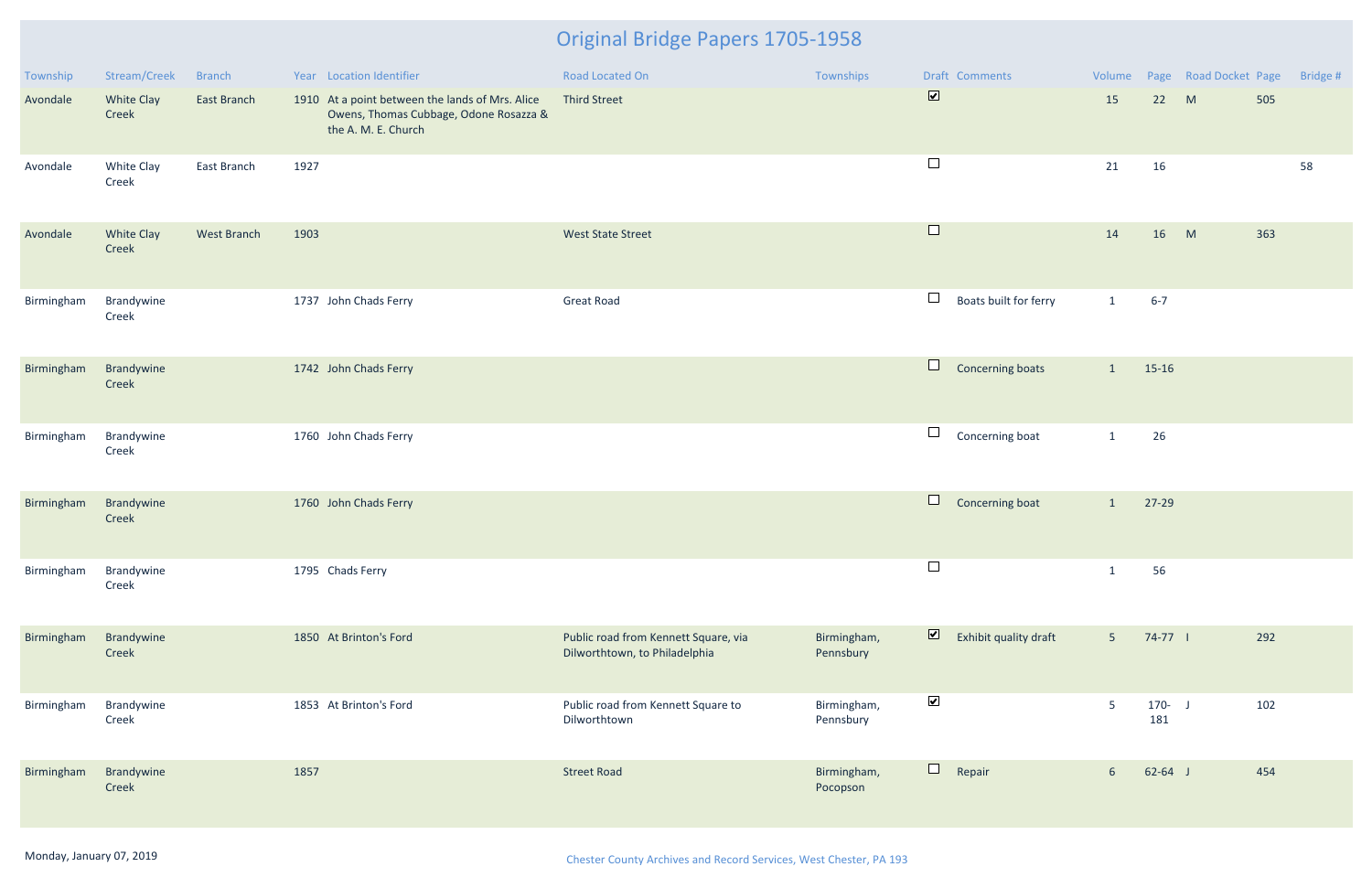| Township   | Stream/Creek        | <b>Branch</b> | Year Location Identifier                | <b>Road Located On</b>                                                                                                            | Townships                | Draft Comments                                | Volume         |                | Page Road Docket Page | Bridge # |
|------------|---------------------|---------------|-----------------------------------------|-----------------------------------------------------------------------------------------------------------------------------------|--------------------------|-----------------------------------------------|----------------|----------------|-----------------------|----------|
| Birmingham | Brandywine<br>Creek |               | 1879 At Sager's mill                    | Public highway from Kennett Square to West<br>Chester                                                                             | Birmingham,<br>Pocopson  | $\blacktriangledown$<br>Exhibit quality draft | 8              | 148-<br>153    |                       |          |
| Birmingham | Brandywine<br>Creek |               | 1891                                    | Near the road from Lenape Station to Kennett<br>Square                                                                            | Pocopson,<br>Birmingham  | $\Box$                                        | 11             | 12             |                       |          |
| Birmingham | Brandywine<br>Creek |               | 1902 At Lenape                          | Kennett Road to West Chester                                                                                                      | Pocopson,<br>Birmingham  | $\blacktriangledown$                          | 14             | $\mathbf{1}$   | 330<br>M              |          |
| Birmingham | Brandywine<br>Creek |               | 1911 At or near Lenape Station          | Public road from Sager's Mill to Kennett Square                                                                                   |                          | $\overline{\mathbf{v}}$                       | 16             | 1              | M<br>509              |          |
| Birmingham | Brandywine<br>Creek | East Branch   | 1867 Near eastern end of Sager's Bridge | Road from West Chester to Kennett Square                                                                                          |                          | $\Box$                                        | $\overline{7}$ | 44-46          |                       |          |
| Brandywine | <b>Beaver Creek</b> |               | 1832                                    | Road to Joseph M. Downing's mills and lime<br>stone quarries                                                                      |                          | $\boxed{\blacktriangledown}$                  | $\overline{3}$ | 76-78          |                       |          |
| Brandywine | Brandywine<br>Creek |               | 1830 Near Andrew Hatfield's mill        | Road leading to the Compass in Pequea Valley                                                                                      |                          | $\Box$                                        | $\overline{3}$ | 43-47 G        | 136                   |          |
| Brandywine | Brandywine<br>Creek | East Branch   | 1833 Near Davis's Paper Mill            | Road leading from Guthrieville to the Old Red<br><b>Lion Tavern</b>                                                               | Brandywine,<br>Uwchlan   | M                                             | $\overline{3}$ | $122 -$<br>125 |                       |          |
| Brandywine | Brandywine<br>Creek | East Branch   | 1837                                    | Public highway leading from the Red Lion<br>Tavern to Hibernia Forge, and another road<br>leading in the direction of Downingtown | Uwchlan,<br>Brandywine   | $\Box$                                        | $\overline{3}$ | 228-<br>230    |                       |          |
| Brandywine | Brandywine<br>Creek | East Branch   | 1841 Near James M. Dorlan's paper mill  | Public road from Guthrieville to Red Lion Road                                                                                    | Uwchlan,<br>Brandywine   | $\boxed{\blacktriangledown}$                  | $\overline{4}$ | 106-<br>112    |                       |          |
| Brandywine | Brandywine<br>Creek | West Branch   | 1820 At Hibernia Mills                  |                                                                                                                                   | West Caln,<br>Brandywine | $\overline{\phantom{a}}$                      | $\overline{2}$ | 120-<br>125    |                       |          |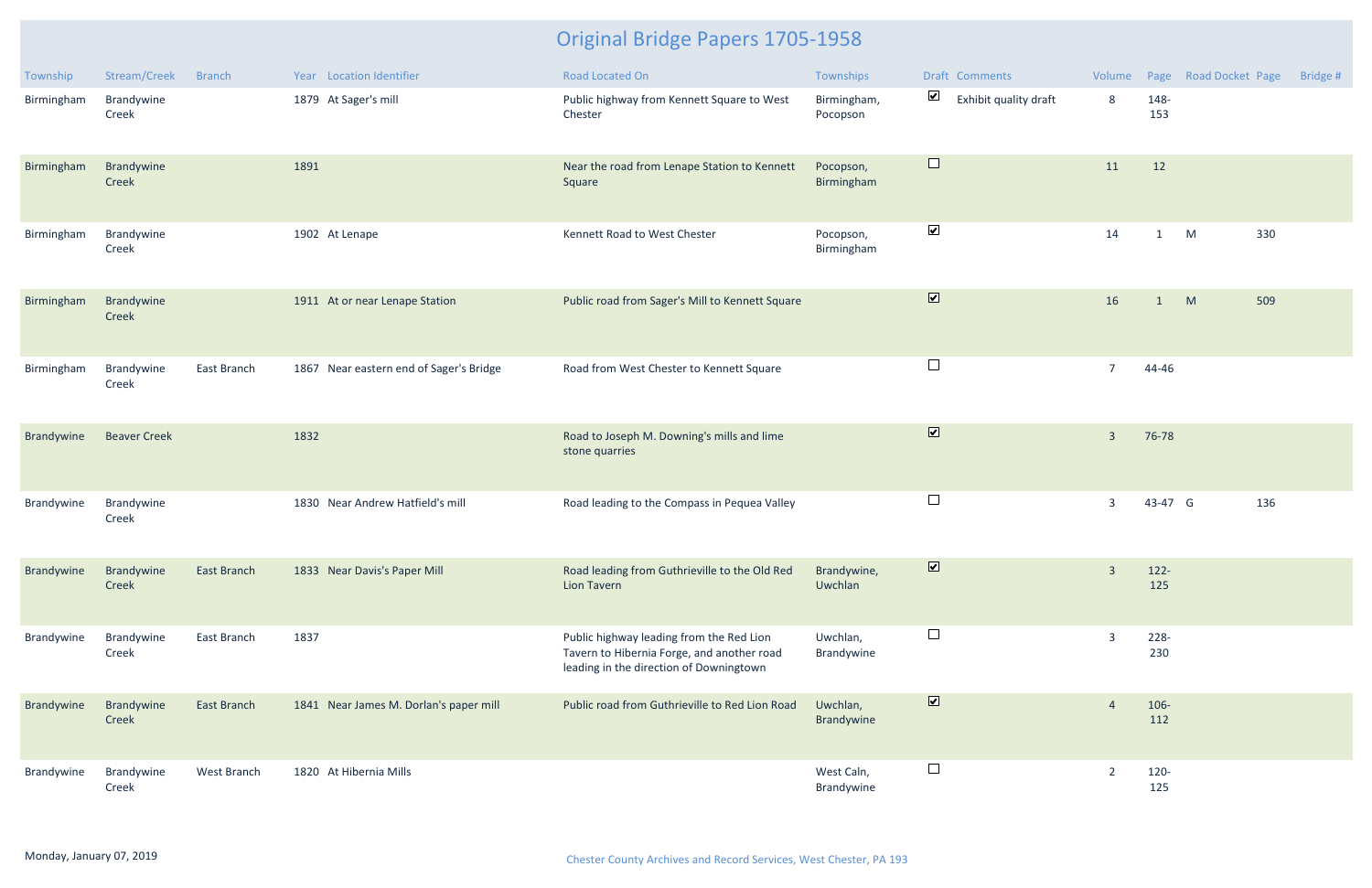| Township    | Stream/Creek           | <b>Branch</b>      | Year Location Identifier                                                         | Road Located On                                                                                           | Townships       | Draft Comments   | Volume         |                |   | Page Road Docket Page Bridge # |
|-------------|------------------------|--------------------|----------------------------------------------------------------------------------|-----------------------------------------------------------------------------------------------------------|-----------------|------------------|----------------|----------------|---|--------------------------------|
| Caln        | <b>Beaver Creek</b>    |                    | 1916 At Edge's mill                                                              | Road from Downingtown to Caln Meetinghouse                                                                |                 | $\Box$           | 18             | 5 <sup>5</sup> | N | 84, 108                        |
| Caln        | <b>Beaver Creek</b>    |                    | 1916 On land of Morris T. Wood                                                   | Public road from the Philadelphia & Lancaster<br>Turnpike to the Horseshoe Turnpike                       |                 | $\Box$           | 18             | 14             | N | 130                            |
| Caln        | Brandywine<br>Creek    | <b>East Branch</b> | 1891                                                                             | Public road leading from Dorlan's Mills to a<br>public road leading from Downingtown to<br>Dowlin's Forge | Caln, East Caln | $\Box$           | 11             | 5 <sup>5</sup> | M | 109,<br>121                    |
| Charlestown | <b>French Creek</b>    |                    | 1819                                                                             | Road leading from Philadelphia, by way of<br>Pawlings Ford Bridge to Lancaster                            |                 | $\Box$<br>Repair | $\overline{2}$ | 104            |   |                                |
| Charlestown | <b>French Creek</b>    |                    | 1824                                                                             | Public road leading through Phoenixville to the<br><b>Reading Road</b>                                    |                 | $\Box$           | $2^{\circ}$    | $206 -$<br>208 |   |                                |
| Charlestown | <b>Pickering Creek</b> |                    | 1789 Near the late dwelling house of William<br>Moore, Esq.                      | Ironwork Road                                                                                             |                 | $\Box$           | 1              | 46             |   |                                |
| Charlestown | <b>Pickering Creek</b> |                    | 1813                                                                             | Public highway from Starr's Ford to the Warren<br>Tavern                                                  |                 | $\Box$           | $\overline{2}$ | 48-51          |   |                                |
| Charlestown | <b>Pickering Creek</b> |                    | 1814                                                                             | Public highway from Norristown, by way of<br>Pawling's Ford Bridge, to West Chester                       |                 | $\Box$           | $\overline{2}$ | 55-56          |   |                                |
| Charlestown | <b>Pickering Creek</b> |                    | 1815 Near Enoch Walker's mill                                                    | Post road from Pawling's Ford Bridge to<br>Morgantown, Lancaster, Harrisburg                              |                 | $\Box$           | $2^{\circ}$    | 60-62          |   |                                |
| Charlestown | <b>Pickering Creek</b> |                    | 1823 Near John Guest's mill, late of William Nixon At intersection of many roads |                                                                                                           |                 |                  | 2              | 192-<br>194    |   |                                |
| Charlestown | <b>Pickering Creek</b> |                    | 1829 At Nixon's Ford                                                             |                                                                                                           |                 | $\Box$           | $\mathbf{3}$   | 29-31 G        |   | 118                            |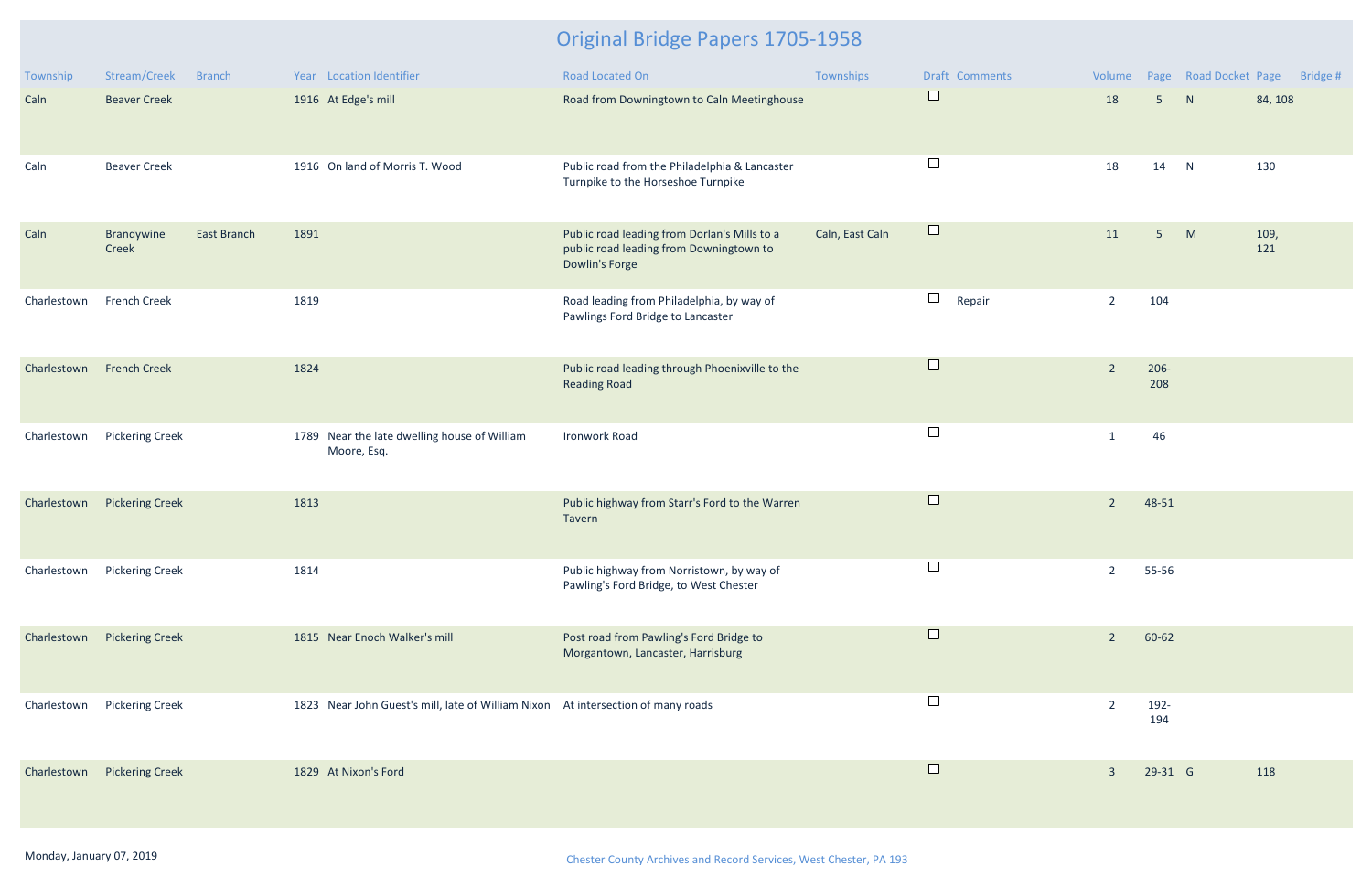| Township    | Stream/Creek           | <b>Branch</b> |      | Year Location Identifier                                                   | Road Located On                                                                                   | Townships |                         | Draft Comments        |                 |                | Volume Page Road Docket Page |             | Bridge # |
|-------------|------------------------|---------------|------|----------------------------------------------------------------------------|---------------------------------------------------------------------------------------------------|-----------|-------------------------|-----------------------|-----------------|----------------|------------------------------|-------------|----------|
| Charlestown | <b>Pickering Creek</b> |               |      | 1852 On land of Capt. Samuel Davis                                         | State Road from West Chester to Phoenixville                                                      |           | $\blacktriangledown$    |                       | 5 <sup>5</sup>  | 149- J<br>156  |                              | 91          |          |
| Charlestown | <b>Pickering Creek</b> |               |      | 1856 Near Jeffrey John's saw mill, on Henry<br>Rixstine's land             | Public highway from Chester Springs to<br>Phoenixville                                            |           | $\blacksquare$          | Exhibit quality draft | $6\overline{6}$ | $30 - 33$      |                              |             |          |
| Charlestown | <b>Pickering Creek</b> |               |      | 1867 At Rixstine's Ford, on lands of the heirs of<br><b>Henry Rixstine</b> | Chester Springs Road                                                                              |           | $\blacktriangledown$    |                       | $\overline{7}$  | 25-28          |                              |             |          |
| Charlestown | <b>Pickering Creek</b> |               |      |                                                                            | 1892 Near the Cupola, on land of Hannah G. Davis Public road from Phoenixville to Chester Springs |           | $\overline{\mathbf{v}}$ |                       | 11              | 16             | M                            | 171,<br>188 |          |
| Charlestown | <b>Pickering Creek</b> |               | 1926 |                                                                            |                                                                                                   |           | $\Box$                  |                       | 21              | 11 N           |                              | 359         | 176      |
| Chester     | <b>Chester Creek</b>   |               | 1724 |                                                                            |                                                                                                   |           | $\Box$                  | Repaired              | $\mathbf{1}$    | $\overline{4}$ |                              |             |          |
| Chester     | <b>Chester Creek</b>   |               | 1748 |                                                                            |                                                                                                   |           | $\Box$                  | Repaired              | $\mathbf{1}$    | 17-19          |                              |             |          |
| Chester     | <b>Chester Creek</b>   |               | 1755 |                                                                            | Provincial Road from Chester to New Castle                                                        |           | $\Box$                  | Rebuilt               | $\mathbf{1}$    | 23-25          |                              |             |          |
| Chester     | <b>Chester Creek</b>   |               | 1768 |                                                                            |                                                                                                   |           | $\Box$                  | Repaired              | $\mathbf{1}$    | 33-36          |                              |             |          |
| Chichester  |                        |               | 1739 |                                                                            |                                                                                                   |           | $\Box$                  |                       | $\mathbf{1}$    | $9-10$         |                              |             |          |
| Chichester  |                        |               | 1765 |                                                                            |                                                                                                   |           | $\Box$                  | Repaired              | $\mathbf{1}$    | 33-36          |                              |             |          |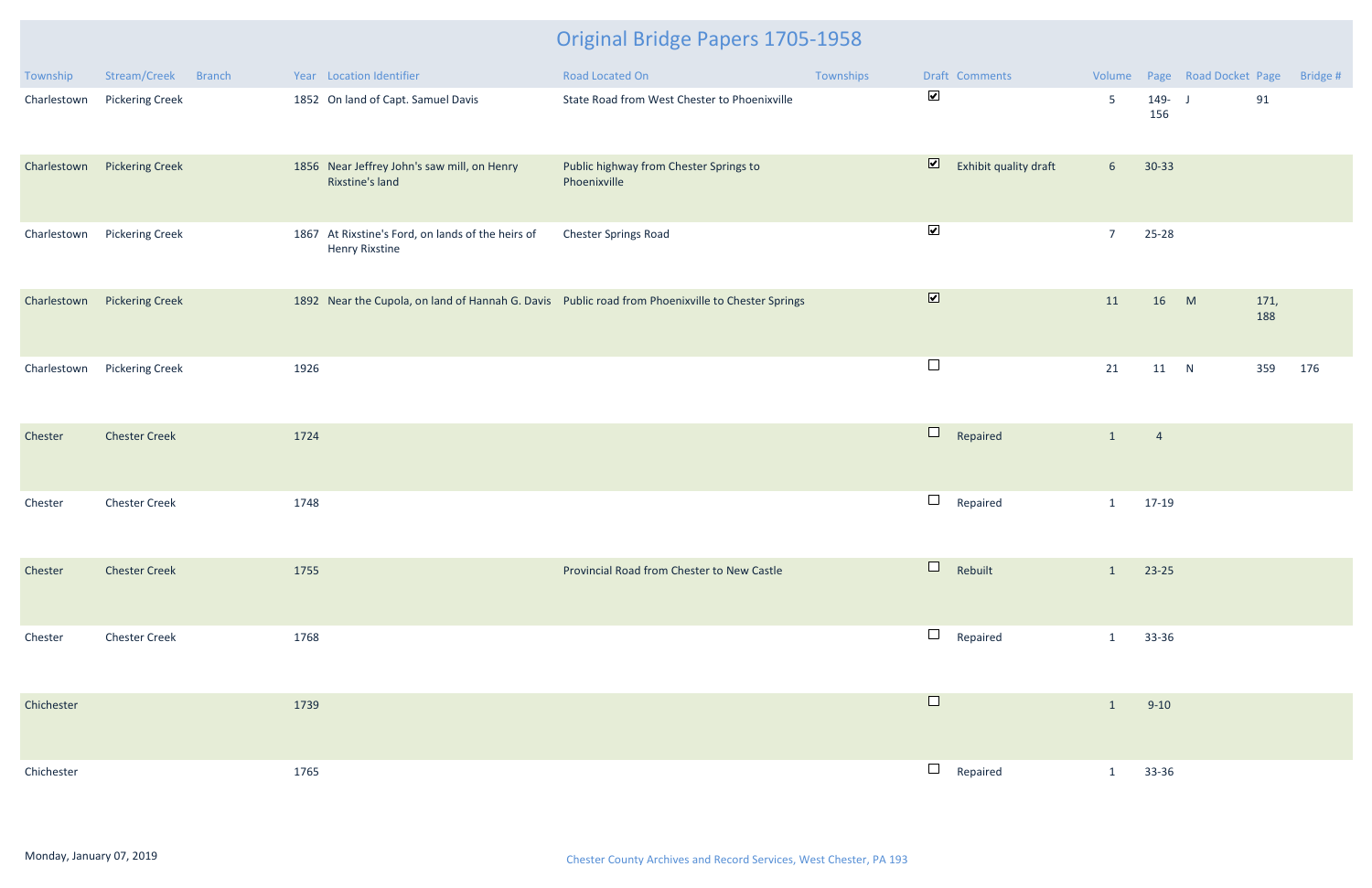| Township    | Stream/Creek        | <b>Branch</b> | Year Location Identifier                                         | Road Located On                                                        | Townships | Draft Comments          |                                                                                                     |                |                  | Volume Page Road Docket Page | Bridge # |
|-------------|---------------------|---------------|------------------------------------------------------------------|------------------------------------------------------------------------|-----------|-------------------------|-----------------------------------------------------------------------------------------------------|----------------|------------------|------------------------------|----------|
| Chichester  |                     |               | 1765                                                             |                                                                        |           | $\Box$                  | Repaired                                                                                            | $\mathbf{1}$   | 33-36            |                              |          |
| Coatesville | Brandywine<br>Creek |               | 1912                                                             | Main Street                                                            |           | $\blacktriangledown$    |                                                                                                     | 17             | $2^{\circ}$      | M                            | 563      |
| Coatesville | Brandywine<br>Creek | West Branch   | 1877                                                             | Main Street (lately the Lancaster Turnpike)                            |           | $\Box$                  |                                                                                                     | 8              | 81-87 L          |                              | 231      |
| Coatesville | Brandywine<br>Creek | West Branch   | 1907                                                             | <b>Main Street</b>                                                     |           | $\Box$                  |                                                                                                     | 15             | 11 M             |                              | 426      |
| Coventry    | [Small Stream]      |               | 1803                                                             | Schuylkill Road (new)                                                  |           | $\Box$                  |                                                                                                     | $\mathbf{1}$   | 86-93 C          |                              | 234      |
| Coventry    | French Creek        |               | 1803 In Pughtown, near the sawmill late of Evan<br>and John Pugh |                                                                        |           | $\Box$                  | At a place where a<br>bridge had been built<br>and kept in repair by the<br>township for upwards of | $\mathbf{1}$   | $114 - D$<br>123 |                              | 18       |
| Coventry    | <b>French Creek</b> |               | 1836 Near Coventry Village & Christman's mill                    | Public highway leading from Coventry Village to<br><b>West Chester</b> |           | $\overline{\mathbf{v}}$ |                                                                                                     | $\overline{3}$ | 192- G<br>206    |                              | 389      |
| Coventry    | Pigeon Creek        |               | 1802                                                             | Schuylkill Road (new)                                                  |           | $\Box$                  |                                                                                                     | $\mathbf{1}$   | 69-72 C          |                              | 220      |
| Coventry    | <b>Pigeon Creek</b> |               | 1825                                                             | Public road leading from Philadelphia to Reading                       |           | $\Box$                  |                                                                                                     | $\overline{2}$ | 213              |                              |          |
| Darby       | Darby Creek         |               | $[176$<br>$0s$ ?]                                                | Kings Road from Philadelphia to Chester                                |           | road                    | To replace older bridge<br>no longer on the new                                                     | $\mathbf{1}$   | 30               |                              |          |
| Darby       | Darby Creek         |               | 1724                                                             |                                                                        |           | $\Box$                  | Repaired                                                                                            | $\mathbf{1}$   | $\overline{4}$   |                              |          |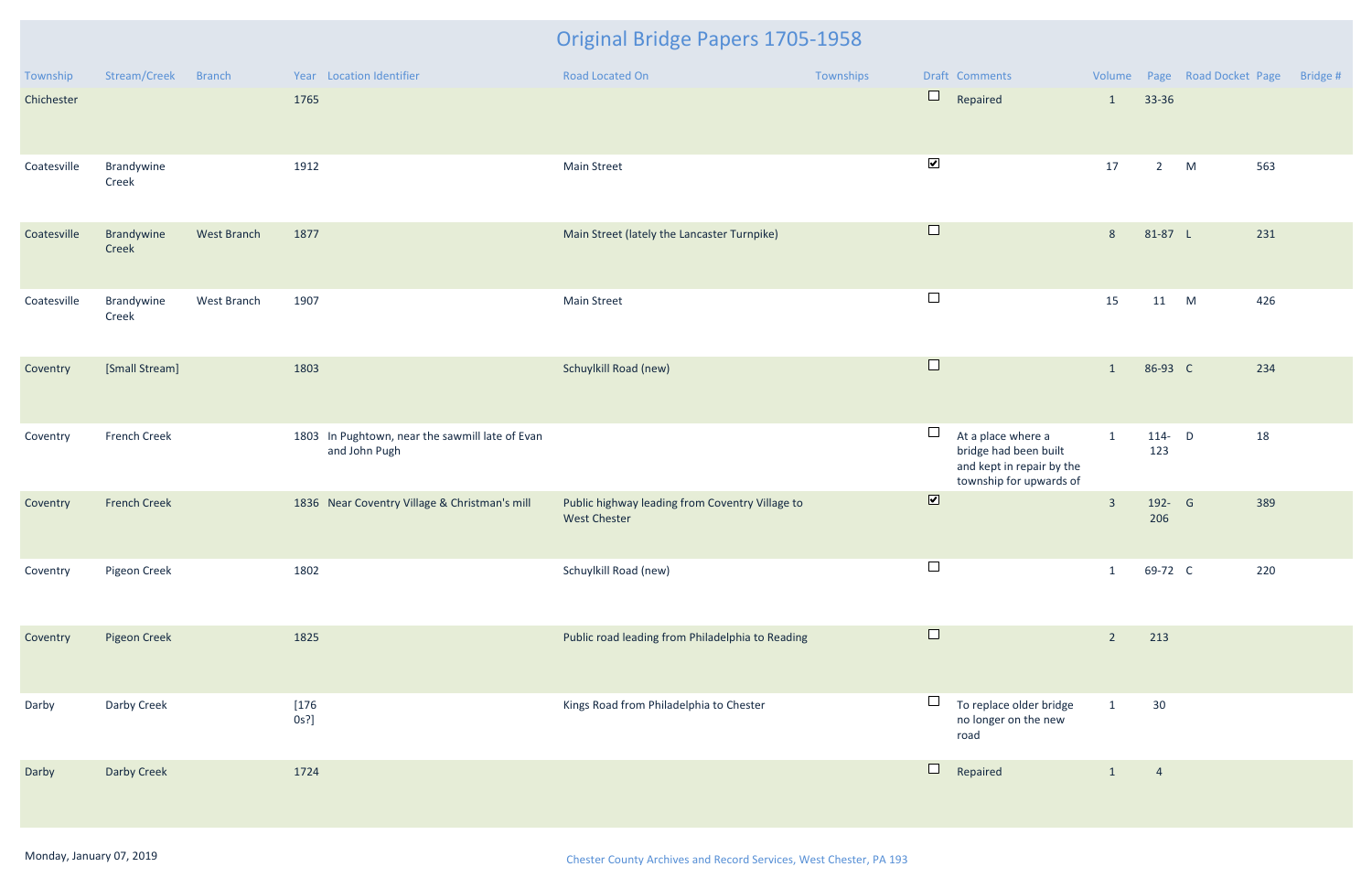| Township                 | Stream/Creek                 | <b>Branch</b>          |      | Year Location Identifier                                                                | Road Located On       | Townships |                                       | Draft Comments                           |              |                         | Volume Page Road Docket Page Bridge # |  |
|--------------------------|------------------------------|------------------------|------|-----------------------------------------------------------------------------------------|-----------------------|-----------|---------------------------------------|------------------------------------------|--------------|-------------------------|---------------------------------------|--|
| Darby                    | Darby Creek                  |                        | 1725 |                                                                                         |                       |           | $\begin{array}{c} \hline \end{array}$ | Maintenance of existing<br>bridge        | $\mathbf{1}$ | $\overline{\mathbf{3}}$ |                                       |  |
| Darby                    | Darby Creek                  |                        | 1751 |                                                                                         |                       |           | $\Box$                                | Repaired                                 | $\mathbf{1}$ | 17-19                   |                                       |  |
| Darby                    | Darby Creek                  |                        | 1753 |                                                                                         |                       |           | $\Box$                                | Repaired                                 | $\mathbf{1}$ | $21 - 22$               |                                       |  |
| Darby                    | Darby Creek                  |                        | 1756 |                                                                                         |                       |           | $\Box$                                | Repaired                                 | $\mathbf{1}$ | 26                      |                                       |  |
| Darby                    | Darby Creek                  |                        | 1764 |                                                                                         |                       |           | $\Box$                                | Repaired                                 | $\mathbf{1}$ | 33-36                   |                                       |  |
| Downingtown Beaver Creek |                              |                        | 1901 |                                                                                         | <b>Manor Ave</b>      |           | $\Box$                                |                                          | 13           | 20                      | M<br>289                              |  |
| Downingtown Beaver Creek |                              | Pollock's Mill<br>Race |      | 1932 On lands of W. Irwin Pollock & W. I. Pollock Manor Avenue (Horse-shoe Pike)<br>Jr. |                       |           | $\Box$                                |                                          | 23           | 8 <sup>8</sup>          |                                       |  |
| Downingtown Beaver Creek |                              | Pollock's Mill<br>Race |      | 1932 On lands of W. Irwin Pollock & W. I. Pollock Manor Avenue (Horse-shoe Pike)<br>Jr. |                       |           | $\Box$                                |                                          | 23           | 9                       |                                       |  |
| Downingtown Brandywine   | Creek                        | East Branch            |      | 1919 At Bicking's paper mill                                                            | Lancaster Avenue      |           | $\blacktriangledown$                  | Draft in oversized folder                | 19           | 6 N                     | 186,<br>257                           |  |
| Downingtown Mill Race    |                              |                        |      | 1901 At John L. Pollock's mill race                                                     | <b>Manor Ave</b>      |           | $\Box$                                |                                          | 13           | 19                      | M<br>288                              |  |
|                          | East Bradford [Small Stream] |                        |      | 1812 Near the Black Horse Tavern                                                        | <b>Strasburg Road</b> |           |                                       | Small stream that turns<br>Taylor's mill | $\mathbf{1}$ | $173 - D$<br>175        | 277                                   |  |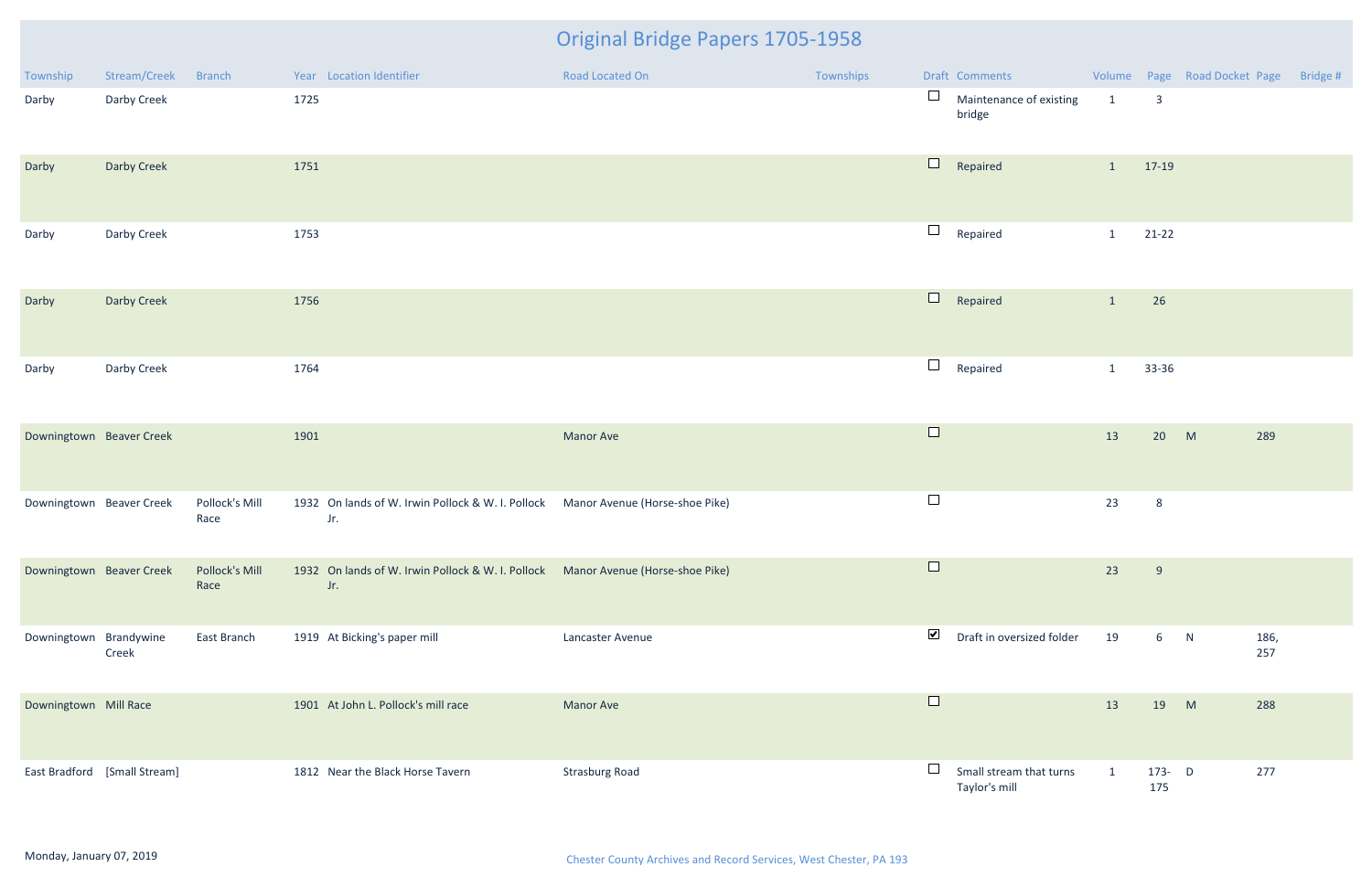| Township             | Stream/Creek<br><b>Branch</b> | Year Location Identifier                      | <b>Road Located On</b>                                                                | Townships                              | Draft Comments                                                       | Volume         |                | Page Road Docket Page | Bridge # |
|----------------------|-------------------------------|-----------------------------------------------|---------------------------------------------------------------------------------------|----------------------------------------|----------------------------------------------------------------------|----------------|----------------|-----------------------|----------|
| <b>East Bradford</b> | <b>Black Horse</b><br>Creek   | 1912 Between Strasburg Road & Jefferis Bridge | <b>Brandywine Creek Road</b>                                                          |                                        | $\Box$                                                               | 16             | 14             | M<br>542              |          |
| East Bradford        | Brandywine<br>Creek           | 1789 Abiah Taylor's Ford                      |                                                                                       |                                        | $\Box$<br>Frequent passing of<br>travellers to reach West<br>Chester | $\mathbf{1}$   | 44             |                       |          |
| <b>East Bradford</b> | Brandywine<br>Creek           | 1793 Near Nathan Scholfield's mill            | Road from West Chester to the south western<br>parts of the County                    |                                        | $\Box$                                                               | $\mathbf{1}$   | $51-52$        |                       |          |
| East Bradford        | Brandywine<br>Creek           | 1804 At Painter's Ford                        | <b>Street Road</b>                                                                    | Pennsbury, East<br><b>Bradford</b>     | $\Box$                                                               | $\mathbf{1}$   | 97-105 D       | 203                   |          |
| <b>East Bradford</b> | Brandywine<br>Creek           | 1809 At Painter's Ford                        | Marlborough Street Road                                                               | East Bradford,<br>Pennsbury            | $\Box$                                                               | $\mathbf{1}$   | 159- D<br>164  | 203                   |          |
| East Bradford        | Brandywine<br>Creek           | 1816 At Painter's Ford                        | Street Road (now State Road)                                                          | East Bradford,<br>Pennsbury            | $\Box$<br>Repair                                                     | $\overline{2}$ | 75             |                       |          |
| <b>East Bradford</b> | Brandywine<br>Creek           | 1821                                          |                                                                                       | Pennsbury, East<br><b>Bradford</b>     | Repair/Washed away<br>January 1821                                   | $\overline{2}$ | 157- F<br>159  | 128                   |          |
| East Bradford        | Brandywine<br>Creek           | 1822 At Sugar's Ford                          | Road from West Chester to Downingtown                                                 | East Bradford,<br><b>West Bradford</b> | $\Box$                                                               | $\overline{2}$ | 181-<br>182    |                       |          |
| East Bradford        | Brandywine<br>Creek           | 1836 Near William Walter's mill               | Public highway from Kennett Square to West<br>Chester                                 |                                        | $\Box$                                                               | $\overline{3}$ | 212            |                       |          |
| East Bradford        | Brandywine<br>Creek           | 1852 At Hause's or Brinton's Ford             | Public road leading from Seeds's Bridge to the<br>road from Downingtown to Wilmington |                                        | $\blacktriangledown$                                                 | 5              | $142 -$<br>148 |                       |          |
| East Bradford        | Brandywine<br>Creek           | 1857 At Baileyville                           |                                                                                       |                                        | $\Box$<br>Repair                                                     | 6 <sup>1</sup> | $56-58$ J      | 380                   |          |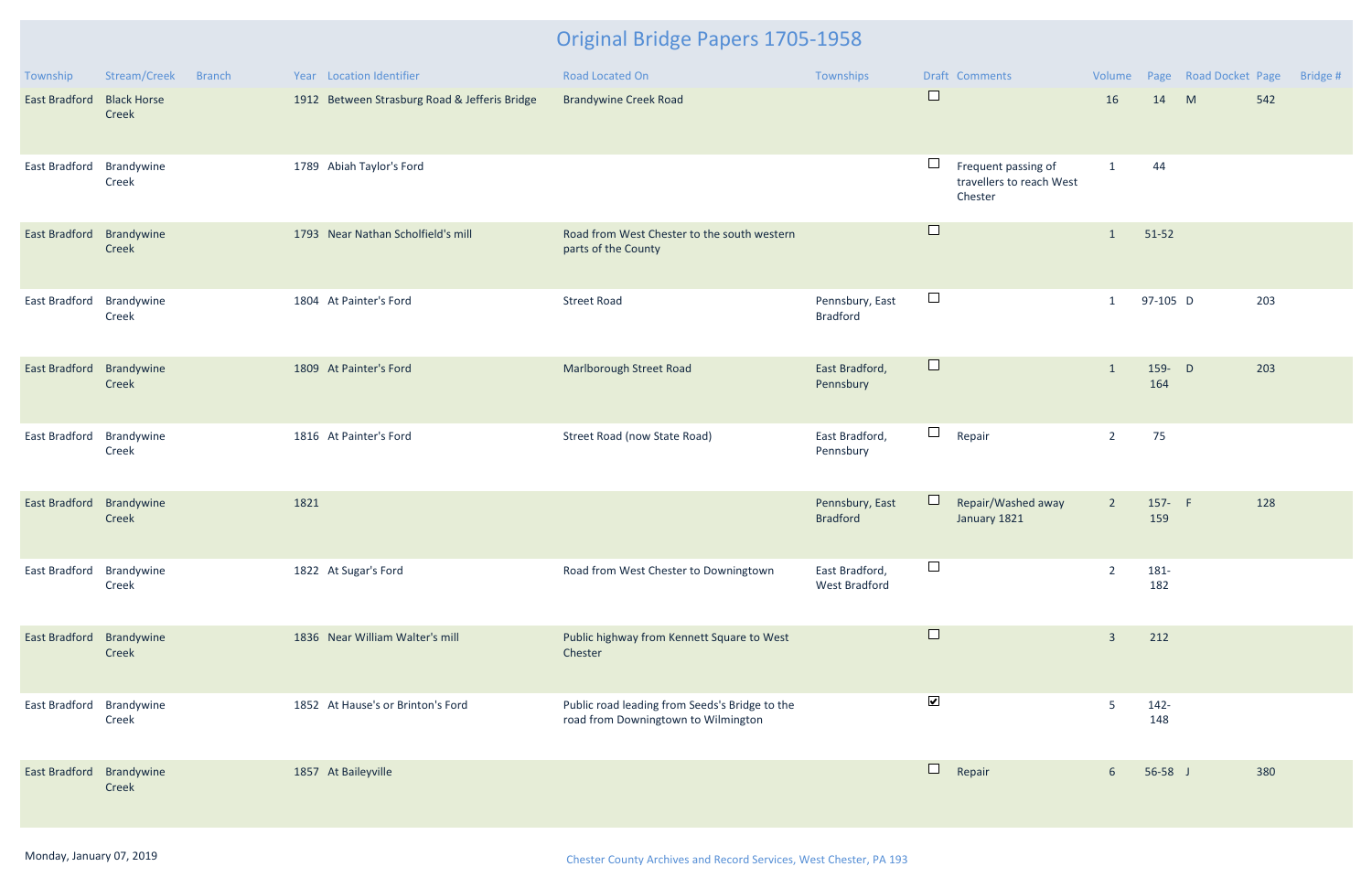| Township                 | Stream/Creek        | <b>Branch</b>      | Year Location Identifier                           | <b>Road Located On</b>                                                                                          | Townships                              | Draft Comments                                        | Volume          |               | Page Road Docket Page | Bridge # |
|--------------------------|---------------------|--------------------|----------------------------------------------------|-----------------------------------------------------------------------------------------------------------------|----------------------------------------|-------------------------------------------------------|-----------------|---------------|-----------------------|----------|
| East Bradford            | Brandywine<br>Creek |                    | 1891 At Jefferis's Ford, on land of W. H. H. Davis | <b>State Road</b>                                                                                               |                                        | $\blacktriangledown$                                  | 12              | 10            |                       |          |
| <b>East Bradford</b>     | Brandywine<br>Creek | <b>East Branch</b> | 1789                                               | <b>Strasburg Road</b>                                                                                           | East Bradford,<br><b>West Bradford</b> | $\Box$                                                | $\mathbf{1}$    | 47            |                       |          |
| East Bradford            | Brandywine<br>Creek | East Branch        | 1804                                               | State Road (new)                                                                                                |                                        | $\Box$<br>First bridge erected at<br>location in 1789 | $\overline{1}$  | 124- D<br>125 | 21                    |          |
| <b>East Bradford</b>     | Brandywine<br>Creek | <b>East Branch</b> | 1832 Near Jefferis's Fording                       | Oil Mill Road and the State Road leading from<br>New Hope Bridge in Bucks County to the<br><b>Maryland Line</b> |                                        | $\Box$                                                | $\overline{3}$  | 110- G<br>115 | 222                   |          |
| East Bradford            | Brandywine<br>Creek | East Branch        | 1849 At Sugar's Ford                               | Public highway from West Chester to<br>Downingtown                                                              | East Bradford,<br><b>West Bradford</b> | $\blacktriangledown$                                  | 5               | $17-37$ I, J  |                       | 232, 7   |
| <b>East Bradford</b>     | Brandywine<br>Creek | <b>East Branch</b> | 1860 At Brinton's Ford                             | Road from Marshallton to Sager's mill                                                                           |                                        | $\overline{\mathbf{v}}$                               | $6\overline{6}$ | 105- K<br>114 | 39                    |          |
| <b>East Bradford</b>     | Brandywine<br>Creek | East Branch        | 1867 At Gibson's Ford                              | Public road from Romansville to McMin's mill                                                                    | East Bradford,<br><b>West Bradford</b> | $\Box$<br>See also Vol 7 Pg 1-11                      | 6               | 273- K<br>281 | 470                   |          |
| East Bradford Brandywine | Creek               | <b>East Branch</b> | 1870 At Gibson's Ford                              |                                                                                                                 | East Bradford,<br><b>West Bradford</b> | See also Vol 6 Pg 273-<br>281                         | $\overline{7}$  | $1-11$ K      | 470                   |          |
| East Bradford            | Brandywine<br>Creek | East Branch        | 1926                                               |                                                                                                                 |                                        | $\Box$                                                | 21              | 6             | N<br>344              | 114      |
| East Bradford Lady Creek |                     |                    | 1898 Near Edward Downing's property                | Public road from Downingtown to West Chester                                                                    |                                        | $\Box$                                                | 13              | 6 M           | 239                   |          |
| East Bradford Lady Creek |                     |                    | 1901 At Edward Downing's mill                      |                                                                                                                 |                                        | $\Box$                                                | 13              | 21 M          | 297                   |          |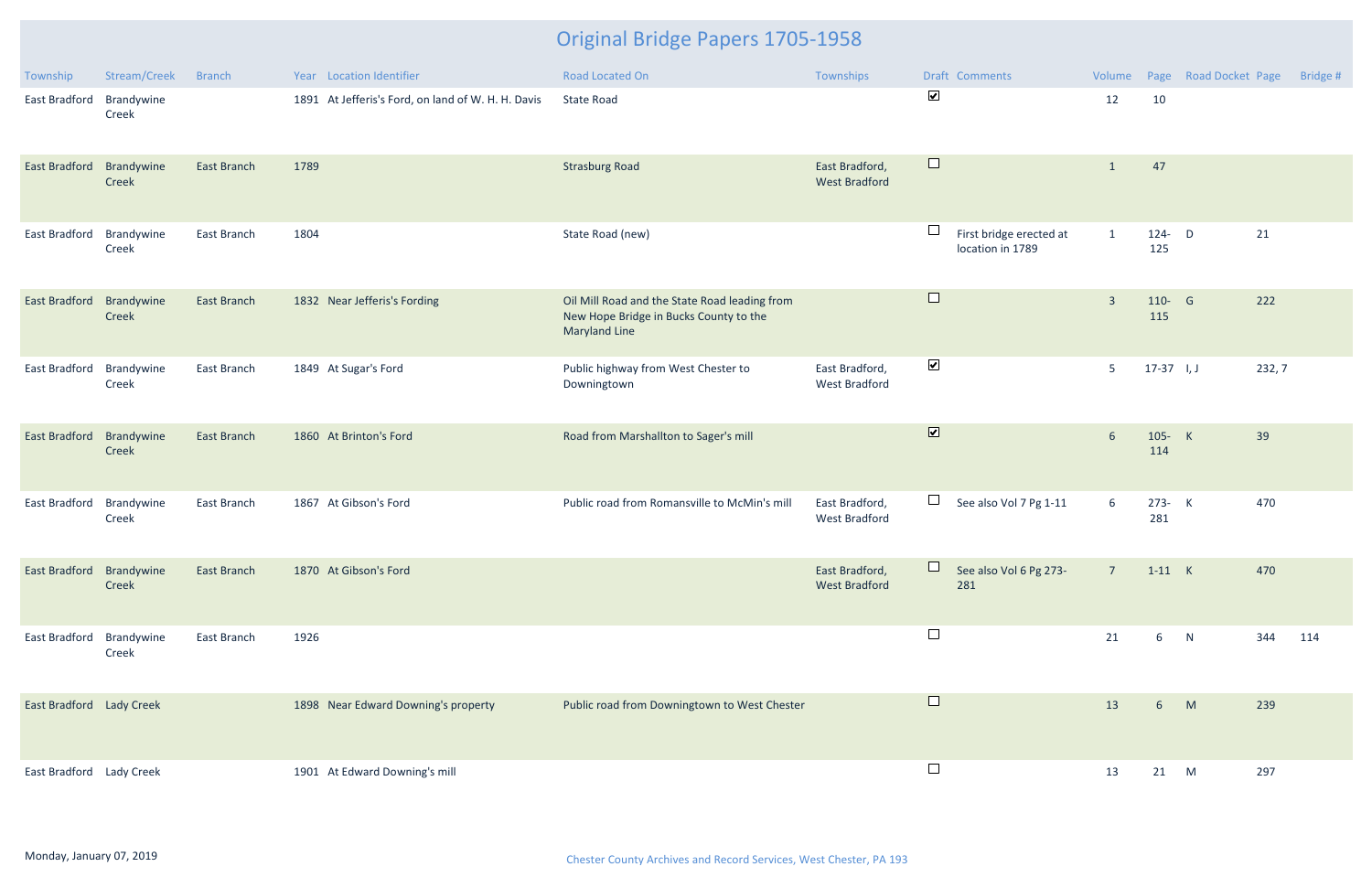| Township                          | Stream/Creek<br><b>Branch</b> | Year Location Identifier                                                               | <b>Road Located On</b>                                                                                                               | Townships | Draft Comments          | Volume       |                 | Page Road Docket Page |             | Bridge # |
|-----------------------------------|-------------------------------|----------------------------------------------------------------------------------------|--------------------------------------------------------------------------------------------------------------------------------------|-----------|-------------------------|--------------|-----------------|-----------------------|-------------|----------|
| East Bradford Lady Run            |                               | 1912 Between Strasburg Road & Jefferis Bridge                                          | <b>Brandywine Creek Road</b>                                                                                                         |           | $\Box$                  | 16           | 14              | M                     | 542         |          |
| East Bradford Valley Creek        |                               | 1832                                                                                   | Public road leading from the Black Horse Tavern<br>to Downingtown                                                                    |           |                         | $\mathbf{3}$ | 97-100          |                       |             |          |
| <b>East Bradford Valley Creek</b> |                               | 1893 Near J. L. Hiddleson's shop                                                       | Public road from West Chester to Downingtown                                                                                         |           | $\Box$                  | 11           | 8               | M                     | 160,<br>161 |          |
| East Bradford Valley Creek        |                               | 1911                                                                                   | Public highway from Grubbs Mill to Harmony Hill                                                                                      |           |                         | 16           | $\overline{4}$  | M                     | 518         |          |
| East Bradford Valley Creek        |                               | 1920 Between Grubb's Mill & Paradise Farm                                              | <b>Valley Creek Road</b>                                                                                                             |           | $\Box$                  | 19           | 9               | N                     | 227         |          |
| East Bradford Valley Creek        |                               | 1923                                                                                   | Public road from West Chester to Bradford Hills<br>Station                                                                           |           | $\Box$                  | 19           | 24              |                       |             | 294      |
| <b>East Bradford Valley Creek</b> |                               | 1926 On lands of Elvira & susan Burnett, Charles<br>W. Jefferis & West Chester Borough | Public road from Copeland Schoolhouse to<br><b>Harmony Hill</b>                                                                      |           | $\overline{\mathbf{v}}$ | 21           | 10              | N                     | 364         |          |
| East<br>Brandywine                | <b>Beaver Creek</b>           | 1892 Near Bondsville                                                                   | Road from Guthrieville to Caln Meetinghouse                                                                                          |           | $\Box$                  | 11           | 15              | M                     | 102,<br>182 |          |
| East<br>Brandywine                | <b>Beaver Creek</b>           | 1912 Near lands of P. Strode Brown, Thomas<br>Hadfield Sr. & others                    | Public highway beginning in the Hibernia<br>Turnpike, near lands of Charles Trego and<br>ending in the Harrisburg & Ephrata Turnpike |           | $\Box$                  | 16           | $6\overline{6}$ |                       |             |          |
| East<br>Brandywine                | <b>Beaver Creek</b>           | 1916 On lands of Thomas Hatfield                                                       | Public road from Fisherville & Bondsville to P.<br>Strode Brown's mill                                                               |           |                         | 18           | 12              | N                     | 111         |          |
| East<br>Brandywine                | <b>Beaver Valley</b><br>Creek | 1901 Near John A. Macaulay's dwelling                                                  | Public road from Telegraph Road to Strode<br>Brown's mill                                                                            |           | $\overline{\mathbf{v}}$ | 13           | 23              | M                     | 295         |          |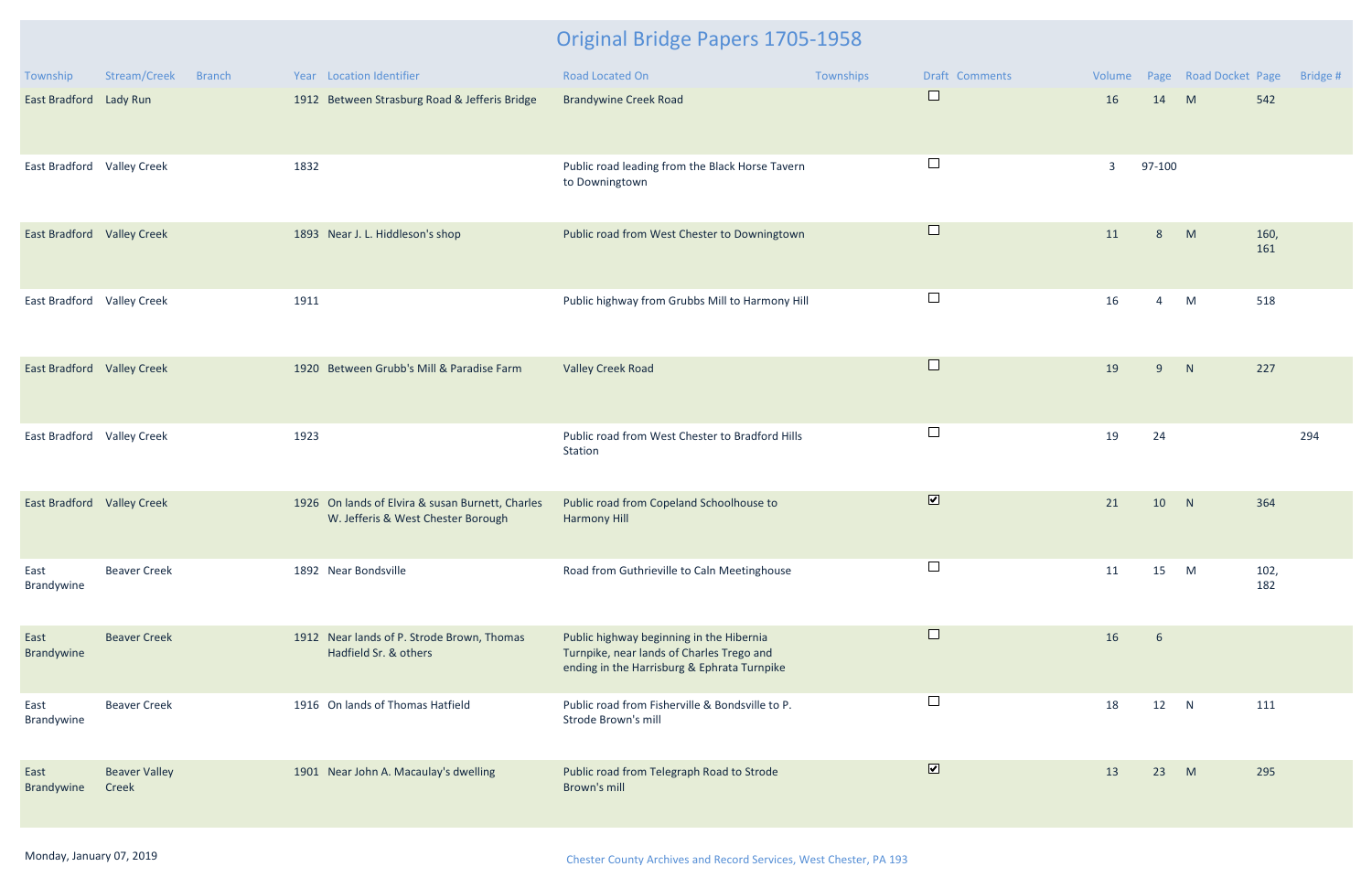| Township           | Stream/Creek          | <b>Branch</b> |      | Year Location Identifier                                                                                                                | <b>Road Located On</b>                                                                      | Townships                                | Draft Comments                                   | Volume         |                  | Page Road Docket Page |                     | Bridge # |
|--------------------|-----------------------|---------------|------|-----------------------------------------------------------------------------------------------------------------------------------------|---------------------------------------------------------------------------------------------|------------------------------------------|--------------------------------------------------|----------------|------------------|-----------------------|---------------------|----------|
| East<br>Brandywine | Brandywine<br>Creek   | East Branch   |      | 1860 Near Dowlin's Forge                                                                                                                | Public road to Guthriesville                                                                | East Brandywine,<br>Uwchlan              | $\blacktriangledown$                             | 6              | $115 - L$<br>129 |                       | 54                  |          |
| East<br>Brandywine | Brandywine<br>Creek   | East Branch   |      | 1873 At Reed's Crossing, near Reeds Station, on<br>lands of William Baker & Joseph Reed's land                                          | Public road from Milford to Reed's Station                                                  | Upper Uwchlan,<br>East Brandywine        | $\boxed{\blacktriangledown}$                     | $\overline{7}$ | $212 - L$<br>226 |                       | 615,<br>773         |          |
| East<br>Brandywine | Brandywine<br>Creek   | East Branch   | 1940 |                                                                                                                                         | Township Route No. 424                                                                      | East Brandywine,<br><b>Upper Uwchlan</b> | $\Box$                                           | 24             | 6                | $\circ$               | 197                 | 134      |
| East<br>Brandywine | Brandywine<br>Creek   |               |      | East Brandywine 1871 Near Reed's Station, one lands of Joseph<br>Stitelar, William Baker & John Schafer                                 | Public road from Milford Village to Guthrieville                                            |                                          | $\overline{\mathbf{v}}$<br>Exhibit quality draft | $\overline{7}$ | 164- K<br>168    |                       | 486                 |          |
| East<br>Brandywine | Brandywine<br>Creek   | West Branch   |      | 1860 At or near John McClure's factory                                                                                                  | State Road from Dowingtown to Reading                                                       |                                          | $\Box$                                           | 6              | 147              |                       |                     |          |
| East<br>Brandywine | <b>Culbertson Run</b> |               |      | 1914 At or near Grange Hall at Lyndell, on lands of Public highway from Downingtown to Glen<br>Rachel Matlack & Henrietta McClure dec'd | Moore                                                                                       |                                          | $\Box$                                           | 17             | $\overline{7}$   | N                     | 13, 57              |          |
| East<br>Brandywine | <b>Culbertson Run</b> |               |      | 1916 On lands of George R. North & Frederick J.<br>Reeser                                                                               | Public highway from Lyndell to the Harrisburg &<br>Downingtown Turnpike                     |                                          | $\Box$                                           | 18             | 13               | N                     | 126,<br>170,<br>228 |          |
| East<br>Brandywine | <b>Culbertson Run</b> |               |      | 1920 On lands of T. D. Jefferis, Dr. Walter S.<br>Schum & Dr. Joseph McClure, dec'd                                                     | Horseshoe Pike                                                                              |                                          | $\Box$                                           | 19             | 10               | N                     | 228                 |          |
| East<br>Brandywine | Culbertson's<br>Creek |               |      | 1903 At Marshall's Creamery, on lands of William<br>D. Marshall & James & Esther White                                                  | Wild Brier & Brooklyn Road                                                                  |                                          | $\blacktriangledown$                             | 14             | 11               | M                     | 347,<br>364         |          |
| East Caln          | <b>Beaver Creek</b>   |               |      | 1819 Near Joseph M. Downing's mill                                                                                                      | Public highway from Waggontown to<br>Downington, Ephrata, Harrisburg Turnpike, at<br>Gate 1 |                                          | $\Box$                                           | $\overline{2}$ | 113- E<br>118    |                       | 93                  |          |
| East Caln          | <b>Beaver Creek</b>   |               |      | 1832 At Joseph Downing's mill                                                                                                           | Public road at Joseph Downing's mill                                                        |                                          | $\Box$                                           | 3              | 91-93 G          |                       | 243                 |          |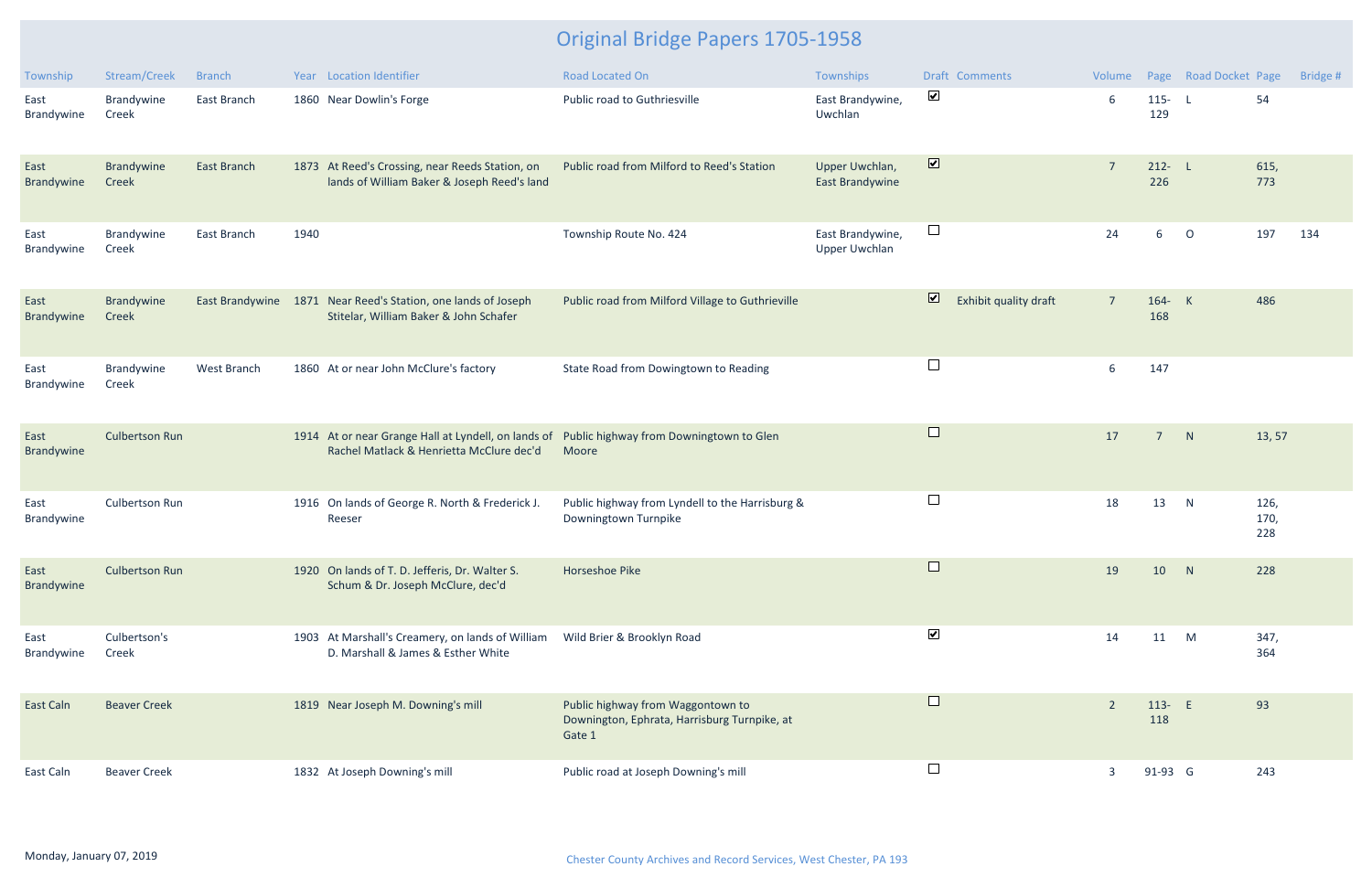| Township         | Stream/Creek Branch      |                        | Year Location Identifier                                                                      | Road Located On                                                                                           | Townships       | Draft Comments       |                |                | Volume Page Road Docket Page |             | Bridge # |
|------------------|--------------------------|------------------------|-----------------------------------------------------------------------------------------------|-----------------------------------------------------------------------------------------------------------|-----------------|----------------------|----------------|----------------|------------------------------|-------------|----------|
| <b>East Caln</b> | <b>Bicking Mill Race</b> |                        | 1916 On land of James Florey                                                                  | Public road to Lionville                                                                                  |                 | $\boxed{\textbf{v}}$ | 18             | 11             | N                            | 102         |          |
| East Caln        | Brandywine<br>Creek      |                        | 1795 Near Downingtown                                                                         | Horse Shoe Road                                                                                           |                 | $\Box$               | 1              | 53             |                              |             |          |
| <b>East Caln</b> | Brandywine<br>Creek      |                        | 1802 Near Downingtown                                                                         | <b>Horse Shoe Road</b>                                                                                    |                 | $\Box$               | $\mathbf{1}$   | 94-96 C        |                              | 222         |          |
| East Caln        | Brandywine<br>Creek      | Downing's Tail<br>Race | 1741 Tail race of Thomas Downing's mill, formerly Road leading towards Chester<br>More's mill |                                                                                                           |                 | $\Box$               | $\mathbf{1}$   | 13-14          |                              |             |          |
| <b>East Caln</b> | Brandywine<br>Creek      | <b>East Branch</b>     | 1752                                                                                          | Philadelphia to Lancaster Road                                                                            |                 | $\Box$               | 1              | 20             |                              |             |          |
| East Caln        | Brandywine<br>Creek      | East Branch            | 1774 Near Downing's mill                                                                      | Great road from Philadelphia to Lancaster                                                                 |                 | $\Box$               | $\mathbf{1}$   | 41             |                              |             |          |
| <b>East Caln</b> | Brandywine<br>Creek      | <b>East Branch</b>     | 1852 At Hoopes's Fording                                                                      | State Road from Downington to Wilmington and East Caln, West<br>a main road to West Chester               | <b>Bradford</b> | $\Box$               | 5 <sup>5</sup> | 136-<br>141    |                              |             |          |
| East Caln        | Brandywine<br>Creek      | East Branch            | 1891                                                                                          | Public road leading from Dorlan's Mills to a<br>public road leading from Downingtown to<br>Dowlin's Forge | Caln, East Caln | $\Box$               | 11             | 5              | M                            | 109,<br>121 |          |
| East Caln        | Brandywine<br>Creek      | West Branch            | 1819 Near Joseph Bicking's Paper Mill                                                         | Old Philadelphia & Lancaster Road                                                                         |                 | $\Box$<br>Repair     | $\overline{2}$ | 108-<br>112    |                              |             |          |
| East Caln        | <b>Valley Creek</b>      |                        | 1818 On lands of Caleb Baldwin                                                                | Downingtown to Philadelphia Road                                                                          |                 | $\Box$               | $\overline{2}$ | $102 -$<br>103 |                              |             |          |
| East Caln        | <b>Valley Creek</b>      |                        | 1838 Near John Baldwin's factory                                                              | <b>Boot Road</b>                                                                                          |                 | $\Box$               | $\overline{4}$ | 124- H<br>134  |                              | 303         |          |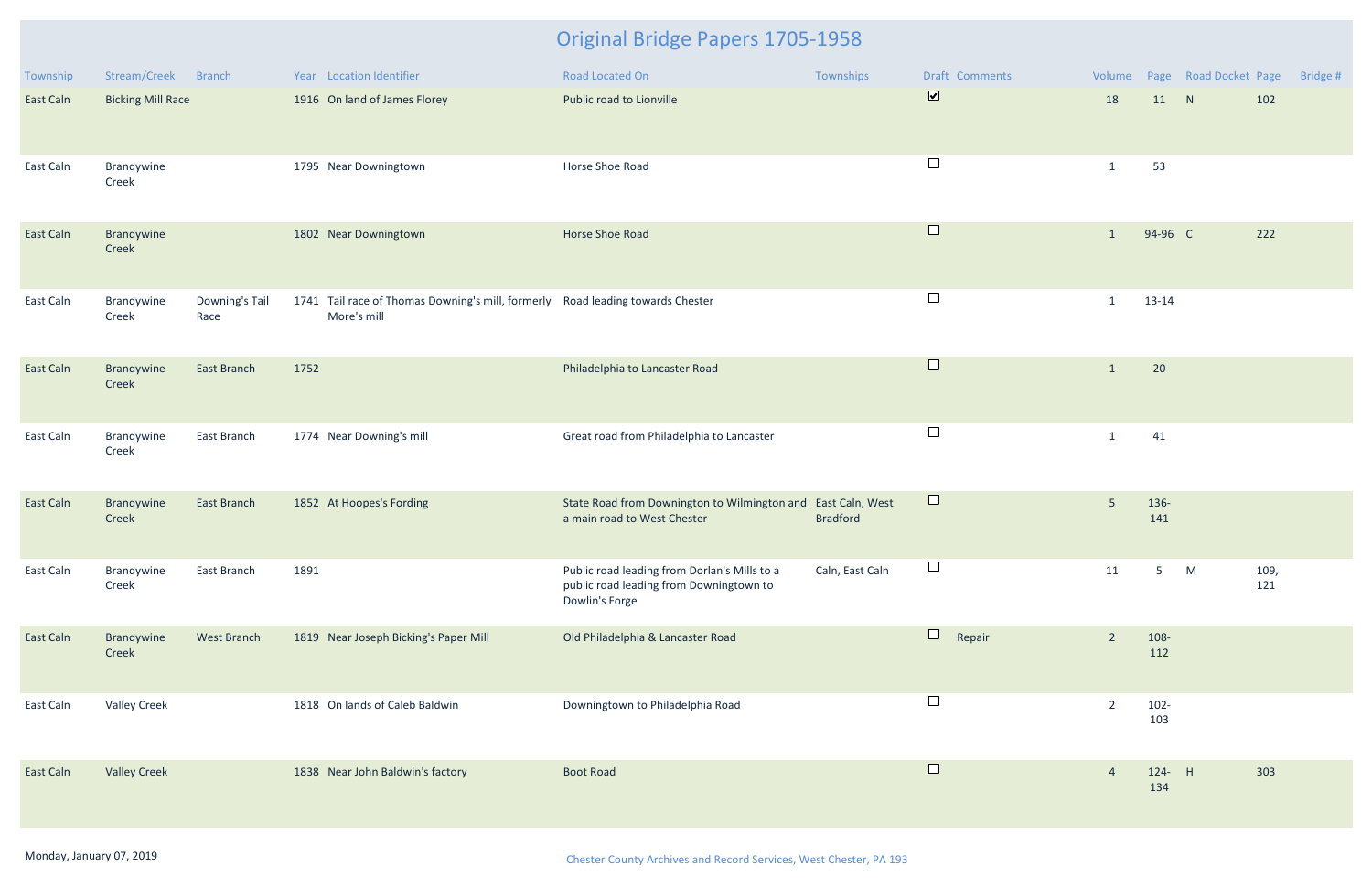| Township                    | Stream/Creek                   | <b>Branch</b> |      | Year Location Identifier                                                                           | Road Located On                                                                                                   | Townships                                                    | Draft Comments       | Volume         |             | Page Road Docket Page |        | Bridge # |
|-----------------------------|--------------------------------|---------------|------|----------------------------------------------------------------------------------------------------|-------------------------------------------------------------------------------------------------------------------|--------------------------------------------------------------|----------------------|----------------|-------------|-----------------------|--------|----------|
| East Caln                   | <b>Valley Creek</b>            |               |      | 1905 At a point immediately north of the<br>Pennsylvania Railroad arch, on land of Emma<br>Baldwin | <b>Boot Road</b>                                                                                                  |                                                              | $\blacktriangledown$ | 14             | 26          | M                     | 383    |          |
|                             | East Coventry Pidgeon Creek    |               |      | 1912 On lands of G. Milton Prizer                                                                  | Public road leading from Birchrunville Road,<br>along Latshaw's dam, to the road leading to S. K.<br>Kulp's store |                                                              | $\Box$               | 16             | 10          |                       |        |          |
| East Coventry Pigeon Creek  |                                |               |      | 1849 At Heister's mill                                                                             | Public highway to Pottstown                                                                                       |                                                              | $\blacktriangledown$ | -5             | $14 - 16$   |                       |        |          |
| East Coventry Pigeon Creek  |                                |               |      | 1878 Near Saylor's mill                                                                            | Public road leding from Pughtown to Schuylkill<br>Road                                                            |                                                              | $\Box$               | 8              | 134-<br>141 |                       |        |          |
| East Coventry Pigeon Creek  |                                |               |      | 1890 At S. T. S. Wagner's mill                                                                     | Public highway from Parker Ford Station to<br>Bethel M.E. Church                                                  |                                                              | $\blacktriangledown$ | 12             | $2^{\circ}$ | M                     | 80, 81 |          |
| East Coventry Pigeon Creek  |                                |               |      | 1899 Near S. H. Latshaw's mills                                                                    | Road leading from Pottstown to Chester Springs                                                                    |                                                              | $\Box$               | 13             | 10          | M                     | 251    |          |
| East Coventry Pigeon Creek  |                                |               |      | 1903 Near S. H. Latshaw's mill                                                                     | Road from Pottstown to Chester Springs                                                                            |                                                              | $\Box$               | 14             | 8           | M                     | 336    |          |
| East Coventry Pigeon Creek  |                                |               | 1915 |                                                                                                    | Public road starting in the Schuylkill Road, at<br>Parkerford, to Snowdenville                                    |                                                              | $\Box$               | 18             | 1           | N                     | 55     |          |
| East Coventry Reading Canal |                                |               |      | 1874 At Lawrenceville                                                                              |                                                                                                                   |                                                              | $\Box$               | 8              | $4-6$ L     |                       | 68     |          |
|                             | East Coventry Schuylkill Canal |               | 1850 |                                                                                                    | Public road from Lawrenceville                                                                                    |                                                              | $\Box$               | 5 <sup>5</sup> | $60-64$     |                       | 276    |          |
|                             | East Coventry Schuylkill River |               |      | 1901 At Heister's Ford                                                                             | Public road from Parkerford to Sanatoga                                                                           | East Coventry,<br>Lower Pottsgrove<br>(Montgomery<br>County) | $\blacktriangledown$ | 13             | 25          | M                     | 298    |          |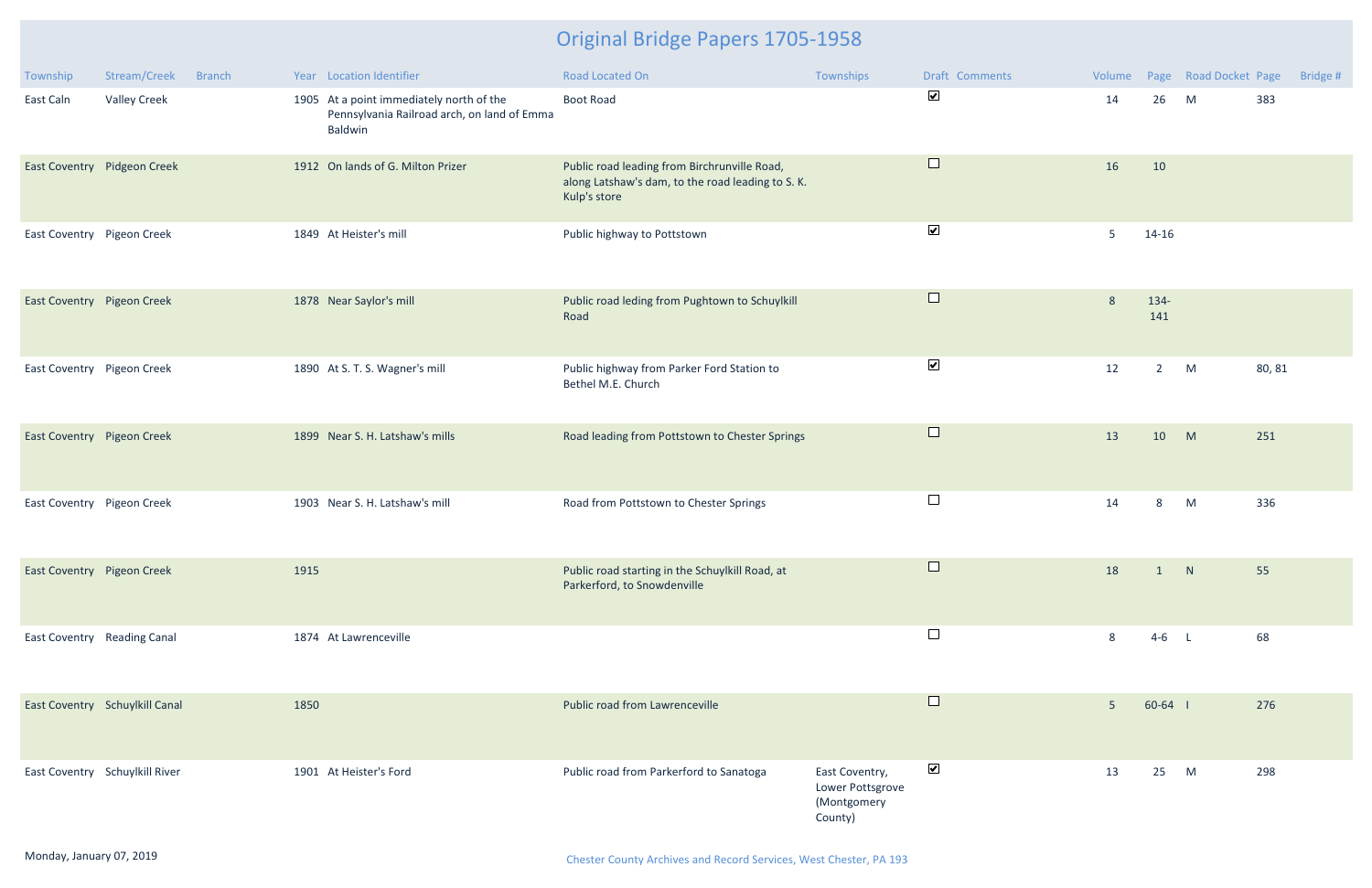| Township             | Stream/Creek                   | <b>Branch</b>      |      | Year Location Identifier                                                                     | <b>Road Located On</b>                                                                     | Townships                                                    |                      | Draft Comments                                                                          | Volume         |                  | Page Road Docket Page |             | Bridge # |
|----------------------|--------------------------------|--------------------|------|----------------------------------------------------------------------------------------------|--------------------------------------------------------------------------------------------|--------------------------------------------------------------|----------------------|-----------------------------------------------------------------------------------------|----------------|------------------|-----------------------|-------------|----------|
|                      | East Coventry Schuylkill River |                    |      | 1907 At Heister's Ford                                                                       | Public highway from Sanatoga                                                               | East Coventry,<br>Lower Pottsgrove<br>(Montgomery<br>County) | $\Box$               |                                                                                         | 15             | 8                | M                     | 412         |          |
| East<br>Falllowfield | <b>Buck Run</b>                |                    |      | 1907 On lands of Joseph Brinton & Edwin Walton                                               | Public road from Brinton's Mill to Harmony<br>Schoolhouse                                  | Highland, East<br>Fallowfield                                | $\blacktriangledown$ |                                                                                         | 15             | 10               |                       |             |          |
| East<br>Fallowfield  | Brandywine<br>Creek            |                    |      | 1885 At Young's Fording                                                                      | Road from Modena to Coatesville                                                            |                                                              | $\Box$               | A bridge or causeway<br>needed as an approach<br>to the north end of the<br>iron bridge | 10             | 16               |                       |             |          |
| East<br>Fallowfield  | Brandywine<br>Creek            |                    | 1885 |                                                                                              | Public road leading from Franklin Barnes's<br>residence to that of Daniel Conklin          |                                                              | $\Box$               |                                                                                         | 10             | 18               |                       |             |          |
| East<br>Fallowfield  | Brandywine<br>Creek            |                    |      | 1898 On or near lands of Elizabeth Young's estate Public road from Coatesville to Youngsburg |                                                                                            |                                                              | $\Box$               |                                                                                         | 13             | $\overline{4}$   | M                     | 238         |          |
| East<br>Fallowfield  | Brandywine<br>Creek            |                    |      | 1905 On lands of Worth Brothers Company, H.<br>Preston Baker & Rebecca Mode                  | Public road from Modena to Coatesville                                                     |                                                              | $\blacktriangledown$ |                                                                                         | 14             | 25               | M                     | 372         |          |
| East<br>Fallowfield  | Brandywine<br>Creek            | <b>West Branch</b> | 1789 |                                                                                              | <b>Strasburg Road</b>                                                                      |                                                              | $\Box$               |                                                                                         | -1             | 47               |                       |             |          |
| East<br>Fallowfield  | Brandywine<br>Creek            | West Branch        |      | 1825 Near Pim's mill                                                                         |                                                                                            |                                                              | $\Box$               | Repairs                                                                                 | $\overline{2}$ | 218-<br>220      |                       |             |          |
| East<br>Fallowfield  | Brandywine<br>Creek            | West Branch        |      | 1853 At Modes Ford                                                                           | Public road from Williamstown to Lancaster &<br>Philadelphia Turnpike, at Caln Post Office |                                                              | $\Box$               |                                                                                         | $5\phantom{.}$ | $182 - J$<br>194 |                       | 102,<br>200 |          |
| East<br>Fallowfield  | Brandywine<br>Creek            | West Branch        |      | 1869 At Young's Fording                                                                      | Public road to Coatesville                                                                 |                                                              | $\Box$               |                                                                                         | -7             | 107- K<br>112    |                       | 485         |          |
| East<br>Fallowfield  | Brandywine<br>Creek            | <b>West Branch</b> |      | 1915 Near Worth's mill                                                                       |                                                                                            |                                                              | ப                    | Replacement, original<br>destroyed in freshet on<br>6/16/1915                           | 18             | $\overline{4}$   | N                     | 83          |          |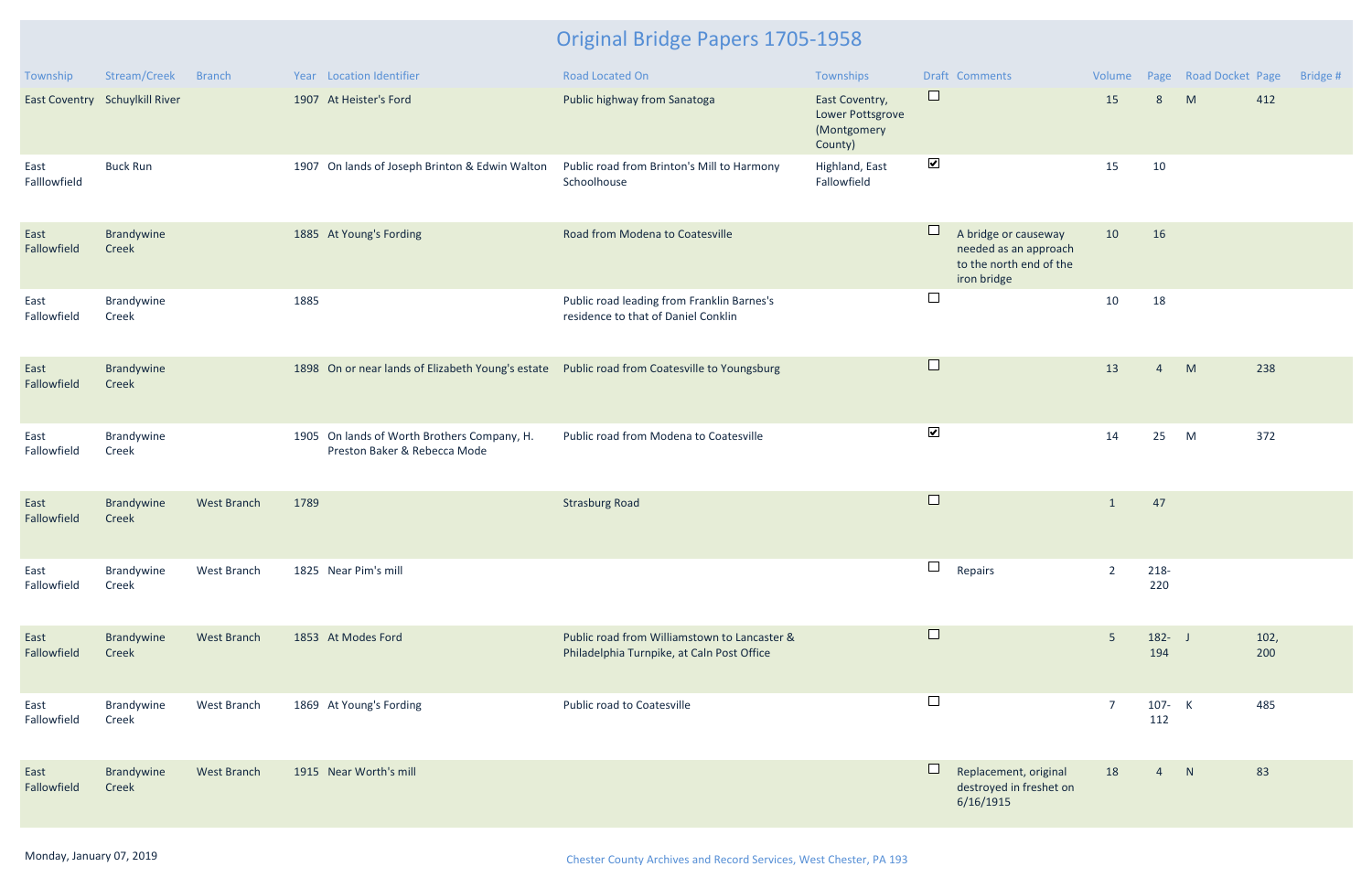| Township            | Stream/Creek<br><b>Branch</b> | Year Location Identifier                                           | <b>Road Located On</b>                                                                                                     | Townships                                    | Draft Comments                                   |                |                | Volume Page Road Docket Page | Bridge # |
|---------------------|-------------------------------|--------------------------------------------------------------------|----------------------------------------------------------------------------------------------------------------------------|----------------------------------------------|--------------------------------------------------|----------------|----------------|------------------------------|----------|
| East<br>Fallowfield | <b>Buck Run</b>               | 1829 On the lands of Crosby Phipps                                 | Public highway from Downingtown to<br>Cochranville & Oxford Village                                                        |                                              | $\blacktriangledown$                             | $\overline{4}$ | $1 - 11$       |                              |          |
| East<br>Fallowfield | <b>Buck Run</b>               | 1837 Below the confluence with Doe Run                             | Public highway leading by Laurel Forge to the<br><b>Strasburg Road</b>                                                     |                                              | $\Box$                                           | $\overline{3}$ | $257 -$<br>259 |                              |          |
| East<br>Fallowfield | <b>Buck Run</b>               | 1842 Near Thomas Vandiver's mill                                   | Public highway from Chatham to Coatesville                                                                                 |                                              | $\Box$                                           | $\overline{4}$ | 98-99          |                              |          |
| East<br>Fallowfield | <b>Buck Run</b>               | 1846                                                               | Public highway from Cochranville to West<br>Chester                                                                        | East Fallowfield,<br><b>West Fallowfield</b> | $\Box$                                           | $\overline{4}$ | $216 -$<br>218 | 207                          |          |
| East<br>Fallowfield | <b>Buck Run</b>               | 1849 Near Thomas Vandever's mill                                   |                                                                                                                            |                                              | $\Box$                                           | 5              | 57-59          | 274                          |          |
| East<br>Fallowfield | <b>Buck Run</b>               | 1874 Near Broomall's paper mill                                    |                                                                                                                            |                                              | $\Box$                                           | 8              | 17-20 L        | 109                          |          |
| East<br>Fallowfield | <b>Buck Run</b>               | 1890 On lands of Jane B. Smith & Joseph Brinton                    | Public road leading from Cochranville, via Gum<br>Tree, to Pomeroy Station                                                 | East Fallowfield,<br>Highland                | $\blacktriangledown$                             | 12             | 4              | M<br>113                     |          |
| East<br>Fallowfield | <b>Buck Run</b>               | 1892                                                               | Public road leading from Cochranville to<br><b>Pomeroy Station</b>                                                         | Highland, East<br>Fallowfield                |                                                  | 11             | $\mathbf{1}$   | M<br>154                     |          |
| East<br>Fallowfield | <b>Buck Run</b>               | 1899 On land of Hayes A. Clark & James B. Pyle's<br>estate         | Road from Mortonville to Doe Run                                                                                           |                                              | $\Box$                                           | 13             | 5              | 238<br>M                     |          |
| East<br>Fallowfield | <b>Buck Run</b>               | 1902 Near Newlin Station & Brinton's mill                          | Public highway from Cochranville, via Gum Tree,<br>to Newlin Station on the Pomeroy Branch of the<br>Pennsylvania Railroad |                                              | $\overline{\mathbf{z}}$<br>Exhibit quality draft | 14             | 9              |                              |          |
| East<br>Fallowfield | <b>Buck Run</b>               | 1904 At or near where the bridge below Brinton's<br>dam now stands | Public road from Brinton's mill to Harmony<br>Schoolhouse                                                                  | Highland, East<br>Fallowfield                | $\blacktriangledown$<br>Not granted              | 14             | 19             |                              |          |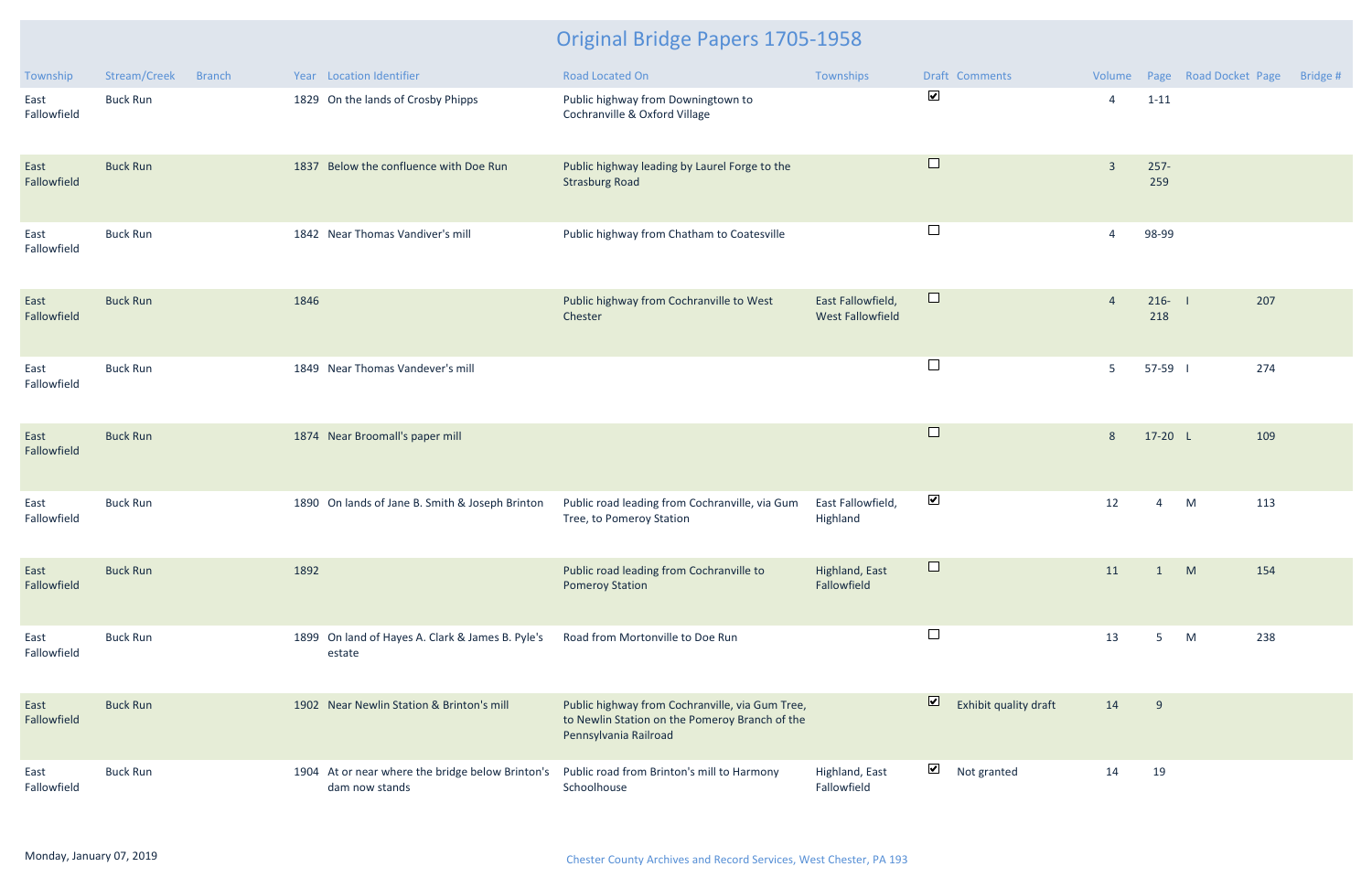| <b>Township</b>          | Stream/Creek<br><b>Branch</b> | Year Location Identifier                                                                                 | Road Located On                                                                     | Townships                             | Draft Comments               | Volume         |                  | Page Road Docket Page |             | Bridge # |
|--------------------------|-------------------------------|----------------------------------------------------------------------------------------------------------|-------------------------------------------------------------------------------------|---------------------------------------|------------------------------|----------------|------------------|-----------------------|-------------|----------|
| East<br>Fallowfield      | <b>Buck Run</b>               | 1912 At or near land of Lott G. Keech                                                                    | Public road from the Doe Run Road to the<br><b>Strasburg Road at McWilliamstown</b> |                                       | $\Box$                       | 16             | 8                |                       |             |          |
| East<br>Fallowfield      | <b>Buck Run</b>               | 1926 Near Unionville                                                                                     |                                                                                     | East Fallowfield,<br>West Marlborough | $\Box$                       | 21             | 7 <sup>7</sup>   | N                     | 372         | 75       |
| East<br>Fallowfield      | Doe Run                       | 1883 Near Hayes Clarke's creamery                                                                        | Public road from Doe Run to Mortonville                                             |                                       | $\boxed{\blacktriangledown}$ | 10             | $\overline{3}$   | $\mathsf{L}$          | 410,<br>443 |          |
| East<br>Fallowfield      | Mill Race                     | 1809 Thomas Worth's mill                                                                                 | <b>Strasburg Road</b>                                                               |                                       | $\Box$                       | 1              | $141 - D$<br>144 |                       | 202         |          |
| East Goshen              | <b>Chester Creek</b>          | 1844 Two and half miles east of West Chester                                                             | Public road from New Hope to Baltimore                                              |                                       | $\Box$                       | $\overline{4}$ | 139-<br>142      |                       |             |          |
| East Goshen              | <b>Chester Creek</b>          | 1856                                                                                                     | State Road from New Hope to the Maryland Line                                       |                                       | $\Box$                       | 6              | $1 - 3$          |                       |             |          |
| East Goshen              | <b>Chester Creek</b>          | 1892                                                                                                     | <b>State Road</b>                                                                   |                                       | $\Box$                       | 11             | 14               | M                     | 178         |          |
| East Goshen              | <b>Chester Creek</b>          | 1912 Near Dutt's Woolen Mill, on lands of Fred<br>Dutt, Abbie S. Connor, Abbie Connor &<br>Narina Connor | Public road from Milltown to Westtown<br><b>Boarding School</b>                     |                                       | $\Box$                       | 17             | 3                | M                     | 564         |          |
| East Goshen Ridley Creek |                               | 1820 Near Benjamin Garrett's mill                                                                        | Downingtown to West Chester Road                                                    |                                       | $\Box$                       | $\overline{2}$ | $126 -$<br>129   |                       |             |          |
| East Goshen              | <b>Ridley Creek</b>           | 1857 At Dutton's mill                                                                                    | Old Strasburg Road                                                                  |                                       | $\Box$                       | 6              | 40               |                       |             |          |
| East Goshen              | <b>Ridley Creek</b>           | 1871 At Dutton's mill                                                                                    | Public road from Sugartown to Willistown Inn                                        |                                       | $\Box$                       | $\overline{7}$ | 180- K<br>189    |                       | 129,<br>396 |          |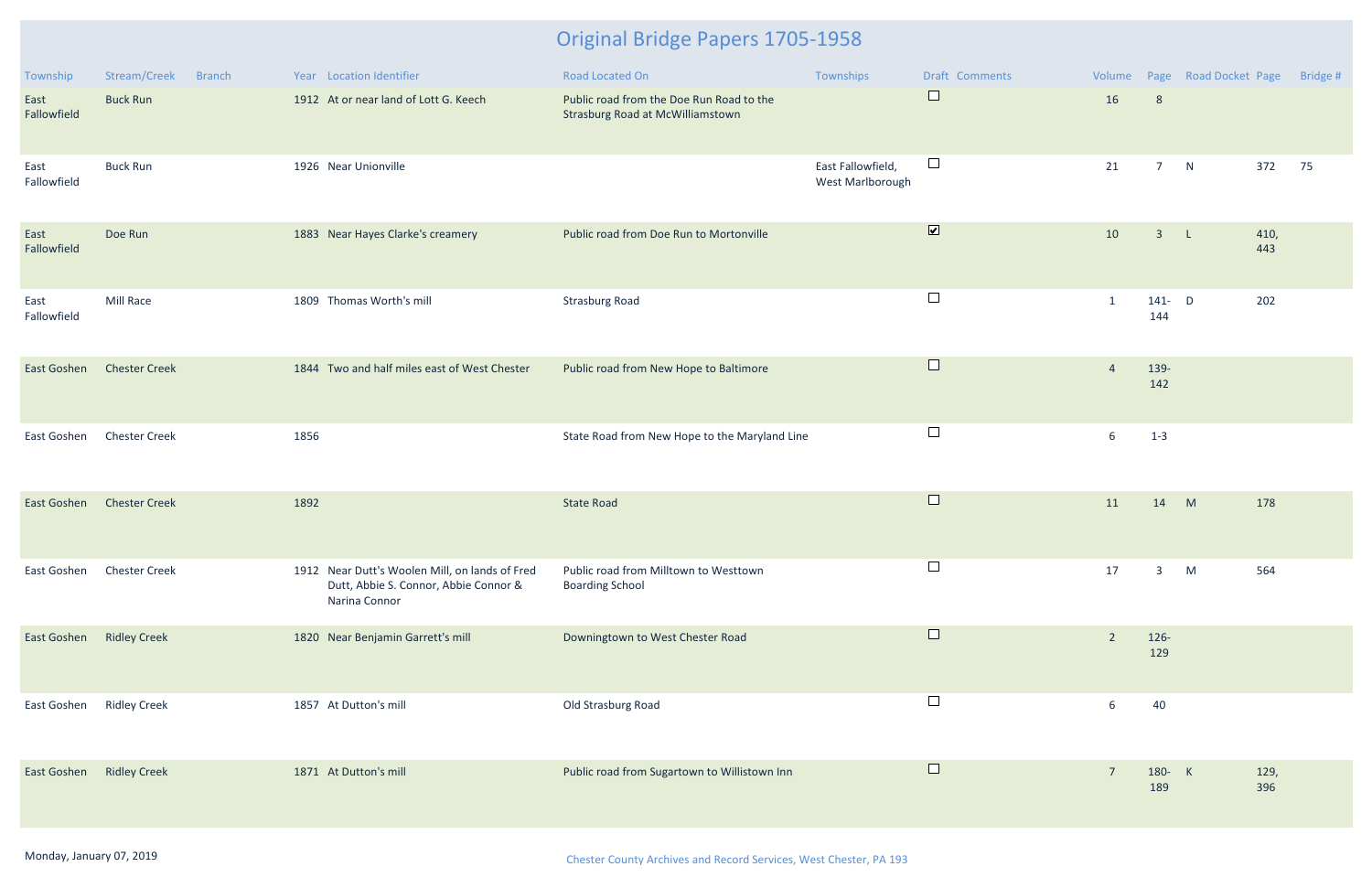| Township                   | Stream/Creek               | <b>Branch</b> | Year Location Identifier                                                                                       | Road Located On                                                                                                            | Townships | Draft Comments                        |                |                | Volume Page Road Docket Page |             | Bridge # |
|----------------------------|----------------------------|---------------|----------------------------------------------------------------------------------------------------------------|----------------------------------------------------------------------------------------------------------------------------|-----------|---------------------------------------|----------------|----------------|------------------------------|-------------|----------|
| East Goshen                | <b>Ridley Creek</b>        |               | 1907 On lands of James Conner & Howard Jones                                                                   | Public highway from West Chester to Dutton's<br>mill                                                                       |           | $\Box$                                | 15             | 7              | M                            | 411         |          |
| East Goshen                | <b>Ridley Creek</b>        |               | 1922                                                                                                           |                                                                                                                            |           | $\Box$                                | 19             | 19             | N                            | 245,<br>255 | 157      |
| East Goshen                | <b>Ridley Creek</b>        | West Branch   | 1821                                                                                                           | Public road leading from Downington & West<br>Chester, Road leading from the Valley by<br><b>Goshen Meeting to Chester</b> |           | $\Box$                                | $\overline{2}$ | 178-<br>180    |                              |             |          |
| East<br>Marlborough        | <b>Red Clay Creek</b>      |               | 1810                                                                                                           | Marlborough Street                                                                                                         |           | $\Box$                                | $\mathbf{1}$   | 148-<br>149    |                              |             |          |
| East<br>Marlborough        | <b>Red Clay Creek</b>      |               | 1914 Near Marshall's mill, on land of William H.<br>Miles                                                      | Public road from the Kennett Road to London<br>Grove                                                                       |           | $\Box$                                | 17             | 8              | N                            | 14          |          |
| East<br>Marlborough        | Red Clay Creek Main Branch |               | 1813                                                                                                           | Marlborough Street Road                                                                                                    |           | $\Box$                                | $\overline{2}$ | $21 - 26$      |                              |             |          |
| East<br>Marlborough        | Red Clay Creek             | West Branch   | 1870 At Unionville                                                                                             |                                                                                                                            |           | $\Box$<br>Petition for larger culvert | $\overline{7}$ | $127 -$<br>132 |                              |             |          |
| East<br>Marlborough        | Red Clay Creek West Branch |               | 1884 At Marshall's Ford, on land of W. S. Marshall New public road from Susan Goodwin's to a<br>& Huson Taylor | stone quarry                                                                                                               |           | $\overline{\mathbf{v}}$               | 10             | 12             | M                            | 59,60       |          |
| East Nantmeal Beaver Creek |                            |               | 1920 At Eavenson's mill, on lands of Morris F.<br>Eavenson, Fred Zingle & Henry Smile                          | Road from Nantmeal Village to State Route 147                                                                              |           | $\Box$                                | 19             | 12             | N                            | 234         |          |
| East Nantmeal Beaver Run   |                            |               | 1930 Near Charles Garvine's Tinsmith Shop                                                                      | Road from Nantmeal Village to Glen Moore                                                                                   |           | $\Box$                                | 22             | $\overline{4}$ |                              |             |          |
| East Nantmeal French Creek |                            | North Branch  | 1813                                                                                                           | Public Road from Lancaster, by Churchtown and<br>Morgantown, to Philadelphia                                               |           | $\Box$                                | $\overline{2}$ | 9              |                              |             |          |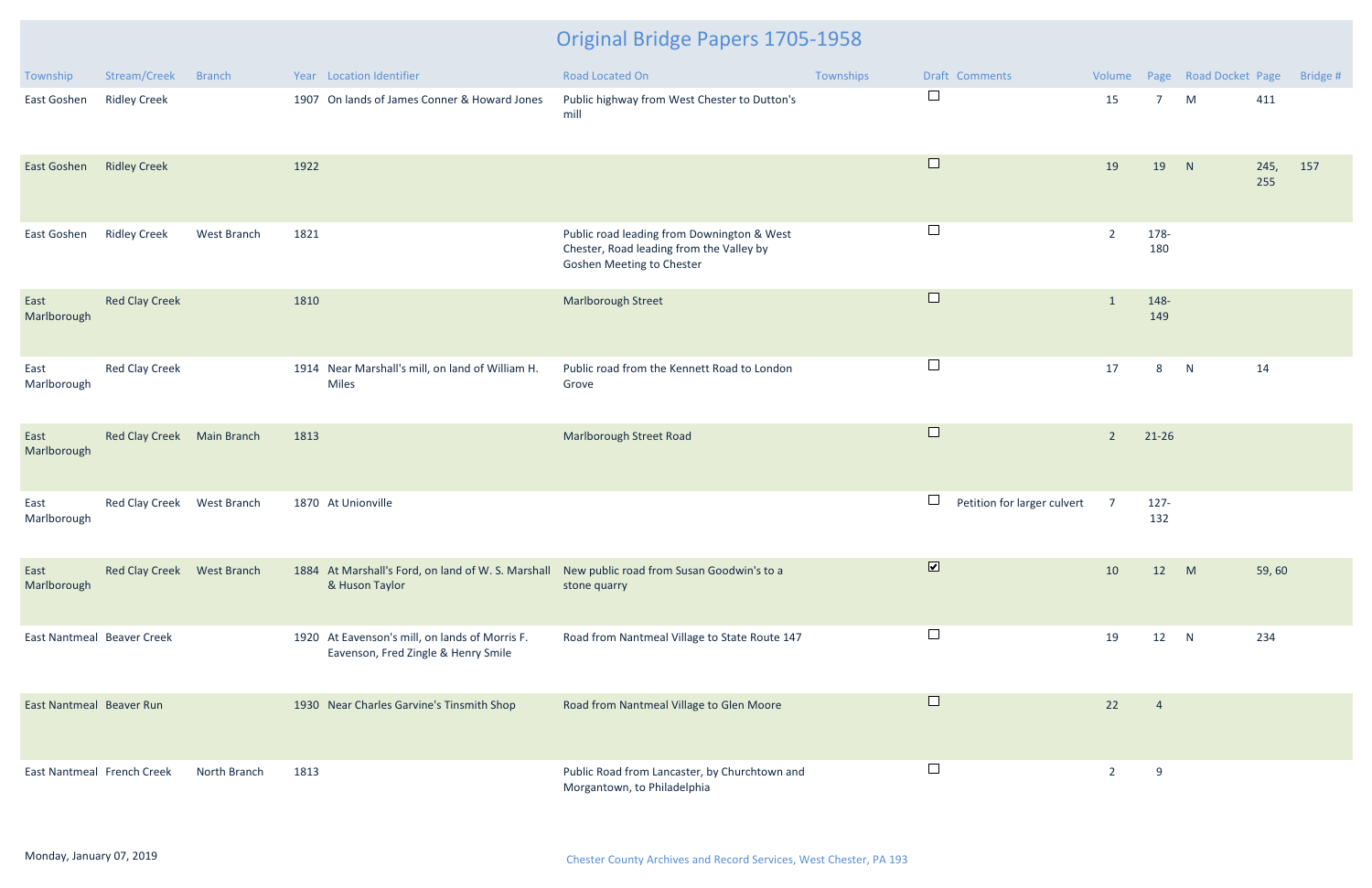| Township                          | Stream/Creek         | <b>Branch</b> | Year Location Identifier                                              | Road Located On                                                                                                                         | Townships                      | <b>Draft Comments</b>   |                |                 | Volume Page Road Docket Page | Bridge # |
|-----------------------------------|----------------------|---------------|-----------------------------------------------------------------------|-----------------------------------------------------------------------------------------------------------------------------------------|--------------------------------|-------------------------|----------------|-----------------|------------------------------|----------|
| East Nantmeal French Creek        |                      | North Branch  | 1816 Near John Knauer's Grist Mill                                    | Post road from Lancaster to Doylestown                                                                                                  |                                | $\Box$                  | $\overline{2}$ | 78-82           |                              |          |
| East Nantmeal French Creek        |                      | South Branch  | 1878                                                                  | Public road leading from Loag's Corner to St.<br>Mary's                                                                                 |                                | $\Box$                  | 8              | $142 -$<br>144  |                              |          |
| <b>East Nantmeal French Creek</b> |                      | South Branch  | 1882                                                                  | Road from Loag's Corner to St. Mary's                                                                                                   |                                | $\overline{\mathbf{v}}$ | 8              | $201 -$<br>203  |                              |          |
| East Nantmeal French Creek        |                      | South Branch  | 1883 Near Dengler's mill, on lands of David Amold<br>& George Dengler | Public road leading from Loag's Corner to St.<br>Mary's                                                                                 |                                | $\blacktriangledown$    | 10             | $\overline{4}$  | 417,<br>L<br>443             |          |
| <b>East Nantmeal French Creek</b> |                      | South Branch  | 1888 Near Jonathan Knauer's mills                                     | Public roads leading from the Falls of French<br>Creek to Nantmeal Village, and from the Old<br><b>Warwick Furnace to Coventryville</b> | East Nantmeal,<br>Warwick      | $\Box$                  | 10             | 26              | 58<br>M                      |          |
| East Nantmeal French Creek        |                      | South Branch  | 1902 On lands of I. J. Brover & Dr. Z. Taylor<br>Chrisman             | Public road from Hause's Store to Warwick<br>Furnace Farm                                                                               | Warwick, East<br>Nantmeal      | $\Box$                  | 14             | $\overline{2}$  | M<br>329                     |          |
| <b>East Nantmeal Marsh Creek</b>  |                      |               | 1922 On lands of Rachel Simms, Joseph Scott &<br>John Abernathy       | Public highway from Glen Moore to Nantmeal<br>Village                                                                                   | Wallace, East<br>Nantmeal      | $\Box$                  | 20             | $\overline{2}$  | N<br>259                     |          |
| East Nantmeal Marsh Creek         |                      |               | 1930 On land of David G. Byerly                                       | Road from Conestoga Pike to Loags Corner                                                                                                |                                | $\Box$                  | 22             | $5\phantom{.0}$ |                              |          |
| East Nantmeal Marsh Creek         |                      |               | 1935                                                                  |                                                                                                                                         |                                | $\Box$                  | 22             | 13              |                              | 322      |
| East<br>Nottingham                | <b>Big Elk Creek</b> |               | 1773                                                                  | Nottingham to Chester Road                                                                                                              |                                | $\Box$                  | $\mathbf{1}$   | 40              |                              |          |
| East<br>Nottingham                | <b>Big Elk Creek</b> |               | 1810 Near Benjamin Kelley's Mill                                      |                                                                                                                                         | East Nottingham,<br>New London | $\Box$                  | $\mathbf{1}$   | 150-<br>153     |                              |          |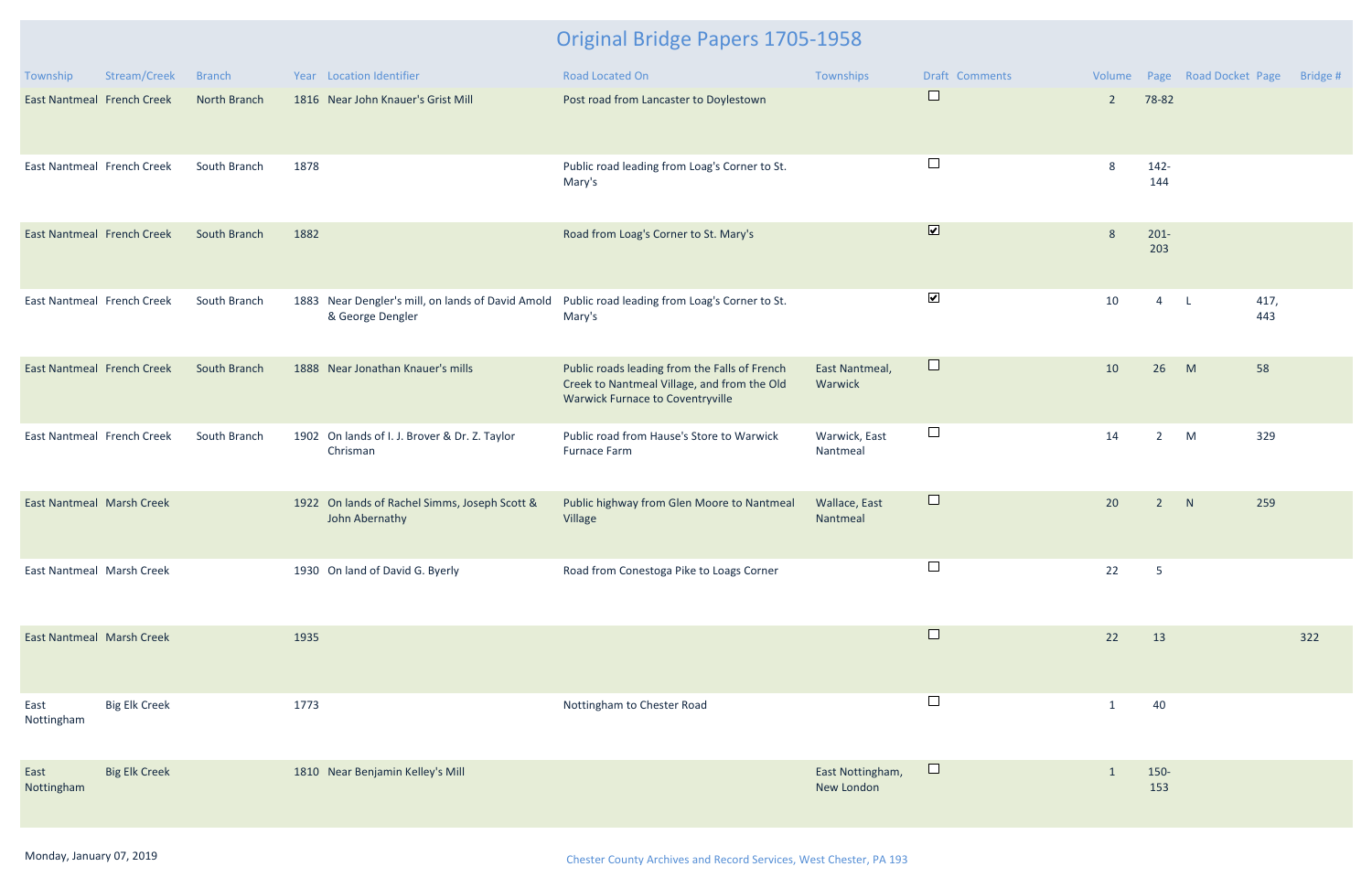| Township           | Stream/Creek         | <b>Branch</b> |      | Year Location Identifier                | <b>Road Located On</b>                                                                                           | Townships                      |                         | <b>Draft Comments</b> | Volume         |                  | Page Road Docket Page |     | Bridge # |
|--------------------|----------------------|---------------|------|-----------------------------------------|------------------------------------------------------------------------------------------------------------------|--------------------------------|-------------------------|-----------------------|----------------|------------------|-----------------------|-----|----------|
| East<br>Nottingham | <b>Big Elk Creek</b> |               |      | 1812 On land of Benjamin Kelley         | Road from Oxford to New London Cross Roads                                                                       | New London, East<br>Nottingham | $\Box$                  |                       | $\overline{2}$ | $4 - 5$          | D                     | 279 |          |
| East<br>Nottingham | <b>Big Elk Creek</b> |               |      | 1813 Near James Hodgson's mill          | Road from New London Cross Roads to Elkton                                                                       | New London, East<br>Nottingham | $\Box$                  | "Great Elk" Creek     | $\overline{2}$ | $30 - 32$        |                       |     |          |
| East<br>Nottingham | <b>Big Elk Creek</b> |               |      | 1816 Near Pleasant Garden Iron Works    | Nottingham Road                                                                                                  | New London, East<br>Nottingham | $\Box$                  |                       | $\overline{2}$ | 74               |                       |     |          |
| East<br>Nottingham | <b>Big Elk Creek</b> |               |      | 1830 At or near James Hodgson's mill    | Public road from New London Cross Roads<br>leading towards Elkton, North East River,<br>Charlestown              | New London, East<br>Nottingham | $\overline{\mathbf{v}}$ |                       | $\overline{3}$ | 52-56            |                       |     |          |
| East<br>Nottingham | <b>Big Elk Creek</b> |               |      | 1834 At Wilson's mill (late Duffield's) | Road leading from Strickersville and the Waste<br>Land Lime Stone Quarries to Port Deposit                       | New London, East<br>Nottingham | $\Box$                  |                       | 3              | $143 -$<br>144   |                       |     |          |
| East<br>Nottingham | <b>Big Elk Creek</b> |               |      | 1836 At Wilson's (late Duffield's) mill | Public highway leading from the Wastelands to<br><b>Port Deposit</b>                                             | New London, East<br>Nottingham | $\Box$                  |                       | $\overline{3}$ | $222 -$<br>223   |                       |     |          |
| East<br>Nottingham | <b>Big Elk Creek</b> |               |      | 1837 Near Richardson's mill             | Public road from New London Cross Road to<br>Elkton                                                              | East Nottingham,<br>New London | $\blacktriangledown$    |                       | $\overline{4}$ | 116- H<br>123    |                       | 251 |          |
| East<br>Nottingham | <b>Big Elk Creek</b> |               |      | 1851 Near David Mackey's mill           | Public highway from the Brick Meetinghouse<br>and Lewisville to Limestone Quarries and<br>Wilmington             | New London, East<br>Nottingham | $\overline{\mathbf{z}}$ |                       | 5              | $113 - J$<br>127 |                       | 25  |          |
| East<br>Nottingham | <b>Big Elk Creek</b> |               | 1870 |                                         | New road extending from Hannah McAllister's<br>dwelling house to the road leading from Oxford<br>to Hickory Hill | East Nottingham,<br>New London | $\Box$                  |                       | $\overline{7}$ | $133 -$<br>136   |                       |     |          |
| East<br>Nottingham | <b>Big Elk Creek</b> |               | 1872 |                                         | Public road leading from J. C. McDonald's to<br><b>Thomas Slack</b>                                              | East Nottingham,<br>New London | $\Box$                  |                       | 7              | $205 -$<br>211   |                       |     |          |
| East<br>Nottingham | <b>Big Elk Creek</b> |               |      | 1877 At McHenry's Ford                  | Public road from Oxford to Lancaster                                                                             | New London, East<br>Nottingham | $\Box$                  |                       | 8              | 79-80            |                       |     |          |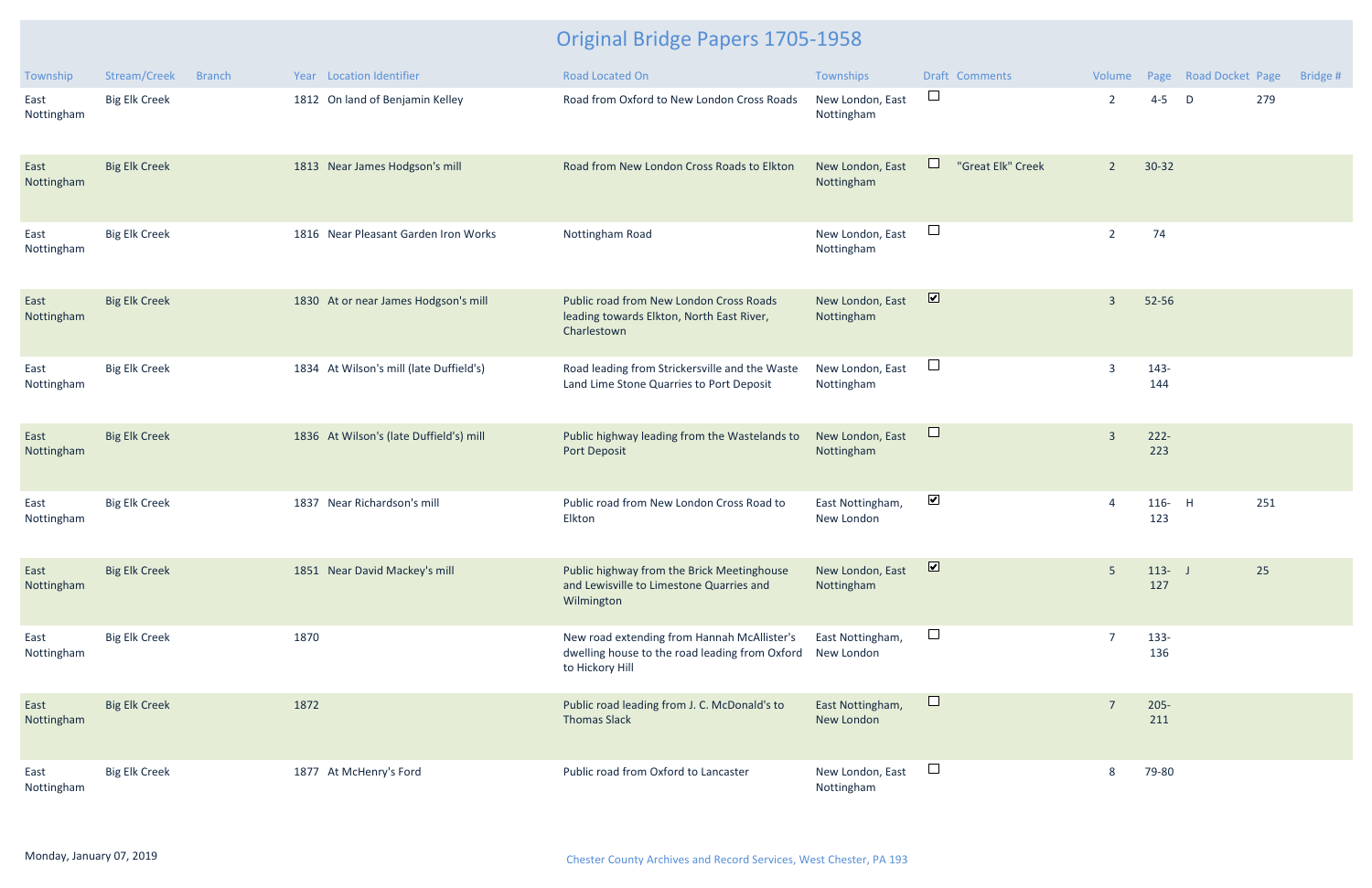| Township           | Stream/Creek         | Branch             | Year Location Identifier                                                                   | Road Located On                                                                                       | Townships                                  |                         | Draft Comments                                                     | Volume         |                  | Page Road Docket Page |     | Bridge # |
|--------------------|----------------------|--------------------|--------------------------------------------------------------------------------------------|-------------------------------------------------------------------------------------------------------|--------------------------------------------|-------------------------|--------------------------------------------------------------------|----------------|------------------|-----------------------|-----|----------|
| East<br>Nottingham | <b>Big Elk Creek</b> |                    | 1924                                                                                       | Road from New London to Hickory Hill                                                                  |                                            | $\Box$                  |                                                                    | 20             | $7^{\circ}$      | N                     | 303 | 29       |
| East<br>Nottingham | <b>Big Elk Creek</b> | East Branch        | 1877 At Elk Dale                                                                           |                                                                                                       |                                            | $\Box$                  | <b>Bridge Specifications,</b><br>filed with wrong bridge<br>papers | 8              | 118              |                       |     |          |
| East<br>Nottingham | <b>Big Elk Creek</b> | <b>Main Branch</b> | 1802                                                                                       | Nottingham Road                                                                                       | East Nottingham,<br><b>West Nottingham</b> | $\Box$                  |                                                                    | 1              | 64-66            |                       |     |          |
| East<br>Nottingham | <b>Big Elk Creek</b> | West Branch        | 1836                                                                                       | Public highway leading from Oxford Village to<br>New London Cross Roads                               |                                            | $\Box$                  |                                                                    | $\overline{3}$ | $220 -$<br>221   |                       |     |          |
| East<br>Nottingham | <b>Big Elk Creek</b> | West Branch        | 1844                                                                                       | Public highway leading from Charles Wilson's<br>mill to Hilaman's Tavern                              |                                            | $\Box$                  |                                                                    | $\overline{4}$ | 165              |                       |     |          |
| East<br>Nottingham | <b>Big Elk Creek</b> | West Branch        | 1848                                                                                       | Public highway through East & West<br>Nottingham past the Methodist Episcipal Church<br>to New London |                                            | $\Box$                  |                                                                    | $\overline{4}$ | $219 -$<br>221   |                       | 207 |          |
| East<br>Nottingham | <b>Big Elk Creek</b> | West Branch        | 1853 On Charles K. McDonald's land, near his mill Public highway from New London to Oxford |                                                                                                       |                                            | $\overline{\mathbf{v}}$ |                                                                    | 5 <sup>5</sup> | $245 - J$<br>258 |                       | 303 |          |
| East<br>Nottingham | <b>Big Elk Creek</b> | West Branch        | 1884 At Pugh's mill                                                                        | New London Road                                                                                       |                                            | $\Box$                  |                                                                    | 10             | $11 \quad L$     |                       | 459 |          |
| East<br>Nottingham | <b>Blackburn Run</b> |                    | 1930 On land of Granville H. Coates                                                        | Road from Glen Roy to Pine Grove                                                                      | East Nottingham,<br>West Nottingham        | $\Box$                  |                                                                    | 22             | 10               |                       |     | 323      |
| East<br>Nottingham | <b>Elk Creek</b>     |                    | 1850 At Hutchison's Ford                                                                   |                                                                                                       |                                            | $\Box$                  |                                                                    | 5              | $71-73$          |                       |     |          |
| East<br>Nottingham | <b>Hopewell Run</b>  |                    | 1915 Near Edward Phillips's store                                                          | <b>State Road</b>                                                                                     |                                            | $\boxed{\bullet}$       |                                                                    | 17             | 19               | N                     | 52  |          |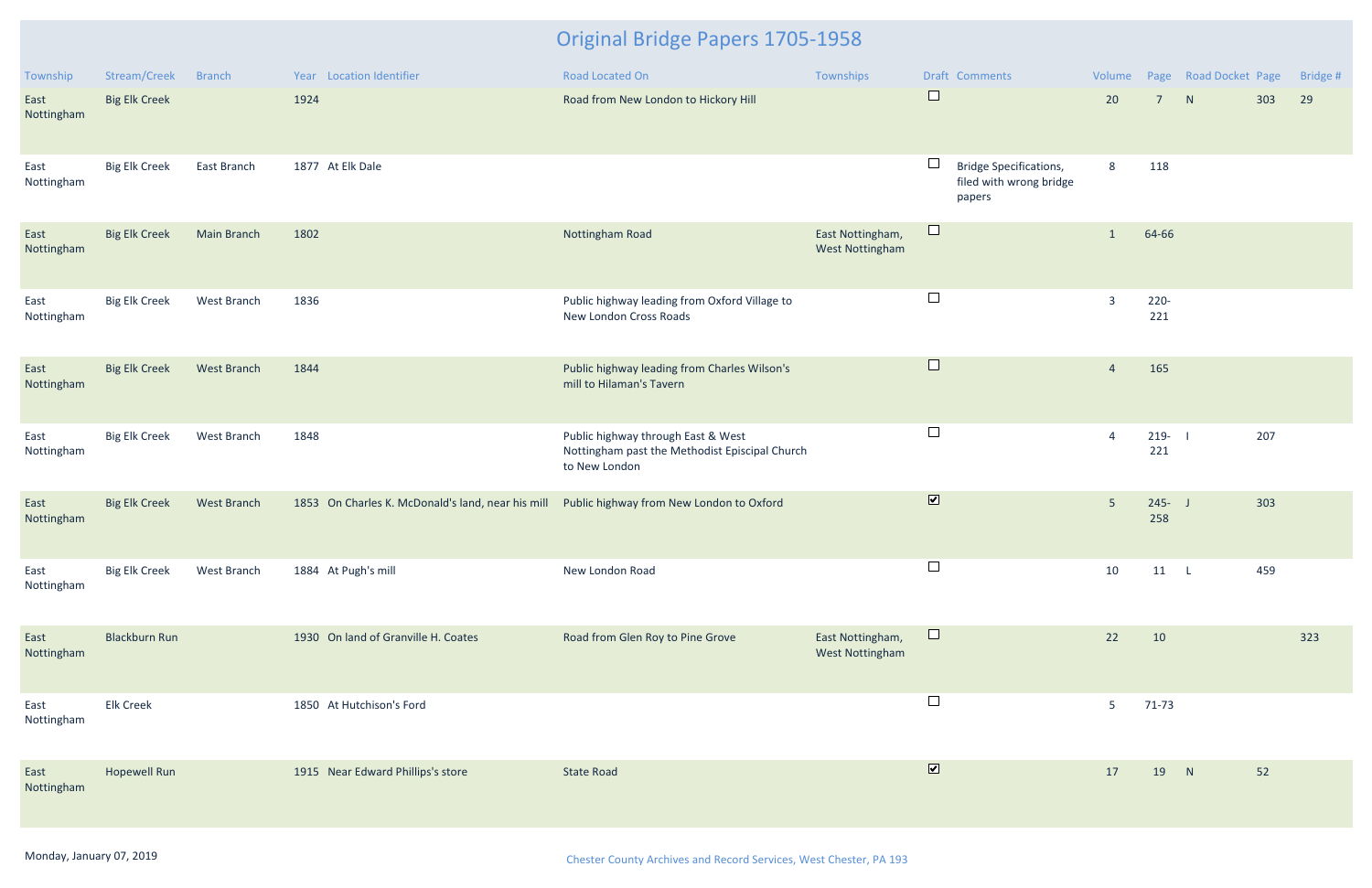| Township                   | Stream/Creek     | <b>Branch</b>      |      | Year Location Identifier                        | Road Located On                                                                   | Townships                                  |                         | Draft Comments | Volume         |                  | Page Road Docket Page |             | Bridge # |
|----------------------------|------------------|--------------------|------|-------------------------------------------------|-----------------------------------------------------------------------------------|--------------------------------------------|-------------------------|----------------|----------------|------------------|-----------------------|-------------|----------|
| East<br>Nottingham         | Little Elk Creek |                    |      | 1819 Near Mount Rocky                           | Nottingham Road                                                                   |                                            | $\Box$                  | Disapproved    | $\overline{2}$ | 105-<br>107      |                       |             |          |
| East<br>Nottingham         | Little Elk Creek |                    |      | 1830 Near Jacob Brown's mill                    | Nottingham Road                                                                   |                                            | $\overline{\mathbf{v}}$ |                | $\overline{3}$ | 32-39 G          |                       | 135         |          |
| East<br>Nottingham         | Little Elk Creek | West Branch        | 1916 |                                                 | Road from Maple Grove Schoolhouse to Pugh's<br>Creamery (formerly Palmyra Road)   |                                            | $\Box$                  |                | 18             | 16 N             |                       | 132         |          |
| East<br>Nottingham         | Little Elk Creek | <b>West Branch</b> |      | 1923 On lands of Harry Windle & E. A. Pugh      | Public highway from Oxford to Media<br>Schoolhouse                                |                                            | $\Box$                  |                | 20             | $6\overline{6}$  | N                     | 302         |          |
| East<br>Nottingham         | North East Creek |                    |      | 1856 Near Stubbs's mill                         | Public highway from Lancaster & Christiana                                        | East Nottingham,<br>West Nottingham        | $\Box$                  |                | 5              | $316 - J$<br>321 |                       | 654         |          |
| East<br>Nottingham         | North East Creek |                    |      | 1883 At Pyle's Ford                             | Limestone Road                                                                    |                                            | $\Box$                  |                | 10             | 5 <sup>5</sup>   | $-L$                  | 423,<br>442 |          |
| East<br>Nottingham         | North East Creek |                    |      | 1909 Midway between Chrome & Sylmar             |                                                                                   | East Nottingham,<br><b>West Nottingham</b> | $\Box$                  |                | 15             | 20               |                       |             |          |
| East<br>Nottingham         | North East Creek |                    |      | 1913 On land of Ira Stewart, late Graves's mill | Public road from the Christine Road to the Brick East Nottingham,<br>Meetinghouse | <b>West Nottingham</b>                     |                         |                | 17             |                  | M                     | 567         |          |
| East<br>Nottingham         | North East Creek |                    | 1936 |                                                 | Public road from Nottingham to Calvert                                            | East Nottingham,<br>West Nottingham        | $\Box$                  |                | 24             | $\mathbf{1}$     | $\overline{O}$        | 143         |          |
| East Pikeland French Creek |                  |                    | 1843 |                                                 | Public road from Kimberton to Royersford                                          |                                            | $\Box$                  |                | 4              | 156-<br>164      |                       |             |          |
| East Pikeland French Creek |                  |                    |      | 1860 Near Snyder's Ford                         | Public road from Phoenixville & Kimberton to<br>Ridge Road                        |                                            | $\blacktriangledown$    |                | 6              | 130- K<br>136    |                       | 181         |          |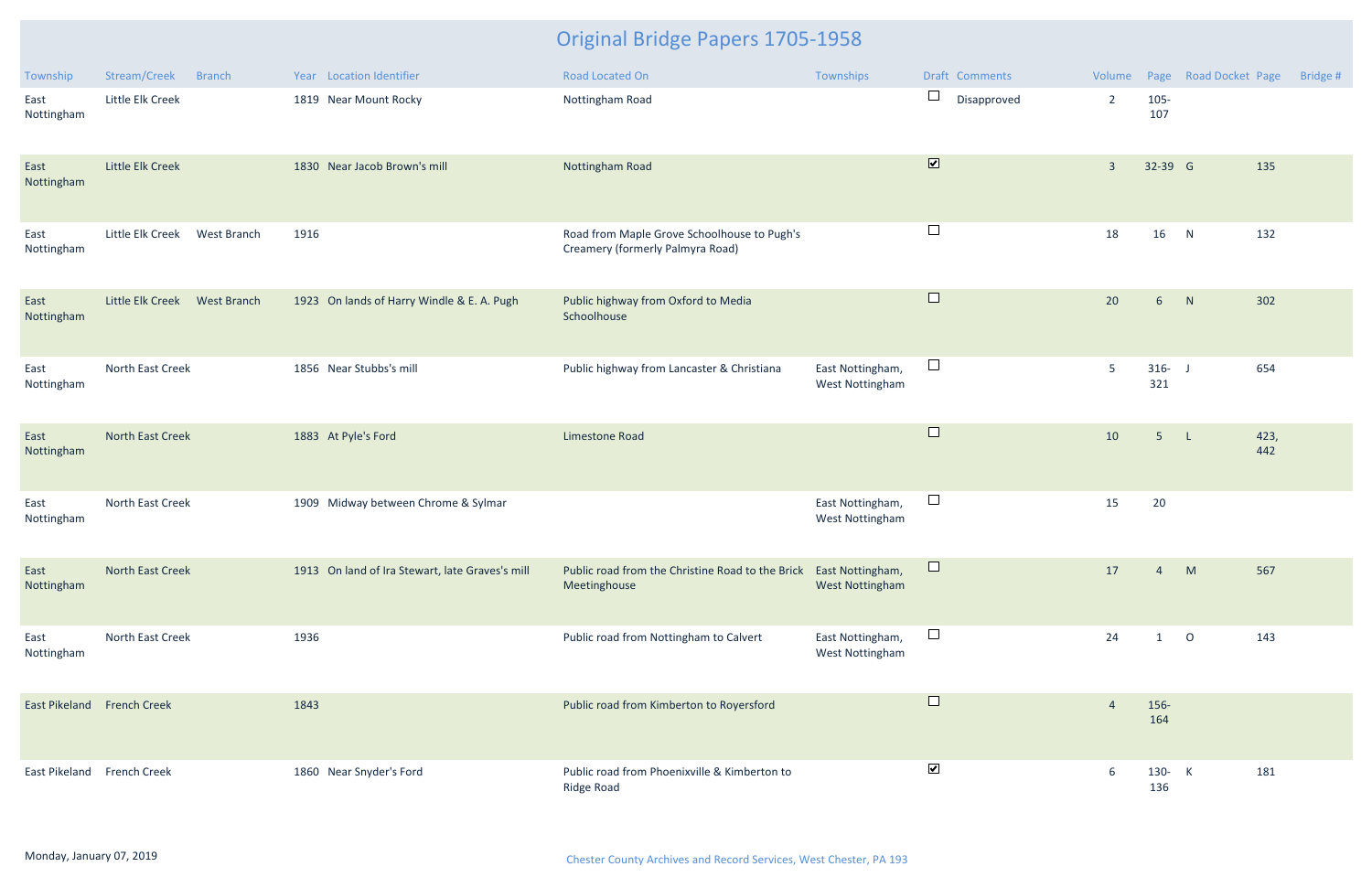| Township                   | Stream/Creek<br><b>Branch</b> | Year Location Identifier                                                                         | Road Located On                                                                                                                                              | Townships                      | <b>Draft Comments</b>                | Volume         |                  | Page Road Docket Page |              | Bridge # |
|----------------------------|-------------------------------|--------------------------------------------------------------------------------------------------|--------------------------------------------------------------------------------------------------------------------------------------------------------------|--------------------------------|--------------------------------------|----------------|------------------|-----------------------|--------------|----------|
| East Pikeland French Creek |                               | 1866 At Heistand's Ford, on land of John Heistands Public highway from Kimberton to Spring Mills |                                                                                                                                                              |                                | $\overline{\mathbf{v}}$              | 6              | 229- K<br>237    |                       | 330          |          |
| East Pikeland French Creek |                               | 1922                                                                                             | Schuylkill Road                                                                                                                                              | Schuylkill, East<br>Pikeland   | $\Box$                               | 19             | 14               | N                     | 245          | 187      |
|                            | East Pikeland Pickering Creek | 1861 At William Reese's mill, on land of John W.<br>Reed & Henry Rixstine                        | Public highway leading from Kimberton to West<br>Chester                                                                                                     |                                | $\boxed{\blacktriangledown}$         | 6              | $175 -$<br>179   |                       |              |          |
|                            | East Pikeland Pickering Creek | 1868 Near Evan Krauser's mill                                                                    | Public road from Pikeland Church to Phoenixville                                                                                                             |                                | $\blacktriangledown$                 | $\overline{7}$ | 82-91 K          |                       | 535          |          |
|                            | East Pikeland Pickering Creek | 1920 Near Hallman Station, on land of Mark<br>O'Connell                                          | Road from Merlyn to Hallman Station                                                                                                                          |                                | $\Box$                               | 19             | 11 N             |                       | 233          |          |
|                            | East Pikeland Pickering Creek | 1926 On lands of Abraham Deery & John Moses                                                      | Road from Chester Springs Orphans' School to<br>the State Road                                                                                               | West Vincent, East<br>Pikeland | $\Box$                               | 21             | 9                | N                     | 361          |          |
|                            | East Pikeland Pickering Creek | 1931                                                                                             |                                                                                                                                                              |                                | $\Box$                               | 23             | 7 <sup>7</sup>   | $\overline{O}$        | $\mathbf{1}$ | 315      |
| East Pikeland Stony Creek  |                               | 1851 On the land of Thomas & Henry Snyder                                                        | Public road leading from the Philadelphia &<br>Reading Road, through Phoenixville, to the<br>Philadelphia & Reading Road at Whitehall Inn in<br>East Vincent |                                | $\blacktriangledown$                 | 5              | $128 - J$<br>133 |                       | 14           |          |
| East Pikeland Stony Run    |                               | 1848                                                                                             | Public highway from Philadelphia to Reading                                                                                                                  |                                | $\Box$                               | 5              | $1 - 3$          |                       |              |          |
| East Pikeland Stony Run    |                               | 1931 Near Paulsgrove's Corner                                                                    | Road from Schuylkill Road to the Old Spring City<br>to Phoenixville Road                                                                                     |                                | To replace old open<br>wooden bridge | 23             | $5\phantom{.0}$  |                       |              | 321      |
| East Pikeland Stony Run    |                               | 1958                                                                                             | Township Route No. 454                                                                                                                                       |                                | $\boxed{\blacktriangledown}$         | 24             | 8                | $\mathsf{R}$          | 127          | 205      |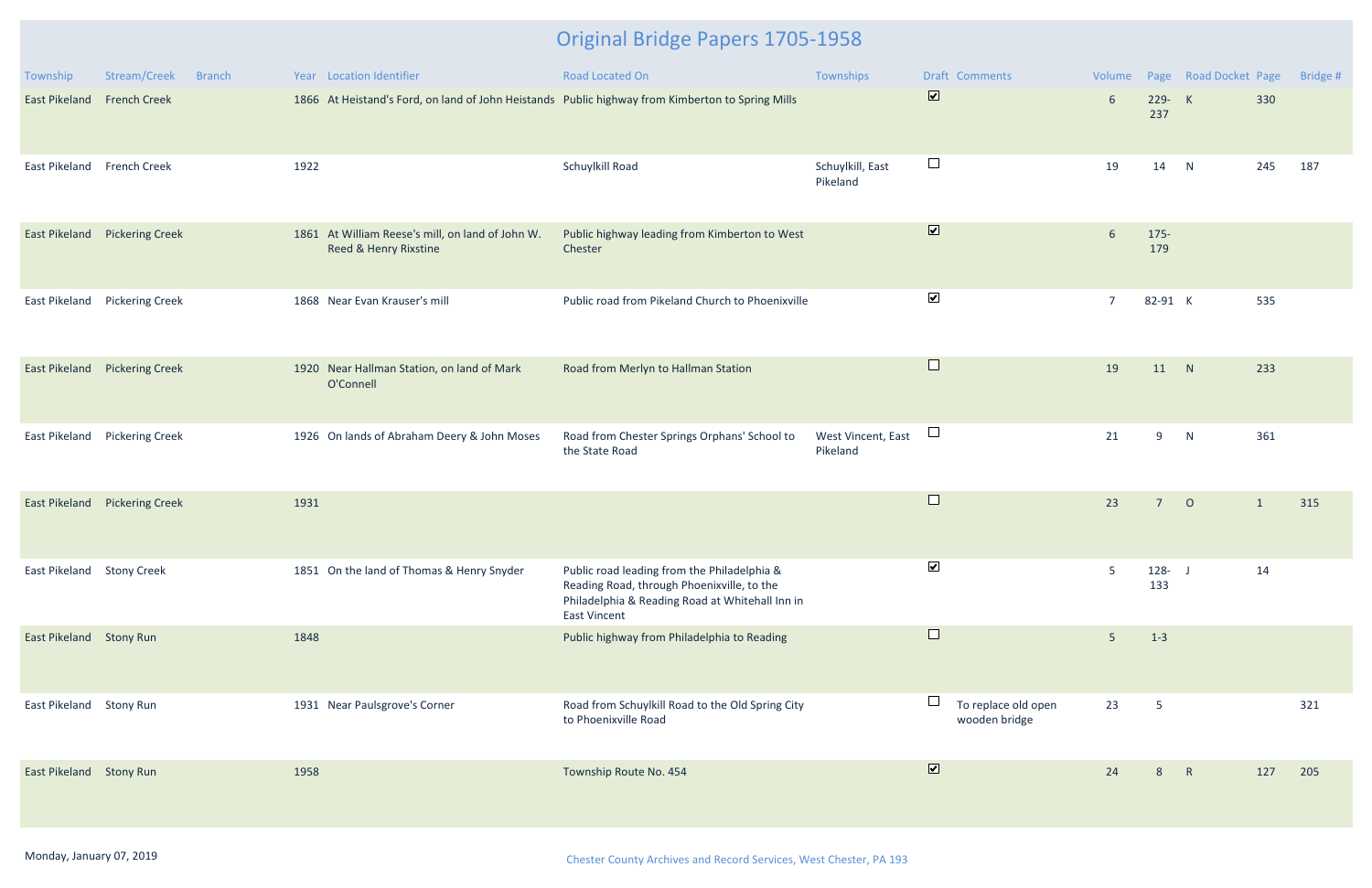| Township                         | Stream/Creek        | <b>Branch</b> |      | Year Location Identifier                                    | <b>Road Located On</b>                                                                                     | Townships                     | Draft Comments       | Volume         |                  | Page Road Docket Page | Bridge # |
|----------------------------------|---------------------|---------------|------|-------------------------------------------------------------|------------------------------------------------------------------------------------------------------------|-------------------------------|----------------------|----------------|------------------|-----------------------|----------|
| <b>East Vincent</b>              | <b>French Creek</b> |               |      | 1837 At ford lately called Garrett's Ford, now<br>Kennedy's | Public highway leading from Kimberton to the<br>Schuylkill River at Roger's Landing                        |                               | $\Box$               | 4              | 57-60            |                       |          |
| <b>East Vincent</b>              | <b>French Creek</b> |               |      | 1840 Near Henry Christman's mills                           | Public road from George Chrisman's tavern to<br>the Yellow Springs                                         | East Vincent, West<br>Vincent | $\blacksquare$       | $\Delta$       | $100 -$<br>105   |                       |          |
| <b>East Vincent</b>              | <b>French Creek</b> |               |      | 1840 On land of John Shuler & John Rhodewalt                | Road leading from Pottstown to West Chester<br>by way of Yellow Springs                                    | East Vincent, West<br>Vincet  | $\blacktriangledown$ | 4              | 44-52            |                       |          |
| <b>East Vincent</b>              | <b>French Creek</b> |               |      | 1841 At or near Rentgen's mill                              | Public roads leading from Pughtown to<br>Philadelphia and from Royersford Bridge to<br><b>West Chester</b> |                               | $\Box$               | $\overline{4}$ | 88               |                       |          |
| <b>East Vincent</b>              | <b>French Creek</b> |               |      | 1842 On lands of John Shuler and John Rhodewalt             | Public highway leading from West Chester to<br>Yellow Springs and thence to Pottstown                      | East Vincent, West<br>Vincent | $\blacktriangledown$ | 4              | 94-97            |                       |          |
| <b>East Vincent</b>              | <b>French Creek</b> |               |      | 1849 At Rhodawalt's Ford                                    | Public highway from West Chester to Yellow<br>Springs & Pottstown                                          | East Vincent, West<br>Vincent | $\triangledown$      | 5 <sup>5</sup> | 38-49 1          | 264                   |          |
| <b>East Vincent</b>              | <b>French Creek</b> |               | 1851 |                                                             | Road leading from Warwick (State) Road to<br>Lawrenceville                                                 | East Vincent, West<br>Vincent | $\Box$               | 5.             | 134-<br>135      |                       |          |
| <b>East Vincent French Creek</b> |                     |               |      | 1853 At Henry Chrisman's mill                               | Public road from Smith's Tavern to Yellow<br><b>Springs</b>                                                | East Vincent, West<br>Vincent | $\triangledown$      | 5              | $195 - J$<br>218 | 223                   |          |
| East Vincent                     | <b>French Creek</b> |               |      | 1854 Near residence of Alexander Kennedy                    | Road from Lawrenceville to Kimberton                                                                       |                               | $\blacktriangledown$ | 5              | $290 - J$<br>298 | 181,<br>366           |          |
| <b>East Vincent French Creek</b> |                     |               |      | 1872 At Sheeder's Ford                                      |                                                                                                            | East Vincent, West<br>Vincent | $\Box$               | $\overline{7}$ | $202 -$<br>204   |                       |          |
| East Vincent                     | <b>French Creek</b> |               |      | 1874 Near Sheeder's paper mill                              |                                                                                                            | East Vincent, West<br>Vincent | $\Box$               | 7              | 239-<br>241      |                       |          |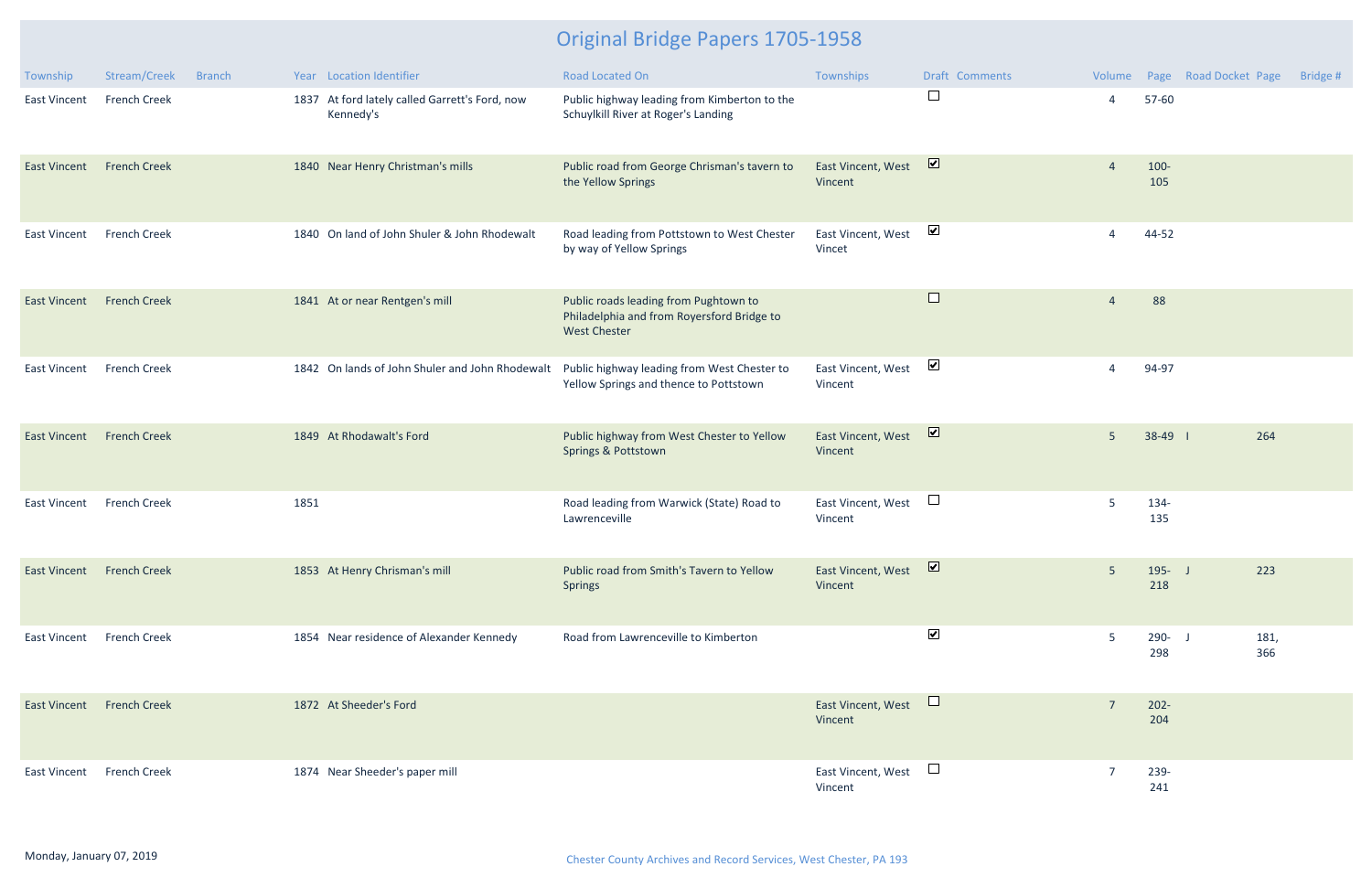| Township               | Stream/Creek<br><b>Branch</b> | Year Location Identifier                              | Road Located On                                                                               | Townships                     |                                       | Draft Comments                               | Volume         |                  | Page Road Docket Page |             | Bridge # |
|------------------------|-------------------------------|-------------------------------------------------------|-----------------------------------------------------------------------------------------------|-------------------------------|---------------------------------------|----------------------------------------------|----------------|------------------|-----------------------|-------------|----------|
| <b>East Vincent</b>    | <b>French Creek</b>           | 1884 Near Sheeder's paper mill                        |                                                                                               | East Vincent, West<br>Vincent | $\Box$                                |                                              | 10             | $\overline{7}$   | $\mathsf{L}$          | 440,<br>565 |          |
| <b>East Vincent</b>    | <b>French Creek</b>           | 1892 Near Dixon's Ford, on lands of Joseph<br>Sheeder | Public road from the Ridge Road to Birchrunville East Vincent, West                           | Vincent                       | $\blacktriangledown$                  | Exhibit quality draft                        | 11             | 17               |                       |             |          |
| <b>East Vincent</b>    | <b>French Creek</b>           | 1897 At Dixon's Ford, now Cook's Fording              | Public road leading from the Bridge Road to<br>Birchrunville                                  | East Vincent, West<br>Vincent | $\Box$                                |                                              | 12             | 19               | M                     | 235         |          |
| <b>East Vincent</b>    | <b>French Creek</b>           | 1900 At Rentgen's Ford                                | Public highway from the Kimberton Road to<br><b>Spring City</b>                               | East Vincent, West<br>Vincent | $\blacktriangledown$                  |                                              | 13             | 14               | M                     | 276         |          |
| <b>East Vincent</b>    | <b>French Creek</b>           | 1903 At Tyson's mill, on land of Sarah B. Tyson       | Public highway from Bertolett's Schoolhouse to<br>road leading from Pughtown to Birchrunville | East Vincent, West<br>Vincent | $\overline{\mathbf{v}}$               |                                              | 14             | 12               | M                     | 352         |          |
| <b>East Vincent</b>    | <b>French Creek</b>           | 1927                                                  | Road from Wilsons Corner to the Ridge Road                                                    | East Vincent, West<br>Vincent | $\begin{array}{c} \hline \end{array}$ | Original destroyed by fire                   | 21             | 24 N             |                       | 436         | 191      |
| <b>East Vincent</b>    | <b>French Creek</b>           | 1935                                                  | State Highway Route 15071                                                                     |                               | $\Box$                                |                                              | 23             | 19               | $\overline{O}$        | 125         | 192      |
| East Vincent           | Schuylkill Canal              | 1832 Near Reiff's Fording                             | Road from Reiff's Ford to Schuylkill River                                                    |                               | $\blacktriangledown$                  |                                              | 3              | 135- G<br>140    |                       | 283         |          |
| <b>East Vincent</b>    | <b>Schuylkill Canal</b>       | 1855 At Tower & Reiff's Fording                       |                                                                                               |                               | $\Box$                                | Repair                                       | $5\phantom{.}$ | $307 - J$<br>309 |                       | 276         |          |
| East Vincent           | <b>Stony Creek</b>            | 1854                                                  | Public road from Philadelphia to Reading                                                      |                               | $\Box$                                |                                              | 5              | $272 -$<br>274   |                       |             |          |
| East Vincent Stony Run |                               | 1892 On land of Henry Funk                            | <b>Schuylkill Road</b>                                                                        |                               | $\overline{\mathbf{v}}$               | Exhibit quality draft,<br>replacement bridge | 11             | $\overline{4}$   | M                     | 111         |          |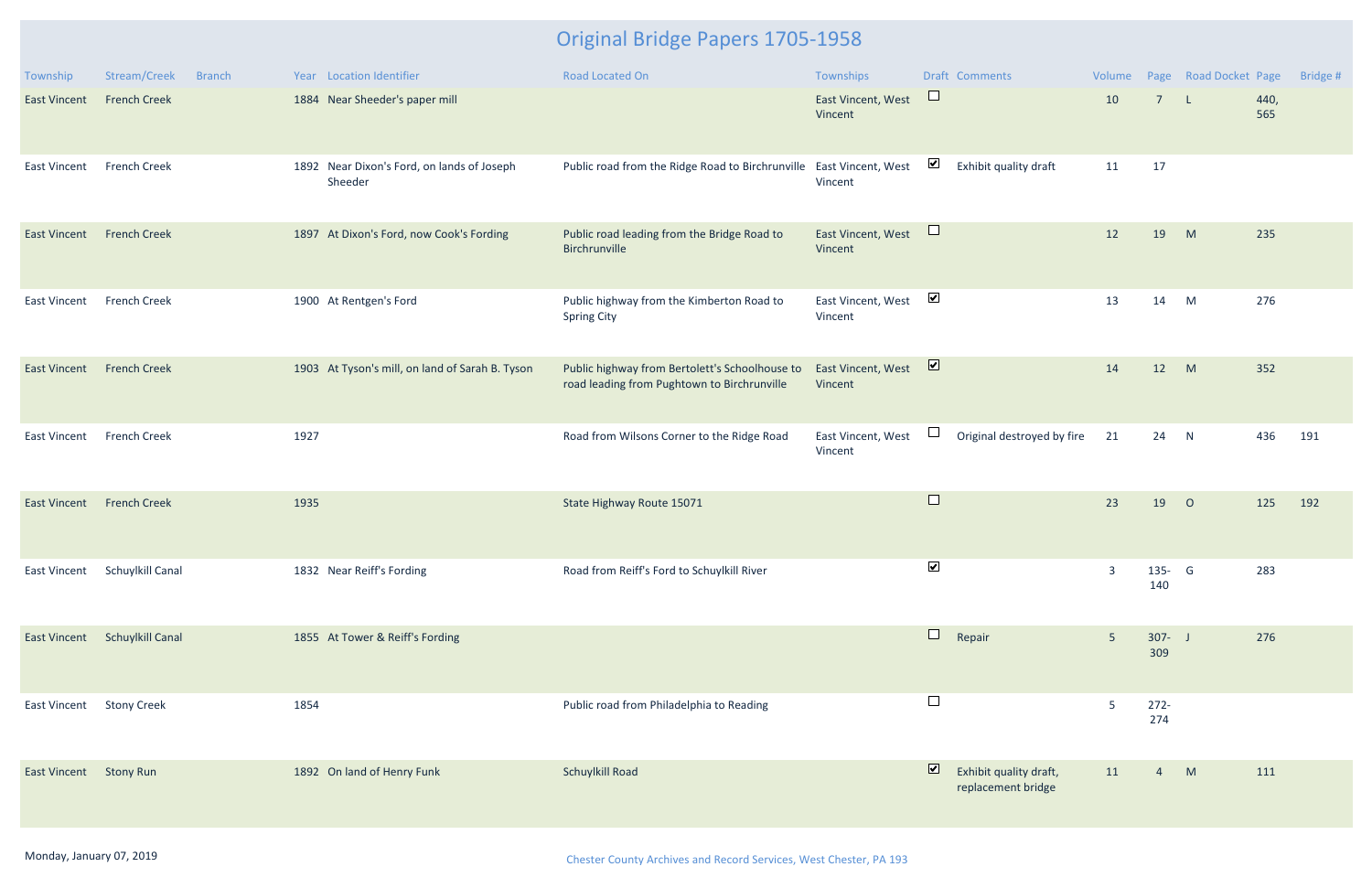| Township            | Stream/Creek<br><b>Branch</b>     | Year Location Identifier                | Road Located On                                                      | Townships       | Draft Comments                | Volume         |                  | Page Road Docket Page |             | Bridge # |
|---------------------|-----------------------------------|-----------------------------------------|----------------------------------------------------------------------|-----------------|-------------------------------|----------------|------------------|-----------------------|-------------|----------|
| <b>East Vincent</b> | <b>Stony Run</b>                  | 1916 Near Rees Brothers Mill            | Public road leading from Schuylkill Road to<br><b>Spring City</b>    |                 | $\Box$                        | 18             | 10               | N                     | 104         |          |
| <b>East Vincent</b> | <b>Stony Run</b>                  | 1920 Near Fry & Barr's Creamery         | Road from the Great Schuylkill Road to Locust<br><b>Grove School</b> |                 | $\Box$                        | 21             | 2 N              |                       | 326,<br>367 | 303      |
| <b>East Vincent</b> | <b>Stony Run</b>                  | 1929 At Styer's Corner                  | Public road from Spring City to the Ridge Road                       |                 | $\blacktriangleright$         | 22             | 6                |                       |             | 316      |
| East<br>Whiteland   | <b>Chester Valley</b><br>Railroad | 1889 On land of J. T. Sarchet           | New public road leading from the Swedesford<br>Road                  |                 | $\overline{\mathbf{v}}$       | 12             | $\overline{1}$   |                       |             |          |
| East<br>Whiteland   | Pennsylvania<br>Railroad          | 1859 Near Steamboat Station             | West Chester & Phoenixville State Road                               |                 | $\Box$                        | 6              | 74-79            |                       |             |          |
| East<br>Whiteland   | <b>Valley Creek</b>               | 1899 At West Mill, near Valley Store    |                                                                      |                 | $\Box$                        | 13             | 8                | M                     | 249         |          |
| Easttown            | Darby Creek                       | 1853                                    | Darby Road                                                           |                 | $\blacktriangledown$          | $5\phantom{.}$ | $227 - J$<br>236 |                       | 224         |          |
| Easttown            | Darby Creek                       | 1869                                    | <b>Newtown Street Road</b>                                           |                 | $\Box$                        | $\overline{7}$ | $113-$<br>115    |                       |             |          |
| Easttown            | Darby Creek                       | 1890                                    | Public highway to Sugartown                                          |                 | $\Box$                        | 11             | 10               |                       |             |          |
| Easttown            | Darby Creek                       | 1908                                    |                                                                      |                 | Replacement of 1854<br>bridge | 15             | 18               |                       |             |          |
| Elk                 | <b>Big Elk Creek</b>              | 1876 Near Rudolph & Arthur's paper mill | Road from the Washington School House to<br><b>Hickory Hill</b>      | Elk, New London | $\blacktriangledown$          | 8              | 75-78            |                       |             |          |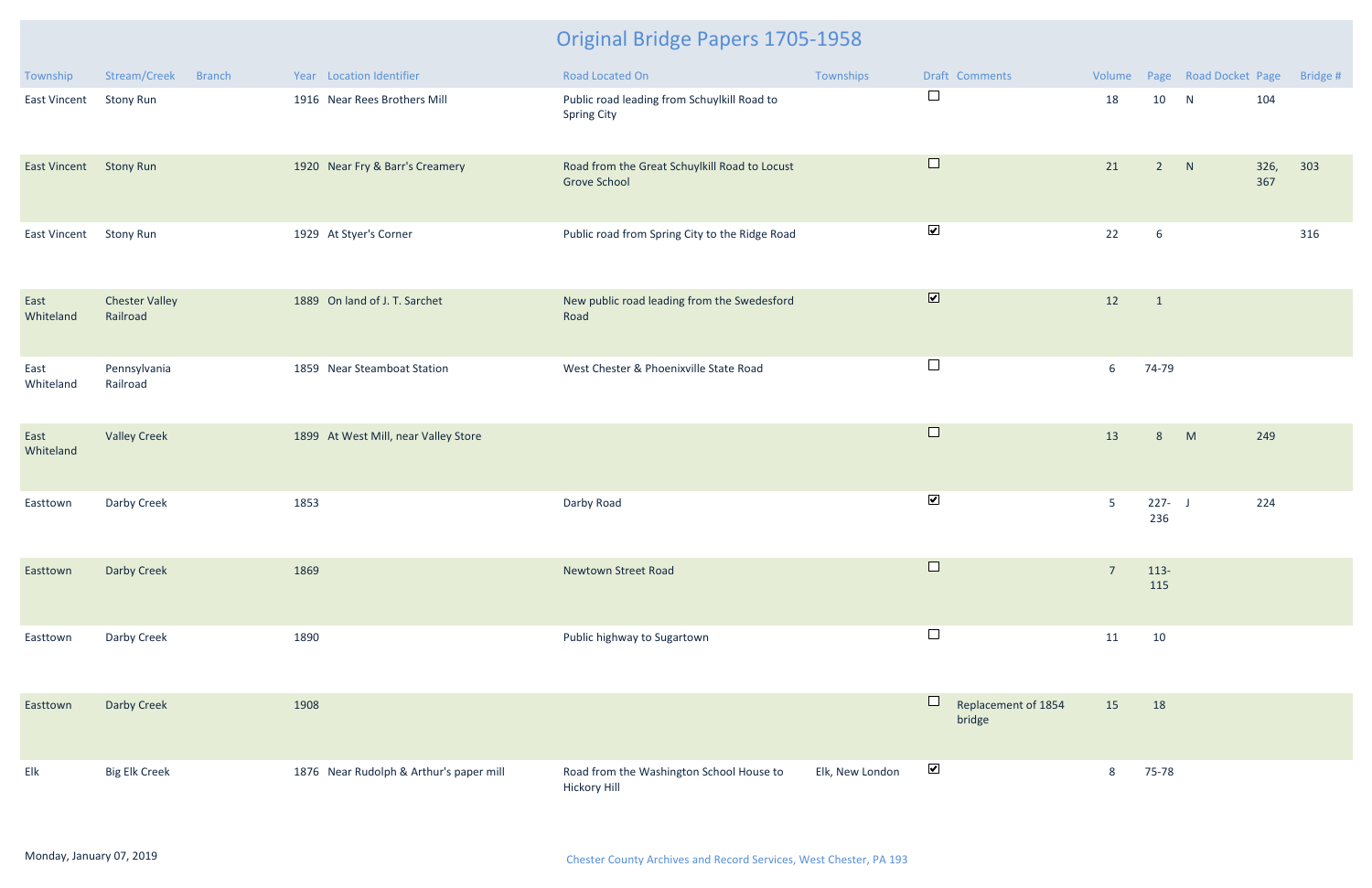| Township | Stream/Creek<br><b>Branch</b> | Year Location Identifier                | Road Located On                                                    | Townships       | Draft Comments                                             |                |             | Volume Page Road Docket Page | Bridge #    |
|----------|-------------------------------|-----------------------------------------|--------------------------------------------------------------------|-----------------|------------------------------------------------------------|----------------|-------------|------------------------------|-------------|
| Elk      | <b>Big Elk Creek</b>          | 1879 Near Rudolph & Arthur's paper mill | Road leading from Washington Schoolhouse to<br><b>Hickory Hill</b> | Elk, New London | $\overline{\mathbf{v}}$                                    | $8\phantom{1}$ | 168-<br>177 |                              |             |
| Elk      | <b>Big Elk Creek</b>          | 1886 At Anderson's Ford                 | Public road from Hickory Hill to New London                        | Elk, New London | $\Box$                                                     | 10             | 21 L        |                              | 522,<br>564 |
| Elk      | <b>Big Elk Creek</b>          | 1934                                    | State Highway Route 15015                                          | Elk, New London | $\Box$                                                     | 23             | 15          |                              | 25          |
| Elk      | <b>Big Elk Creek</b>          | 1934                                    |                                                                    | Elk, New London | $\Box$                                                     | 23             | 16          |                              | 25          |
| Elk      | <b>Big Elk Creek</b>          | 1934                                    |                                                                    | Elk, New London | $\Box$                                                     | 23             | 16          |                              | 25          |
| Elk      | <b>Big Elk Creek</b>          | 1934                                    | State Highway Route 15015                                          | Elk, New London | $\Box$                                                     | 23             | 15          |                              | 25          |
| Elk      | Little Elk Creek              | 1888 At Glen Hope Mill Ford             | Public road from Oxford to Providence Mills                        |                 | $\overline{\mathbf{v}}$                                    | 10             | 28          | M                            | 56, 57      |
| Elk      | Little Elk Creek              | 1900                                    | Public road from Elk Mills to the State Line                       |                 | $\Box$                                                     | 13             | 16          | M                            | 277         |
| Elk      | Little Elk Creek              | 1905                                    | Public road from Hickory Hill to Mount Jordan<br>Pottery           |                 | Need a bridge to bear<br>the weight of traction<br>engines | 15             | 1           | M                            | 391         |
| Elk      | Little Elk Creek              | 1909                                    | Public road from Hickory Hill to Mount Jordan<br>Pottery           |                 | $\Box$                                                     | 15             | 17          |                              |             |
| Elk      | Little Elk Creek              | 1926 On land of Howard Reisler          | Road from Mt. Rocky Bridge to Grier's Pottery                      |                 | $\Box$                                                     | 21             | 8           | N                            | 359         |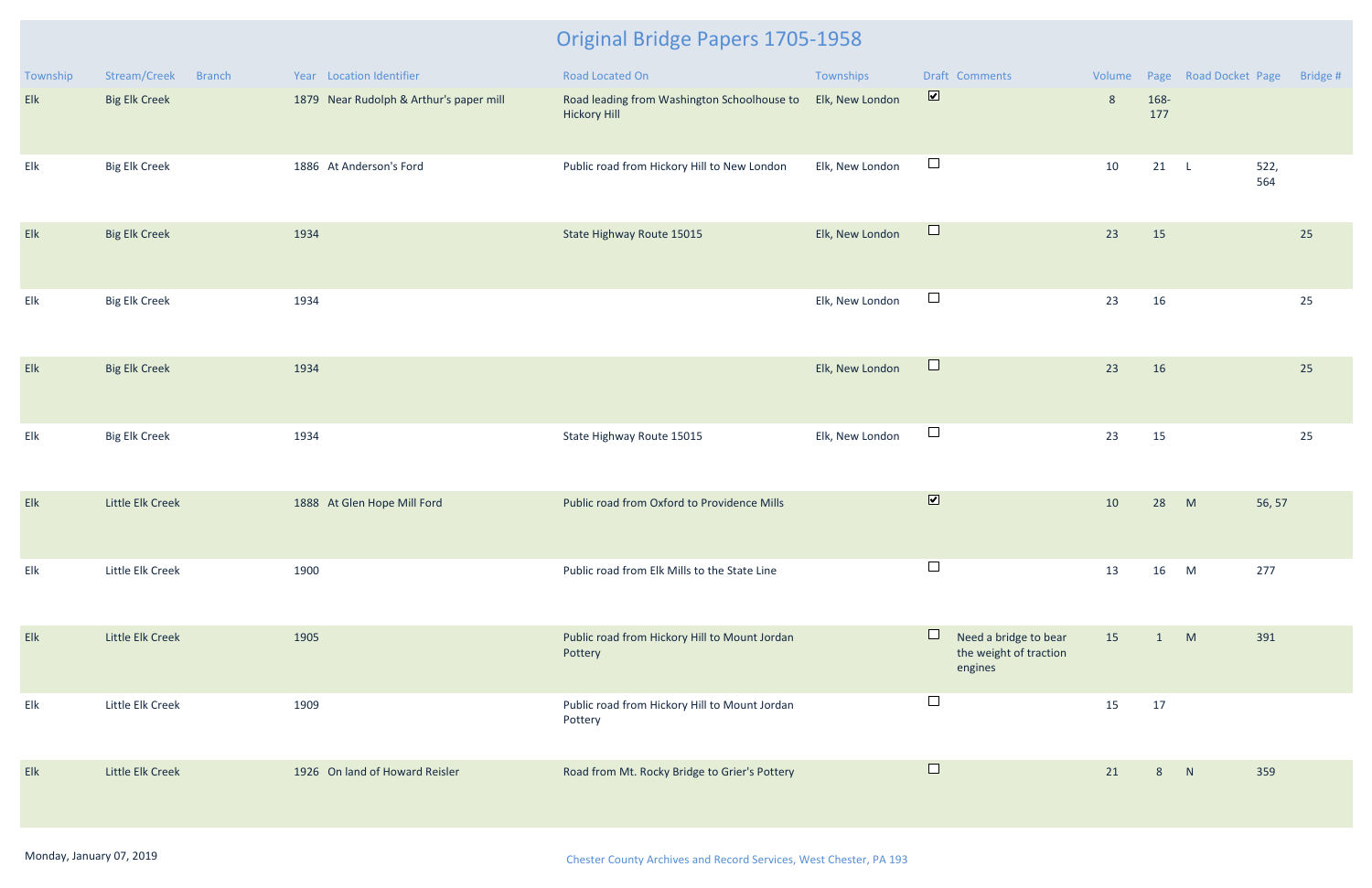| Township | Stream/Creek               | Branch        | Year Location Identifier                   | Road Located On                                                                                                         | Townships | Draft Comments                                   | Volume       |                     | Page Road Docket Page | Bridge # |
|----------|----------------------------|---------------|--------------------------------------------|-------------------------------------------------------------------------------------------------------------------------|-----------|--------------------------------------------------|--------------|---------------------|-----------------------|----------|
| Elk      | Little Elk Creek           |               | 1930                                       |                                                                                                                         |           | $\Box$                                           | 22           | $\overline{7}$      |                       | 312      |
| Elk      | Little Elk Creek           |               | 1935                                       | State Highway Route 15008                                                                                               |           | $\Box$                                           | 23           | 17                  |                       | 42       |
| Elk      | Little Elk Creek           | Jordan Stream | 1858                                       | Public highway leading from Greer's Pottery to<br>the great road leading from the Brick<br>Meetinghouse in Cecil County |           | $\Box$<br>Page 65 missing (original<br>petition) | 6            | $65-72$ J           | 541                   |          |
| Franklin | <b>Mackey Run</b>          |               | 1928 On lands of Dr. Worth & L. H. Crosson | Public road from Kemblesville to Lewisville                                                                             |           | $\overline{\mathbf{v}}$                          | 21           | 21                  |                       | 308      |
| Franklin | White Clay<br>Creek        |               | 1857 At Pennock's old dam                  | Public highway from Lysle's paper mill to New<br>London Church                                                          |           | $\Box$                                           | 6            | 43-45               |                       |          |
| Franklin | <b>White Clay</b><br>Creek |               | 1910                                       | Road from Landenberg to Chesterville                                                                                    |           | $\Box$                                           | 16           | M<br>$\overline{3}$ | 505                   |          |
| Franklin | White Clay<br>Creek        | Middle Branch | 1875 At Pennock's Ford                     | Public road from West Grove to Landenberg                                                                               |           | $\Box$                                           | 8            | 24-26 L             | 147                   |          |
| Franklin | <b>White Clay</b><br>Creek | West Branch   | 1875 Near Schloegel's mill                 | Public highway to Landenberg & Wilmington                                                                               |           | $\Box$                                           | 8            | $27-30 L$           | 147                   |          |
| Franklin | White Clay<br>Creek        | West Branch   | 1899 On land of William Eavenson           | Road from Chester ville to Kembleville                                                                                  |           | $\blacktriangledown$                             | 13           | 9<br>M              | 250                   |          |
| Franklin | <b>White Clay</b><br>Creek | West Branch   | 1906                                       | Public highway from Chesterville to Landenberg,<br>West Grove & Avondale                                                |           | $\overline{\mathbf{v}}$                          | 15           | M<br>$\overline{4}$ | 399                   |          |
| Goshen   | <b>Chester Creek</b>       |               | 1802 Near Jesse Matlack's mill             | State Road leading from Philadelphia to West<br>Chester                                                                 |           | $\Box$                                           | $\mathbf{1}$ | 81-85               |                       |          |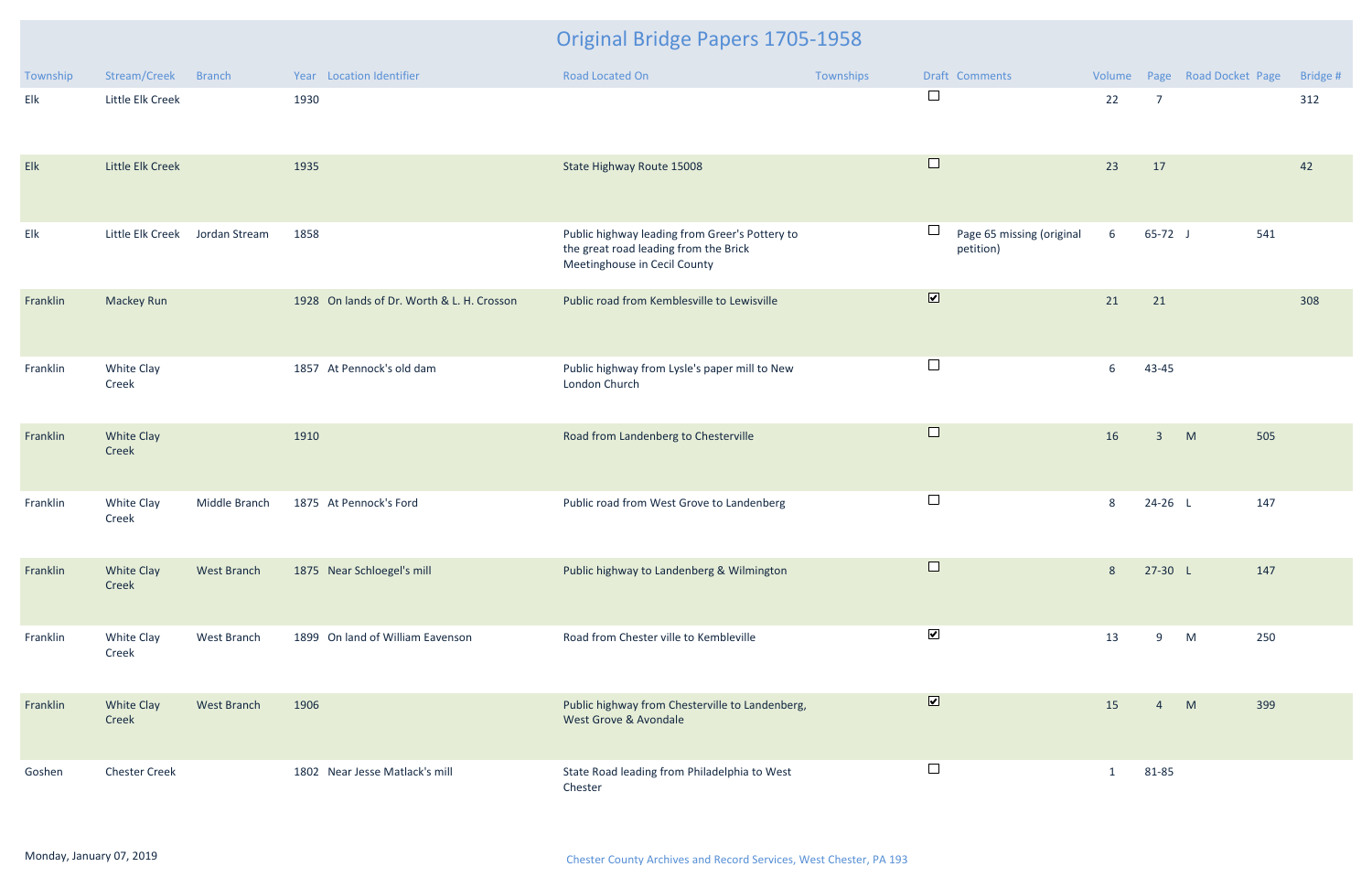| Township           | Stream/Creek<br><b>Branch</b> | Year Location Identifier                                                                     | <b>Road Located On</b>                                                                                                                | Townships                     | <b>Draft Comments</b>                  | Volume         |                | Page Road Docket Page | Bridge # |
|--------------------|-------------------------------|----------------------------------------------------------------------------------------------|---------------------------------------------------------------------------------------------------------------------------------------|-------------------------------|----------------------------------------|----------------|----------------|-----------------------|----------|
| Goshen             | <b>Chester Creek</b>          | 1803                                                                                         | State Road (new)                                                                                                                      |                               | $\Box$<br>Request for inspection       | $\mathbf{1}$   | 63             |                       |          |
| Goshen             | <b>Ridley Creek</b>           | 1814 Near Benjamin Garrett's mill                                                            | Road leading to Downingtown by the Boot<br>Tavern through Sugartown to Philadelphia                                                   |                               | $\Box$                                 | $\overline{2}$ | 57-59          |                       |          |
| Highland           | <b>Buck Run</b>               | 1890 On lands of Jane B. Smith & Joseph Brinton                                              | Public road leading from Cochranville, via Gum<br>Tree, to Pomeroy Station                                                            | East Fallowfield,<br>Highland | $\overline{\mathbf{v}}$                | 12             | $\overline{4}$ | M                     | 113      |
| Highland           | <b>Buck Run</b>               | 1892                                                                                         | Public road leading from Cochranville to<br><b>Pomeroy Station</b>                                                                    | Highland, East<br>Fallowfield | $\Box$                                 | 11             | $\mathbf{1}$   | M                     | 154      |
| Highland           | <b>Buck Run</b>               | 1904 At or near where the bridge below Brinton's<br>dam now stands                           | Public road from Brinton's mill to Harmony<br>Schoolhouse                                                                             | Highland, East<br>Fallowfield | $\overline{\mathbf{z}}$<br>Not granted | 14             | 19             |                       |          |
| Highland           | <b>Buck Run</b>               | 1907 On lands of Joseph Brinton & Edwin Walton                                               | Public road from Brinton's Mill to Harmony<br>Schoolhouse                                                                             | Highland, East<br>Fallowfield | $\blacktriangledown$                   | 15             | 10             |                       |          |
| Highland           | Doe Run                       | 1913 On land of Samuel Waters                                                                | Public road from Cochranville to Derry Meeting                                                                                        |                               | $\overline{\mathbf{v}}$                | 17             | 5 <sup>5</sup> | M, N                  | 569, 50  |
| Highland           | Doe Run                       | 1915 On lands of Stewart Meloy & Charles E. Carr Public highway to Rosenvick to Cochranville |                                                                                                                                       | Highland, London<br>Grove     | ⊻                                      | 18             |                | N                     | 66       |
|                    | Honey Brook [Small Stream]    | 1899 Near Edward's mill                                                                      | Public highway from Honey Brook to Cambridge                                                                                          |                               | $\Box$                                 | 13             | $2^{\circ}$    | M                     | 253      |
| Honey Brook        | Brandywine<br>Creek           | 1815                                                                                         | Public highway leading from Waggontown, and<br>another public road leading from Compass to<br>the Downingtown and Harrisburg Turnpike |                               | $\Box$                                 | $\overline{2}$ | 71-73          |                       |          |
| <b>Honey Brook</b> | Brandywine<br>Creek           | 1840                                                                                         | Public highway leading from Walker's store to<br>Happersett's Ion Foundary                                                            |                               | $\Box$                                 |                | 53             |                       |          |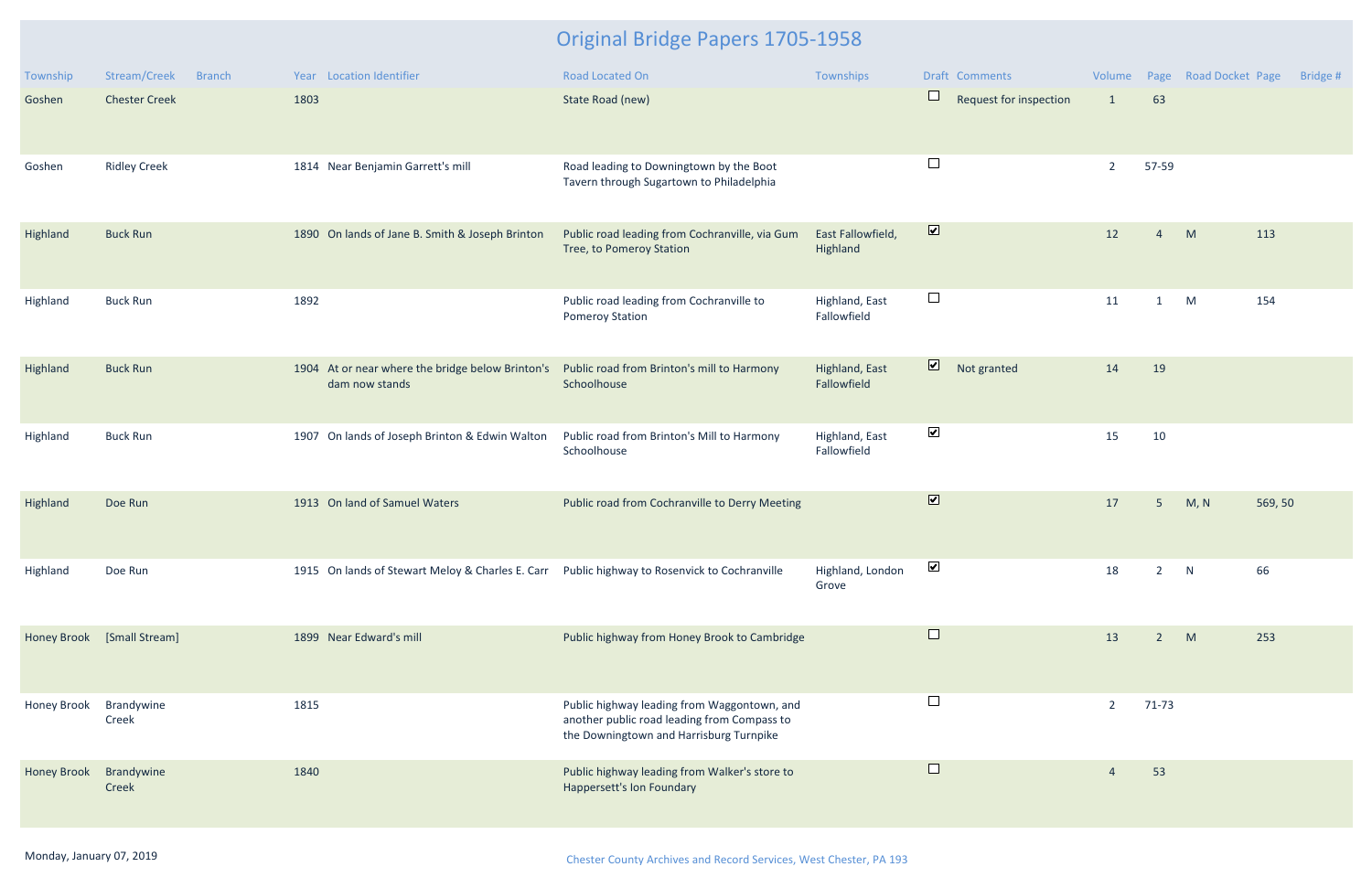| Township           | Stream/Creek         | <b>Branch</b>      |      | Year Location Identifier                                                                      | <b>Road Located On</b>                                                                                                                         | Townships                     | Draft Comments           | Volume         |                | Page Road Docket Page |             | Bridge # |
|--------------------|----------------------|--------------------|------|-----------------------------------------------------------------------------------------------|------------------------------------------------------------------------------------------------------------------------------------------------|-------------------------------|--------------------------|----------------|----------------|-----------------------|-------------|----------|
| Honey Brook        | Brandywine<br>Creek  |                    |      | 1851 At Jones's Ford                                                                          | Public road from Rockville, on Downingtown,<br>Ephrata & Harrisburg Turnpike to Forrest Cross<br>Roads                                         |                               | $\Box$                   | 5              | $105 -$<br>107 |                       |             |          |
| <b>Honey Brook</b> | Brandywine<br>Creek  |                    |      | 1866 Near Cupola Station                                                                      | Honey Brook & West Nantmeal Lime Road                                                                                                          | Honey Brook, West<br>Nantmeal | $\Box$                   | 6              | $222 -$<br>228 |                       |             |          |
| <b>Honey Brook</b> | Brandywine<br>Creek  |                    |      | 1906 Near Emery's Creamery                                                                    | Public road from Cambridge to the Harrisburg &<br>Downingtown Turnpike                                                                         |                               | $\Box$                   | 15             | 5              | M                     | 404         |          |
| <b>Honey Brook</b> | Brandywine<br>Creek  | East Branch        |      | 1886 At Forrest Station on the East Brandywine & Rockville Road<br><b>Waynesburg Railroad</b> |                                                                                                                                                |                               | $\Box$                   | 10             | 22             | $\mathsf{L}$          | 536,<br>606 |          |
| Honey Brook        | Brandywine<br>Creek  | West Branch        |      | 1832 Place known as the Beaver Dams                                                           | Public highway that leads from the Lancaster,<br>Ephrata & Harrisburg Turnpike Road, and a read<br>leading to Wagontown and the Compass Tavern |                               | $\Box$                   | $\overline{3}$ | 161- G<br>169  |                       | 324         |          |
| <b>Honey Brook</b> | Brandywine<br>Creek  | <b>West Branch</b> |      | 1879 Near the residence of Samuel H. McConnell                                                | Horeshoe Turnpike                                                                                                                              |                               | $\Box$                   | 8              | 164-<br>167    |                       |             |          |
| Honey Brook        | Brandywine<br>Creek  | West Branch        |      | 1890 Near Emery's Creamery, on lands of George<br>J. Emrey, Levi Bewley & Stephen Long        | Road from Cambridge to the village of Honey<br><b>Brook</b>                                                                                    |                               | $\blacktriangledown$     | 10             | 35             |                       |             |          |
| Honey Brook        | Brandywine<br>Creek  | West Branch        |      | 1891 Near Emery's Creamery                                                                    |                                                                                                                                                |                               | $\overline{a}$<br>Denied | 12             | 9              |                       |             |          |
| Honey Brook        | Brandywine<br>Creek  | West Branch        |      | 1922 At Birdell Station                                                                       |                                                                                                                                                |                               | $\Box$                   | 19             | 15             | N                     | 243,<br>257 | 108      |
| Hopewell           | <b>Gatchel Creek</b> |                    | 1904 |                                                                                               | Road from Oxford to Green Valley Mill, known<br>as the Coates Mill                                                                             |                               | $\Box$<br>Not granted    | 14             | 18             |                       |             |          |
| Hopewell           | <b>Tweed's Creek</b> |                    | 1906 |                                                                                               | State Road, from Oxford to Glen Roy                                                                                                            |                               | $\blacktriangledown$     | 15             | $2^{\circ}$    | M                     | 396         |          |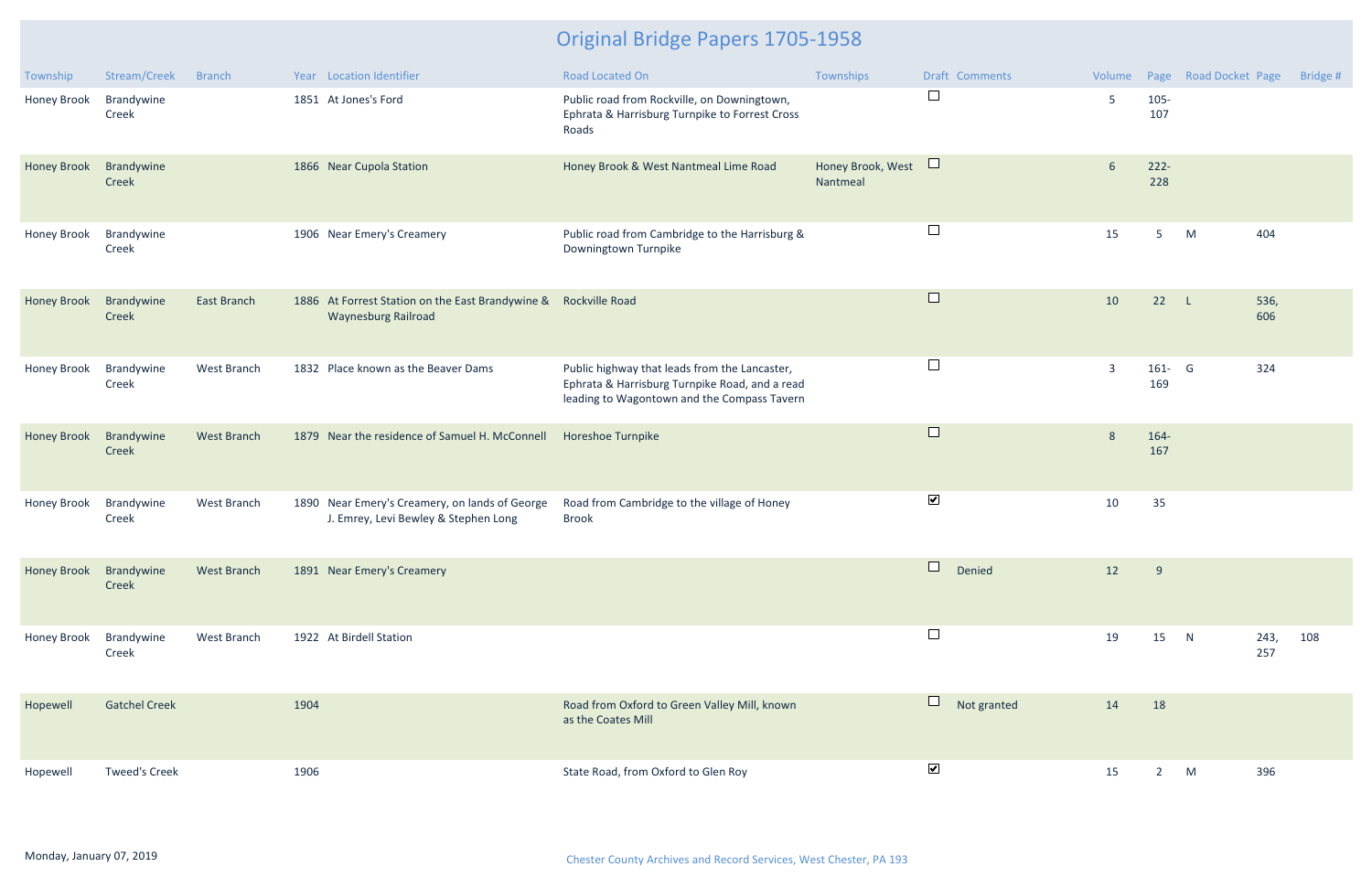| Township | Stream/Creek<br><b>Branch</b> | Year Location Identifier                                                                       | Road Located On                                                            | Townships | Draft Comments                            |                 |                      | Volume Page Road Docket Page | Bridge # |
|----------|-------------------------------|------------------------------------------------------------------------------------------------|----------------------------------------------------------------------------|-----------|-------------------------------------------|-----------------|----------------------|------------------------------|----------|
| Kennett  | Burrough's<br>Creek           | 1867 Near Fairville Mills                                                                      |                                                                            |           | $\Box$                                    | $7\overline{ }$ | $12 - 15$            |                              |          |
| Kennett  | <b>Burrow's Run</b>           | 1861 Near Fairville (James & William West's) Mills Public highway from Fairville to Chandler & | <b>Ball's mill</b>                                                         |           | $\Box$                                    | 6               | 156-<br>159          |                              |          |
| Kennett  | <b>Burrow's Run</b>           | 1913 Near the former mill (destroyed by fire) on<br>land of Emmor Taylor                       | Public road from Fairville to Ashland                                      |           | $\Box$                                    | 17              | M<br>$6\overline{6}$ | 571                          |          |
| Kennett  | Red Clay Creek                | 1789                                                                                           | Road from Brandywine to Nottingham                                         |           | $\Box$                                    | $\mathbf{1}$    | 50                   |                              |          |
| Kennett  | <b>Red Clay Creek</b>         | 1795                                                                                           | Road from Nottingham to Philadelphia                                       |           | $\Box$                                    | $\mathbf{1}$    | 55                   |                              |          |
| Kennett  | Red Clay Creek                | 1814                                                                                           | Nottingham and Philadelphia Road                                           |           | Existing bridge requires<br>repair        | $\overline{2}$  | 47                   |                              |          |
| Kennett  | <b>Red Clay Creek</b>         | 1843 On Milton Taylor's land, near Zebulon P.<br>Taylor's mill                                 | Public highway from Kennett Square to<br>Wilmington                        |           | $\overline{\mathbf{v}}$                   | 5 <sub>5</sub>  | $4-13$               |                              |          |
| Kennett  | <b>Red Clay Creek</b>         | 1856 Near Marshall's mill dam                                                                  | Public road leading from Taylor's mill to<br><b>Hockessin Meetinghouse</b> |           | $\Box$                                    | 6               | $7-13$ J             | 511                          |          |
| Kennett  | <b>Red Clay Creek</b>         | 1861 At Marshall's mill                                                                        | Public highway to Hockessin                                                |           | To replace bridge taken<br>by high waters | $6\overline{6}$ | $164 - J$<br>170     | 654                          |          |
| Kennett  | <b>Red Clay Creek</b>         | 1867 At Sinclair's Fording                                                                     |                                                                            |           | $\Box$                                    | $\overline{7}$  | 92-94 K              | 231                          |          |
| Kennett  | <b>Red Clay Creek</b>         | 1888 Near Becker's mill                                                                        | Public road from Kennett Square to Hockessin                               |           | $\Box$                                    | 10              | 27                   |                              |          |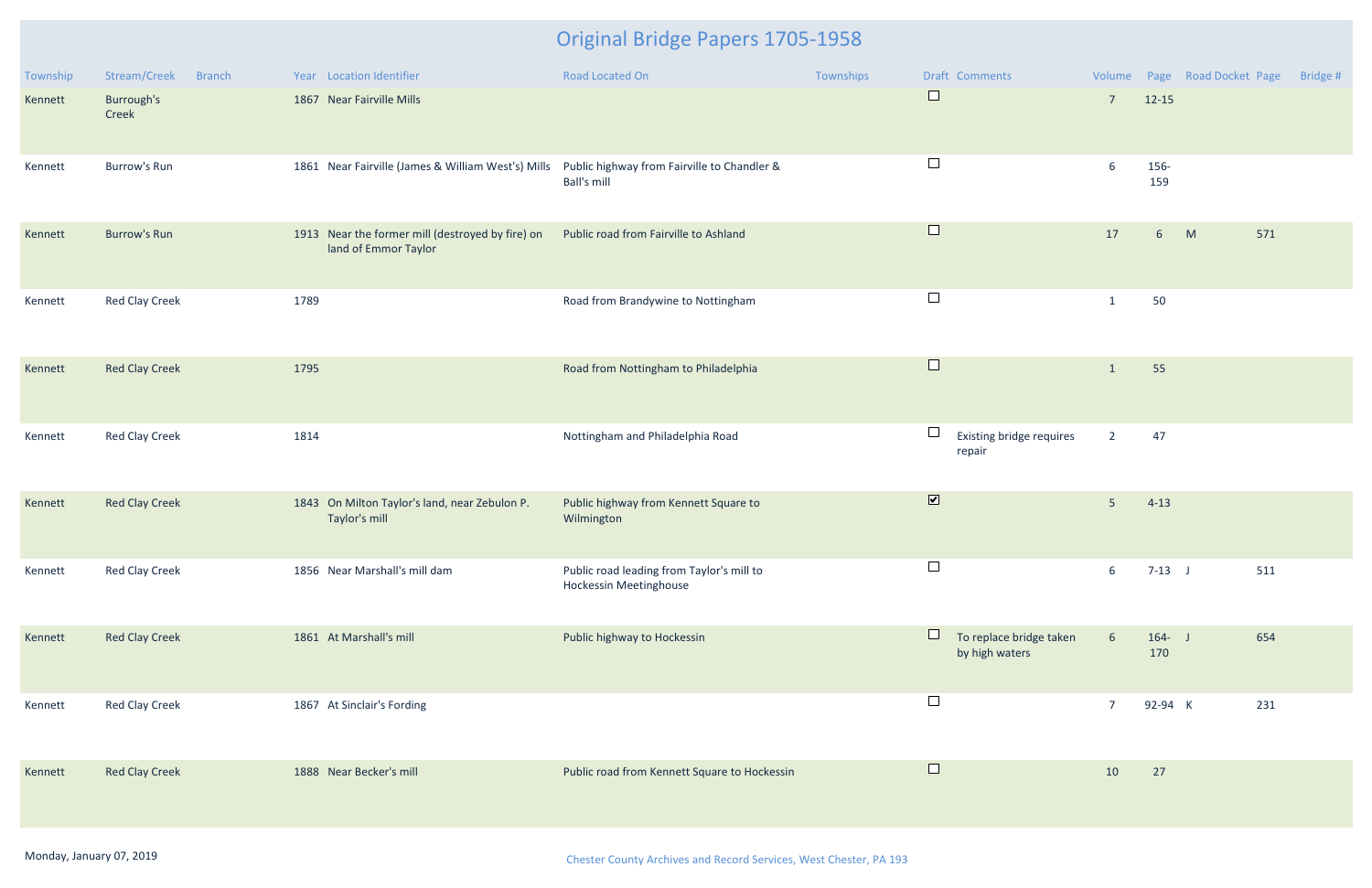| Township          | Stream/Creek               | <b>Branch</b> | Year Location Identifier                          | Road Located On                                                                                                                                           | Townships | Draft Comments          |                 |                  | Volume Page Road Docket Page |                | Bridge # |
|-------------------|----------------------------|---------------|---------------------------------------------------|-----------------------------------------------------------------------------------------------------------------------------------------------------------|-----------|-------------------------|-----------------|------------------|------------------------------|----------------|----------|
| Kennett           | <b>Red Clay Creek</b>      |               | 1892 At Becker's mill                             | Public road from Kennett Square to Hockessin                                                                                                              |           | $\Box$                  | 11              | $\overline{7}$   |                              |                |          |
| Kennett           | <b>Red Clay Creek</b>      |               | 1893 At Becker's mill                             | Public road from Kennett Square to Hockessin                                                                                                              |           | $\Box$                  | 11              | 19               |                              |                |          |
| Kennett           | <b>Red Clay Creek</b>      |               | 1931 Three-quarters of a mile west of Five Points | Public road from Five Points to New Garden<br>Village                                                                                                     |           | $\Box$                  | 23              | $2^{\circ}$      | $\overline{O}$               | $\overline{2}$ |          |
| Kennett           | <b>Red Clay Creek</b>      |               | 1932                                              |                                                                                                                                                           |           | $\Box$                  | 23              | 10               | $\overline{O}$               | 15             | 320      |
| Kennett           | Red Clay Creek             | East Branch   | 1837                                              | Public road leading from Philadelphia to<br>Baltimore, via Chadds Ford and Kennett Square<br>and a new State Road from Providence to the<br>Maryland line |           | $\Box$                  | $\overline{4}$  | 18-22            |                              |                |          |
| Kennett           | <b>Red Clay Creek</b>      | East Branch   | 1851 Near Taylor's mill                           | Public road from Kennett Square to Wilmington                                                                                                             |           | $\overline{\mathbf{v}}$ | $5\phantom{.0}$ | 108-<br>112      |                              |                |          |
| Kennett           | Red Clay Creek             | East Branch   | 1900 Near William H. Phillips's paper mill        | Public road from Kennett Square to Wilmington                                                                                                             |           | $\Box$                  | 13              | 17               | M                            | 287            |          |
| Kennett           | Red Clay Creek West Branch |               | 1878 Near McFarlan's lime quarries                | Public road leading from said quarries to<br><b>Kennett Square</b>                                                                                        |           | $\Box$                  | 8               | $110 - L$<br>115 |                              | 283            |          |
| Kennett           | Red Clay Creek West Branch |               | 1888 At Plankington's Ford                        |                                                                                                                                                           |           | $\Box$<br>New bridge    | 10              | 29               | $\mathsf{L}$                 | 606            |          |
| Kennett           | Red Clay Creek West Branch |               | 1910 Near what was known as Chandler's mill       | Public road from Kennett Square to Hockessin                                                                                                              |           | $\Box$                  | 15              | 24               | M                            | 501            |          |
| Kennett<br>Square | <b>Red Clay Creek</b>      |               | 1924                                              | <b>Birch Street</b>                                                                                                                                       |           | $\blacktriangledown$    | 21              | $\mathbf{1}$     | N                            | 346            | 70       |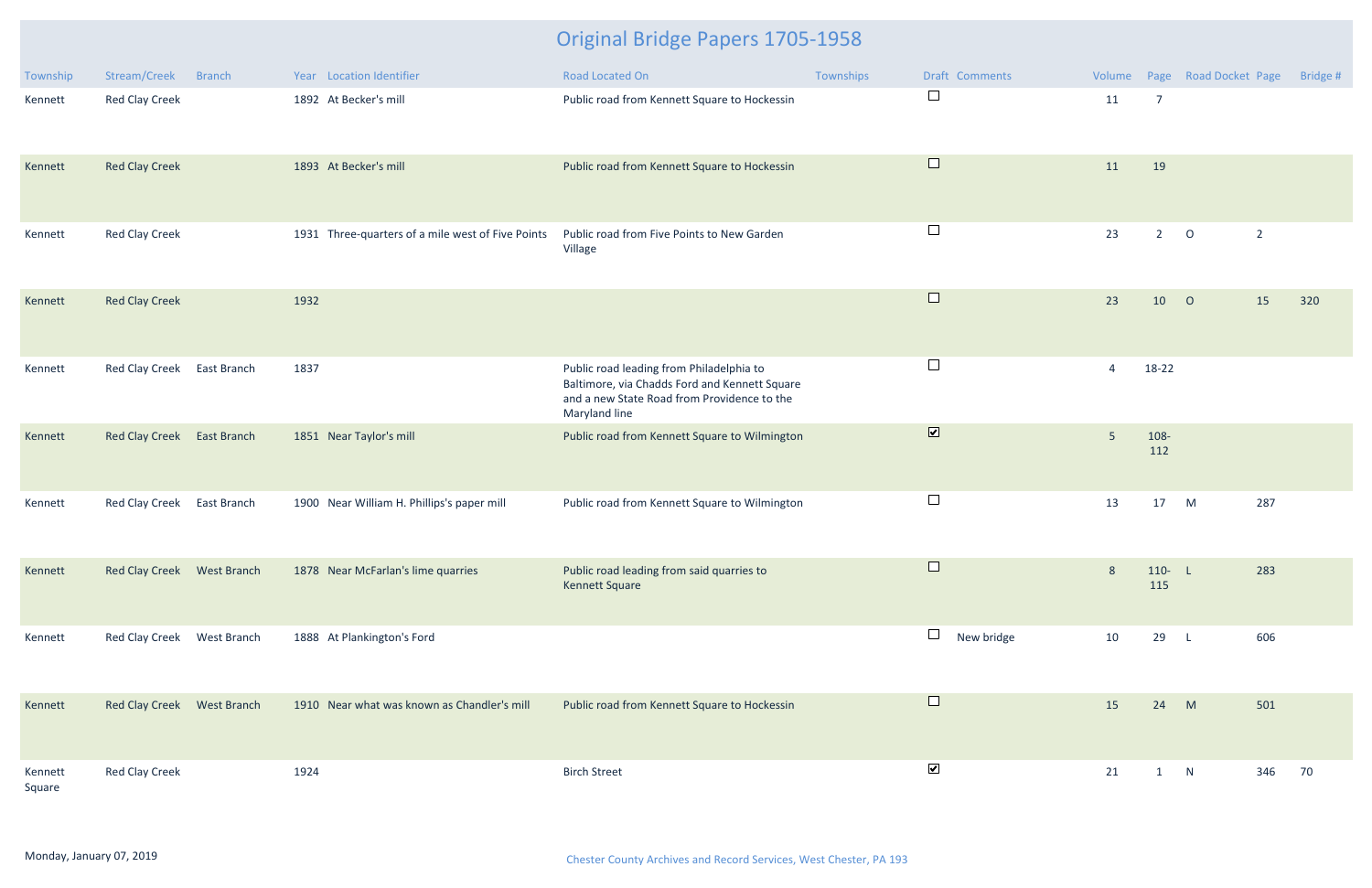| Township                  | Stream/Creek               | <b>Branch</b> |      | Year Location Identifier                                                            | Road Located On                                           | Townships |                         | Draft Comments                              |                |                         | Volume Page Road Docket Page |             | Bridge # |
|---------------------------|----------------------------|---------------|------|-------------------------------------------------------------------------------------|-----------------------------------------------------------|-----------|-------------------------|---------------------------------------------|----------------|-------------------------|------------------------------|-------------|----------|
| Kennett<br>Square         | <b>Red Clay Creek</b>      |               |      | 1928 On land of Ralph Walter, Antonio Dipaolo & Cyprus Street<br>Paul Hannum        |                                                           |           | $\overline{\mathbf{v}}$ |                                             | 21             | 19                      |                              |             | 307      |
| Kennett<br>Square         | Red Clay Creek East Branch |               | 1868 |                                                                                     | State Road from Philadelphia to Baltimore                 |           | $\Box$                  |                                             | $7^{\circ}$    | 99-106 K                |                              | 334,<br>390 |          |
| Kennett<br>Square         | Red Clay Creek East Branch |               |      | 1888 In the borough                                                                 |                                                           |           | $\Box$                  |                                             | 10             | 30 L                    |                              | 607         |          |
| Kennett<br>Square         | <b>Red Clay Creek</b>      | East Branch   | 1894 |                                                                                     | <b>Birch Street</b>                                       |           | $\Box$                  |                                             | 12             | 14                      | M                            | 205         |          |
| Kennett<br>Square         | Red Clay Creek East Branch |               |      | 1898 Between Birch & South Street                                                   | <b>Walnut Street</b>                                      |           | $\Box$                  |                                             | 13             | 1                       | M                            | 240         |          |
| Kennett<br>Square         | <b>Red Clay Creek</b>      | East Branch   | 1915 |                                                                                     | <b>East State Street</b>                                  |           | ⊔                       | Replacement of 1869<br>bridge/Draft missing | 18             | $\overline{3}$          | N                            | 72, 110     |          |
| Kennett<br>Square         | Red Clay Creek East Branch |               |      | 1922 On lands of Joseph McGinty & James<br>Donohue                                  | <b>Walnut Street</b>                                      |           | $\overline{\mathbf{v}}$ |                                             | 20             | $\overline{3}$          | N                            | 267         |          |
| London Britain White Clay | Creek                      |               |      | 1812 Near Jesse Humphrey's mill                                                     | Road leading from New London Cross Roads to<br>Wilmington |           |                         |                                             | $\overline{2}$ | $10-12$                 |                              |             |          |
| London Britain White Clay | Creek                      |               |      | 1831 At or near the forks of the White Clay Creek                                   |                                                           |           | $\overline{\mathbf{z}}$ | <b>Near Baptist Meeting</b><br>House        | $\overline{3}$ | 79-85                   |                              |             |          |
| London Britain White Clay | Creek                      |               |      | 1871 At Yeatman's mill, on lands of Marshall<br>Yeatman & Theodore Carlisle         | Public highway to Wilmington                              |           | $\blacktriangledown$    | Exhibit quality draft                       | $\overline{7}$ | 172- K, L<br>179        |                              | 537,<br>115 |          |
| London Britain White Clay | Creek                      |               |      | 1935 On lands of the London Tract Baptist Church Route No. 382<br>& Bruce Woodworth |                                                           |           | $\Box$                  |                                             | 24             | $\overline{\mathbf{3}}$ |                              |             |          |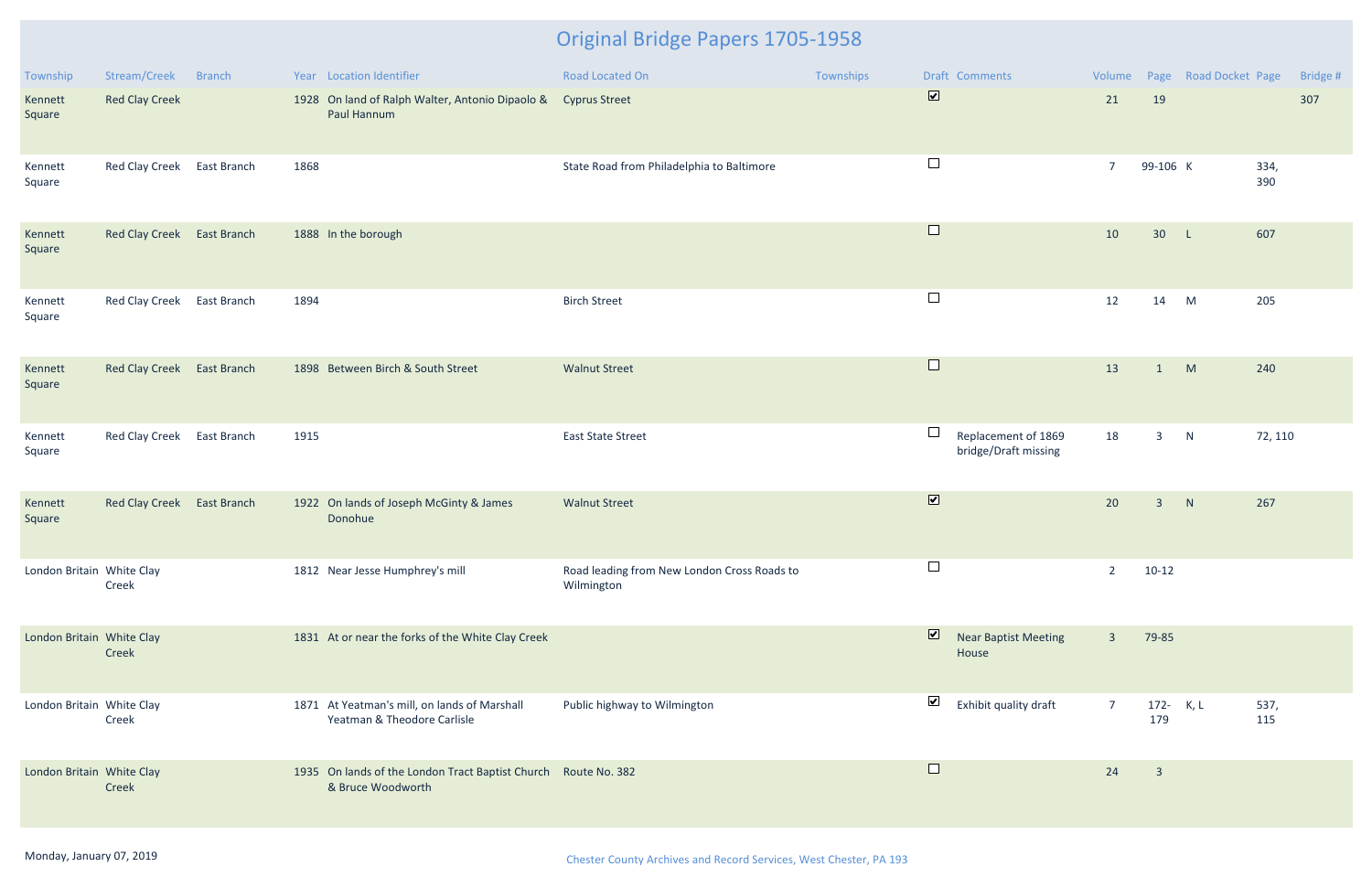| Township                  | Stream/Creek | <b>Branch</b>      | Year Location Identifier                                                                                               | Road Located On                                                                                                                                                         | Townships                 | Draft Comments              | Volume         |                  | Page Road Docket Page | Bridge # |
|---------------------------|--------------|--------------------|------------------------------------------------------------------------------------------------------------------------|-------------------------------------------------------------------------------------------------------------------------------------------------------------------------|---------------------------|-----------------------------|----------------|------------------|-----------------------|----------|
| London Britain White Clay | Creek        | East Branch        | 1812 At Evans's Ford                                                                                                   |                                                                                                                                                                         |                           | $\Box$                      | $\overline{2}$ | $6 - 8$          | D                     | 330      |
| London Britain White Clay | Creek        | Middle Branch      | 1896                                                                                                                   | Public highway from Kemblesville to Landenberg                                                                                                                          |                           | $\Box$                      | 12             | 17               | M                     | 209      |
| London Britain White Clay | Creek        | Middle Branch      | 1899                                                                                                                   |                                                                                                                                                                         |                           | $\Box$<br>See Vol. 12 pg 17 | 13             | 12               | M                     | 261      |
| London Britain White Clay | Creek        | <b>West Branch</b> | 1815 At Smith's Paper Mill (formerly Pusey's mill)                                                                     | Public road from Wilmington to Elkton                                                                                                                                   |                           | $\Box$                      | $\overline{2}$ | 91-96 E          |                       | 28       |
| London Britain White Clay | Creek        | West Branch        | 1832                                                                                                                   | Road leading from New Garden, past lime stone<br>quarries of Septimus Evans and John Nivin to<br>the road leading from the London Tract Meeting<br>House to Kimbleville |                           | $\blacktriangledown$        | $\overline{3}$ | $101 - G$<br>109 |                       | 221      |
| London Britain White Clay | Creek        | <b>West Branch</b> | 1833 Near David Mercer's saw mill                                                                                      | Road from West Grove to Elkton                                                                                                                                          |                           | $\Box$                      | $\overline{3}$ | 141- G<br>142    |                       | 294      |
| London Britain White Clay | Creek        | West Branch        | 1850 On lands of M. Yeatman & G. Sharpless                                                                             | Road leading from Yeatman's mills to the cross<br>roads near Edward Sharpless                                                                                           |                           | $\blacktriangledown$        | 5 <sup>5</sup> | 65-70            |                       | 318      |
| London Britain White Clay | Creek        | West Branch        | 1910 Near Mercer's mill, on lands of David Mercer Public road from Mercer's mill to Chesterville<br>& John J. Chambers |                                                                                                                                                                         |                           | $\overline{\mathbf{v}}$     | 15             | 23               | M                     | 506      |
| London Britain White Clay | Creek        | West Branch        | 1912 On land of Lewis H. Crossan                                                                                       | Public road from Good Hope to Newark to Deer<br>Park Creamery & Chesterville                                                                                            |                           | $\blacktriangledown$        | 16             | 11               | M                     | 545      |
| London Grove Doe Run      |              |                    | 1915 On lands of Stewart Meloy & Charles E. Carr Public highway to Rosenvick to Cochranville                           |                                                                                                                                                                         | Highland, London<br>Grove | $\overline{\mathbf{v}}$     | 18             | $2^{\circ}$      | N                     | 66       |
| London Grove White Clay   | Creek        |                    | [ND] Near Lewis Pusey's mill                                                                                           | Great Road from Strasburg to Newport                                                                                                                                    |                           | $\Box$<br>Petition only     | $\mathbf{1}$   | 137              |                       |          |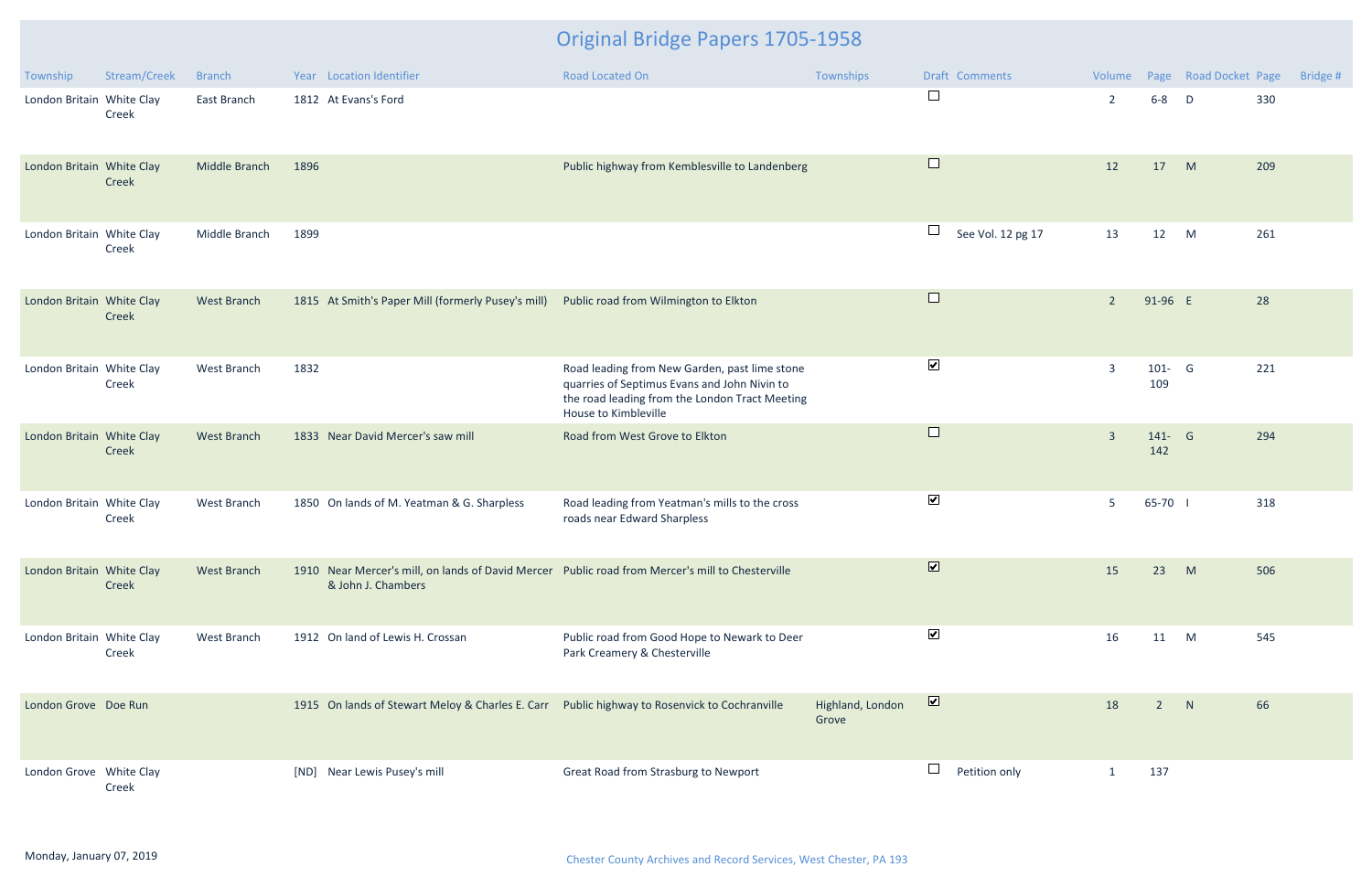| Township                | Stream/Creek | <b>Branch</b> |      | Year Location Identifier                                                               | Road Located On                                                                        | Townships                   | <b>Draft Comments</b>        |                |             | Volume Page Road Docket Page | Bridge # |
|-------------------------|--------------|---------------|------|----------------------------------------------------------------------------------------|----------------------------------------------------------------------------------------|-----------------------------|------------------------------|----------------|-------------|------------------------------|----------|
| London Grove White Clay | Creek        |               |      | 1789 Near William Miller's mills                                                       | At the intersection of the Nottingham-<br>Philadelphia and the Lancaster-Newport Roads |                             | $\sqcup$                     | $\mathbf{1}$   | 48          |                              |          |
| London Grove White Clay | Creek        |               | 1814 |                                                                                        | Lancaster and Wilmington Road                                                          |                             | $\Box$                       | $\overline{2}$ | 66-67       |                              |          |
| London Grove White Clay | Creek        |               |      | 1830 On land of Titus Chamberlain                                                      | Public highway leading from New London Cross<br><b>Roads to Wilmington</b>             |                             | $\boxed{\blacktriangledown}$ | $\overline{3}$ | 48-50 G     |                              | 137      |
| London Grove White Clay | Creek        |               |      | 1844 Near Ellis Pusey's mill                                                           | Road from Lancaster to Wilmington, via<br>Jennersville                                 |                             | $\Box$                       | $\overline{4}$ | 153-<br>155 |                              |          |
| London Grove White Clay | Creek        |               |      | 1853 Near Thomas Wickersham's mill, on lands of<br><b>George Mackey</b>                | Public road from New London Cross Roads to<br>Chamberlain's mill                       |                             | $\overline{\mathbf{v}}$      | 5              | 259-<br>271 |                              |          |
| London Grove White Clay | Creek        |               |      | 1874 At Avondale                                                                       |                                                                                        | London Grove,<br>New Garden | $\Box$                       | 8              | $14-16$ L   |                              | 109      |
| London Grove White Clay | Creek        |               |      | 1885 At the village of Avondale                                                        | Gap & Newport Turnpike                                                                 |                             | $\sqcup$                     | 10             | 14          |                              |          |
| London Grove White Clay | Creek        |               |      | 1890 Near Conard's mill                                                                | State road from Avondale to New London                                                 |                             |                              | 12             |             | M                            | 188      |
| London Grove White Clay | Creek        |               | 1902 |                                                                                        | Public road from Avondale to New London                                                |                             | $\Box$                       | 14             | 5           | M                            | 332      |
| London Grove White Clay | Creek        |               |      | 1905 Near Harvey's mill, on land of William H.<br>Harvey                               | Public highway from West Grove to Jennersville                                         |                             | $\blacktriangledown$         | 14             | 27          | M                            | 376      |
| London Grove White Clay | Creek        |               |      | 1912 On lands of Henry Palmer & Annie Lawrence Public road from New London to Avondale | intersects with the public road from Landenberg<br>to West Grove                       |                             | $\blacktriangledown$         | 16             | 17          | M                            | 558      |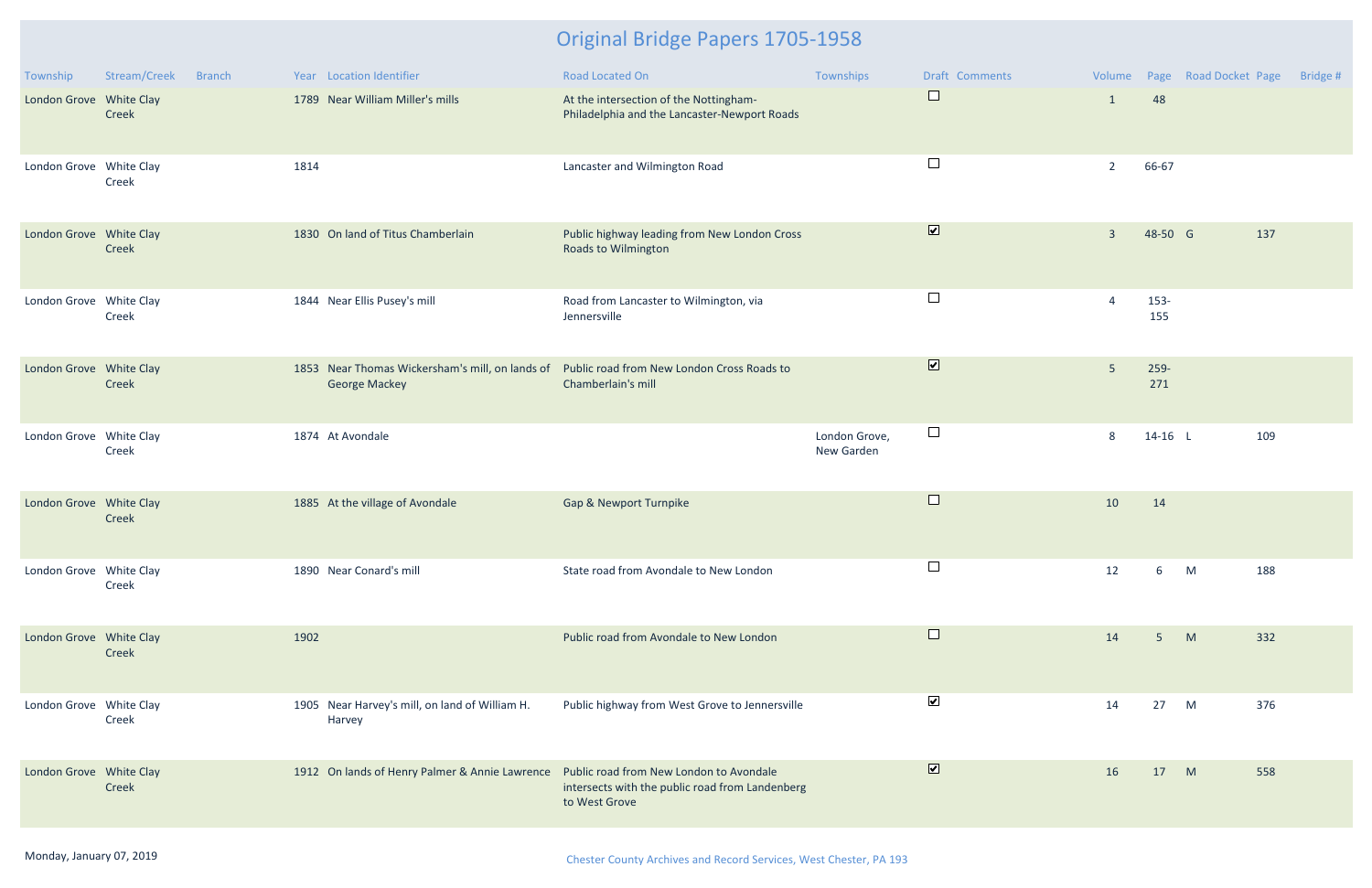| Township                | Stream/Creek | <b>Branch</b>      | Year Location Identifier                                                                                                            | Road Located On                                                                                       | Townships                          |                      | Draft Comments                                    | Volume         |                  | Page Road Docket Page |     | Bridge # |
|-------------------------|--------------|--------------------|-------------------------------------------------------------------------------------------------------------------------------------|-------------------------------------------------------------------------------------------------------|------------------------------------|----------------------|---------------------------------------------------|----------------|------------------|-----------------------|-----|----------|
| London Grove White Clay | Creek        | East Branch        | 1902 On lands of Elizabeth Greenfield & Jacobs<br>Estate                                                                            | Public road from West Grove to London Grove                                                           |                                    | $\blacktriangledown$ | Draft shows location of<br><b>Baker's Station</b> | 14             | $\overline{4}$   | M                     | 331 |          |
| London Grove White Clay | Creek        | <b>East Branch</b> | 1904                                                                                                                                | Public road from West Grove to London Grove                                                           |                                    | $\Box$               |                                                   | 14             | 20               | M                     | 365 |          |
| London Grove White Clay | Creek        | East Branch        | 1915 On land of Francis W. Hicks                                                                                                    | Public road from Jennersville to London Grove                                                         |                                    | $\blacktriangledown$ |                                                   | 18             | 6                | N                     | 70  |          |
| London Grove White Clay | Creek        | <b>Main Branch</b> | 1803                                                                                                                                | Lancaster to Newport Road                                                                             | London Grove,<br><b>New Garden</b> | $\Box$               |                                                   | $\overline{1}$ | $111 - D$<br>113 |                       | 17  |          |
| London Grove White Clay | Creek        | Main Branch        | 1821 On lands of Thomas Ellicott                                                                                                    | Road leading from the Lancaster & Newport<br>Road to Elkton, North East & Havre de Grace              |                                    | $\Box$               |                                                   | $\overline{2}$ | 160-<br>166      |                       |     |          |
| London Grove White Clay | Creek        | Middle Branch      | 1815                                                                                                                                | Public highway from New London Cross Roads<br>to Wilmington                                           | New London,<br><b>London Grove</b> | $\Box$               |                                                   | $\overline{2}$ | 76-77            |                       |     |          |
| London Grove White Clay | Creek        | Middle Branch      | 1830 Near William Pusey's mill                                                                                                      | Road leading from the Gap & Newport Turnpike<br>Road to Jennersville                                  |                                    | $\Box$               |                                                   | $\overline{3}$ | $26 - 28$        |                       |     |          |
| London Grove White Clay | Creek        | Middle Branch      | 1834 At Mackey's Fording, near the line of lands of Road leading from New London Cross Roads to<br>George Mackey and George Chalfan | Wilmington                                                                                            |                                    |                      |                                                   | $\overline{3}$ | 148-<br>150      |                       |     |          |
| London Grove White Clay | Creek        | Middle Branch      | 1835 Near Jonathan Pusey's mill                                                                                                     | Road leading from the Gap and Newport<br>Turnpike, by Pyle's limestone quarries, to<br>Oxford Village |                                    | $\Box$               |                                                   | 3              | 186-<br>191      |                       |     |          |
| London Grove White Clay | Creek        | Middle Branch      | 1840                                                                                                                                | Public highway from New London Cross Roads<br>to Wilmington                                           |                                    | $\Box$               |                                                   | $\overline{4}$ | 54-56            |                       |     |          |
| London Grove White Clay | Creek        | Middle Branch      | 1845                                                                                                                                | Public highway from New London Cross Roads<br>to Wilmington                                           |                                    | $\Box$               |                                                   | 4              | 169-<br>171      |                       |     |          |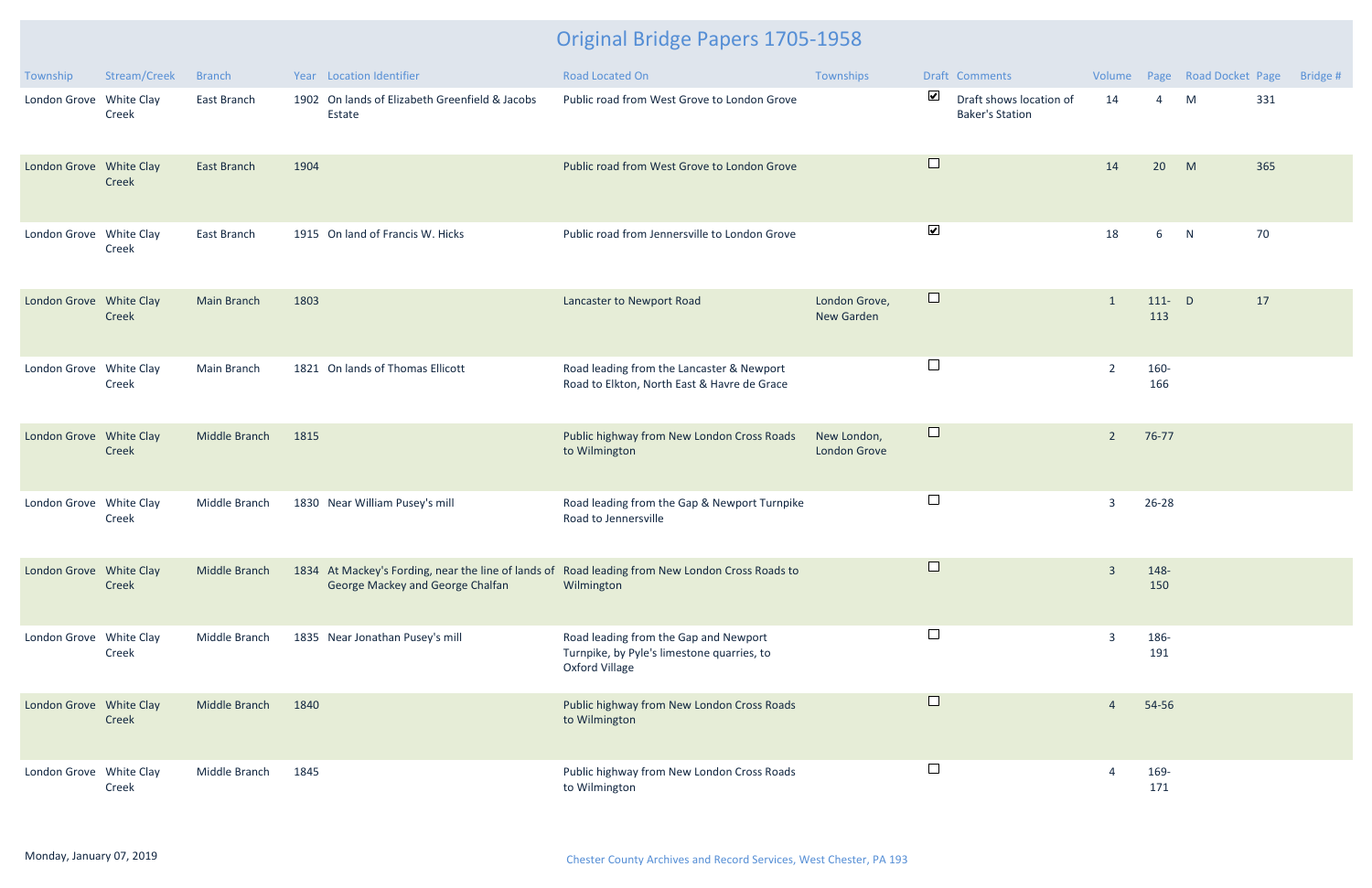| Township                  | Stream/Creek         | <b>Branch</b> | Year Location Identifier                                                                                                   | Road Located On                                                    | Townships                           | Draft Comments               | Volume         |                | Page Road Docket Page | Bridge #           |
|---------------------------|----------------------|---------------|----------------------------------------------------------------------------------------------------------------------------|--------------------------------------------------------------------|-------------------------------------|------------------------------|----------------|----------------|-----------------------|--------------------|
| London Grove White Clay   | Creek                | Middle Branch | 1912 On lands of Pusey & Jones Company & W. R. Public road from West Grove to New London<br>Dunlap (now Geroge B. Tallman) |                                                                    |                                     | $\overline{\mathbf{v}}$      | 16             | 16             | M                     | 555                |
| London Grove White Clay   | Creek                | Middle Branch | 1915 On land of Edwin Gilbert                                                                                              | Public road from West Grove to Chatham                             |                                     | $\blacktriangledown$         | 18             | 7 <sup>7</sup> | N                     | 82, 108            |
| London Grove White Clay   | Creek                | Middle Branch | 1916 Near West Grove Meethinghouse                                                                                         |                                                                    |                                     | $\Box$                       | 18             | 25             | N                     | 82                 |
| London Grove White Clay   | Creek                | West Branch   | 1883 Near Miller's Ford or mill                                                                                            |                                                                    |                                     | $\Box$                       | 10             | $1 \quad L$    |                       | 398                |
| London Grove White Clay   | Creek                | West Branch   | 1904 Near Moore's mill                                                                                                     | Public highway from Rock Grove Schoolhouse to<br><b>West Grove</b> |                                     | $\Box$                       | 14             | 21             | M                     | 365                |
| London Grove White Clay   | Creek                | West Branch   | 1910 On lands of Emmor Criswell & Joseph T.<br>Phillips, dec'd                                                             | Road from West Grove to McDonald's Creamery                        |                                     | $\blacktriangledown$         | 15             | 21             | M                     | 497                |
| London Grove White Clay   | Creek                | West Branch   | 1927                                                                                                                       | Public road from West Grove to Oxford (Route<br>No. 131)           |                                     | $\Box$                       | 21             | 14             | N                     | 383,<br>234<br>394 |
| Londonderry Big Elk Creek |                      |               | 1813 Near Capt. James McDowell's mill                                                                                      |                                                                    | Upper Oxford,<br>Londonderry        | "Great Elk" Creek            | 2              | $16 - 20$      |                       |                    |
| Londonderry Big Elk Creek |                      |               | 1814 Betwixt the lands of John Hambleton and<br>Samuel Blair McClenahan                                                    | Road from Strasburg to Wilmington                                  |                                     | $\Box$                       | $\overline{2}$ | 52-54          |                       |                    |
| Londonderry               | <b>Big Elk Creek</b> |               | 1925 Near Wood's mill                                                                                                      | Public road from Edenton to Wood's Mill                            | Londonderry,<br><b>Upper Oxford</b> | $\Box$                       | 21             | 4              | N                     | 352,<br>381        |
| Londonderry               | Doe Run              |               | 1913 On land of Samuel Waters                                                                                              | Public road from Cochranville to Derry Meeting                     |                                     | $\boxed{\blacktriangledown}$ | 17             | 5 <sub>1</sub> | M, N                  | 569, 50            |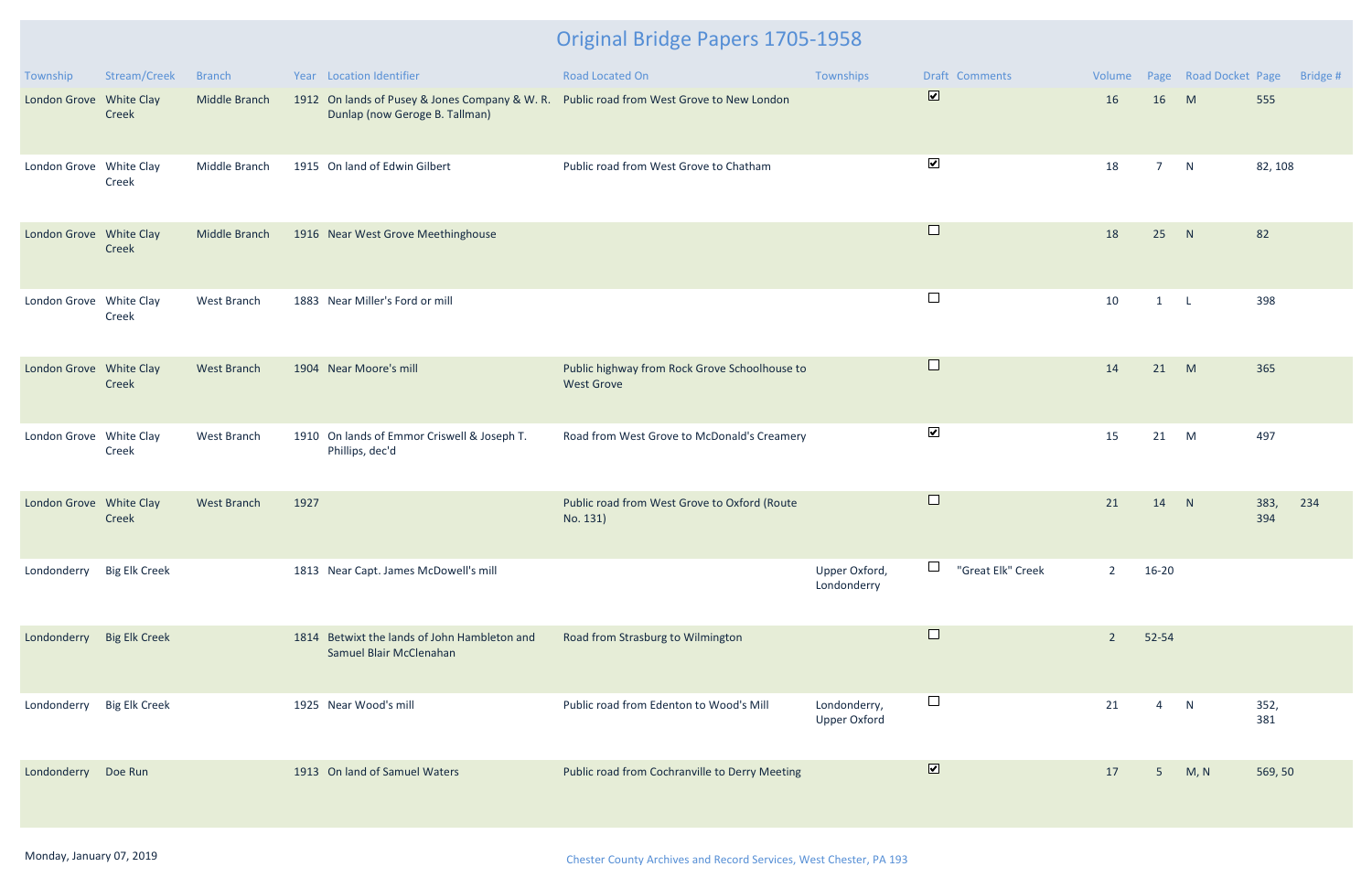| Township                   | Stream/Creek | <b>Branch</b>      | Year Location Identifier                                                                                    | Road Located On                                                        | Townships            |                      | Draft Comments                                                                                |                |                | Volume Page Road Docket Page |     | Bridge # |
|----------------------------|--------------|--------------------|-------------------------------------------------------------------------------------------------------------|------------------------------------------------------------------------|----------------------|----------------------|-----------------------------------------------------------------------------------------------|----------------|----------------|------------------------------|-----|----------|
| Londonderry                | Doe Run      | West Branch        | 1931 On lands of David W. Jackson & Chester A.<br>Wood                                                      | Public road from Newport Pike to Jennersville                          |                      | $\blacktriangledown$ |                                                                                               | 23             | 3              | $\circ$                      | 12  |          |
| Lower<br>Chichester        |              |                    | 1763                                                                                                        |                                                                        |                      | $\Box$               | Repaired                                                                                      | 1              | 33-36          |                              |     |          |
| Lower Oxford Allen's Run   |              |                    | 1877                                                                                                        | Public road from Oxford to Pleasant Garden<br>[Pine Grove]             |                      | $\Box$               | Papers mistakenly<br>identify the road's<br>destination as Pleasant<br>Garden, should be Pine | 8              | 116-<br>121    |                              |     |          |
| Lower Oxford Big Elk Creek |              |                    | 1867 Near Massey's                                                                                          | Public road from Jennerville to Oxford                                 | Lower Oxford, Penn □ |                      |                                                                                               | $\overline{7}$ | 47-61 K        |                              | 310 |          |
| Lower Oxford Big Elk Creek |              |                    | 1923 On lands of Girvin Massey                                                                              | Public highway from Route 131 to the<br>Limestone Road                 |                      | $\Box$               |                                                                                               | 20             | 5 <sub>5</sub> | N                            | 298 |          |
| Lower Oxford Big Elk Creek |              |                    | 1937                                                                                                        | Road from Lincoln University to Elkdale                                | Penn, Lower Oxford □ |                      |                                                                                               | 24             | $\overline{2}$ |                              |     | 35       |
| Lower Oxford Big Elk Creek |              | West Branch        | 1876 Near Smith's mill, on lands of John Strickland Public highway to Lincoln University<br>& Timothy Slack |                                                                        |                      | $\blacktriangledown$ |                                                                                               | 8              | 50-56 L        |                              | 203 |          |
| Lower Oxford Big Elk Creek |              | <b>West Branch</b> | 1890 At Massey's Ford                                                                                       | Public road from Lincoln to Oxford                                     |                      | $\Box$               |                                                                                               | 12             | 7              | M                            | 93  |          |
| Lower Oxford Big Elk Creek |              | West Branch        | 1916 Near the residence of Girvin Massey                                                                    | Public road from Oxford to Lincoln University,<br>by way of Hayesville |                      | $\Box$               |                                                                                               | 18             | 15             | N                            | 128 |          |
| Lower Oxford Big Elk Creek |              | <b>West Branch</b> | 1924                                                                                                        | State Highway Route 131                                                |                      | $\Box$               |                                                                                               | 20             | 8              | N                            | 305 | 33       |
| Lower Oxford Leech Run     |              |                    | 1928 On land of Ernest Gill                                                                                 | Road from Worth's Bridge to the Mt. Vernon<br>Road                     |                      | $\Box$               |                                                                                               | 22             | $\overline{1}$ |                              |     | 310      |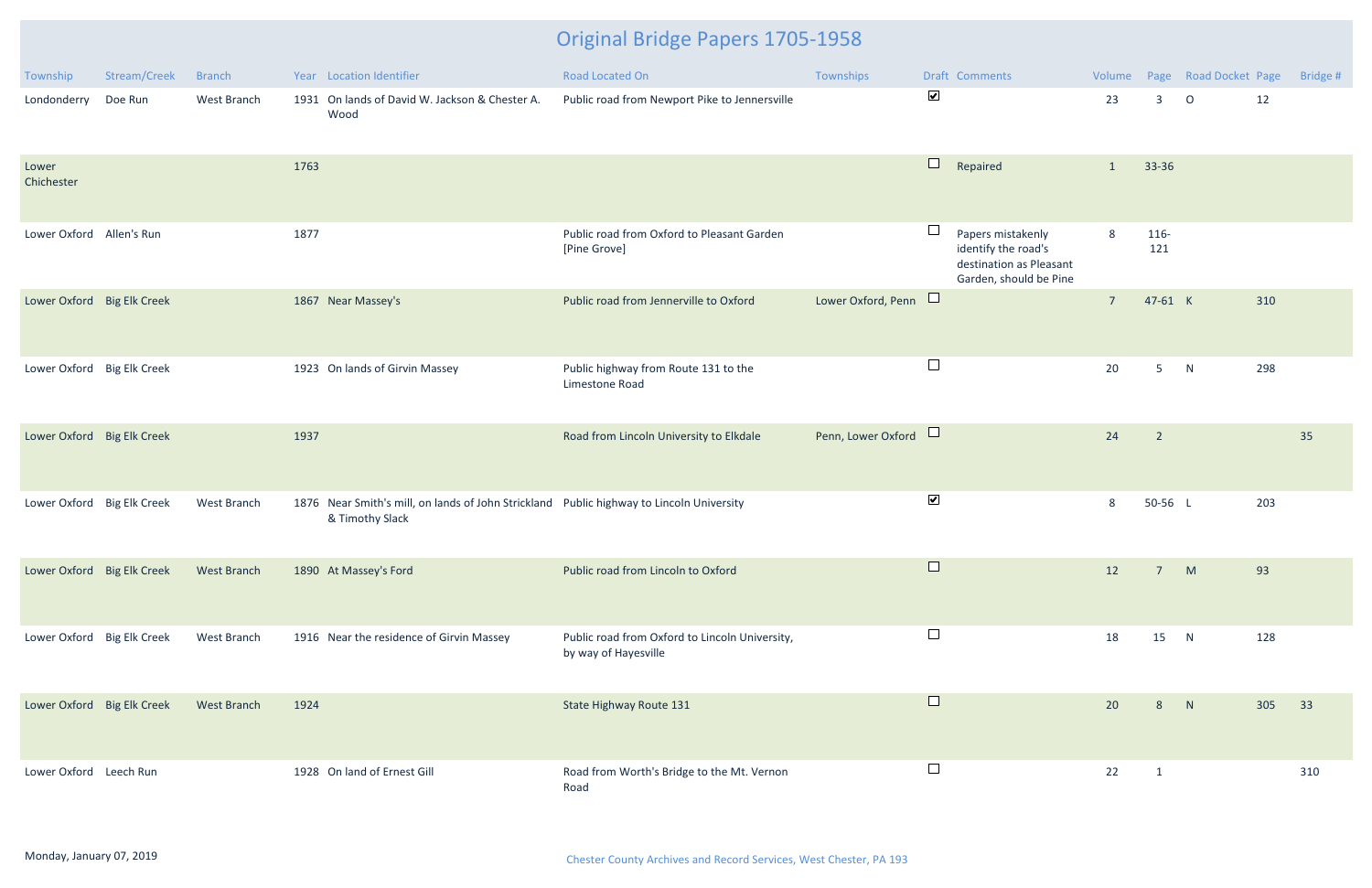| Township               | Stream/Creek                 | <b>Branch</b> |      | Year Location Identifier                                 | <b>Road Located On</b>                                                                                        | Townships                            |                      | Draft Comments                                                                             | Volume         |                | Page Road Docket Page |     | Bridge # |
|------------------------|------------------------------|---------------|------|----------------------------------------------------------|---------------------------------------------------------------------------------------------------------------|--------------------------------------|----------------------|--------------------------------------------------------------------------------------------|----------------|----------------|-----------------------|-----|----------|
| Lower Oxford           | <b>Mount Vernon</b><br>Creek |               |      | 1812 Near Dr. David Thomas's mill                        | Road from Peach Bottom Ferry by Hayes's<br>Tavern towards West Chester                                        |                                      | $\Box$               | Small stream that turns<br>Dr. David Thomas's<br>mill/1860 - Mount<br>Vernon Creek/Present | $\overline{2}$ | $1-3$          | $\mathsf{D}$          | 278 |          |
| Lower Oxford           | <b>Mount Vernon</b><br>Creek |               |      | 1821 At Stong's Mill                                     | Public highway to Peach Botton Ferry                                                                          |                                      | $\Box$               | 1860 - Mount Vernon<br>Creek/Present Day -<br>Leech Run                                    | $\overline{2}$ | 167-<br>169    |                       |     |          |
| Lower Oxford           | <b>Mount Vernon</b><br>Creek |               |      | 1848 At Hoopes's Mill                                    | Road from Hayesville to Pine Grove Rolling Mill<br>and Forge                                                  |                                      | $\Box$               | 1860 - Mount Vernon<br>Creek/Present Day -<br>Leech Run                                    | $\overline{4}$ | $212 -$<br>215 |                       |     |          |
| Lower Oxford           | <b>Mount Vernon</b><br>Creek |               |      | 1860 Near Joseph & John Wiley's mill, late<br>McCreary's | Public road from Hayesville to Peach Bottom                                                                   |                                      | $\blacktriangledown$ | Exhibit quality<br>draft/1860 - Mount<br>Vernon Creek/Present<br>Day - Leech Run           | 6              | 92-104 K       |                       | 13  |          |
| Lower Oxford Muddy Run |                              |               | 1877 |                                                          | Public road from Oxford to Andrews's Bridge                                                                   | Upper Oxford,<br>Lower Oxford        | $\Box$               |                                                                                            | 8              | $101 -$<br>106 |                       |     |          |
| Lower Oxford Muddy Run |                              |               |      | 1896 At Ferguson's Ford                                  | Public road from Colamer to Oxford                                                                            | Lower Oxford,<br><b>Upper Oxford</b> | $\Box$               |                                                                                            | 12             | 15             |                       |     |          |
| Lower Oxford Muddy Run |                              |               | 1931 |                                                          |                                                                                                               | Lower Oxford,<br><b>Upper Oxford</b> | $\Box$               |                                                                                            | 23             | 6              |                       |     | 20       |
|                        | Lower Oxford Octoraro Creek  |               |      | 1812 Near Jonathan Webb's Iron Works                     | Public highway from Christiana to Lancaster                                                                   | Lower Oxford,<br>(Lancaster County)  | $\Box$               |                                                                                            | $\overline{2}$ | 33-41 D        |                       | 409 |          |
|                        | Lower Oxford Octoraro Creek  |               |      | 1835 At Henry's Ford                                     | Public highway from Elkton, Wilmington, etc,<br>leading to Lancaster, Columbia, etc.                          | Lower Oxford,<br>(Lancaster County)  | $\Box$               |                                                                                            | $\overline{3}$ | 182-<br>185    |                       |     |          |
|                        | Lower Oxford Octoraro Creek  |               |      | 1835 Near Mount Vernon                                   | Public highway to the city of Lancaster                                                                       | Lower Oxford,<br>(Lancaster County)  | $\Box$               |                                                                                            | $\overline{3}$ | 240-<br>245    |                       |     |          |
|                        | Lower Oxford Octoraro Creek  |               |      | 1837 At Pine Grove Forge                                 | Road leading from Hayesville, via Pine Grove<br>Forge & Oak Hill, to Peach Botton Ferry on the<br>Susquehanna |                                      | $\Box$               | Original bridge was<br>swept away by an<br>extraordinary flood<br>some years ago           | $\overline{3}$ | 249-<br>251    |                       |     |          |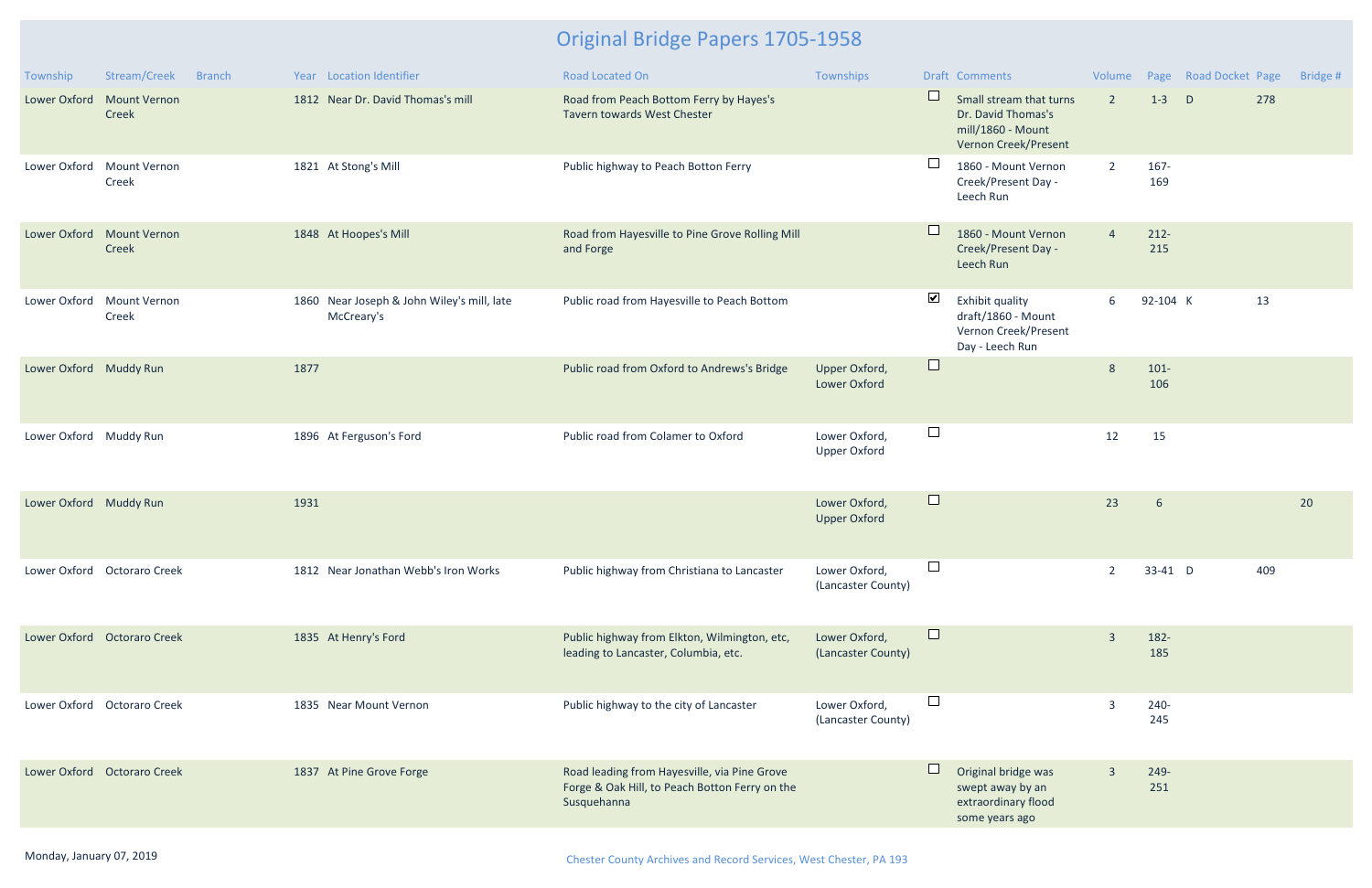| Township | Stream/Creek<br><b>Branch</b> | Year Location Identifier                       | Road Located On                                                 | Townships                                              | Draft Comments                                   | Volume         |                    | Page Road Docket Page | Bridge # |
|----------|-------------------------------|------------------------------------------------|-----------------------------------------------------------------|--------------------------------------------------------|--------------------------------------------------|----------------|--------------------|-----------------------|----------|
|          | Lower Oxford Octoraro Creek   | 1841 At Whitesides Fording                     | Public highway from Lancaster to Oxford<br>Borough              | Lower Oxford,<br>Colerain (Lancaster<br>Count)         | $\blacktriangledown$                             | $\overline{4}$ | 73-75              |                       |          |
|          | Lower Oxford Octoraro Creek   | 1845 Near Pine Grove Iron Works                | Public highway from Hayesville to Peach Bottom<br>and Conowingo |                                                        | $\Box$                                           | $\overline{4}$ | 178- $H, I$<br>183 | 381,<br>104           |          |
|          | Lower Oxford Octoraro Creek   | 1857 At Long's Ford                            | Road leading from Oxford Borough to the city of<br>Lancaster    |                                                        | $\Box$                                           | 6              | $41 - 42$          |                       |          |
|          | Lower Oxford Octoraro Creek   | 1857 At Bunting's Ford in Mount Vernon         | Public highway from Oxford to Lancaster                         | Lower Oxford,<br><b>Colerain (Lancaster</b><br>County) | $\Box$                                           | 6              | 59-61              |                       |          |
|          | Lower Oxford Octoraro Creek   | 1866 At Bunting's Fording                      |                                                                 | Lower Oxford,<br>Colerain (Lancaster<br>County)        | $\Box$<br>To inspect completed<br>bridge         | 6              | 219-<br>220        |                       |          |
|          | Lower Oxford Octoraro Creek   | 1866 At Loops Fording, on John Twaddell's land | Public highway to Oxford                                        |                                                        | $\overline{\mathbf{v}}$<br>Exhibit quality draft | $\overline{7}$ | 32-38              |                       |          |
|          | Lower Oxford Octoraro Creek   | 1875 At Long Ford                              | Public highway from Ninepoints to Oxford                        | Lower Oxford,<br>Colerain (Lancaster<br>County)        | $\Box$                                           | 8              | 43-49 L            | 203                   |          |
|          | Lower Oxford Octoraro Creek   | 1884 At Pine Grove                             |                                                                 |                                                        |                                                  | 10             | 9                  | 458<br>L              |          |
|          | Lower Oxford Octoraro Creek   | 1892 At Harkness's ford                        | Public road leading from Glenroy to Ashville                    | Lower Oxford,<br>Little Britain<br>(Lancaster County)  | $\blacktriangledown$                             | 11             | 9                  | 124<br>M              |          |
|          | Lower Oxford Octoraro Creek   | 1893 At Harkness's Ford                        | Road from Glenroy to Ashville                                   | Lower Oxford,<br>Little Britain<br>(Lancaster County)  | $\Box$                                           | 12             | 11 M               | 170                   |          |
|          | Lower Oxford Octoraro Creek   | 1900 At Cook's Fording                         | Public highway leading from Tayloria to<br>Nottingham           | Lower Oxford,<br>Little Britain<br>(Lancaster County)  | $\blacktriangledown$                             | 13             | 13                 | 270<br>M              |          |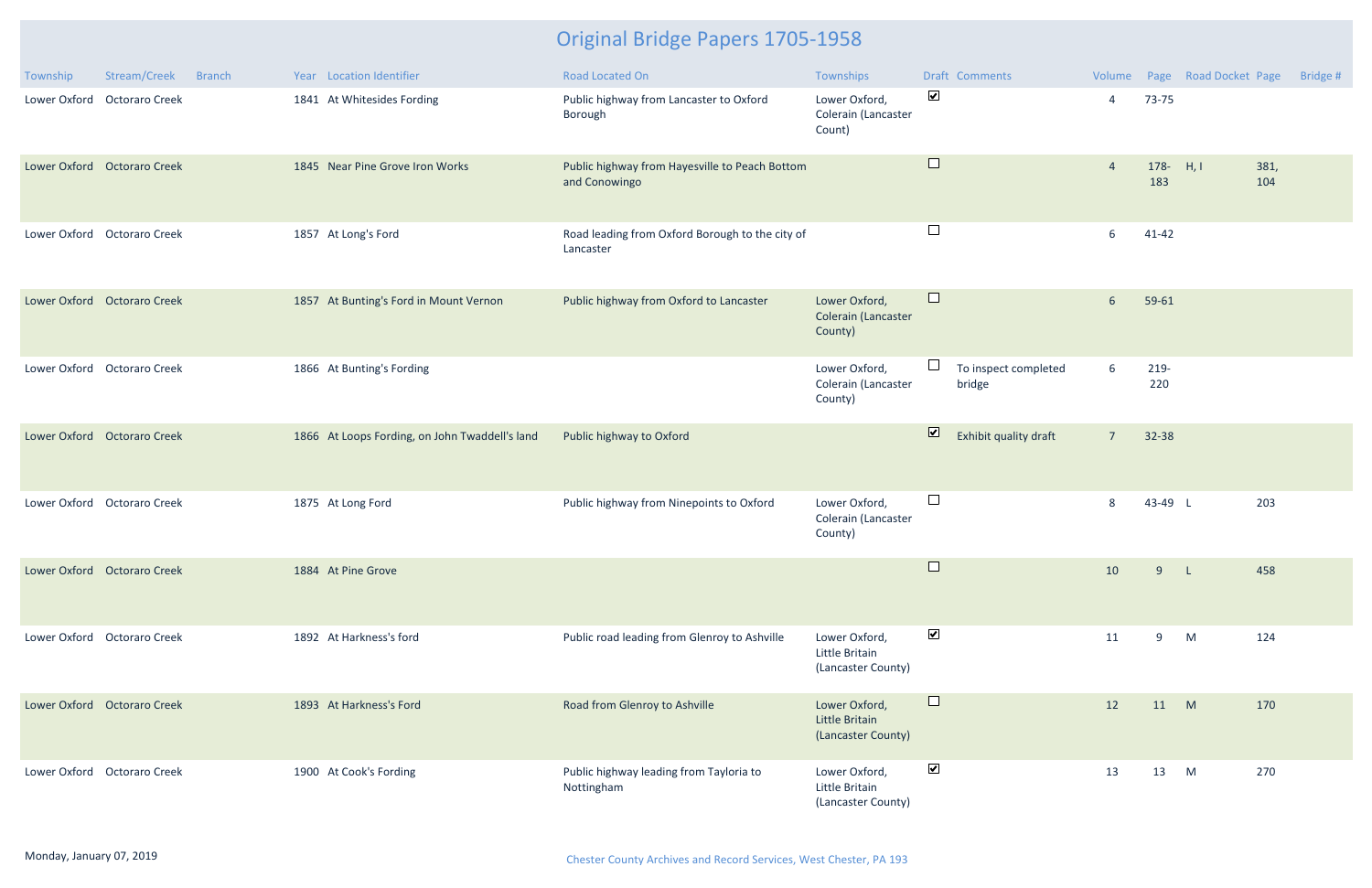| Township                 | Stream/Creek                            | Branch      | Year Location Identifier                                         | <b>Road Located On</b>                                                              | Townships                                       | Draft Comments | Volume         |                  | Page Road Docket Page |             | Bridge # |
|--------------------------|-----------------------------------------|-------------|------------------------------------------------------------------|-------------------------------------------------------------------------------------|-------------------------------------------------|----------------|----------------|------------------|-----------------------|-------------|----------|
|                          | Lower Oxford Octoraro Creek             |             | 1917 At Long's Fording                                           | Road from Oxford to Kirkwood                                                        | Lower Oxford,<br>Colerain (Lancaster<br>County) | $\Box$         | 18             | 26               | N                     | 147         |          |
|                          | Lower Oxford Octoraro Creek East Branch |             | 1817 Near Col. John Andrews's dwelling house                     | Great road from Union Meeting House<br>(Lancaster County) to Oxford                 |                                                 | $\Box$         | $\overline{2}$ | 83-84            |                       |             |          |
| Lower Oxford Tweed's Run |                                         |             | 1914 On land of William McIntire                                 | Public road from Lower Hopewell to Mullin Hill<br>Schoolhouse                       |                                                 | $\Box$         | 17             | 12               | N                     | 58          |          |
| Modena                   | Brandywine<br>Creek                     | West Branch | 1927                                                             | Public road from Modena Station to<br>McWilliamstown                                |                                                 | $\Box$         | 21             | 15               | N                     | 382,<br>395 | 96       |
| Nether<br>Providence     | <b>Crum Creek</b>                       |             | 1741 Over the ford near John Gleave's house                      | Road from Concord through Darby to<br>Philadelphia                                  | Springfield, Nether<br>Providence               | $\Box$         | $\mathbf{1}$   | $11 - 12$        |                       |             |          |
| New Garden               | <b>Broad Run</b>                        |             | 1914 At or near Watson's mill                                    | Public highway beginning in the Kimblesville-<br>Wilmington Road to the Newark Road |                                                 | $\Box$         | 17             | 16               |                       |             |          |
| New Garden               | <b>Broad Run</b>                        |             | 1929 On land of Halliday Hoopes, near<br><b>Buttonwood Shops</b> | Public road from Buttonwood Shops to the<br>Delaware State line                     |                                                 | $\Box$         | 22             | $\overline{9}$   |                       |             | 319      |
| New Garden               | White Clay<br>Creek                     |             | 1831                                                             | Henderson's Road                                                                    |                                                 | $\Box$         | 3              | 129-<br>134      |                       |             |          |
| New Garden               | <b>White Clay</b><br>Creek              |             | 1844                                                             | Public road from Chesterville to Wilmington                                         |                                                 | $\Box$         | $\overline{4}$ | $143 -$<br>145   |                       |             |          |
| New Garden               | White Clay<br>Creek                     |             | 1854 At Chandlerville                                            |                                                                                     |                                                 | $\Box$         | 5              | $282 - J$<br>289 |                       | 151,<br>429 |          |
| New Garden               | <b>White Clay</b><br>Creek              |             | 1856 On lands of Edward Pierson                                  | Public highway from Walter's mill to Auburn<br>Meetinghouse                         |                                                 | $\blacksquare$ | 6              | $20-22$          |                       |             |          |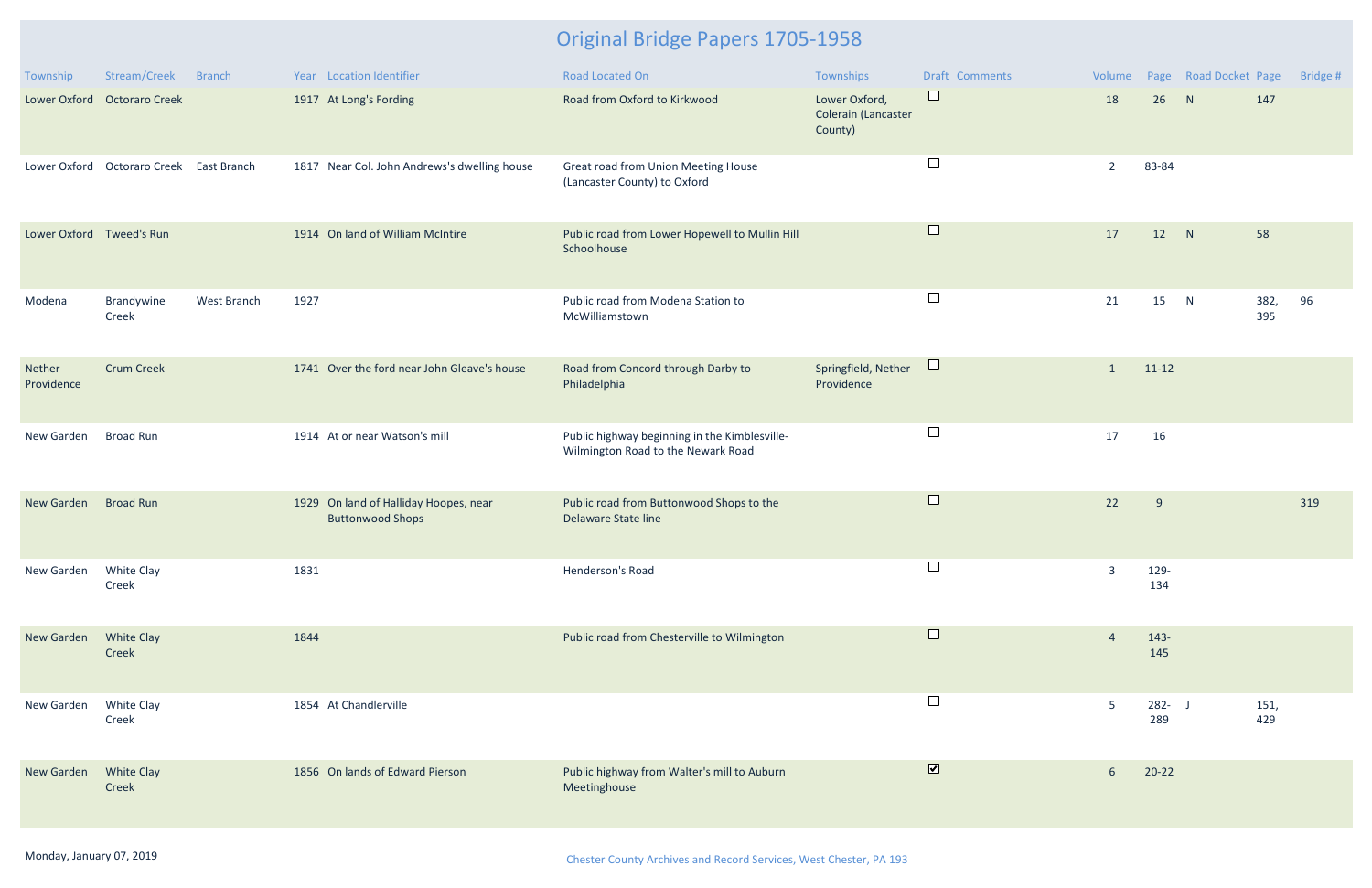| Township   | Stream/Creek                      | <b>Branch</b> | Year Location Identifier                             | Road Located On                                                     | Townships                          |                         | Draft Comments                          |                |                  | Volume Page Road Docket Page |             | Bridge # |
|------------|-----------------------------------|---------------|------------------------------------------------------|---------------------------------------------------------------------|------------------------------------|-------------------------|-----------------------------------------|----------------|------------------|------------------------------|-------------|----------|
| New Garden | White Clay<br>Creek               |               | 1871 At Landenberg                                   |                                                                     |                                    | $\Box$                  | Viewing of new bridge                   | $\overline{7}$ | 169- K<br>171    |                              | 536         |          |
| New Garden | <b>White Clay</b><br>Creek        |               | 1872 Near Martin Landenbergers & Co. Woollen<br>Mill |                                                                     |                                    | $\overline{\mathbf{v}}$ | Draft shows location of<br>woollen mill | $\overline{7}$ | 196- K<br>201    |                              | 608         |          |
| New Garden | White Clay<br>Creek               |               | 1874 At Avondale                                     |                                                                     | London Grove,<br>New Garden        | $\Box$                  |                                         | 8              | $14-16$ L        |                              | 109         |          |
| New Garden | <b>White Clay</b><br>Creek        |               | 1884 Near Landenberg                                 | Public highway from Landenberg to Avondale                          |                                    | $\overline{\mathbf{v}}$ |                                         | 10             | 8 <sup>°</sup>   | $\mathsf{L}$                 | 432,<br>538 |          |
| New Garden | White Clay<br>Creek               |               | 1894                                                 | Public highway from Davis's mill to Chesterville                    |                                    | $\Box$                  |                                         | 12             | 12               | M                            | 180         |          |
| New Garden | <b>White Clay</b><br>Creek        | East Branch   | 1818 At Henderson's Ford                             | Road from New London Cross Roads to Newport                         |                                    | $\Box$                  |                                         | $\overline{2}$ | 97-99            |                              |             |          |
| New Garden | White Clay<br>Creek               | East Branch   | 1837 At Chandlersville                               | Main road leading from the Newark Road to<br>New London Cross Roads |                                    | $\Box$                  |                                         | $\overline{3}$ | $252 -$<br>256   |                              |             |          |
| New Garden | <b>White Clay</b><br><b>Creek</b> | Main Branch   | 1803                                                 | Lancaster to Newport Road                                           | London Grove,<br><b>New Garden</b> |                         |                                         |                | $111 - D$<br>113 |                              | 17          |          |
| New London | <b>Big Elk Creek</b>              |               | 1810 Near Benjamin Kelley's Mill                     |                                                                     | East Nottingham,<br>New London     | $\Box$                  |                                         |                | 150-<br>153      |                              |             |          |
| New London | <b>Big Elk Creek</b>              |               | 1812 On land of Benjamin Kelley                      | Road from Oxford to New London Cross Roads                          | New London, East<br>Nottingham     | $\Box$                  |                                         | $\overline{2}$ | $4-5$ D          |                              | 279         |          |
| New London | <b>Big Elk Creek</b>              |               | 1813 Near James Hodgson's mill                       | Road from New London Cross Roads to Elkton                          | New London, East<br>Nottingham     | $\Box$                  | "Great Elk" Creek                       | $\overline{2}$ | $30 - 32$        |                              |             |          |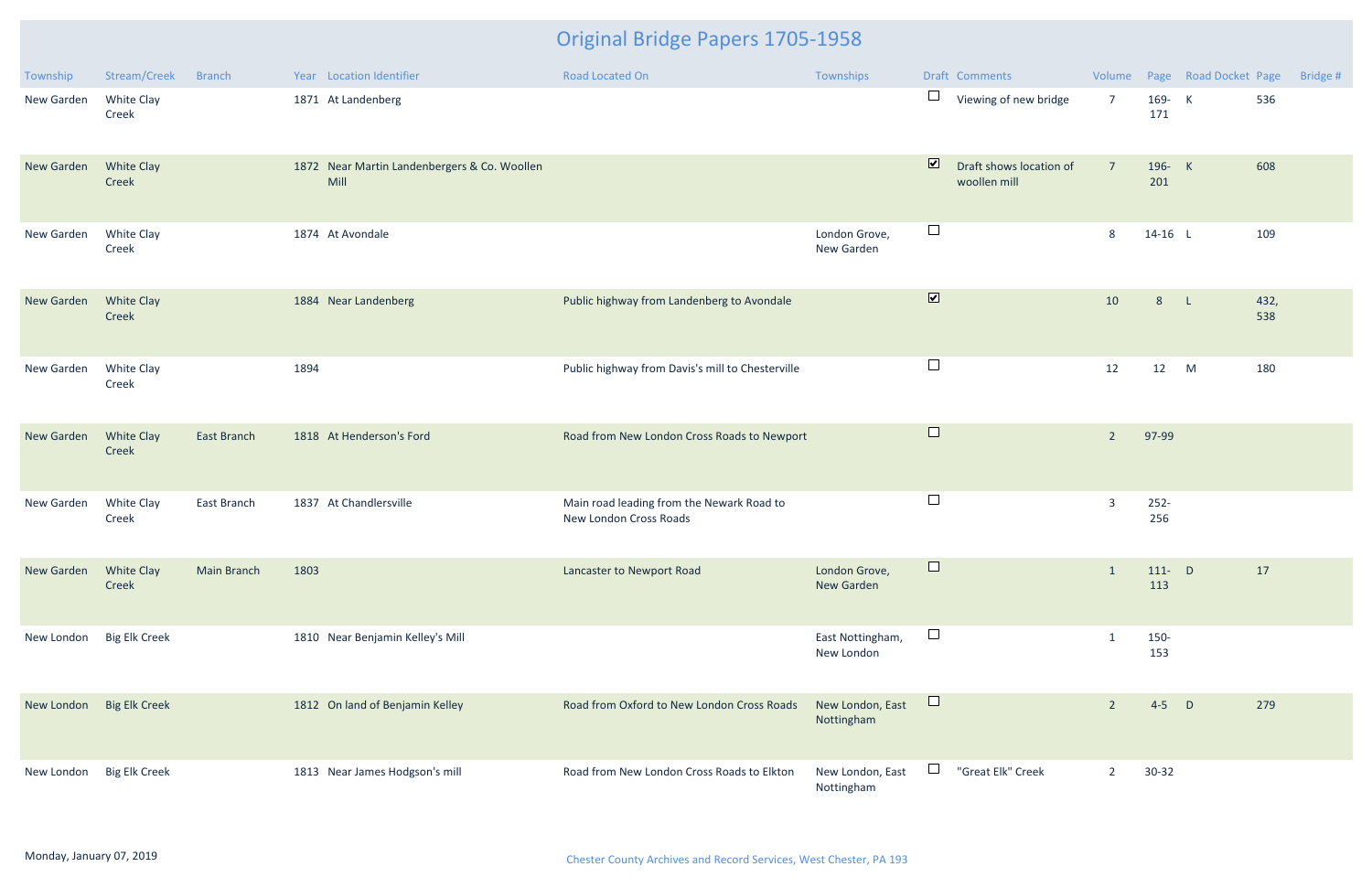| Township                 | Stream/Creek<br><b>Branch</b> | Year Location Identifier                   | <b>Road Located On</b>                                                                                                      | Townships                      | <b>Draft Comments</b>   | Volume         |                        | Page Road Docket Page | Bridge # |
|--------------------------|-------------------------------|--------------------------------------------|-----------------------------------------------------------------------------------------------------------------------------|--------------------------------|-------------------------|----------------|------------------------|-----------------------|----------|
| New London               | <b>Big Elk Creek</b>          | 1816 Near Pleasant Garden Iron Works       | Nottingham Road                                                                                                             | New London, East<br>Nottingham | $\sqcup$ .              | $\overline{2}$ | 74                     |                       |          |
| New London               | <b>Big Elk Creek</b>          | 1819 At Duffield's mill, formerly Wilkey's | Road leading from the neighborhood of<br>Kimble's Inn to Elkton and North East                                              |                                | $\Box$                  | $\overline{2}$ | 136-<br>140            |                       |          |
| New London               | <b>Big Elk Creek</b>          | 1830 At or near James Hodgson's mill       | Public road from New London Cross Roads<br>leading towards Elkton, North East River,<br>Charlestown                         | New London, East<br>Nottingham | $\overline{\mathbf{v}}$ | $\overline{3}$ | 52-56                  |                       |          |
| New London               | <b>Big Elk Creek</b>          | 1834 At Wilson's mill (late Duffield's)    | Road leading from Strickersville and the Waste<br>Land Lime Stone Quarries to Port Deposit                                  | New London, East<br>Nottingham | $\Box$                  | $\overline{3}$ | $143 -$<br>144         |                       |          |
| New London               | <b>Big Elk Creek</b>          | 1836 At Wilson's (late Duffield's) mill    | Public highway leading from the Wastelands to<br>Port Deposit                                                               | New London, East<br>Nottingham | Ц                       | $\overline{3}$ | $222 -$<br>223         |                       |          |
| New London               | <b>Big Elk Creek</b>          | 1837 Near Richardson's mill                | Public road from New London Cross Road to<br>Elkton                                                                         | East Nottingham,<br>New London | $\blacktriangledown$    |                | $116 -$<br>$-H$<br>123 | 251                   |          |
| New London               | <b>Big Elk Creek</b>          | Near David Mackey's mill<br>1851           | Public highway from the Brick Meetinghouse<br>and Lewisville to Limestone Quarries and<br>Wilmington                        | New London, East<br>Nottingham | $\overline{\mathbf{v}}$ | 5 <sup>5</sup> | $113 - J$<br>127       | 25                    |          |
| New London Big Elk Creek |                               | 1870                                       | New road extending from Hannah McAllister's<br>dwelling house to the road leading from Oxford New London<br>to Hickory Hill | East Nottingham,               |                         |                | 133-<br>136            |                       |          |
| New London               | <b>Big Elk Creek</b>          | 1872                                       | Public road leading from J. C. McDonald's to<br><b>Thomas Slack</b>                                                         | East Nottingham,<br>New London | $\Box$                  | -7             | $205 -$<br>211         |                       |          |
| New London               | <b>Big Elk Creek</b>          | 1876 Near Rudolph & Arthur's paper mill    | Road from the Washington School House to<br><b>Hickory Hill</b>                                                             | Elk, New London                | $\blacktriangledown$    | 8              | 75-78                  |                       |          |
| New London               | <b>Big Elk Creek</b>          | 1877 At McHenry's Ford                     | Public road from Oxford to Lancaster                                                                                        | New London, East<br>Nottingham | $\sqcup$                | 8              | 79-80                  |                       |          |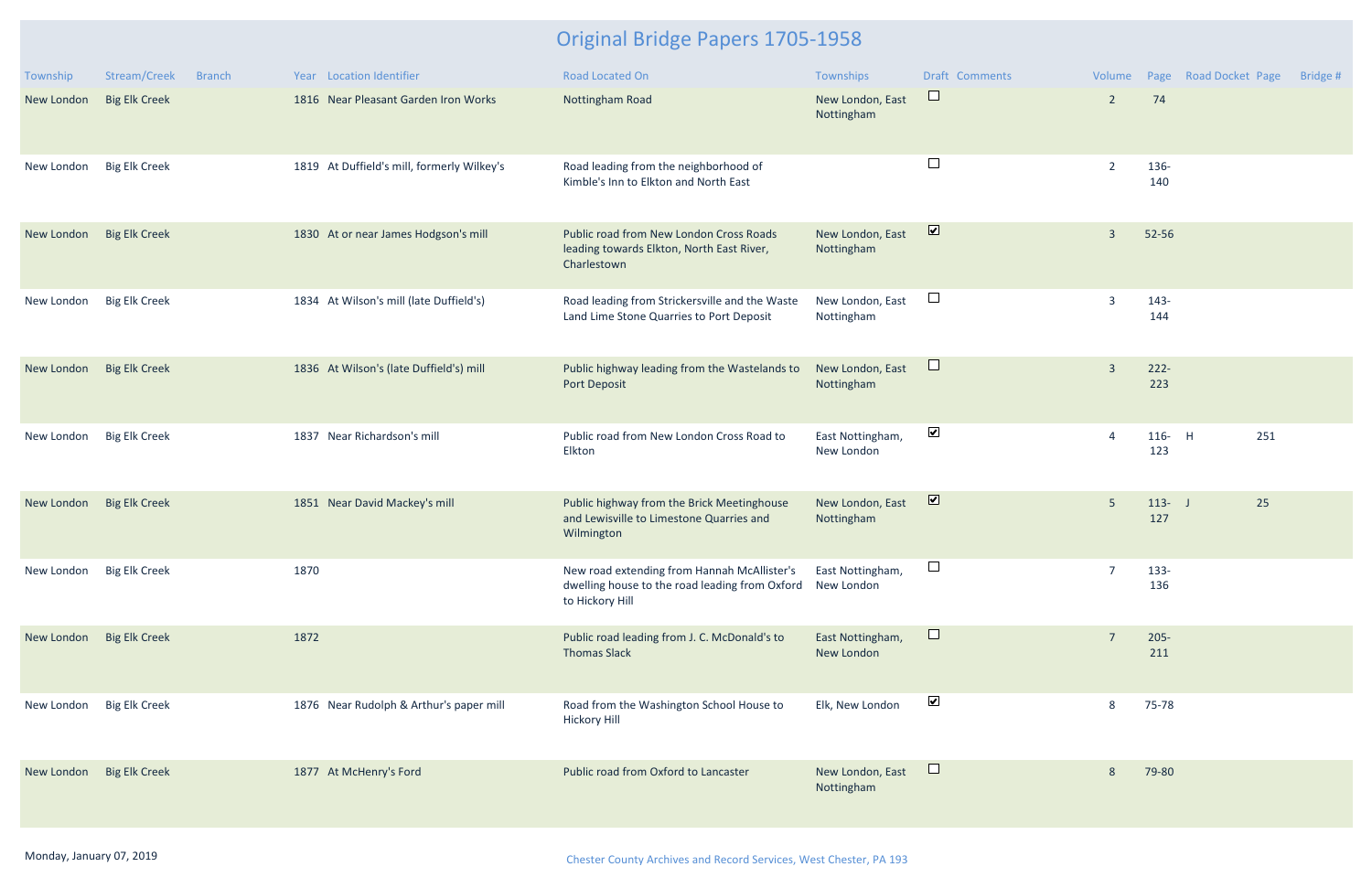| Township   | Stream/Creek               | <b>Branch</b>      | Year Location Identifier                   | Road Located On                                             | Townships                   | Draft Comments |                |                | Volume Page Road Docket Page |             | Bridge # |
|------------|----------------------------|--------------------|--------------------------------------------|-------------------------------------------------------------|-----------------------------|----------------|----------------|----------------|------------------------------|-------------|----------|
| New London | <b>Big Elk Creek</b>       |                    | 1886 At Anderson's Ford                    | Public road from Hickory Hill to New London                 | Elk, New London             | $\Box$         | 10             | 21 L           |                              | 522,<br>564 |          |
| New London | <b>Big Elk Creek</b>       |                    | 1924                                       | Road from New London to Hickory Hill                        |                             | $\Box$         | 20             | $\overline{7}$ | N                            | 303         | 29       |
| New London | <b>Big Elk Creek</b>       | Sherer's Run       | 1933 On land of E. P. Hickey               | Route No. 21                                                |                             | $\Box$         | 23             | 11             |                              |             |          |
| New London | <b>Conard's Run</b>        |                    | 1928 On lands of H. D. Fell & Cecil Tome   | Road from Kelton to Lysle's Paper Mill                      |                             | $\Box$         | 22             | 12             |                              |             |          |
| New London | <b>Sherer's Creek</b>      |                    | 1902                                       | Public road from Hickory Hill to Kimbleville                |                             | $\Box$         | 13             | 24             | M                            | 298         |          |
|            | New London Sherer's Creek  |                    | 1903                                       | Public road from New London to Lewisville                   |                             | $\Box$         | 14             | 15             | M                            | 364         |          |
| New London | <b>Sherer's Creek</b>      |                    | 1908                                       |                                                             |                             | $\Box$         | 15             | 15             | M                            | 443         |          |
| New London | White Clay<br>Creek        |                    | 1912                                       | Public highway from New London to Conard's<br>mill          |                             | $\Box$         | 16             | $\overline{7}$ |                              |             | 317      |
| New London | White Clay<br>Creek        | East Branch        | 1809                                       | Main road from Furey's Tavern to Chanderls<br>Tavern        |                             | $\Box$         |                | 138-<br>140    |                              |             |          |
| New London | <b>White Clay</b><br>Creek | <b>Main Branch</b> | 1798 At fording place below Pennock's mill | Road leading to Elkton                                      |                             | $\Box$         | $\mathbf{1}$   | 58-59          |                              |             |          |
| New London | White Clay<br>Creek        | Middle Branch      | 1815                                       | Public highway from New London Cross Roads<br>to Wilmington | New London,<br>London Grove | $\Box$         | $\overline{2}$ | 76-77          |                              |             |          |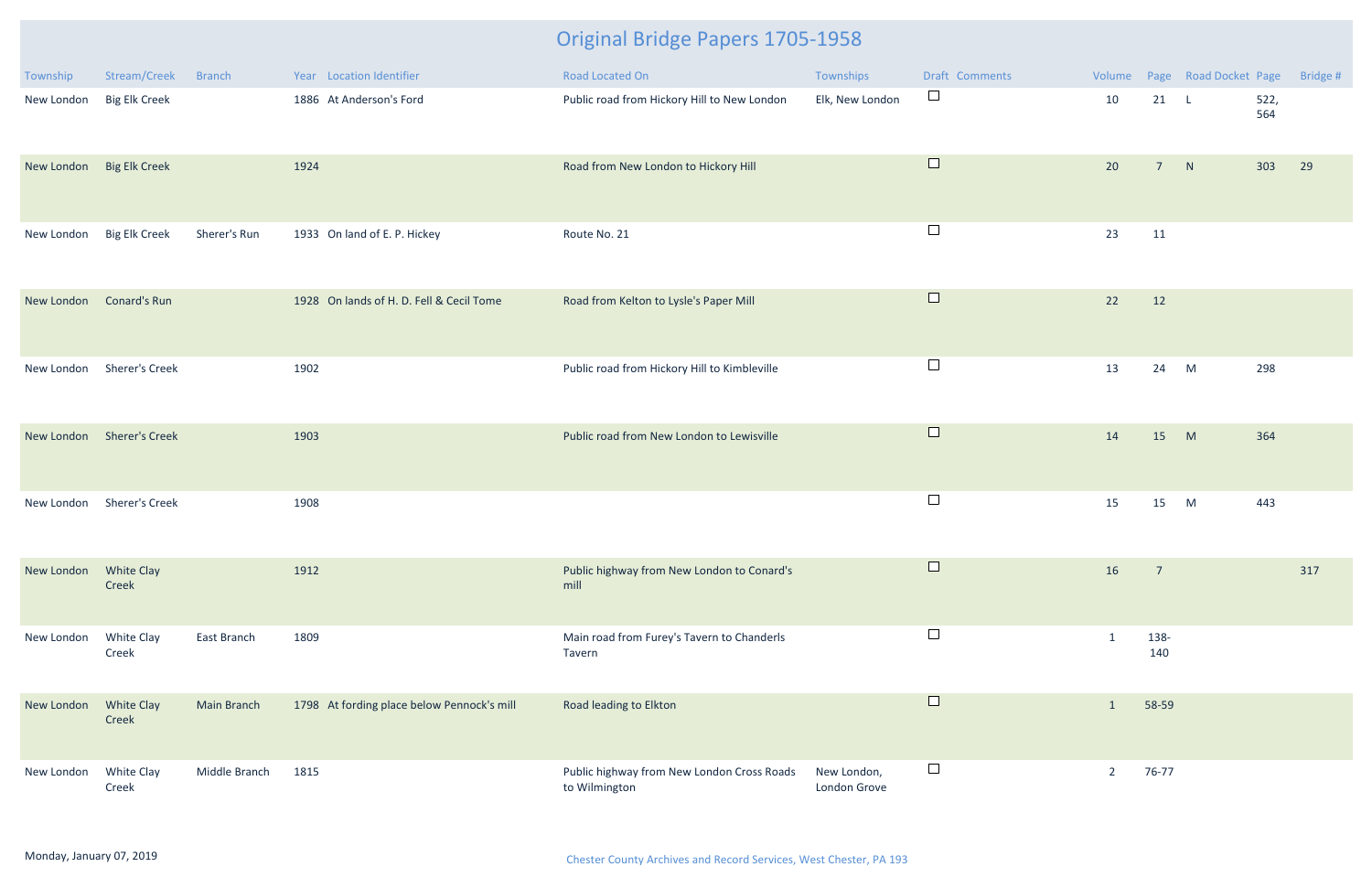| Township   | Stream/Creek        | <b>Branch</b>      |      | Year Location Identifier                                                                             | Road Located On                                                                                                                   | Townships |                         | Draft Comments                                 | Volume          |                  | Page Road Docket Page |             | Bridge # |
|------------|---------------------|--------------------|------|------------------------------------------------------------------------------------------------------|-----------------------------------------------------------------------------------------------------------------------------------|-----------|-------------------------|------------------------------------------------|-----------------|------------------|-----------------------|-------------|----------|
| New London | White Clay<br>Creek | <b>West Branch</b> |      | 1841 Near David Evans's mill                                                                         | Public highway from Chesterville (in said<br>township) to Jones's Tavern in New Garden                                            |           | $\Box$                  |                                                | $\overline{4}$  | 84-87            |                       |             |          |
| Newlin     | Brandywine<br>Creek |                    |      | 1850 At Harvey's Ford                                                                                | Public road from Romansville to Doe Run                                                                                           |           | $\blacktriangledown$    |                                                | 5               | 78-86 I, J       |                       | 305,<br>200 |          |
| Newlin     | Brandywine<br>Creek |                    |      | 1867 At a point known as the Rock, on lands of<br>George Clayton, Richard J. Lamborn, & Ezra<br>Hall | Public highway from the Chester County<br>Poorhouse to Kennett Square                                                             |           | $\overline{\mathbf{v}}$ | Multiple drafts showing<br>poorhouse           | $6\overline{6}$ | 238- K<br>272    |                       | 335         |          |
| Newlin     | Brandywine<br>Creek |                    |      | 1873 On lands of Hugh E. Steel                                                                       | Road from Laurel Iron Works to Laurel Station                                                                                     |           | $\blacktriangledown$    | Drafts shows location of<br>steam rolling mill | $\overline{7}$  | $231 - L$<br>238 |                       | 45          |          |
| Newlin     | Brandywine<br>Creek | <b>West Branch</b> |      | 1815 Near Joseph Baker Esq.'s Grist Mill                                                             | Where two public roads meet, one leading from<br>West Chester to Doe Run, the other from the<br><b>Great Valley to Wilmington</b> |           | $\Box$                  |                                                | $\overline{2}$  | 68-70            |                       |             |          |
| Newlin     | Brandywine<br>Creek | West Branch        |      | 1822 At Joseph Baker's mill, now owned by Joseph<br>Miller                                           | Road from Great Valley via the Chester County<br>Poorhouse to Wilmington and Doe Run                                              |           | $\Box$                  |                                                | $\overline{2}$  | 170              |                       |             |          |
| Newlin     | Brandywine<br>Creek | <b>West Branch</b> |      | 1875 On lands of James H. Steen & E. G. Yetter                                                       | Public highway from Unionville to Coatesville                                                                                     |           | $\overline{\mathbf{v}}$ |                                                | $\,8\,$         | $31-37$ L        |                       | 151         |          |
| Newlin     | Brandywine<br>Creek | West Branch        |      | 1922 At Embreeville                                                                                  |                                                                                                                                   |           |                         |                                                | 19              | 17               | N                     | 243         | 91       |
| Newlin     | Brandywine<br>Creek | <b>West Branch</b> | 1924 |                                                                                                      | Public road from Doe Run to Romansville                                                                                           |           |                         | To replace 1853 bridge                         | 20              | 14               | N                     | 327         | 92       |
| Newlin     | <b>Buck Run</b>     |                    |      | 1880 Below the confluence with Doe Run                                                               | Mortonville, Embreeville & Unionville Road                                                                                        |           | $\blacktriangledown$    |                                                | 8               | 178-<br>185      |                       |             |          |
| Newlin     | <b>Buck Run</b>     |                    |      |                                                                                                      | 1914 On lands of Thomas T. Steen & George Kerns Public highway from Mortonville to Embreeville                                    |           | $\Box$                  |                                                | 17              | 11 N             |                       | 21          |          |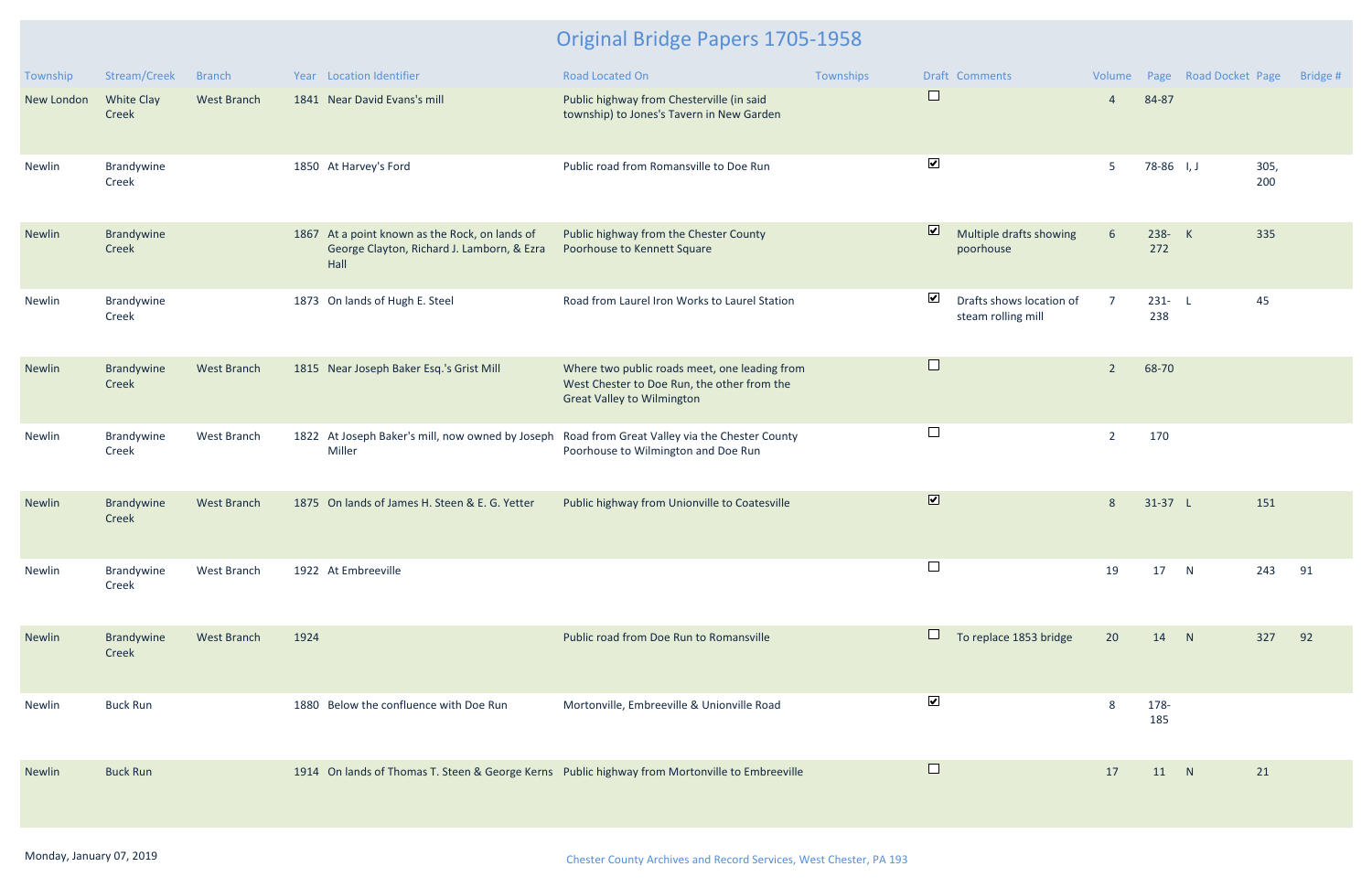| Township          | Stream/Creek            | <b>Branch</b>  |      | Year Location Identifier                                                              | <b>Road Located On</b>                                                                                                                                                            | Townships                                               |                          | <b>Draft Comments</b>                  | Volume         |                | Page Road Docket Page |             | Bridge # |
|-------------------|-------------------------|----------------|------|---------------------------------------------------------------------------------------|-----------------------------------------------------------------------------------------------------------------------------------------------------------------------------------|---------------------------------------------------------|--------------------------|----------------------------------------|----------------|----------------|-----------------------|-------------|----------|
| North<br>Coventry | <b>Ecker's Creek</b>    |                |      | 1928 On lands of C. D. Marshall & William Spiese                                      | Road from Cedarville to Shenkel's Church                                                                                                                                          |                                                         | $\Box$                   |                                        | 21             | 22             |                       |             | 311      |
| North<br>Coventry | <b>Madison Creek</b>    |                |      | 1915 Near the Kenilworth Public School                                                | Public road from Kenilworth to Coventry Church<br>of the Brethern, on lands of John P. Gauss &<br>Levi Keller                                                                     |                                                         | $\Box$                   |                                        | 17             | 18             | N                     | 49          |          |
| North<br>Coventry | Schuylkill Canal        |                | 1857 |                                                                                       | Public road leading from Miller's factory to Six<br>Penny on lands of Hannah Shengle and ending<br>in the Great Schuylkill Road near Grosstown<br>Fording on the Schuylkill River |                                                         | $\overline{\phantom{a}}$ |                                        | 6              | 50-55          |                       |             |          |
| North<br>Coventry | <b>Schuylkill River</b> |                |      | 1884 At Pottstown                                                                     |                                                                                                                                                                                   | North Coventry,<br>Pottstown<br>(Montgomery<br>County)  | $\Box$                   | To make free of tolls                  | 9              | $2^{\circ}$    | M                     | 72          |          |
| North<br>Coventry | <b>Schuylkill River</b> |                | 1885 |                                                                                       | Public highway from Pottstown to Madisonville<br>or Kenilworth                                                                                                                    | North Coventry,<br>Pottsgrove<br>(Montgomery<br>County) | $\Box$                   | To make free of tolls                  | 9              | $\overline{4}$ | L.                    | 481,<br>502 |          |
| North<br>Coventry | <b>Schuylkill River</b> |                |      | 1887 At Pottstown Landing. On lands of William E.<br><b>Reiff &amp; Lundley Bower</b> |                                                                                                                                                                                   | North Coventry,<br>Pottsgrove<br>(Montgomery<br>County) | $\overline{\mathbf{v}}$  |                                        | 9              | 6 <sup>1</sup> | M                     | 13          |          |
| North<br>Coventry | Schuylkill River        |                | 1891 |                                                                                       |                                                                                                                                                                                   |                                                         | $\Box$                   | Final view                             | 12             | 8              | M                     | 93          |          |
| North<br>Coventry | <b>Schuylkill River</b> |                |      | 1935 At Kenilworth                                                                    |                                                                                                                                                                                   |                                                         |                          | To replace two covered<br>wooden spans | 23             | 20             |                       |             | 190      |
| North<br>Coventry | Schuylkill River        |                |      | 1938 Between Kenilworth & Pottstown                                                   |                                                                                                                                                                                   |                                                         | $\Box$                   |                                        | 24             | 5 <sub>1</sub> | $\circ$               | 177         | 220      |
| Parkesburg        | <b>Buck Run</b>         | (Tributary of) |      | 1924 West of Church Street                                                            | <b>First Ave</b>                                                                                                                                                                  |                                                         | $\Box$                   |                                        | 20             | 9              | N                     | 304         | 302      |
| Penn              | <b>Big Elk Creek</b>    |                | 1822 |                                                                                       | Public highway from Strasburg to Wilmington                                                                                                                                       | Penn, Upper Oxford $\Box$                               |                          | Rejected                               | $\overline{2}$ | 171            |                       |             |          |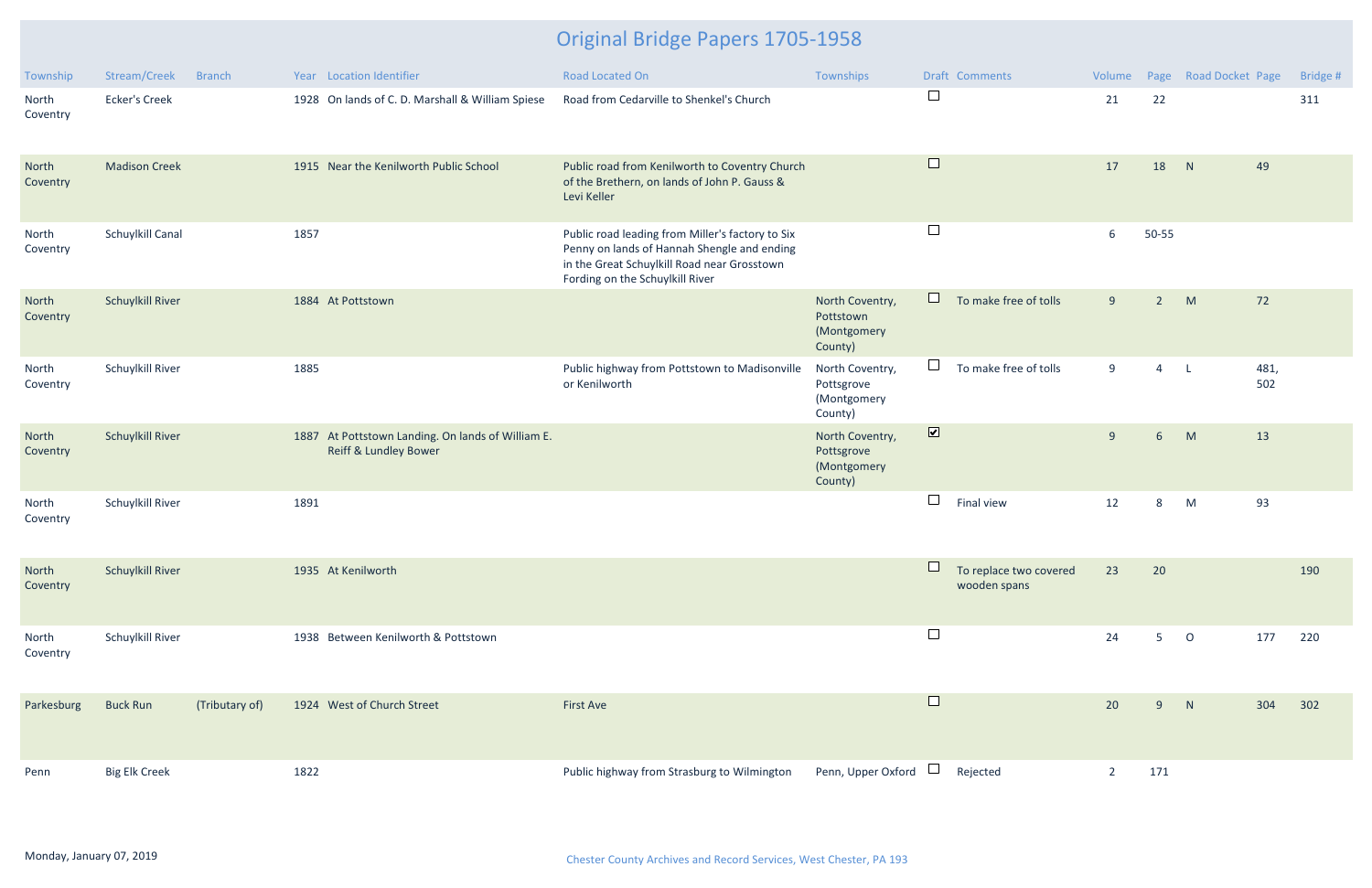| Township  | Stream/Creek         | <b>Branch</b> |      | Year Location Identifier                                             | Road Located On                                                    | Townships                 |        | <b>Draft Comments</b> |                 |                            | Volume Page Road Docket Page |       | Bridge # |
|-----------|----------------------|---------------|------|----------------------------------------------------------------------|--------------------------------------------------------------------|---------------------------|--------|-----------------------|-----------------|----------------------------|------------------------------|-------|----------|
| Penn      | <b>Big Elk Creek</b> |               | 1857 |                                                                      | Public highway from Jennerville to Oxford                          | Penn, Upper Oxford        | $\Box$ |                       | 6 <sup>1</sup>  | 34-36                      |                              |       |          |
| Penn      | <b>Big Elk Creek</b> |               |      | 1867 Near Massey's                                                   | Public road from Jennerville to Oxford                             | Lower Oxford, Penn $\Box$ |        |                       | $\overline{7}$  | 47-61 K                    |                              | 310   |          |
| Penn      | <b>Big Elk Creek</b> |               | 1878 |                                                                      | Road from Penn Station to Oxford                                   |                           | $\Box$ |                       | 8               | $122 -$<br>125             |                              |       |          |
| Penn      | <b>Big Elk Creek</b> |               | 1892 |                                                                      | Public road from Elkview to Lincoln                                |                           | $\Box$ |                       | 11              | $2^{\circ}$                | M                            | 152   |          |
| Penn      | <b>Big Elk Creek</b> |               |      | 1914 At Quimby Ford                                                  | Public road from Jennerville to Pusey's Mill                       |                           | $\Box$ |                       | 17              | 13                         | N                            | 24,58 |          |
| Penn      | <b>Big Elk Creek</b> |               |      | 1917 On lands of Thomas R. McDowell, Isaac A.<br>Brown & E. J. Hayes | Public road from Oxford to Jennersville                            | Penn, Upper Oxford $\Box$ |        |                       | 18              | 22 N                       |                              | 141   |          |
| Penn      | <b>Big Elk Creek</b> |               | 1937 |                                                                      | Road from Lincoln University to Elkdale                            | Penn, Lower Oxford        |        |                       | 24              | $\overline{\phantom{a}}$ 2 |                              |       | 35       |
| Penn      | <b>Big Elk Creek</b> | East Branch   |      | 1822 On S. B. McClenachan's premises                                 | Newport Road                                                       |                           | $\Box$ |                       | $\overline{2}$  | 177                        |                              |       |          |
| Penn      | White Clay<br>Creek  |               | 1856 |                                                                      | Public road from Pusey's mill to Cochranville                      |                           | $\Box$ |                       | $6\overline{6}$ | 17-19                      |                              |       |          |
| Penn      | White Clay<br>Creek  | Middle Branch |      | 1933 On lands of Colonel Hatch & Calmar E.<br>Clayton                | Road beginning on Route 1                                          |                           | $\Box$ |                       | 23              | 12                         |                              |       |          |
| Pennsbury | Brandywine<br>Creek  |               |      | 1793 Near Nathan Scholfield's mill                                   | Road from West Chester to the south western<br>parts of the County |                           |        | Later Wistar's Bridge | $\mathbf{1}$    | $51-52$                    |                              |       |          |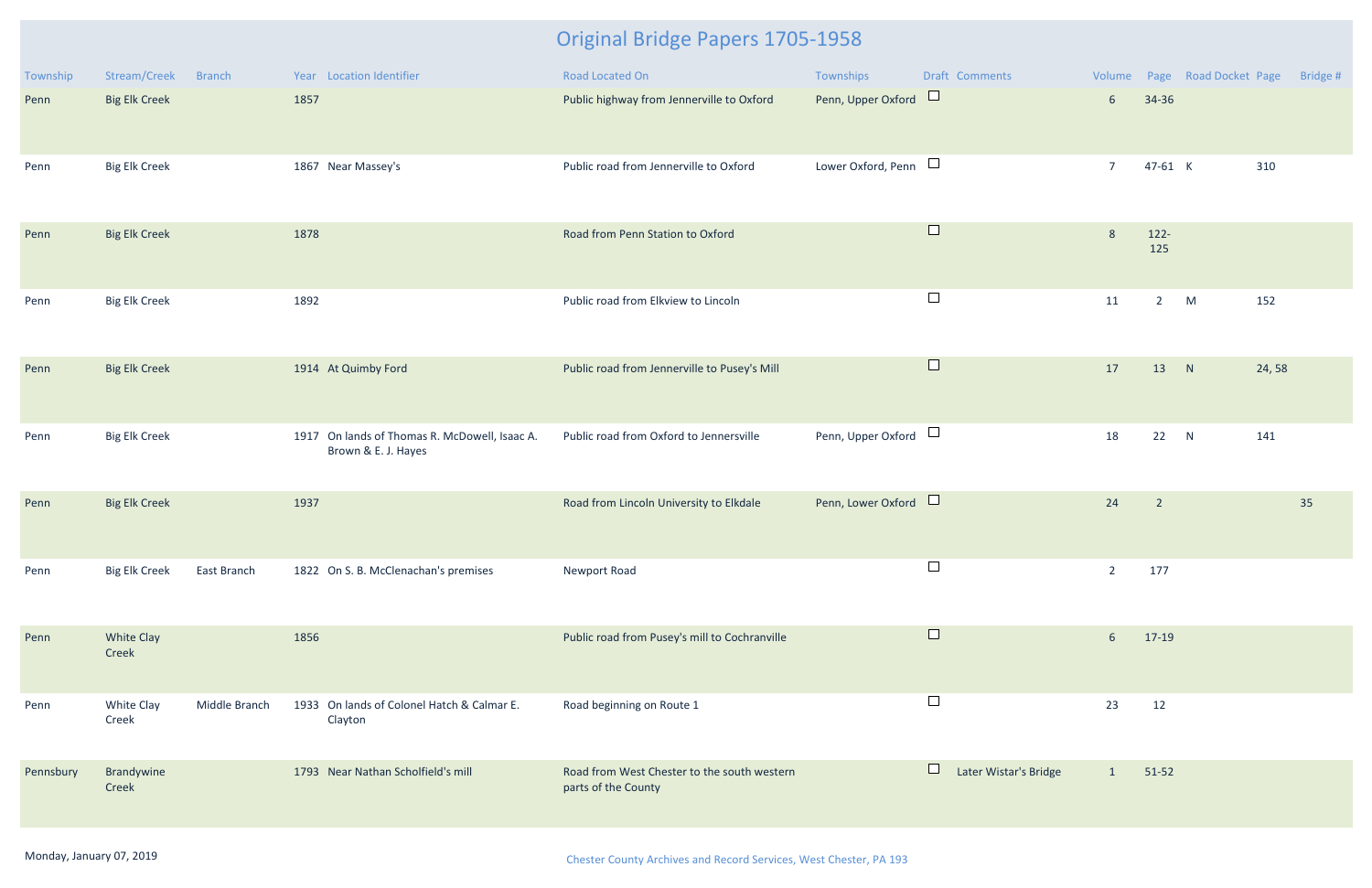| Township  | Stream/Creek        | <b>Branch</b> | Year Location Identifier    | <b>Road Located On</b>                                                | Townships                                     |                              | <b>Draft Comments</b>              |                 |                  | Volume Page Road Docket Page |     | Bridge # |
|-----------|---------------------|---------------|-----------------------------|-----------------------------------------------------------------------|-----------------------------------------------|------------------------------|------------------------------------|-----------------|------------------|------------------------------|-----|----------|
| Pennsbury | Brandywine<br>Creek |               | 1802 At or near Chadds Ford |                                                                       | Pennsbury,<br>Birmingham<br>(Delaware County) | $\Box$                       |                                    | $\mathbf{1}$    | 73-80 C          |                              | 221 |          |
| Pennsbury | Brandywine<br>Creek |               | 1804 At Painter's Ford      | <b>Street Road</b>                                                    | Pennsbury, East<br><b>Bradford</b>            | $\Box$                       |                                    | 1               | 97-105 D         |                              | 203 |          |
| Pennsbury | Brandywine<br>Creek |               | 1809 At Painter's Ford      | Marlborough Street Road                                               | East Bradford,<br>Pennsbury                   | $\Box$                       |                                    | 1               | 159- D<br>164    |                              | 203 |          |
| Pennsbury | Brandywine<br>Creek |               | 1816 At Painter's Ford      | <b>Street Road (now State Road)</b>                                   | East Bradford,<br>Pennsbury                   | $\Box$                       | Repair                             | $\overline{2}$  | 75               |                              |     |          |
| Pennsbury | Brandywine<br>Creek |               | 1821 At Chads Ford          | Public highway leading to Kennett Square                              | Pennsbury,<br>Birmingham<br>(Delaware County) | $\blacktriangledown$         |                                    | $\overline{3}$  | $1-12$ G         |                              | 61  |          |
| Pennsbury | Brandywine<br>Creek |               | 1821                        |                                                                       | Pennsbury, East<br><b>Bradford</b>            |                              | Repair/Washed away<br>January 1821 | $2^{\circ}$     | 157- F<br>159    |                              | 128 |          |
| Pennsbury | Brandywine<br>Creek |               | 1850 At Brinton's Ford      | Public road from Kennett Square, via<br>Dilworthtown, to Philadelphia | Birmingham,<br>Pennsbury                      | $\blacktriangledown$         | Exhibit quality draft              | 5 <sup>5</sup>  | 74-77            |                              | 292 |          |
| Pennsbury | Brandywine<br>Creek |               | 1853 At or near Pyle's Ford | Road leading from Downingtown in the Great<br>Valley to Wilmington    | Pennsbury,<br>Birmingham<br>(Delaware County) | $\boxed{\blacktriangledown}$ |                                    | 5 <sup>5</sup>  | $157 - J$<br>169 |                              | 118 |          |
| Pennsbury | Brandywine<br>Creek |               | 1853 At Brinton's Ford      | Public road from Kennett Square to<br>Dilworthtown                    | Birmingham,<br>Pennsbury                      | $\blacktriangledown$         |                                    | 5               | $170 - J$<br>181 |                              | 102 |          |
| Pennsbury | Brandywine<br>Creek |               | 1860 At Chadds Ford         | Concordville to Kennett Square Road                                   | Pennsbury,<br>Birmingham<br>(Delaware County) | $\Box$                       | Repair                             | $6\overline{6}$ | $143 - J$<br>146 |                              | 629 |          |
| Pennsbury | Brandywine<br>Creek |               | 1882                        | Public highway from Brinton's Corner to Chadds<br>Ford                | Pennsbury,<br>Birmingham<br>(Delaware County) | $\Box$                       |                                    | 8               | $212 - L$<br>214 |                              | 380 |          |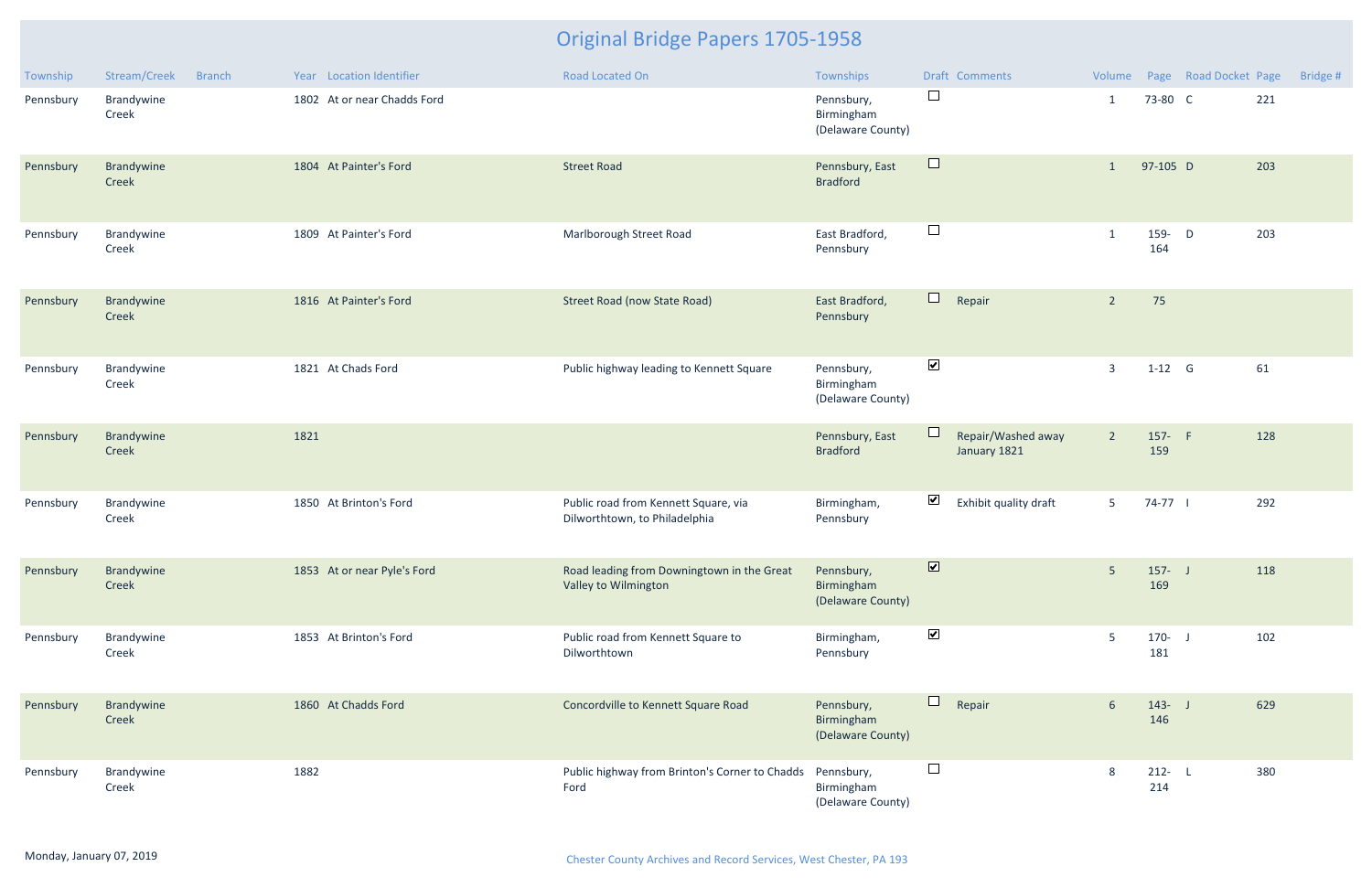| Township     | Stream/Creek<br><b>Branch</b> | Year Location Identifier           | Road Located On                               | Townships                                                     | Draft Comments                                  |                |                         | Volume Page Road Docket Page |             | Bridge # |
|--------------|-------------------------------|------------------------------------|-----------------------------------------------|---------------------------------------------------------------|-------------------------------------------------|----------------|-------------------------|------------------------------|-------------|----------|
| Pennsbury    | Brandywine<br>Creek           | 1919                               | Baltimore Pike, State Highway Route No. 131   | Pennsbury,<br>Birmingham<br>(Delaware County)                 | $\Box$                                          | 19             | $\overline{7}$          | N                            | 206,<br>207 |          |
| Pennsbury    | Brandywine<br>Creek           | 1921                               | Road from Baltimore Pike to Wilmington        | Pennsbury,<br>Birmingham<br>(Delaware County)                 | $\Box$                                          | 19             | 21                      | N                            | 247         | 203      |
| Pennsbury    | <b>Pocopson Creek</b>         | 1818                               | <b>Marlborough Street Road</b>                |                                                               | $\Box$                                          | $\overline{2}$ | 183-<br>189             |                              |             |          |
| Pennsbury    | Pocopson Creek                | 1837 Near Darlington's mill        | Road from Parkersville to West Chester        |                                                               | $\blacktriangledown$                            | $\overline{3}$ | $224-$<br>227           |                              |             |          |
| Pennsbury    | <b>Pocopson Creek</b>         | 1887                               | Public road from Hamorton to Pocopson Station | Pocopson,<br>Pennsbury                                        | $\overline{\mathbf{v}}$                         | 10             | 25                      |                              |             |          |
| Phoenixville | <b>French Creek</b>           | 1884                               | <b>Gay Street</b>                             |                                                               | $\Box$                                          | 10             | 6                       | $\mathsf{L}$                 | 426         |          |
| Phoenixville | <b>French Creek</b>           | 1922                               | <b>Gay Street</b>                             |                                                               | $\overline{\mathbf{v}}$                         | 20             | $\overline{4}$          | N                            | 299         |          |
| Phoenixville | Schuylkill River              | 1876 At Phoenixville               |                                               | Phoenixville, Upper<br>Providence<br>(Montgomery<br>County)   | To purchase private<br>bridge and abolish tolls | 8              | 57-64                   |                              |             |          |
| Phoenixville | <b>Schuylkill River</b>       | 1885 At Phoenixville & Mount Clare | <b>Bridge Street</b>                          | Phoenixville,<br><b>Mount Clare</b><br>(Montgomery<br>County) | $\Box$<br>To make free of tolls                 | 9              | $\overline{\mathbf{3}}$ |                              |             |          |
| Phoenixville | Schuylkill River              | 1915                               | <b>Bridge Street</b>                          | Phoenixville, Mont<br>Clare (Montgomery<br>County)            | $\Box$                                          | 17             | 17                      | N                            | 59          |          |
| Phoenixville | <b>Schuylkill River</b>       | 1917                               | <b>Bridge Street</b>                          | Phoenixville, Mont<br><b>Clare (Montgomery</b><br>County)     | $\Box$                                          | 18             | 23                      | N                            | 142         |          |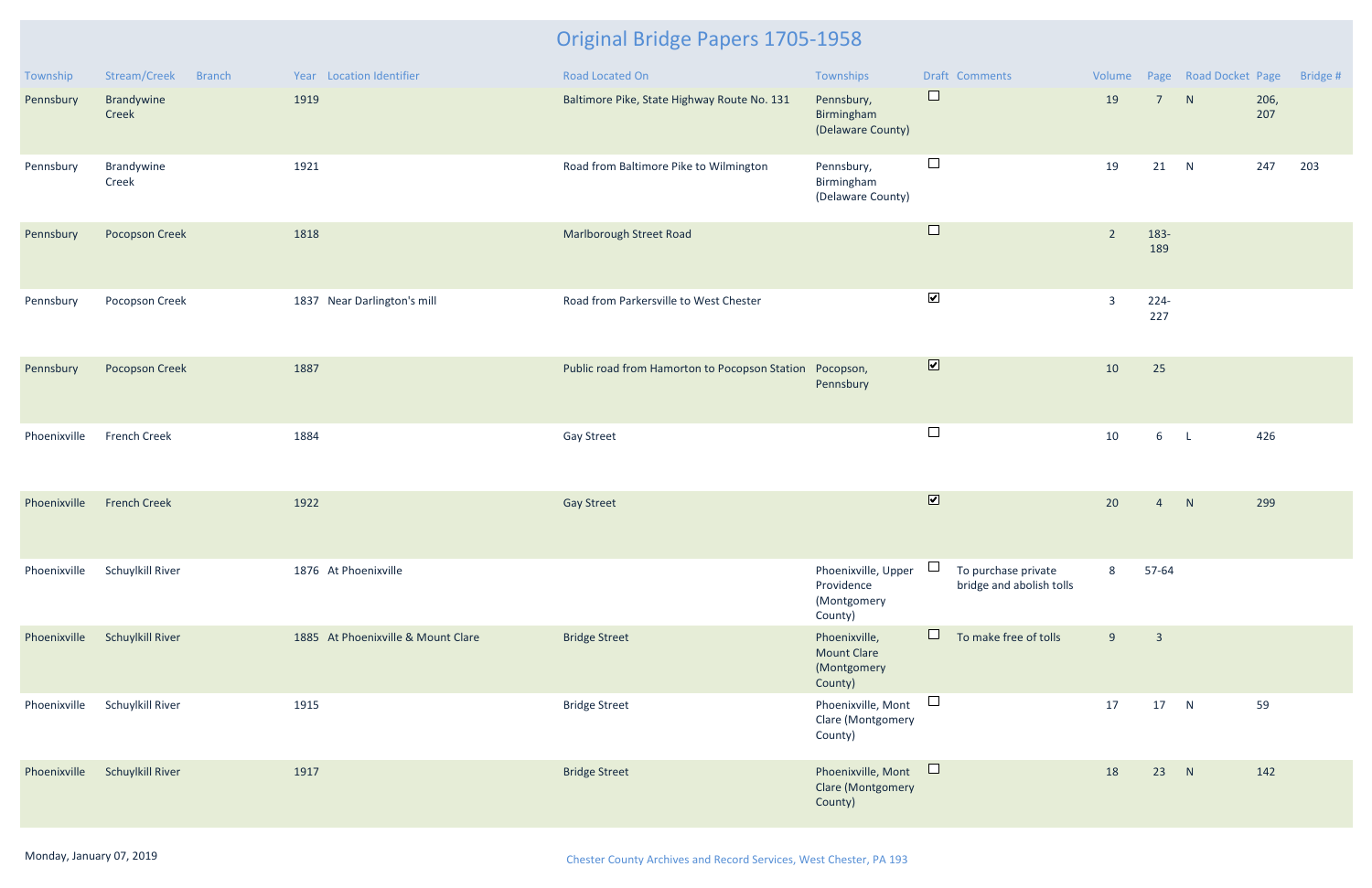| Township                     | Stream/Creek           | <b>Branch</b> | Year Location Identifier                        | Road Located On                                                                 | Townships               |                               | Draft Comments                             |                         |                  | Volume Page Road Docket Page |     | Bridge # |
|------------------------------|------------------------|---------------|-------------------------------------------------|---------------------------------------------------------------------------------|-------------------------|-------------------------------|--------------------------------------------|-------------------------|------------------|------------------------------|-----|----------|
| Phoenixville<br>(North Ward) | French Creek           |               | 1882                                            | Lloyd Street                                                                    |                         | $\Box$                        |                                            | 8                       | 209-L<br>211     |                              | 379 |          |
| Phoenixville<br>(South Ward) | <b>French Creek</b>    |               | 1867                                            | <b>Main Street</b>                                                              |                         | H                             | Bridge widening, original<br>built in 1846 | 7 <sup>7</sup>          | 67-72 K          |                              | 485 |          |
| Phoenixville<br>(South Ward) | <b>French Creek</b>    |               | 1882                                            | <b>Gay Street</b>                                                               |                         | $\Box$                        |                                            | 8                       | 209- L<br>211    |                              | 379 |          |
| Pikeland                     | <b>French Creek</b>    |               | 1836                                            | Public highway from Kimberton to Schuylkill<br>Navigation                       |                         | $\Box$                        |                                            | $\overline{3}$          | $213-$<br>216    |                              |     |          |
| Pikeland                     | <b>Pickering Creek</b> |               | 1831 Near to the public house of Samuel Shearer | Post road leading from the Yellow Springs to<br>Philadelphia, through Kimberton |                         | $\blacktriangledown$          |                                            | $\overline{3}$          | 70-75 G          |                              | 380 |          |
| Pikeland                     | <b>Pickering Creek</b> |               | 1835 Near Yellow Springs                        |                                                                                 |                         | $\Box$                        |                                            | $\overline{\mathbf{3}}$ | $217 - G$<br>219 |                              | 380 |          |
| Pikeland                     | <b>Stony Creek</b>     |               | 1832                                            | Public highway from Phoenixville to Pottsgrove                                  |                         | $\blacktriangledown$          |                                            | $\overline{3}$          | 94-96            |                              |     |          |
| Pocopson                     | Brandywine<br>Creek    |               | 1857                                            | <b>Street Road</b>                                                              | Birmingham,<br>Pocopson | $\overline{\phantom{a}}$<br>ப | Repair                                     | 6 <sup>1</sup>          | $62 - 64$ J      |                              | 454 |          |
| Pocopson                     | Brandywine<br>Creek    |               | 1861 At Marshall's mill                         |                                                                                 |                         | $\mathbf{L}$                  | Existing bridge extension<br>requested     | 6                       | $152 -$<br>155   |                              |     |          |
| Pocopson                     | Brandywine<br>Creek    |               | 1879 At Sager's mill                            | Public highway from Kennett Square to West<br>Chester                           | Birmingham,<br>Pocopson | $\overline{\mathbf{v}}$       | Exhibit quality draft                      | 8                       | 148-<br>153      |                              |     |          |
| Pocopson                     | Brandywine<br>Creek    |               | 1891                                            | Near the road from Lenape Station to Kennett<br>Square                          | Pocopson,<br>Birmingham | $\Box$                        |                                            | 11                      | 12               |                              |     |          |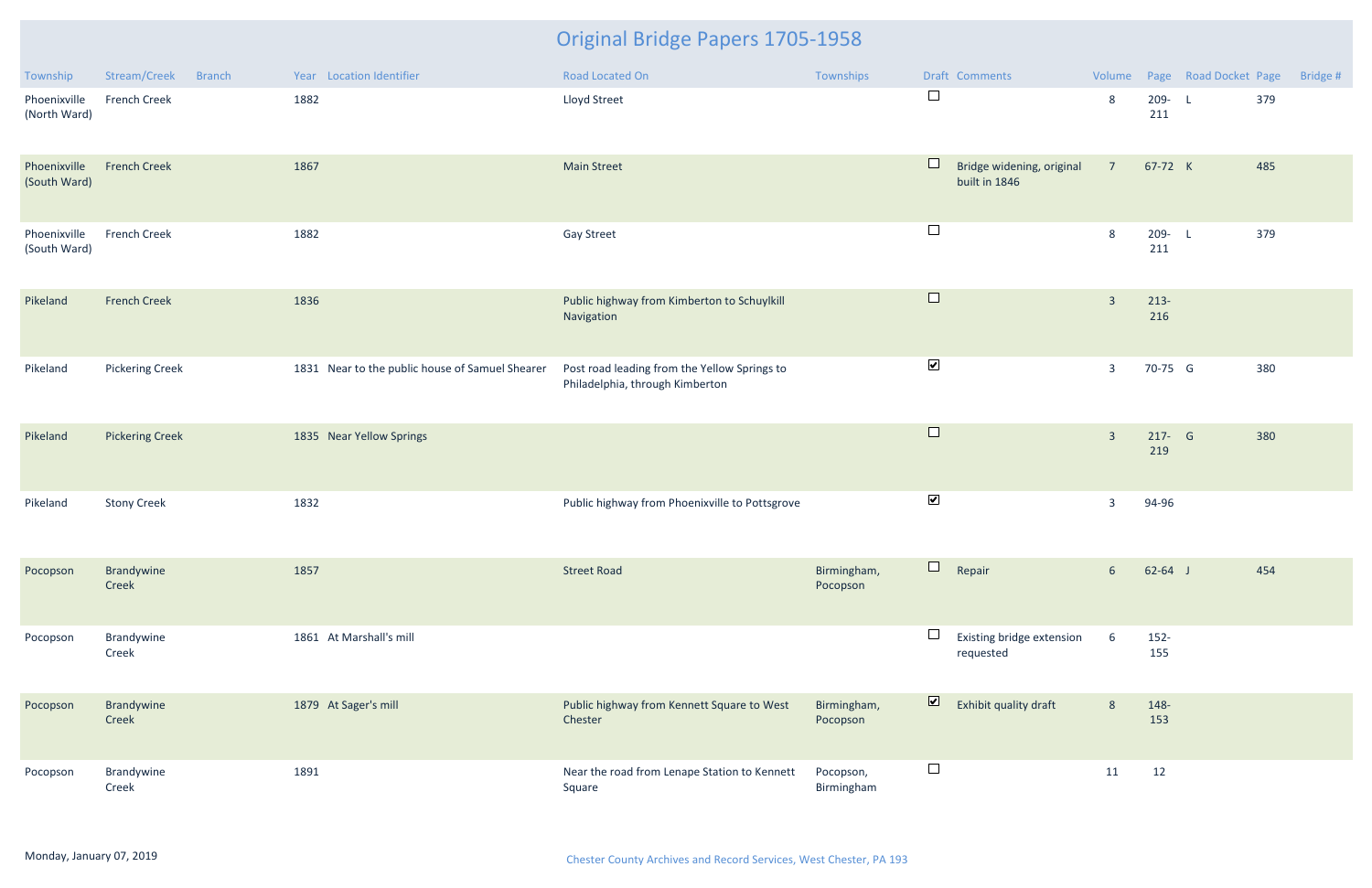| Township | Stream/Creek<br><b>Branch</b>        | Year Location Identifier                                                                          | Road Located On                                         | Townships               | Draft Comments                                 | Volume       |                  | Page Road Docket Page | Bridge # |
|----------|--------------------------------------|---------------------------------------------------------------------------------------------------|---------------------------------------------------------|-------------------------|------------------------------------------------|--------------|------------------|-----------------------|----------|
| Pocopson | Brandywine<br>Creek                  | 1891                                                                                              | Kennett Square & West Chester Road                      | Pocopson,<br>Birmingham | $\Box$<br>Enlargement                          | 11           | $6\phantom{1}6$  |                       |          |
| Pocopson | Brandywine<br>Creek                  | 1891                                                                                              | Kennett Square & West Chester Road                      | Pocopson,<br>Birmingham | $\Box$<br>Enlargement                          | 11           | 6                |                       |          |
| Pocopson | Brandywine<br>Creek                  | 1902 At Lenape                                                                                    | Kennett Road to West Chester                            | Pocopson,<br>Birmingham | $\blacksquare$                                 | 14           | 1                | M<br>330              |          |
| Pocopson | Pocopson Creek                       | 1879                                                                                              | <b>Street Road</b>                                      |                         | $\Box$                                         | 8            | $154 - L$<br>156 | 312                   |          |
| Pocopson | <b>Pocopson Creek</b>                | 1887                                                                                              | Public road from Hamorton to Pocopson Station Pocopson, | Pennsbury               | $\overline{\mathbf{v}}$                        | 10           | 25               |                       |          |
| Pocopson | Pocopson Creek                       | 1912 Near Denton's Mill, on lands of George W.<br>Darlington & John B. Williamson                 | Public road to Parkerville                              |                         | $\Box$                                         | 16           | 15               | M<br>553              |          |
| Pocopson | <b>Pocopson Creek</b>                | 1920                                                                                              | Public highway from Unionville to Lenape                |                         | $\Box$                                         | 19           | 8                | N<br>212              |          |
| Pocopson | Wilmington &<br>Northern<br>Railroad | 1889 At Lenape Station, on land of Edward Brinton Public road from Sager's Mill to Kennett Square |                                                         |                         | $\blacktriangleright$<br>Exhibit quality draft | 10           | 33               |                       |          |
| Ridley   | <b>Crum Creek</b>                    | 1724                                                                                              |                                                         |                         | $\Box$<br>Repaired                             | $\mathbf{1}$ | $5\phantom{.0}$  |                       |          |
| Ridley   | Crum Creek                           | 1739                                                                                              |                                                         |                         | $\Box$                                         | $\mathbf{1}$ | $9 - 10$         |                       |          |
| Ridley   | <b>Ridley Creek</b>                  | $[170$<br>$0s$ ]                                                                                  |                                                         |                         | $\Box$<br>Dimensions, repairs                  | $\mathbf{1}$ | 32               |                       |          |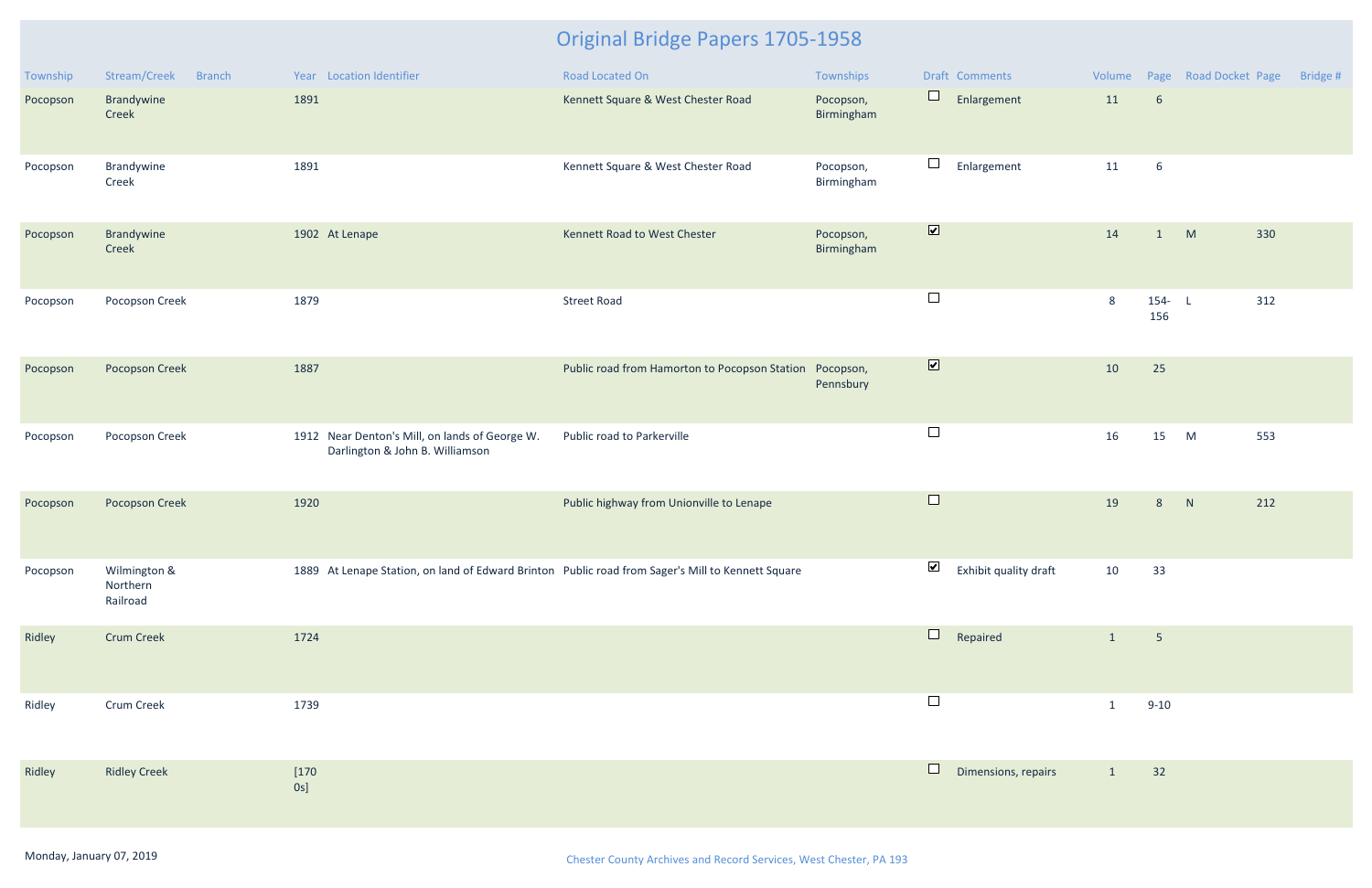| Township   | Stream/Creek<br><b>Branch</b> | Year Location Identifier                        | Road Located On                                                                     | Townships                                | Draft Comments                                                                                      |                         |                | Volume Page Road Docket Page | Bridge # |
|------------|-------------------------------|-------------------------------------------------|-------------------------------------------------------------------------------------|------------------------------------------|-----------------------------------------------------------------------------------------------------|-------------------------|----------------|------------------------------|----------|
| Ridley     | <b>Ridley Creek</b>           | 1716                                            |                                                                                     |                                          | Maintenance of existing<br>bridge                                                                   | $\mathbf{1}$            | $\overline{2}$ |                              |          |
| Ridley     | <b>Ridley Creek</b>           | 1759                                            |                                                                                     |                                          | $\Box$<br>Repaired                                                                                  | $\mathbf{1}$            | 26             |                              |          |
| Sadsbury   | <b>Buck Run</b>               | 1832 Near the residence of John G. Parke        | State Road from Lancaster to Philadelphia,<br>commonly called the West Chester Road |                                          | $\Box$                                                                                              | $\overline{3}$          | 86-87          |                              |          |
| Sadsbury   | <b>Buck Run</b>               | 1857                                            | Public highway from West Chester to Strasburg                                       |                                          | $\Box$                                                                                              | $6\overline{6}$         | 73             |                              |          |
| Sadsbury   | <b>Buck Run</b>               | 1912 On lands of H. E. Russell & M. T. Phillips | <b>Strasburg Road</b>                                                               |                                          | $\Box$                                                                                              | 16                      | 9              |                              |          |
| Sadsbury   | <b>Octoraro Creek</b>         | 1837 Near William Noble's tavern house          | State Road from McCall's Ferry to Strasburg<br>Road                                 | Sadsbury, Sadsbury<br>(Lancaster County) |                                                                                                     | $\overline{\mathbf{3}}$ | $237 -$<br>239 |                              |          |
| Sadsbury   | <b>Octoraro Creek</b>         | 1840 Near Hurly's mill                          |                                                                                     | Sadsbury,<br>(Lancaster County)          | ш<br>To get to the<br>Pennsylvania Railroad                                                         | $\overline{4}$          | 35-38          |                              |          |
| Sadsbury   | <b>Octoraro Creek</b>         | 1854 At the head of Mercer's dam                | Public road from Penningtonville to Noble Road<br>in Lancaster County               | Sadsbury, Sadsbury<br>(Lancaster County) | $\Box$                                                                                              | 5                       | 279-<br>281    |                              |          |
| Sadsbury   | <b>Octoraro Creek</b>         | 1867 At Sharpless, known as Nobleville Mills    | Public highway from Penningtonville to<br>Christiana                                | Sadsbury, Sadsbury<br>(Lancaster Count)  | ⊻<br>Exhibit quality draft                                                                          | $\overline{7}$          | $17-23$        |                              |          |
| Sadsbury   | Octoraro Creek East Branch    | 1843 Near Andrew Large's saw mill               | <b>Strasburg &amp; West Chester Road</b>                                            |                                          | $\Box$                                                                                              | $\overline{4}$          | 113-<br>115    |                              |          |
| Schuylkill | French Creek                  | 1835 At Phoenixville                            | Road leading to Buckwalter's Ferry and a Road<br>leading to Pottstown and Reading   |                                          | Anticipated increase<br>usage with the building<br>of the Philadelphia &<br><b>Reading Railroad</b> | 4                       | 23-34          |                              |          |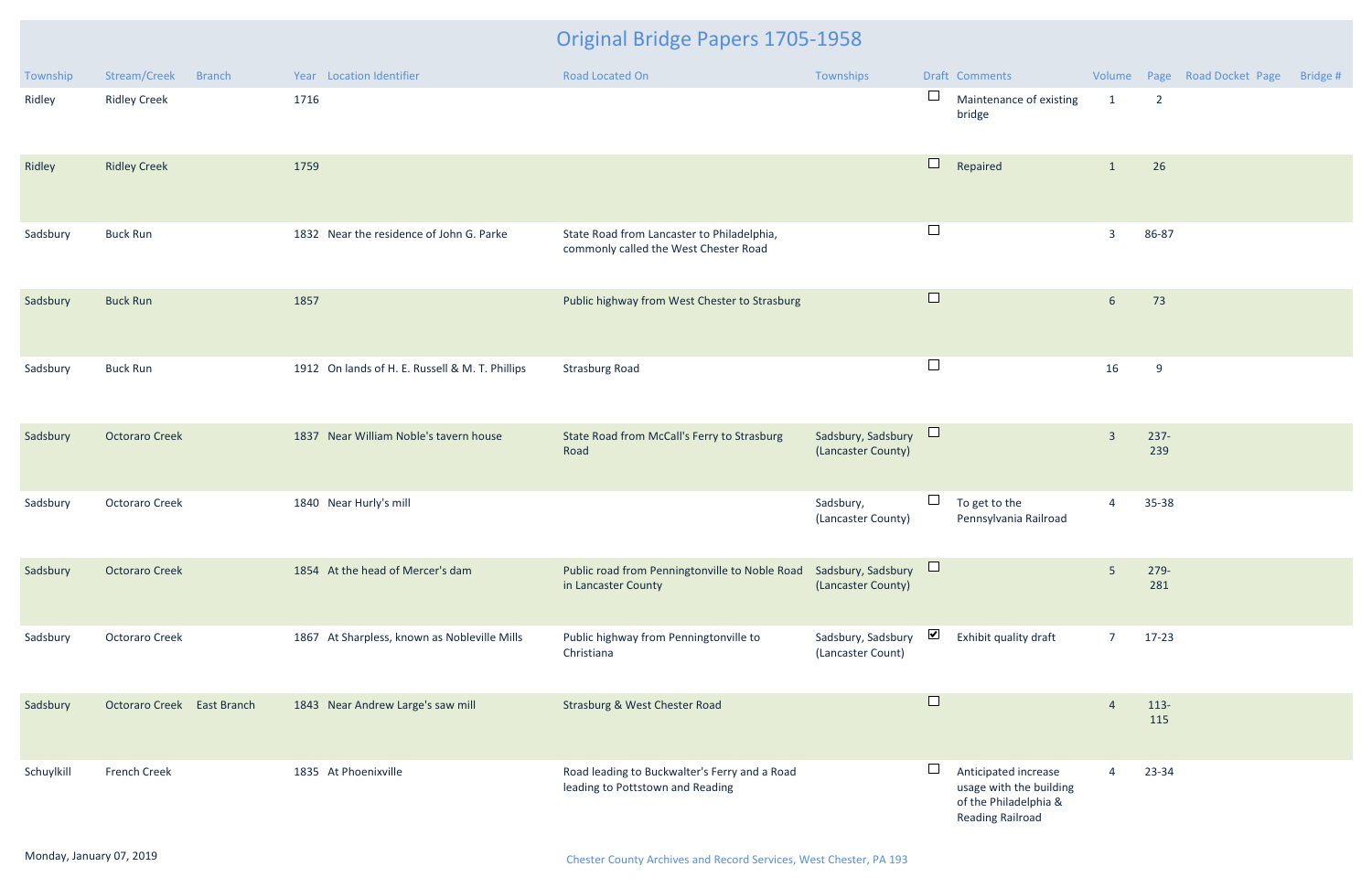| Township   | Stream/Creek<br><b>Branch</b> | Year Location Identifier                                                                                            | <b>Road Located On</b>                                            | Townships                                                 | Draft Comments                  |                |                  | Volume Page Road Docket Page Bridge # |         |     |
|------------|-------------------------------|---------------------------------------------------------------------------------------------------------------------|-------------------------------------------------------------------|-----------------------------------------------------------|---------------------------------|----------------|------------------|---------------------------------------|---------|-----|
| Schuylkill | <b>French Creek</b>           | 1842 In Phoenixville                                                                                                | Public road to West Chester                                       | Schuylkill                                                | $\Box$                          | $\overline{4}$ | $196 - 1$<br>204 |                                       | 93, 194 |     |
| Schuylkill | <b>French Creek</b>           | 1922                                                                                                                | Schuylkill Road                                                   | Schuylkill, East<br>Pikeland                              | $\Box$                          | 19             | 14               | N                                     | 245     | 187 |
| Schuylkill | <b>Pickering Creek</b>        | 1829 Near the residence of Matthias Pennypacker Road leading from Long Fording on the                               | Schuylkill River to West Chester                                  |                                                           | $\overline{\mathbf{v}}$         | $\overline{3}$ | 57-69 G          |                                       | 171     |     |
| Schuylkill | <b>Pickering Creek</b>        | 1860 On land of Thomas P. Walker                                                                                    | Public highway from Pennypacker's mill to<br>Pawlings Bridge      |                                                           | $\blacktriangleright$           | 6              | 80-84            |                                       |         |     |
| Schuylkill | <b>Pickering Creek</b>        | 1868 On lands of William Zimmerman, C. E. Suplee Public highway to Pawlings Bridge & Reading<br>and E. B. Wetherill | Railroad & Perkiomen Railroad Junction                            |                                                           | $\overline{\mathbf{v}}$         | $\overline{7}$ | 62-66            |                                       |         |     |
| Schuylkill | <b>Pickering Creek</b>        | 1873                                                                                                                | Public highway to Pawling & Perkiomen Railroad<br>Junction        |                                                           | $\blacktriangledown$            | $\overline{7}$ | $227 - L$<br>230 |                                       | 13      |     |
| Schuylkill | <b>Pickering Creek</b>        | 1874                                                                                                                | Public highway from Rapp's Corner to the State<br>Road            |                                                           | $\Box$                          | 8              | $7 - 13$         |                                       |         |     |
| Schuylkill | <b>Pickering Creek</b>        | 1877 At ford near Thompson Davis's mill                                                                             | Public road leading from the State Road to<br><b>Valley Forge</b> |                                                           | $\sqcup$                        | 8              | 91-92            |                                       |         |     |
| Schuylkill | <b>Pickering Creek</b>        | 1879 Near Thompson Davis's mill                                                                                     | Public road leading from the State Road to<br><b>Valley Forge</b> |                                                           | $\Box$                          | 8              | $157 - L$<br>163 |                                       | 316     |     |
| Schuylkill | <b>Pickering Creek</b>        | 1926 At Williams Corner                                                                                             |                                                                   |                                                           | $\Box$                          | 21             | 5 <sub>1</sub>   | N                                     | 353     | 174 |
| Schuylkill | <b>Schuylkill River</b>       | 1884 At Pawling's Ford                                                                                              |                                                                   | Schuylkill, Lower<br>Providence<br>(Montgomery<br>County) | $\Box$<br>To make free of tolls | 9              | $\mathbf{1}$     | $\mathsf{L}$                          | 573     |     |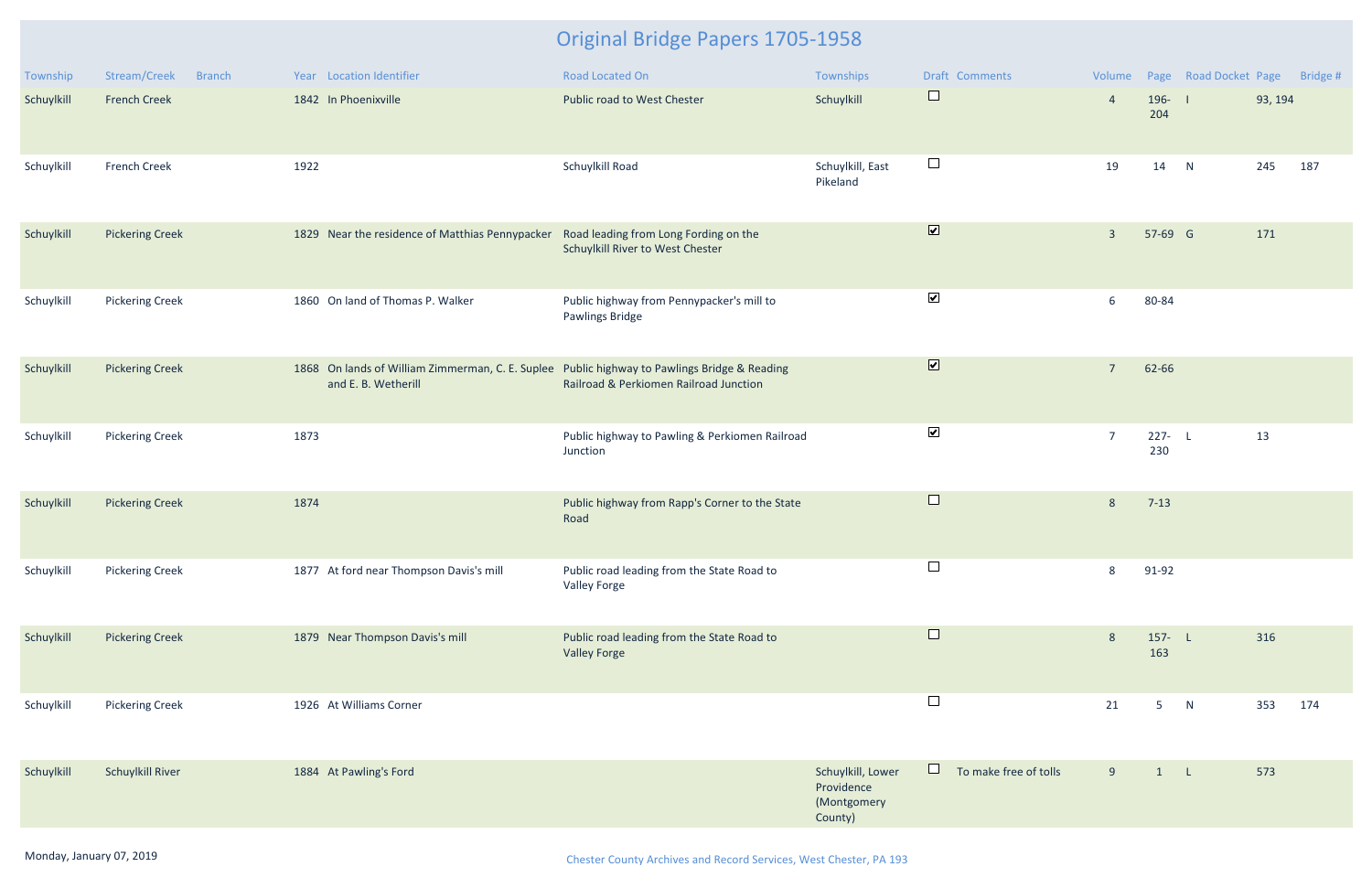| Township           | Stream/Creek            | <b>Branch</b> | Year Location Identifier                                    | Road Located On                                                          | Townships                                                 |                          | Draft Comments                                 | Volume         |                 | Page Road Docket Page |             | Bridge # |
|--------------------|-------------------------|---------------|-------------------------------------------------------------|--------------------------------------------------------------------------|-----------------------------------------------------------|--------------------------|------------------------------------------------|----------------|-----------------|-----------------------|-------------|----------|
| Schuylkill         | Schuylkill River        |               | 1888                                                        |                                                                          | Schuylkill, Upper<br>Providence<br>(Montgomery<br>County) | $\blacktriangledown$     | To make free of tolls                          | 9              | $\overline{7}$  | $\mathsf{L}$          | 578         |          |
| Schuylkill         | <b>Schuylkill River</b> |               | 1927                                                        |                                                                          | Schuylkill, Upper<br>Providence<br>(Montgomery<br>County) | ⊔                        | Original destroyed by<br>fire on June 27, 1926 | 21             | 17              | N                     | 371,<br>396 | 213      |
| South<br>Coventry  | <b>French Creek</b>     |               | 1922 At James's mill                                        | Ridge Road                                                               |                                                           | $\Box$                   |                                                | 19             | 18              | N                     | 246         | 202      |
| South<br>Coventry  | <b>French Creek</b>     | North Branch  | 1903 On land of George Christman, dec'd                     | Road leading from James's Mill, on Ridge Road,<br>to Frank Knauer's Mill |                                                           | $\Box$                   |                                                | 14             | 13              | M                     | 354         |          |
| South<br>Coventry  | Pigeon Creek            |               | 1925 At Porter's mill, on land of Samuel H. Porter<br>dec'd | Public road from Hoffecker's Corner to<br><b>Brownbacks</b>              |                                                           | $\blacktriangledown$     |                                                | 20             | 15              | N                     | 328         | 304      |
| South<br>Coventry  | <b>Rock Run</b>         |               | 1899 Near Charles M. James's mill                           | <b>Ridge Road</b>                                                        |                                                           | $\Box$                   |                                                | 13             | 11              | M                     | 261         |          |
| <b>Spring City</b> | Schuylkill River        |               | 1885 At Spring City                                         |                                                                          | Spring City,<br>Royersford<br>(Montgomery<br>County)      | $\Box$                   | To make free of tolls                          | 9              | $5\phantom{.0}$ |                       |             |          |
| <b>Spring City</b> | <b>Schuylkill River</b> |               | 1917                                                        | <b>Bridge Street</b>                                                     | Spring City,<br>Royersford<br>(Montgomery<br>County)      |                          |                                                | 18             | 24              | N                     | 145         |          |
| <b>Spring City</b> | <b>Yost Creek</b>       |               | 1871                                                        | <b>Main Street</b>                                                       |                                                           | $\blacktriangledown$     |                                                | $\overline{7}$ | 190- K<br>195   |                       | 490         |          |
| Springfield        | <b>Crum Creek</b>       |               | 1741 Over the ford near John Gleave's house                 | Road from Concord through Darby to<br>Philadelphia                       | Springfield, Nether<br>Providence                         | $\Box$                   |                                                | $\mathbf{1}$   | $11-12$         |                       |             |          |
| Springfield        | Crum Creek              |               | 1789 Near John Lewis's mill                                 | Public road leading to Philadelphia                                      |                                                           | $\overline{\phantom{a}}$ |                                                | $\mathbf{1}$   | 49              |                       |             |          |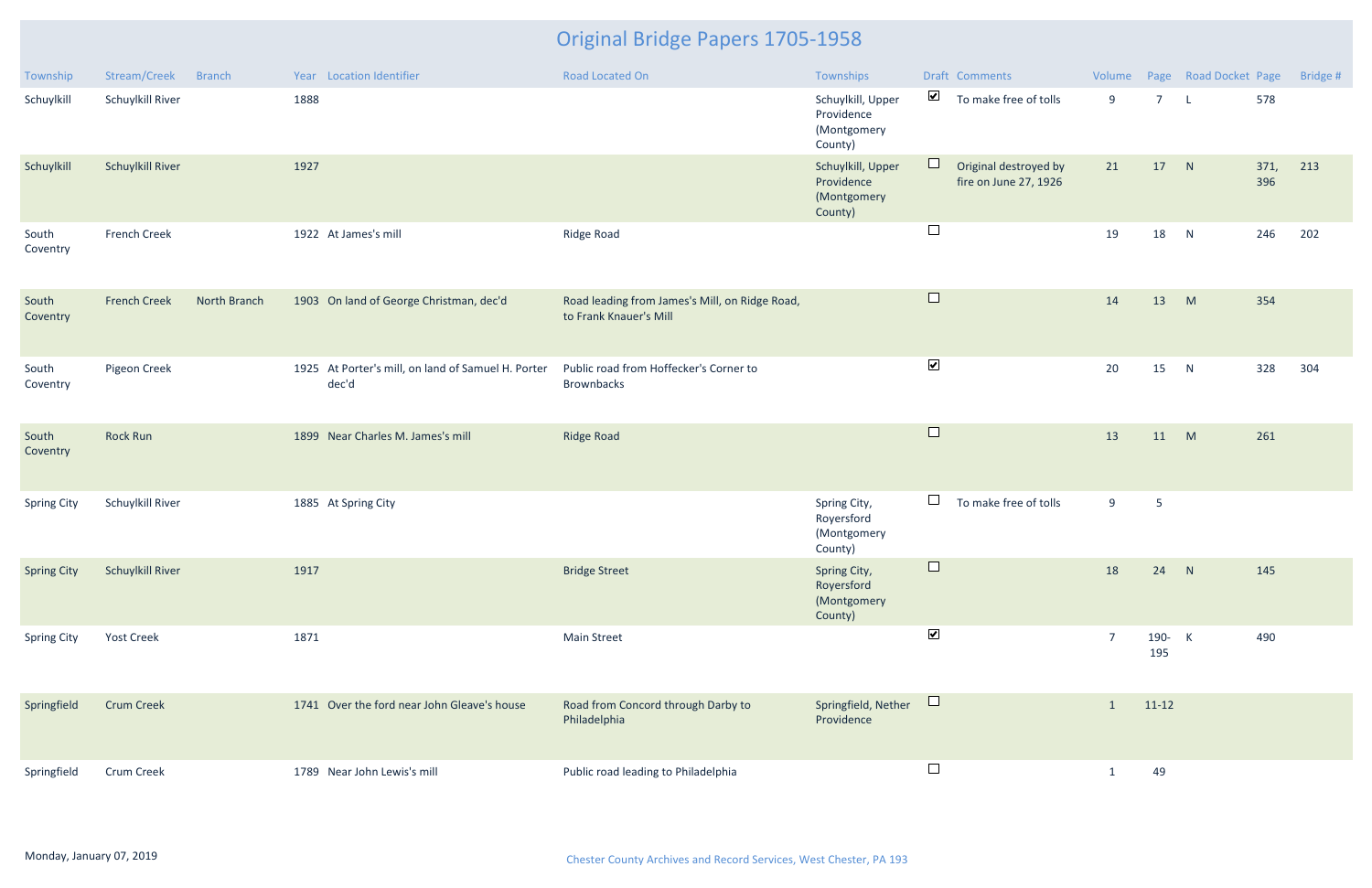| Township   | Stream/Creek                   | <b>Branch</b> | Year Location Identifier                                        | Road Located On                                                           | Townships                                             |        | Draft Comments                                            | Volume          |                | Page Road Docket Page |             | Bridge # |
|------------|--------------------------------|---------------|-----------------------------------------------------------------|---------------------------------------------------------------------------|-------------------------------------------------------|--------|-----------------------------------------------------------|-----------------|----------------|-----------------------|-------------|----------|
| Thornbury  | <b>Chester Creek</b>           |               | 1856 On lands of Eber Townsend                                  | State Road from Pennsbury to Philadelphia &<br><b>West Chester Road</b>   |                                                       | $\Box$ |                                                           | $5\phantom{.}$  | $322 -$<br>324 |                       |             |          |
| Thornbury  | <b>Chester Creek</b>           |               | 1895 On lands of Robert H. Neilson & Henry<br>Townsend dec'd    | Old State Road from Dilworthtown to Street<br>Road                        |                                                       | $\Box$ |                                                           | 12              | 13             | M                     | 201         |          |
| Thornbury  | <b>Chester Creek</b>           |               | 1907 On lands of J. H. Jefferis & Samuel J.<br>Sharpless, dec'd | Public highway from Thornton to Street Road                               |                                                       | $\Box$ |                                                           | 15              | 13             | M                     | 437         |          |
| Thornbury  | <b>Chester Creek</b>           | East Branch   | 1827                                                            | <b>Street Road</b>                                                        | Westtown,<br>Thornbury                                | $\Box$ |                                                           | $\overline{2}$  | 233- G<br>237  |                       | 36          |          |
| Thornbury  | <b>Chester Creek</b>           | East Branch   | 1925                                                            | <b>Street Road</b>                                                        | Westtown,<br>Thornbury                                | $\Box$ | To replace dilapidated<br>covered bridge built in<br>1832 | 21              | 12             | N                     | 366         |          |
| Thornbury  | <b>Chester Creek</b>           | West Branch   | 1845                                                            | Marlborough Street Road                                                   | Westtown,<br>Thornbury                                | $\Box$ |                                                           | $\overline{4}$  | $172 -$<br>177 |                       | 56          |          |
| Thornbury  | <b>Chester Creek</b>           | West Branch   | 1856                                                            | Public highway from Street Road to<br>Thorntonville, Delaware County      |                                                       | $\Box$ |                                                           | 6 <sup>1</sup>  | 37-39          |                       |             |          |
| Tinicum    |                                |               | 1783 On Tinicum Island                                          |                                                                           |                                                       | $\Box$ |                                                           |                 | 43             |                       |             |          |
| Tredyffrin | <b>Chester Valley</b><br>Creek |               | 1916 Near Fetter's mill                                         | Road from Swedesford Road at Bull's Corner to<br><b>Yellow Stone Road</b> |                                                       | $\Box$ |                                                           | 18              | 21 N           |                       | 140,<br>176 |          |
| Tredyffrin | <b>East Valley</b><br>Creek    |               | 1865 Near Valley Forge                                          |                                                                           | Tredyffrin, Upper<br>Merion<br>(Montgomery<br>County) | $\Box$ | Bridge replacement,<br>original swept away in<br>flood    | $\overline{7}$  | 16             |                       |             |          |
| Tredyffrin | <b>East Valley</b><br>Creek    |               | 1866 At Worrall's mill                                          | Public road leading from Currey Road to the<br><b>Valley Road</b>         |                                                       | $\Box$ | Bridge replacement,<br>original swept away in<br>flood    | $7\overline{ }$ | 22             | K                     | 164         |          |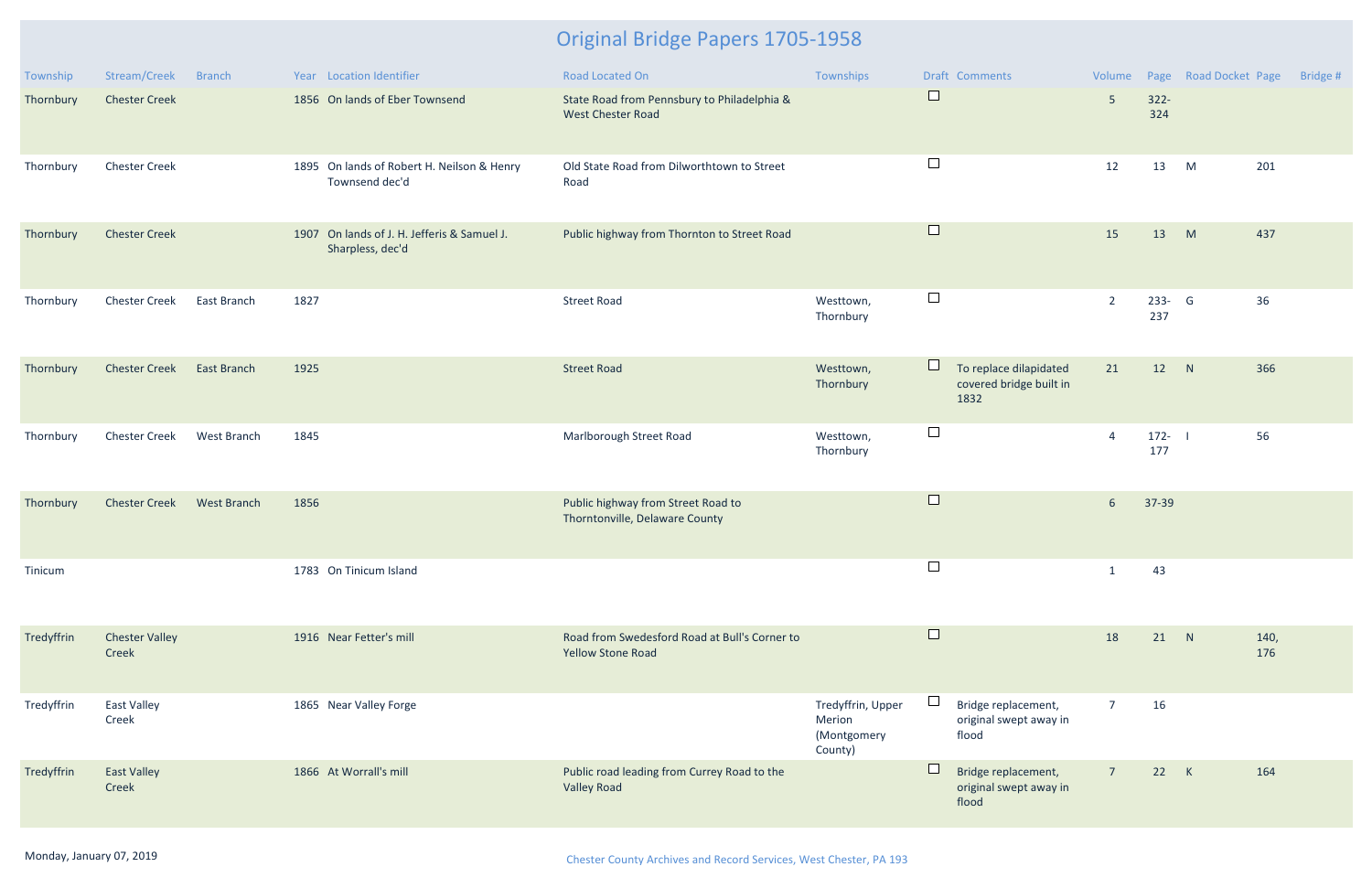| Township   | Stream/Creek                  | <b>Branch</b> |      | Year Location Identifier                                               | Road Located On                                                                                    | Townships |                         | Draft Comments           |                |                  | Volume Page Road Docket Page | Bridge # |
|------------|-------------------------------|---------------|------|------------------------------------------------------------------------|----------------------------------------------------------------------------------------------------|-----------|-------------------------|--------------------------|----------------|------------------|------------------------------|----------|
| Tredyffrin | East Valley<br>Creek          |               |      | 1867 At Worrall's mill                                                 |                                                                                                    |           | $\Box$                  | <b>Bridge inspection</b> | $\overline{7}$ | 29-31            |                              |          |
| Tredyffrin | <b>East Valley</b><br>Creek   |               |      | 1883 Near Rennard's mill                                               |                                                                                                    |           | $\Box$                  | Replacement bridge       | 10             | $2^{\circ}$      | 398<br>$\mathbb{Z}$          |          |
| Tredyffrin | <b>Little Valley</b><br>Creek |               |      | 1833 On lands of Adam Rinewalt                                         | Swedes Ford Road                                                                                   |           | $\Box$                  |                          | $\overline{3}$ | 126-<br>128      |                              |          |
| Tredyffrin | North Valley<br>Creek         |               |      | 1869 At Joseph Jean's mill                                             | Road leading from Paoli, by Diamond Road, to<br>Valley Forge and Phoenixville                      |           | $\overline{\mathbf{v}}$ | Exhibit quality draft    | $\overline{7}$ | $116 - L$<br>123 | 55                           |          |
| Tredyffrin | <b>Trout Creek</b>            |               | 1958 |                                                                        | Walker Road (Township Road No. 413)                                                                |           | $\blacktriangledown$    |                          | 24             | 7 <sup>7</sup>   | $\mathsf{R}$<br>124          | 301      |
| Tredyffrin | <b>Trout Run</b>              |               | 1873 |                                                                        |                                                                                                    |           | $\Box$                  |                          | $8\phantom{1}$ | $1-3$ L          | 55                           |          |
| Tredyffrin | <b>Trout Run</b>              |               |      | 1923 On lands of Frank G. Thomson & William M. Walker Road<br>Anderson |                                                                                                    |           | $\blacktriangledown$    |                          | 20             | 12               | 323<br>N                     |          |
| Tredyffrin | <b>Trout Run</b>              |               |      | 1924 On lands of John R. K. Scott & Nathan Walker Walker Road          |                                                                                                    |           | $\overline{\mathbf{v}}$ |                          | 20             | 13               | 322<br>N                     |          |
| Tredyffrin | <b>Valley Creek</b>           |               | 1809 |                                                                        | Schuylkill Road                                                                                    |           | $\Box$                  |                          | $\mathbf{1}$   | 145- D<br>147    | 201                          |          |
| Tredyffrin | <b>Valley Creek</b>           |               |      | 1850 At head of Valley Forge Dam                                       | Road leading from the Valley Forge to the<br>Swedesford Road near Joshua Jones's dwelling<br>house |           | $\overline{\mathbf{v}}$ | Exhibit quality draft    | 5 <sup>1</sup> | 87-101           | 325                          |          |
| Tredyffrin | <b>Valley Creek</b>           |               |      | 1855 On the line between David wilson and<br><b>Baldwin Weaver</b>     | Public road from Swedesford Road to Valley<br>Forge                                                |           | $\Box$                  |                          | 5              | 299-<br>300      |                              |          |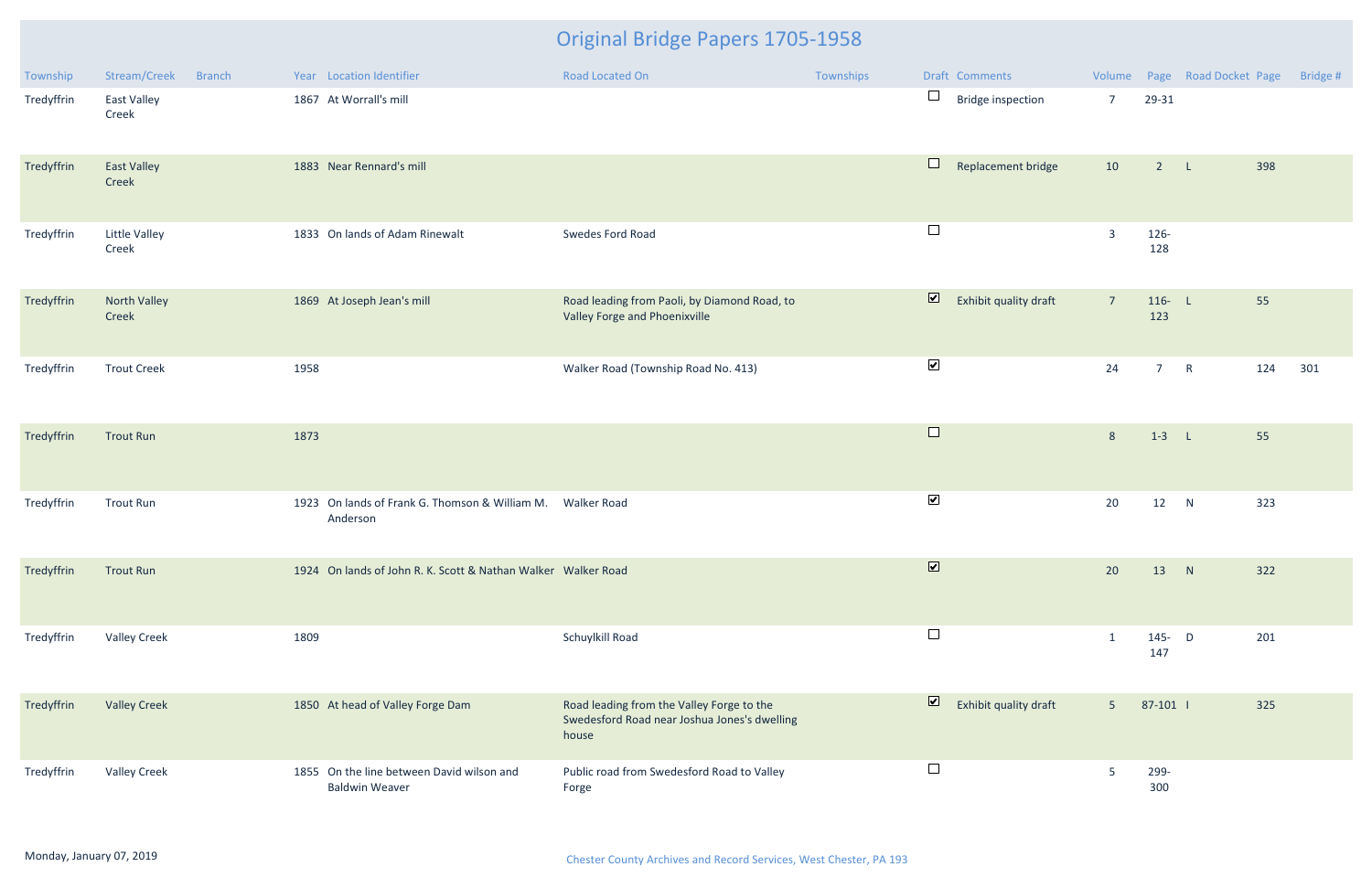| Township   | Stream/Creek        | <b>Branch</b> | Year Location Identifier       | Road Located On                                                             | Townships                                             | Draft Comments                                  |                 |                | Volume Page Road Docket Page | Bridge # |
|------------|---------------------|---------------|--------------------------------|-----------------------------------------------------------------------------|-------------------------------------------------------|-------------------------------------------------|-----------------|----------------|------------------------------|----------|
| Tredyffrin | <b>Valley Creek</b> |               | 1856                           | Public highway from Beaver's Mill (now<br>Worrall's) to the Swedesford Road |                                                       | $\Box$                                          | $6\overline{6}$ | $4-6$          |                              |          |
| Tredyffrin | <b>Valley Creek</b> |               | 1861 At Ritter's Ford          | Public highway from Valley Forge to West<br>Chester                         |                                                       | $\Box$                                          | 6               | 160-<br>163    |                              |          |
| Tredyffrin | <b>Valley Creek</b> |               | 1865                           | Public road from Curry Road to the Valley                                   |                                                       | $\Box$<br>See Vol 6 Pg 216-<br>217/Folder empty | $6\overline{6}$ | 202            |                              |          |
| Tredyffrin | <b>Valley Creek</b> |               | 1866 At Worrall's mill         | Public road from Curry Road to the Valley                                   |                                                       | Bridge was swept away,<br>to rebuild            | 6               | $215 -$<br>218 |                              |          |
| Tredyffrin | <b>Valley Creek</b> |               | 1867                           | Road from Swedesford to Paoli (Recently laid<br>out)                        |                                                       | $\Box$                                          | $\overline{7}$  | 24             |                              |          |
| Tredyffrin | <b>Valley Creek</b> |               | 1877 At Valley Forge           |                                                                             | Tredyffrin, Upper<br>Merion<br>(Montgomery<br>County) | ⊔<br>Petition for repair                        | 8               | $71 - 74$      |                              |          |
| Tredyffrin | <b>Valley Creek</b> |               | 1885                           | Public road from Swedesford Road to Valley<br>Forge                         |                                                       | $\Box$                                          | 10              | 17             | 480,<br>$\mathsf{L}$<br>526  |          |
| Tredyffrin | <b>Valley Creek</b> |               | 1892 At Cedar Hollow Station   |                                                                             |                                                       | $\Box$<br>Existing bridge required<br>renewal   | 11              | 18             |                              |          |
| Tredyffrin | <b>Valley Creek</b> |               | 1904 Near Cedar Hollow Station | Public road from Paoli to Phoenixville                                      |                                                       | $\Box$                                          | 14              | 22             | 366<br>M                     |          |
| Tredyffrin | <b>Valley Creek</b> |               | 1922 At Great Valley Mills     |                                                                             |                                                       | $\Box$                                          | 19              | 20 N           | 242                          | 169      |
| Tredyffrin | <b>Valley Creek</b> | South Branch  | 1910 On land of E. B. Cassatt  | Mill road leading from Swedesford Road to<br><b>Yellow Springs Road</b>     |                                                       | $\Box$                                          | 16              | $2^{\circ}$    | 508<br>M                     |          |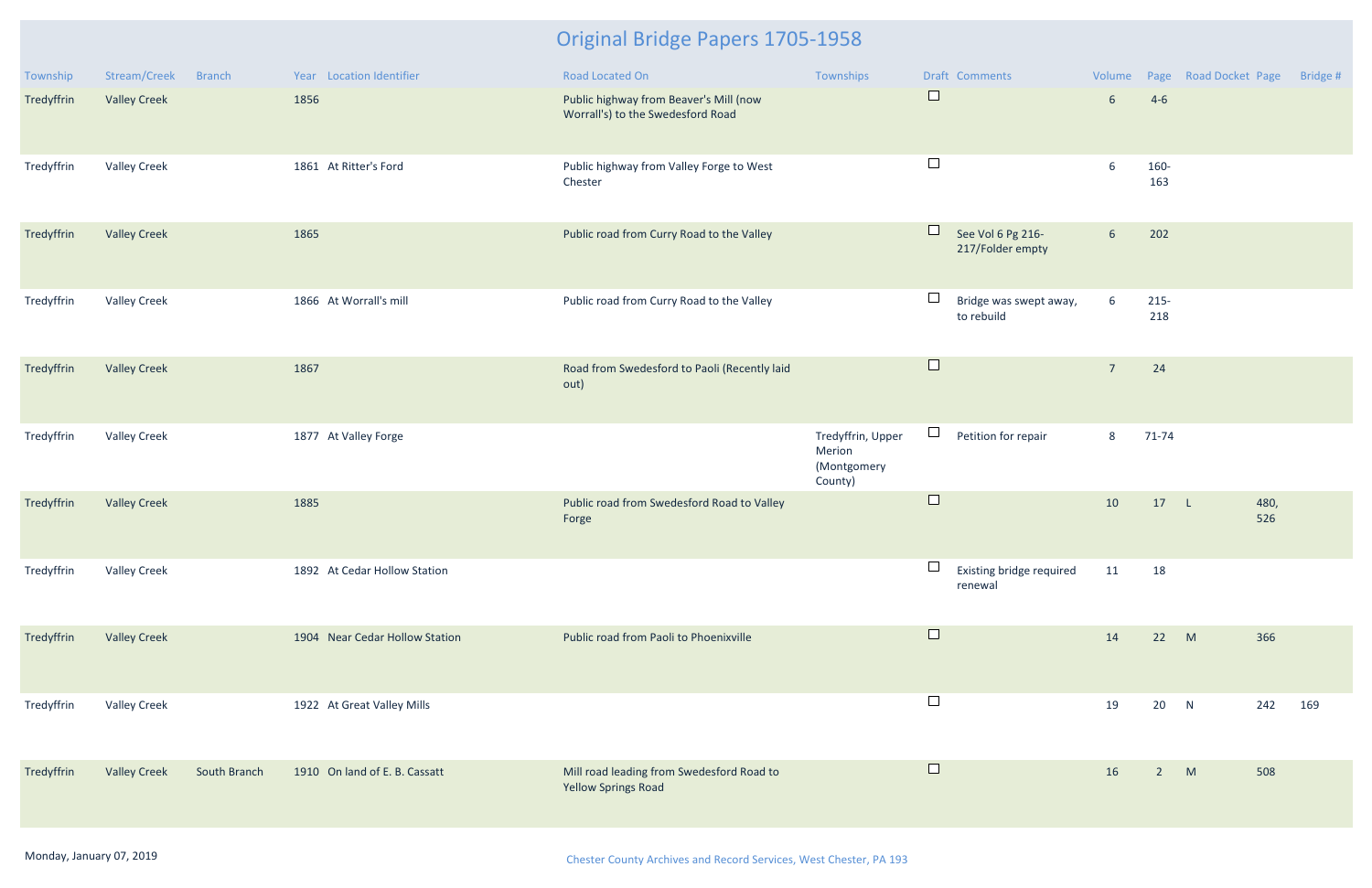| Township                   | Stream/Creek | <b>Branch</b> |      | Year Location Identifier                                             | Road Located On                                 | Townships                           |                      | Draft Comments    |                |                   | Volume Page Road Docket Page |             | Bridge # |
|----------------------------|--------------|---------------|------|----------------------------------------------------------------------|-------------------------------------------------|-------------------------------------|----------------------|-------------------|----------------|-------------------|------------------------------|-------------|----------|
| Upper Oxford Big Elk Creek |              |               |      | 1813 Near Capt. James McDowell's mill                                |                                                 | Upper Oxford,<br>Londonderry        | $\Box$               | "Great Elk" Creek | $2^{\circ}$    | $16 - 20$         |                              |             |          |
| Upper Oxford Big Elk Creek |              |               | 1822 |                                                                      | Public highway from Strasburg to Wilmington     | Penn, Upper Oxford                  | $\Box$               | Rejected          | $\overline{2}$ | 171               |                              |             |          |
| Upper Oxford Big Elk Creek |              |               | 1857 |                                                                      | Public highway from Jennerville to Oxford       | Penn, Upper Oxford $\Box$           |                      |                   | 6              | 34-36             |                              |             |          |
| Upper Oxford Big Elk Creek |              |               | 1878 |                                                                      | Road from Penn Station to Oxford                |                                     | $\Box$               |                   | 8              | $122 -$<br>125    |                              |             |          |
| Upper Oxford Big Elk Creek |              |               |      | 1911 At Kent's Mill                                                  |                                                 |                                     | $\Box$               |                   | 16             | 5 <sup>5</sup>    | M                            | 522         |          |
| Upper Oxford Big Elk Creek |              |               |      | 1917 On lands of Thomas R. McDowell, Isaac A.<br>Brown & E. J. Hayes | Public road from Oxford to Jennersville         | Penn, Upper Oxford                  |                      |                   | 18             | 22                | N                            | 141         |          |
| Upper Oxford Big Elk Creek |              |               |      | 1922 Near Elkview                                                    |                                                 |                                     | $\Box$               |                   | 19             | 16                | N                            | 244         | 36       |
| Upper Oxford Big Elk Creek |              |               |      | 1925 Near Wood's mill                                                | Public road from Edenton to Wood's Mill         | Londonderry,<br><b>Upper Oxford</b> | $\Box$               |                   | 21             | $\overline{4}$    | N                            | 352,<br>381 |          |
| Upper Oxford Big Elk Creek |              |               |      | 1928 On lands of James Ross & Roy Light                              | Public road from Faggs Manor to Forrestville    |                                     | $\blacktriangledown$ |                   | 21             | 20                |                              |             | 318      |
| Upper Oxford Muddy Creek   |              |               |      | 1855 At Evans's mill                                                 | Public road from Russellville to Andrews Bridge |                                     | $\Box$               |                   | $5\phantom{.}$ | $301 -  J$<br>306 |                              | 238         |          |
| Upper Oxford Muddy Run     |              |               | 1831 |                                                                      | Public road from Wilmington to Strasburg        |                                     | $\Box$               |                   | $\overline{3}$ | 51                |                              |             |          |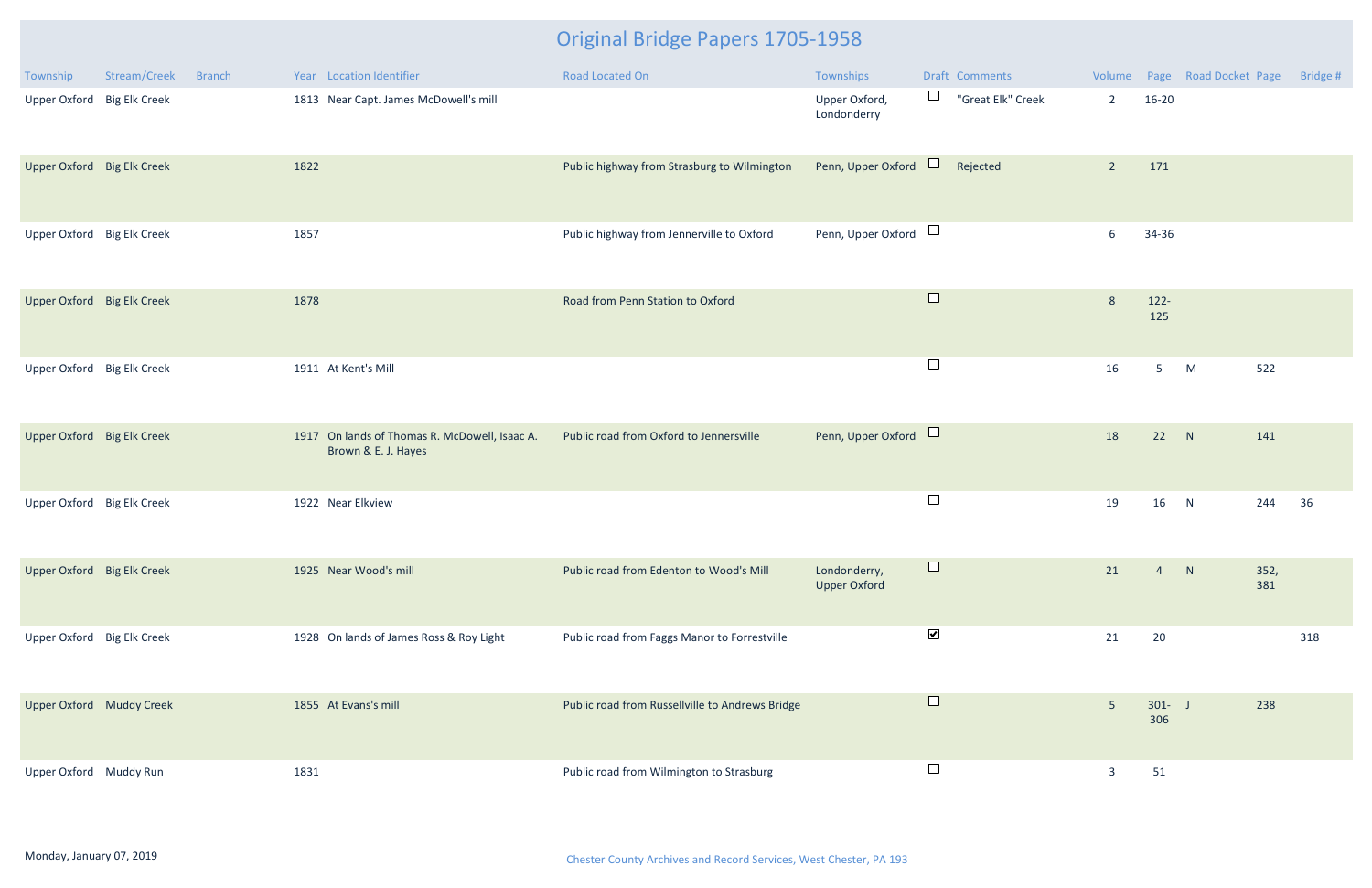| Township               | Stream/Creek<br><b>Branch</b> | Year Location Identifier                                               | Road Located On                                                  | Townships                                       | Draft Comments |                |                  | Volume Page Road Docket Page | Bridge # |
|------------------------|-------------------------------|------------------------------------------------------------------------|------------------------------------------------------------------|-------------------------------------------------|----------------|----------------|------------------|------------------------------|----------|
| Upper Oxford Muddy Run |                               | 1837 Near John Clinger's mills                                         | Public highway leading from Strasburg to<br>Wilmington           |                                                 | $\Box$         | $\overline{3}$ | $234-$<br>236    |                              |          |
| Upper Oxford Muddy Run |                               | 1841 Near Clinger's mill                                               | Public highway from Lancaster to Wilmington                      |                                                 | $\Box$         | 4              | 146-<br>152      |                              |          |
| Upper Oxford Muddy Run |                               | 1877                                                                   | Public road from Oxford to Andrews's Bridge                      | Upper Oxford,<br><b>Lower Oxford</b>            | $\Box$         | 8              | $101 -$<br>106   |                              |          |
| Upper Oxford Muddy Run |                               | 1896 At Ferguson's Ford                                                |                                                                  |                                                 | $\Box$         | 12             | 18               | M<br>234                     |          |
| Upper Oxford Muddy Run |                               | 1896 At Ferguson's Ford                                                | Public road from Colamer to Oxford                               | Lower Oxford,<br><b>Upper Oxford</b>            | $\Box$         | 12             | 15               |                              |          |
| Upper Oxford Muddy Run |                               | 1902                                                                   | Public road to Homeville                                         |                                                 | $\Box$         | 14             | $\overline{3}$   | M<br>330                     |          |
| Upper Oxford Muddy Run |                               | 1931                                                                   |                                                                  | Lower Oxford,<br><b>Upper Oxford</b>            | $\Box$         | 23             | 6                |                              | 20       |
|                        | Upper Oxford Octoraro Creek   | 1804 Near James Auld's Tavern in Lancaster<br>County                   | Road leading from Christiana and Newport<br>Landing to Strasburg | Upper Oxford,<br>(Lancaster County)             | $\Box$         | $\mathbf{1}$   | $126 - D$<br>128 | 21                           |          |
|                        | Upper Oxford Octoraro Creek   | 1813 Guthrie's (now Andrew's) Ford                                     | Main road from Lancaster to Newport and<br>Christiana Bridge     |                                                 | $\Box$         | $\overline{2}$ | 13-15            |                              |          |
|                        | Upper Oxford Octoraro Creek   | 1848 On land of Pusey Barnard and Robert<br>Hodgson (Lancaster County) | <b>Street Road</b>                                               |                                                 | $\Box$         | 4              | $222 - 1$<br>224 | 215                          |          |
|                        | Upper Oxford Octoraro Creek   | 1850 At Bell's Fording                                                 |                                                                  | Upper Oxford,<br>Colerain (Lancaster<br>County) | $\Box$         | $5\phantom{.}$ | $102 - 1$<br>104 | 326                          |          |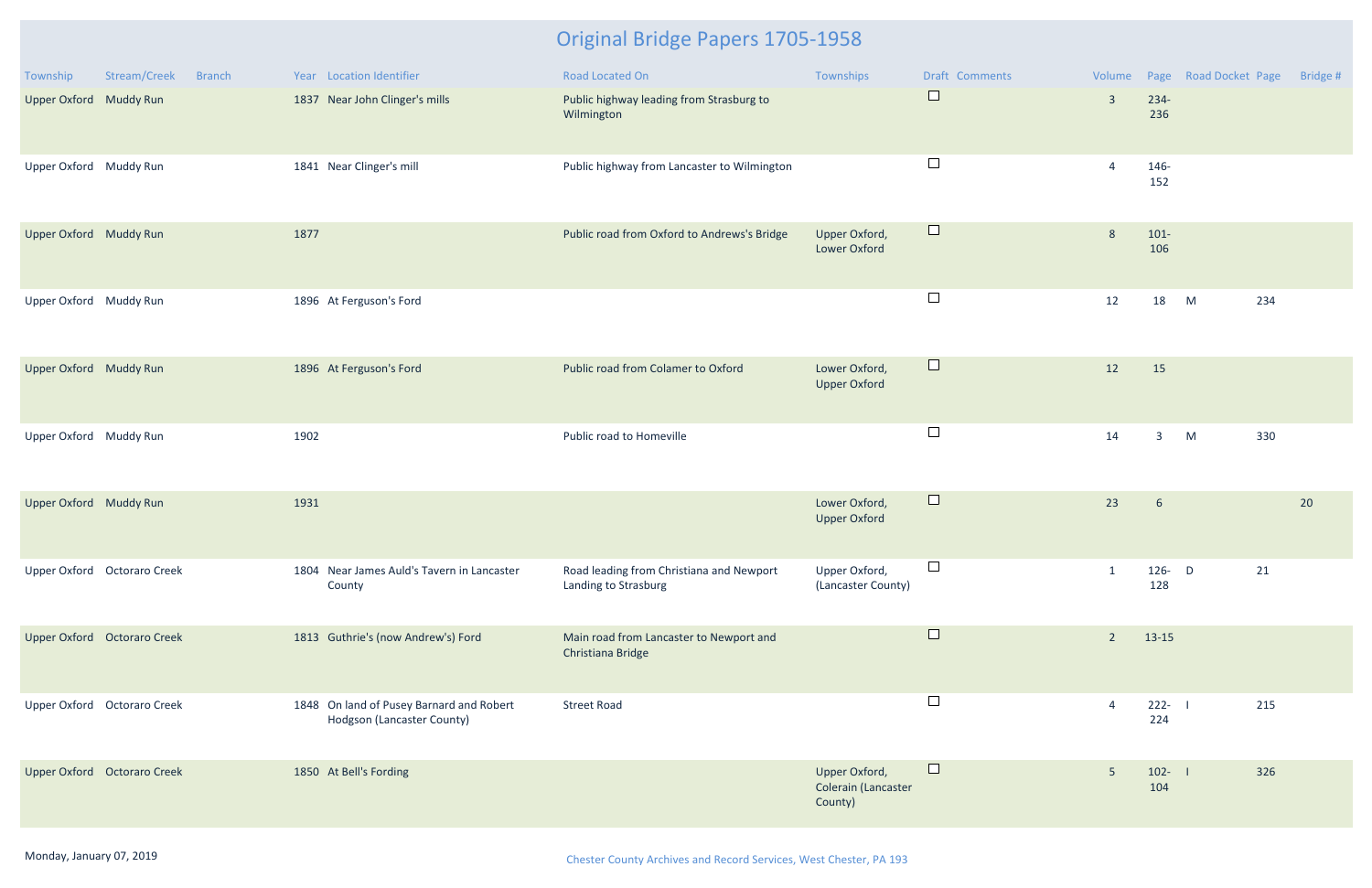| Township            | Stream/Creek                | <b>Branch</b> |      | Year Location Identifier                                                                       | Road Located On                                                                                                                                                              | Townships                                       |                         | Draft Comments                                  | Volume         |                  | Page Road Docket Page |                | Bridge # |
|---------------------|-----------------------------|---------------|------|------------------------------------------------------------------------------------------------|------------------------------------------------------------------------------------------------------------------------------------------------------------------------------|-------------------------------------------------|-------------------------|-------------------------------------------------|----------------|------------------|-----------------------|----------------|----------|
| <b>Upper Oxford</b> | <b>Octoraro Creek</b>       |               |      | 1860 At Bell's or Hodgson's Fording                                                            | <b>Street Road</b>                                                                                                                                                           |                                                 | $\Box$                  |                                                 | 6              | $137 - J$<br>142 |                       | 612            |          |
|                     | Upper Oxford Octoraro Creek |               |      | 1886 At Newcomer's Ford, on land of Lewis<br>Newcomer & J. T. Barnard                          | Public highway leading from the road rom<br>Andrews Bridge to the Union, to the Street Road                                                                                  | Upper Oxford,<br>Colerain (Lancaster<br>County) | $\overline{\mathbf{v}}$ |                                                 | 10             | 20               | $-L$                  | 513,<br>607    |          |
| <b>Upper Oxford</b> | Octoraro Creek Big Creek    |               | 1825 |                                                                                                | Road from Steele's paper mill to Lloyd's mill                                                                                                                                | Upper Oxford,<br>West Fallowfield               | $\Box$                  |                                                 | $\overline{2}$ | $214 -$<br>217   |                       |                |          |
| Upper<br>Uwchlan    | <b>Black Horse Run</b>      |               |      | 1916 On lands of Havard Lewis, Elizabeth Holman<br>& David G. Byerly                           | Conestoga Road                                                                                                                                                               |                                                 | $\Box$                  |                                                 | 18             | 8                | N                     | 98             |          |
| Upper<br>Uwchlan    | Brandywine<br>Creek         | East Branch   |      | 1873 At Reed's Crossing, near Reeds Station, on<br>lands of William Baker & Joseph Reed's land | Public road from Milford to Reed's Station                                                                                                                                   | Upper Uwchlan,<br>East Brandywine               | $\blacktriangledown$    |                                                 | $\overline{7}$ | $212 - L$<br>226 |                       | 615,<br>773    |          |
| Upper<br>Uwchlan    | Brandywine<br>Creek         | East Branch   | 1931 |                                                                                                | Route No. 328                                                                                                                                                                |                                                 | $\Box$                  | To replace dilapidated<br>covered wooden bridge | 23             | $\mathbf{1}$     | $\circ$               | 5 <sup>5</sup> | 133      |
| Upper<br>Uwchlan    | Brandywine<br>Creek         | East Branch   | 1940 |                                                                                                | Township Route No. 424                                                                                                                                                       | East Brandywine,<br><b>Upper Uwchlan</b>        | $\Box$                  |                                                 | 24             | 6                | $\circ$               | 197            | 134      |
| Upper<br>Uwchlan    | <b>Marsh Creek</b>          |               | 1868 |                                                                                                | Public road leading from the Conestoga Road to<br>St. Andrews Church                                                                                                         |                                                 |                         |                                                 | $\overline{7}$ | 73-77            |                       |                |          |
| Upper<br>Uwchlan    | <b>Marsh Creek</b>          |               |      |                                                                                                | 1877 At Palsgrove's Ford (formerly McClure's Ford) Public road from Conestoga Road (near Isaac<br>King's store) to Conestoga Turnpike, to what<br>was called Ludwig's Corner |                                                 | $\Box$                  |                                                 | 8              | 93-96 L          |                       | 252            |          |
| Upper<br>Uwchlan    | <b>Marsh Creek</b>          |               | 1903 |                                                                                                | Public highway from Cornog's Station to<br><b>Fairmount Creamery</b>                                                                                                         |                                                 | $\Box$                  |                                                 | 14             | 10               | M                     | 346            |          |
| Upper<br>Uwchlan    | Marsh Creek                 |               |      | 1905 Near the residence of Marion D. Krauser                                                   |                                                                                                                                                                              |                                                 | $\Box$                  |                                                 | 14             | 23               | M                     | 346            |          |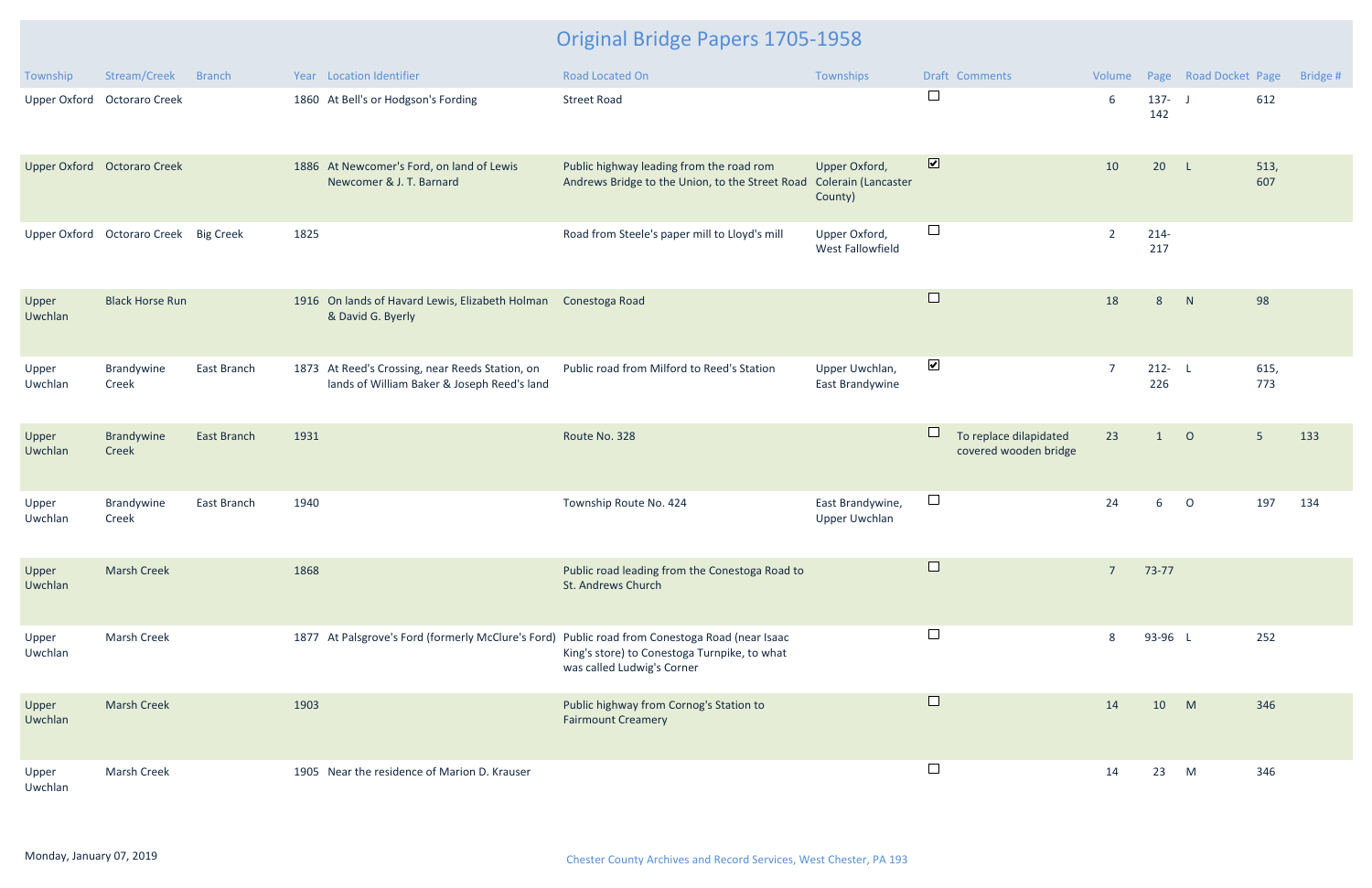| Township         | Stream/Creek        | <b>Branch</b>      | Year Location Identifier               | <b>Road Located On</b>                                                                                                            | Townships                   | <b>Draft Comments</b>                                   | Volume         |                  | Page Road Docket Page |     | Bridge # |
|------------------|---------------------|--------------------|----------------------------------------|-----------------------------------------------------------------------------------------------------------------------------------|-----------------------------|---------------------------------------------------------|----------------|------------------|-----------------------|-----|----------|
| Upper<br>Uwchlan | <b>Marsh Creek</b>  |                    | 1927                                   |                                                                                                                                   |                             | $\Box$                                                  | 21             | 13               | N                     | 373 | 129      |
| Uwchlan          | Brandywine<br>Creek |                    | 1824 Near William Reed's mill          | Road from Brandywine Meeting House to Little<br>Conestoga Turnpike Road                                                           |                             | $\Box$                                                  | $\overline{2}$ | $200 -$<br>202   |                       |     |          |
| Uwchlan          | Brandywine<br>Creek |                    | 1824 Near Richard Bicking's paper mill | <b>Paxton Road</b>                                                                                                                |                             | $\Box$                                                  | $\overline{2}$ | $203 -$<br>205   |                       |     |          |
| Uwchlan          | Brandywine<br>Creek |                    | 1832 At Brownback's Fording            | Road from Conestoga Valley to Philadelphia, by<br>way of Lamb, Eagle and Red Lion Taverns                                         | West Nantmeal,<br>Uwchlan   | $\Box$                                                  | $\overline{3}$ | 116-<br>121      |                       |     |          |
| Uwchlan          | Brandywine<br>Creek | East Branch        | 1810 Near the house of William Denny   | Little Conestoga Road                                                                                                             |                             | $\Box$                                                  | 1              | $154 - D$<br>158 |                       | 203 |          |
| Uwchlan          | Brandywine<br>Creek | East Branch        | 1830 Near Reed's mill                  | Road from Manor Meetinghouse to Yellow<br>Springs, via the Spread Eagle Tavern                                                    |                             | $\Box$                                                  | $\overline{3}$ | 23-25            |                       |     |          |
| Uwchlan          | Brandywine<br>Creek | East Branch        | 1830 Near Richard Bicking's paper mill | Road from Manor Meetinghouse on the<br>Harrisburg Turnpike, via the old Red Lion                                                  |                             | $\overline{\mathbf{v}}$                                 | $\overline{3}$ | 40-42 G          |                       | 136 |          |
| Uwchlan          | Brandywine<br>Creek | East Branch        | 1833 Near Davis's Paper Mill           | Road leading from Guthrieville to the Old Red<br><b>Lion Tavern</b>                                                               | Brandywine,<br>Uwchlan      | $\blacktriangledown$                                    | $\overline{3}$ | $122 -$<br>125   |                       |     |          |
| Uwchlan          | Brandywine<br>Creek | <b>East Branch</b> | 1837                                   | Public highway leading from the Red Lion<br>Tavern to Hibernia Forge, and another road<br>leading in the direction of Downingtown | Uwchlan,<br>Brandywine      | $\Box$                                                  | $\overline{3}$ | $228 -$<br>230   |                       |     |          |
| Uwchlan          | Brandywine<br>Creek | East Branch        | 1841 Near James M. Dorlan's paper mill | Public road from Guthrieville to Red Lion Road                                                                                    | Uwchlan,<br>Brandywine      | $\blacktriangledown$                                    | $\overline{A}$ | 106-<br>112      |                       |     |          |
| Uwchlan          | Brandywine<br>Creek | East Branch        | 1860 Near Dowlin's Forge               | Public road to Guthriesville                                                                                                      | East Brandywine,<br>Uwchlan | $\overline{\mathbf{z}}$<br>Draft shows forge and<br>dam | 6              | $115 - L$<br>129 |                       | 54  |          |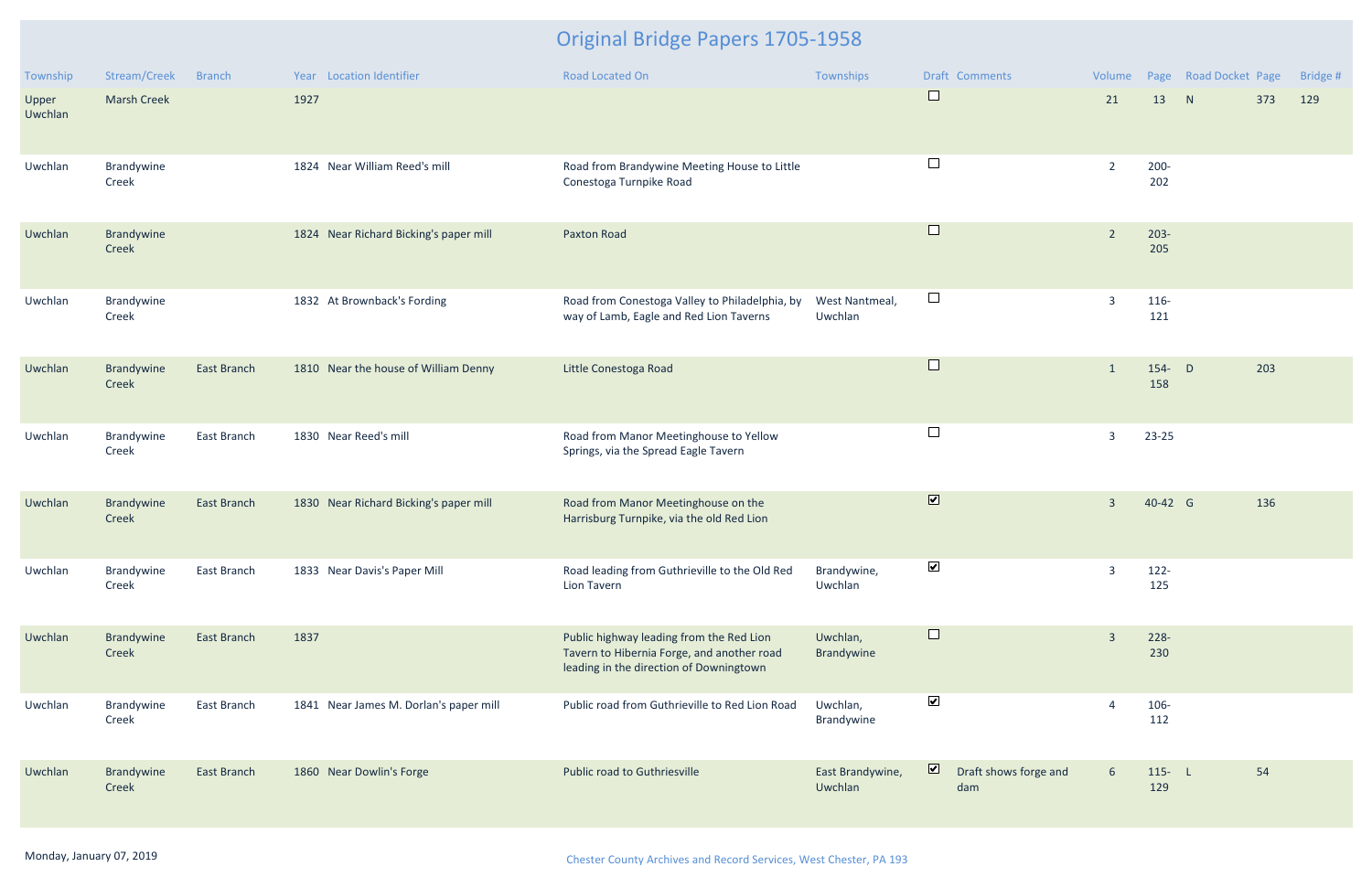| Township | Stream/Creek          | <b>Branch</b>      |      | Year Location Identifier                                                    | <b>Road Located On</b>                                                                                                              | Townships                             |                      | Draft Comments                                | Volume         |                         | Page Road Docket Page | Bridge #    |
|----------|-----------------------|--------------------|------|-----------------------------------------------------------------------------|-------------------------------------------------------------------------------------------------------------------------------------|---------------------------------------|----------------------|-----------------------------------------------|----------------|-------------------------|-----------------------|-------------|
| Uwchlan  | <b>Marsh Creek</b>    |                    |      | 1856 At Milford                                                             | Public road from Eagle Tavern                                                                                                       |                                       | $\Box$               |                                               | 5              | $310 -$<br>315          |                       |             |
| Uwchlan  | Shamona Dale<br>Creek |                    |      | 1906 On the land of James G. Buffington, dec'd                              | Public highway from Eagle to Dowlin's Forge                                                                                         |                                       | $\blacksquare$       |                                               | 15             | 6 <sup>1</sup>          | M                     | 407         |
| Uwchlan  | Shamona Dell<br>Creek |                    |      | 1914 Near Thomas's mill, on lands of William S.<br>Ellis & William D. Tyler | Public highway from Dowlin's Forge to Eagle                                                                                         |                                       | $\blacktriangledown$ |                                               | 17             | 9                       | N                     | 15          |
| Uwchlan  | Shemonadella<br>Creek |                    |      | 1930 Near Butler's mill                                                     | Road from Dowling's Forge to Eagle                                                                                                  |                                       | $\Box$               |                                               | 22             | $\overline{\mathbf{3}}$ |                       |             |
| Valley   | Brandywine<br>Creek   |                    |      | 1857 Near Dr. Charles Huston's Rolling Mill                                 | Gap Road                                                                                                                            |                                       | $\Box$               |                                               | 6              | 46-49                   |                       |             |
| Valley   | Brandywine<br>Creek   |                    | 1900 |                                                                             | Public highway to Coatesville Iron Co. & Tube,<br>Pipe Works                                                                        |                                       | $\Box$               |                                               | 13             | 18                      | M                     | 288         |
| Valley   | Brandywine<br>Creek   |                    |      | 1917 At Rock Run, on land of Worth Brothers<br>Company                      |                                                                                                                                     |                                       | $\blacktriangledown$ | Replacement of 1870<br>bridge, detailed draft | 18             | 20                      | N                     | 138         |
| Valley   | Brandywine<br>Creek   | <b>West Branch</b> |      | 1861 Near Worth & Steel's Flour Mill, above<br>Coatesville                  |                                                                                                                                     |                                       |                      |                                               | $6\phantom{1}$ | $171 -$<br>174          |                       |             |
| Valley   | Brandywine<br>Creek   | West Branch        |      | 1864 Near Wilson's Hotel                                                    | Old Lancaster Road                                                                                                                  | West Brandywine,<br>Valley, West Caln |                      | Remonsterance against<br>rebuilding           | 6              | 199-<br>201             |                       |             |
| Valley   | Brandywine<br>Creek   | West Branch        | 1865 |                                                                             | Public highway from Coatesville to Wagontown                                                                                        |                                       | $\Box$               |                                               | 6              | 206- K<br>210           |                       | 130         |
| Valley   | Brandywine<br>Creek   | West Branch        |      | 1870 Near a point known as North Bend                                       | New public road leading from the Wagontown<br>& Coatesville Road to the public road leading<br>from Brandywine Manor to Coatesville |                                       | $\Box$               |                                               | $\overline{7}$ | 137- K<br>143           |                       | 402,<br>486 |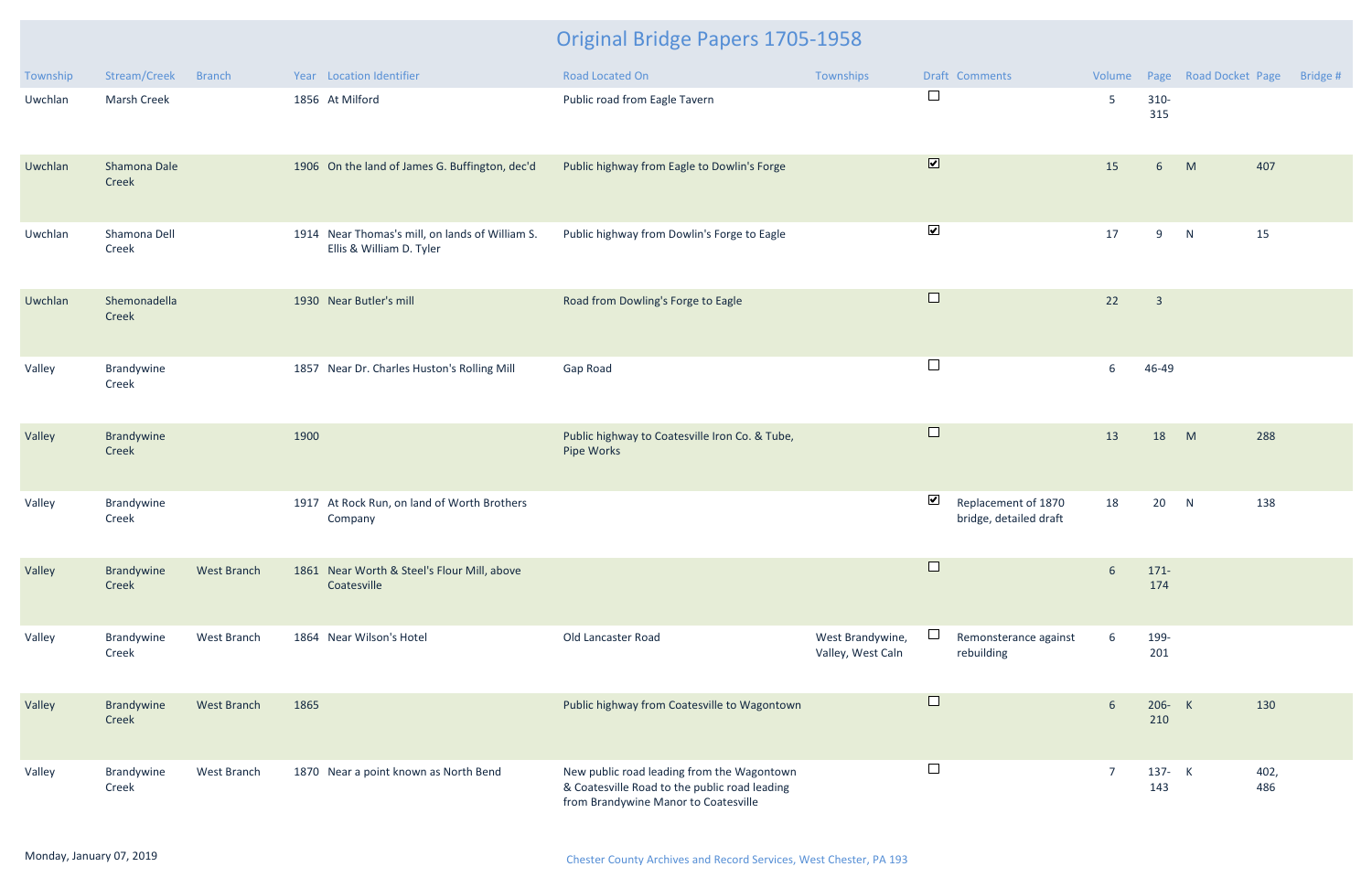| Township | Stream/Creek            | <b>Branch</b>      | Year Location Identifier                    | Road Located On                                                                                                                      | Townships |                      | Draft Comments                                                                          |                |                  | Volume Page Road Docket Page |     | Bridge # |
|----------|-------------------------|--------------------|---------------------------------------------|--------------------------------------------------------------------------------------------------------------------------------------|-----------|----------------------|-----------------------------------------------------------------------------------------|----------------|------------------|------------------------------|-----|----------|
| Valley   | Brandywine<br>Creek     | <b>West Branch</b> | 1870                                        | New public road from Wagontown and<br><b>Coatesville Road to Manor Road</b>                                                          |           | $\Box$               | Erection of causeway or<br>embankment                                                   | $\overline{7}$ | 151- K<br>154    |                              | 469 |          |
| Valley   | Brandywine<br>Creek     | West Branch        | 1889 South of C. Huston & Sons Rolling Mill | Public highway from Gilbert's mill to Coatesville                                                                                    |           |                      | <b>Extension of existing</b><br>bridge                                                  | 10             | 36               |                              |     |          |
| Vincent  | <b>French Creek</b>     |                    | 1813 At Christman's Ford                    | Road from Lancaster and sundry furnaces                                                                                              |           | $\Box$               | Disapproved                                                                             | $\overline{2}$ | $27-28$          |                              |     |          |
| Vincent  | <b>French Creek</b>     |                    | 1820                                        | Road from Pughtown to John Morgan's Inn                                                                                              |           | $\Box$               |                                                                                         | $\overline{2}$ | $147 -$<br>151   |                              |     |          |
| Vincent  | <b>French Creek</b>     |                    | 1824                                        | Road leading from Pughtown to David<br><b>Buckwalter's Inn</b>                                                                       |           | $\Box$               |                                                                                         | $\overline{2}$ | 196              |                              |     |          |
| Vincent  | <b>French Creek</b>     |                    | 1824 Near Wilson's Ford                     | Road leading from the Great Valley, through<br>Kimberton to Pughtown                                                                 |           |                      |                                                                                         | $\overline{2}$ | $209 -$<br>212   |                              |     |          |
| Vincent  | <b>French Creek</b>     |                    | 1828                                        | Road from Pughtown to Kimberton                                                                                                      |           | $\Box$               |                                                                                         | $\overline{2}$ | 238- G<br>243    |                              | 60  |          |
| Vincent  | <b>French Creek</b>     |                    | 1829                                        | Public road leading from Downingtown, Yellow<br>Springs etc, by way of Brownback Tavern, to<br>Lawrenceville on the Schuylkill Canal |           | $\blacktriangledown$ |                                                                                         | $\overline{3}$ | 16-19            |                              |     |          |
| Vincent  | <b>Schuylkill Canal</b> |                    | 1828                                        | Road from the Philadelphia to Reading over the<br>canal to Tower's Ford on the Schuylkill River                                      |           |                      | Temporary bridge built<br>by Schuylkill Navigation<br>Company who refuses to<br>rebuild | $\overline{3}$ | 13-15 G          |                              | 62  |          |
| Wallace  | Brandywine<br>Creek     | East Branch        | 1875 On lands of Davis Page & B. Ackland    | Public road from Brandywine Manor to the<br>Conestoga Road near the Presbyterian Church                                              |           | $\blacktriangledown$ |                                                                                         | 8              | 38-42 L          |                              | 182 |          |
| Wallace  | Brandywine<br>Creek     | East Branch        | 1877 Near Baldwin Ackland's mill            |                                                                                                                                      |           | $\Box$               |                                                                                         | 8              | $107 - L$<br>109 |                              | 272 |          |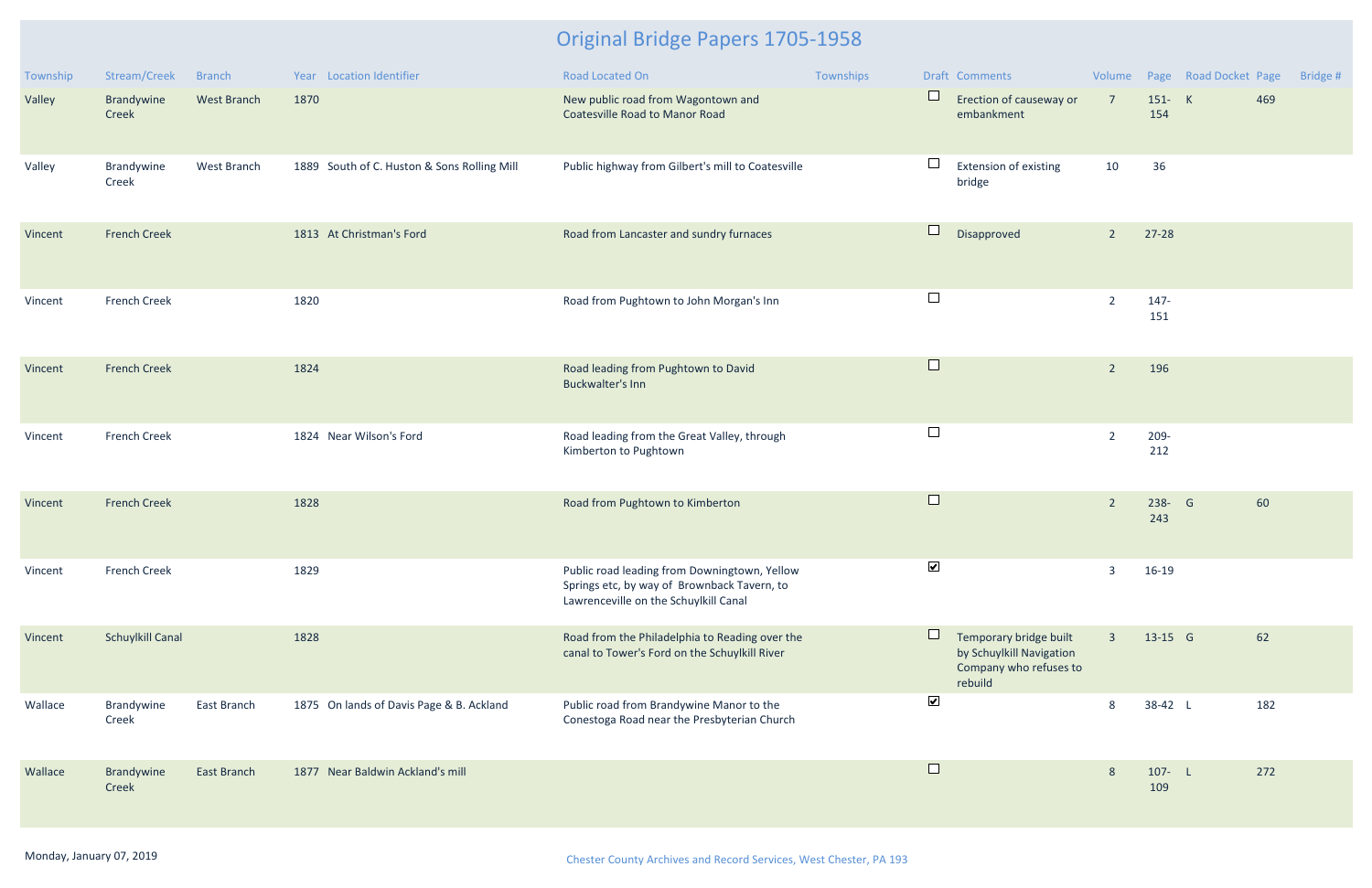| Township | Stream/Creek        | <b>Branch</b>      | Year Location Identifier                                                                                                         | Road Located On                                                                                                                  | Townships                 | Draft Comments                                | Volume |                  | Page Road Docket Page |                     | Bridge # |
|----------|---------------------|--------------------|----------------------------------------------------------------------------------------------------------------------------------|----------------------------------------------------------------------------------------------------------------------------------|---------------------------|-----------------------------------------------|--------|------------------|-----------------------|---------------------|----------|
| Wallace  | Brandywine<br>Creek | East Branch        | 1896 At Glen Moore                                                                                                               | Public road from Glen Moore to Springton                                                                                         |                           | $\blacktriangledown$<br>Exhibit quality draft | 12     | 16               | M                     | 206,<br>207,<br>209 |          |
| Wallace  | Brandywine<br>Creek | <b>East Branch</b> | 1925                                                                                                                             | Public road from Cornog Station to Brandywine<br>Manor                                                                           |                           | $\Box$                                        | 21     | $\overline{3}$   | N                     | 330                 | 137      |
| Wallace  | <b>Indian Creek</b> |                    | 1853                                                                                                                             | State Road from Downingtown to the Coestoga<br>Valley                                                                            |                           | $\Box$                                        | 5      | $219 - J$<br>226 |                       | 119,<br>276         |          |
| Wallace  | <b>Indian Run</b>   |                    | 1888 At Springton Station                                                                                                        |                                                                                                                                  |                           | $\Box$                                        | 10     | 31               |                       |                     |          |
| Wallace  | Indian Run          |                    | 1916 Near the blacksmith shop occupied by James Public highway from Creek Road to Sandy Road<br>Myers, known as Indian Run Shops |                                                                                                                                  |                           | $\Box$                                        | 18     | 19               | N                     | 137                 |          |
| Wallace  | <b>Indian Run</b>   |                    | 1919 Near Glendale Schoolhouse, on property of<br><b>Edward Love</b>                                                             | Road from Brandywine Manor to Glendale<br>Schoolhouse                                                                            |                           | $\boxed{\blacktriangledown}$                  | 19     | $\overline{3}$   | N                     | 176                 |          |
| Wallace  | <b>Marsh Creek</b>  |                    | 1922 On lands of Rachel Simms, Joseph Scott &<br>John Abernathy                                                                  | Public highway from Glen Moore to Nantmeal<br>Village                                                                            |                           | $\Box$                                        | 20     | $2^{\circ}$      | N                     | 259                 |          |
| Warwick  | <b>French Creek</b> |                    | 1908 About 1/8 mile south of Knauertown                                                                                          | Public highway leading from Knauertown to<br><b>Nantmeal Village</b>                                                             |                           |                                               | 15     | 14               | M                     | 440                 |          |
| Warwick  | <b>French Creek</b> |                    | 1916 On lands of Samuel Beam & Thomas Houck                                                                                      | Public road from Warwick Furnace to Hopewell                                                                                     |                           | $\Box$                                        | 18     | 9                | N                     | 110                 |          |
| Warwick  | <b>French Creek</b> |                    | 1924 On land of John S. Miller, Winfield Miller                                                                                  | Public road from Mt. Carmel Church to Pine<br>Swamp                                                                              |                           | $\overline{\mathbf{v}}$                       | 20     | 10               | N                     | 319                 |          |
| Warwick  | <b>French Creek</b> | South Branch       | 1888 Near Jonathan Knauer's mills                                                                                                | Public roads leading from the Falls of French<br>Creek to Nantmeal Village, and from the Old<br>Warwick Furnace to Coventryville | East Nantmeal,<br>Warwick | $\Box$                                        | 10     | 26               | M                     | 58                  |          |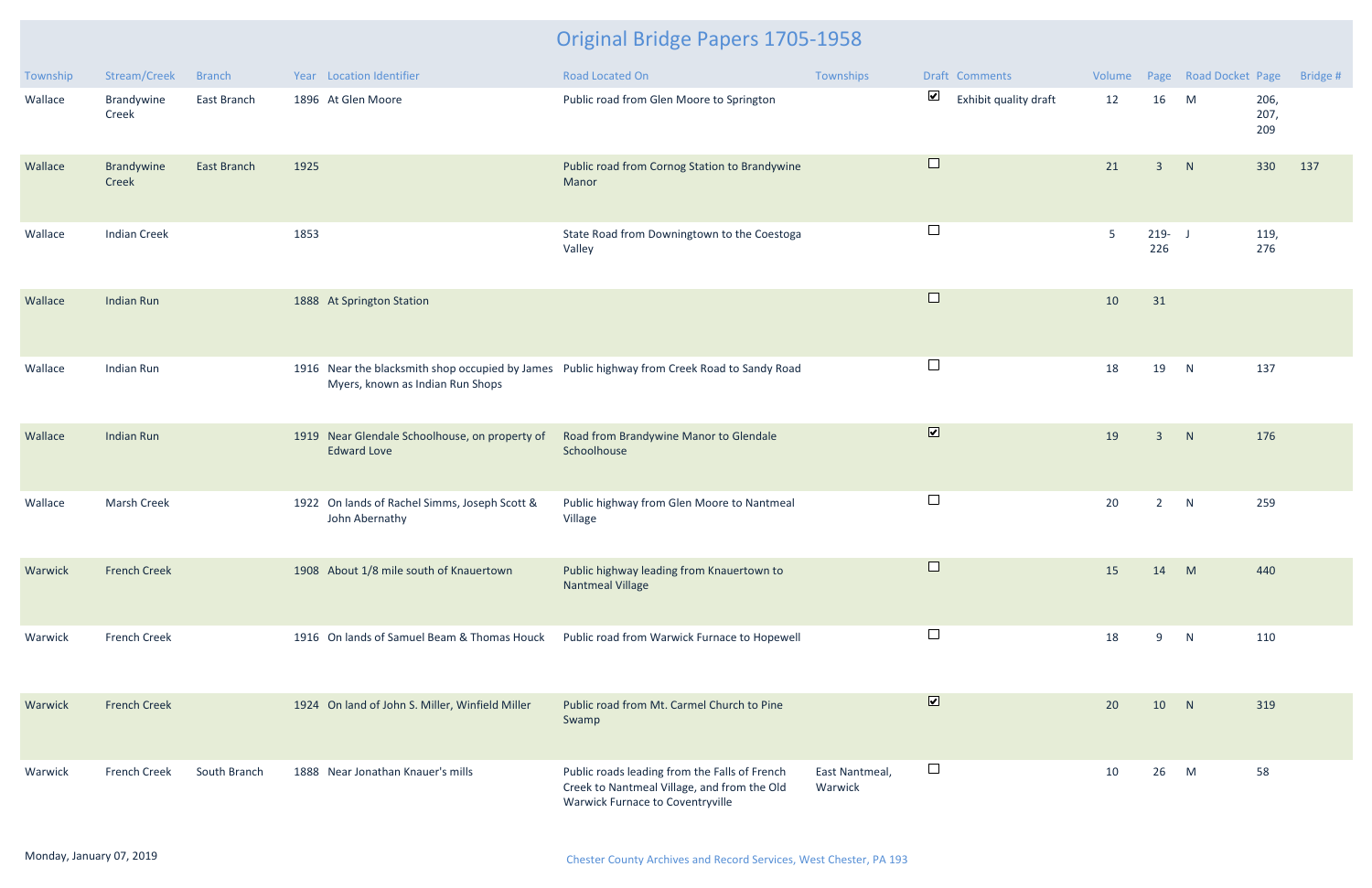| Township                 | Stream/Creek                 | <b>Branch</b> | Year Location Identifier                                              | <b>Road Located On</b>                                                      | Townships                              | <b>Draft Comments</b>            | Volume         |                | Page Road Docket Page |        | Bridge # |
|--------------------------|------------------------------|---------------|-----------------------------------------------------------------------|-----------------------------------------------------------------------------|----------------------------------------|----------------------------------|----------------|----------------|-----------------------|--------|----------|
| Warwick                  | <b>French Creek</b>          | South Branch  | 1902 On lands of I. J. Brover & Dr. Z. Taylor<br>Chrisman             | Public road from Hause's Store to Warwick<br><b>Furnace Farm</b>            | Warwick, East<br>Nantmeal              | $\Box$                           | 14             | $2^{\circ}$    | M                     | 329    |          |
| Warwick                  | <b>French Creek</b>          | South Branch  | 1912 At the Old Warwick Furnace property, now<br>owned by Albert Metz | Road from Hause's Store to Coventryville                                    |                                        | $\Box$                           | 16             | 13             | M                     | 543    |          |
| Warwick                  | Pine Swamp<br>Creek          |               | 1928 On lands of Joseph Matthews dec'd &<br><b>William Painter</b>    | Public road from Pine Swamp to Hopewell                                     |                                        | $\boxed{\blacktriangledown}$     | 22             | $\overline{2}$ |                       |        | 309      |
|                          | West Bradford Boardley's Run |               | 1843 Near Moses Baily's                                               | <b>Strasburg Road</b>                                                       |                                        | $\Box$                           |                | 136-<br>138    |                       |        |          |
| West Bradford Brandywine | Creek                        |               | 1822 At Sugar's Ford                                                  | Road from West Chester to Downingtown                                       | East Bradford,<br><b>West Bradford</b> | $\Box$                           | $\overline{2}$ | 181-<br>182    |                       |        |          |
| West Bradford Brandywine | Creek                        | East Branch   | 1789                                                                  | <b>Strasburg Road</b>                                                       | East Bradford,<br><b>West Bradford</b> | $\Box$                           | -1             | 47             |                       |        |          |
| West Bradford Brandywine | Creek                        | East Branch   | 1833 On John Sugar's land                                             | Public highway leading from the Black Horse<br>Tavern on the Strasburg Road |                                        | $\overline{\mathbf{v}}$          | $\overline{3}$ | 178-<br>181    |                       |        |          |
| West Bradford Brandywine | Creek                        | East Branch   | 1849 At Sugar's Ford                                                  | Public highway from West Chester to<br>Downingtown                          | East Bradford,<br><b>West Bradford</b> | $\blacktriangledown$             | 5              | $17-37$ I, J   |                       | 232, 7 |          |
| West Bradford Brandywine | Creek                        | East Branch   | 1852 At Hoopes's Fording                                              | State Road from Downington to Wilmington and<br>a main road to West Chester | East Caln, West<br><b>Bradford</b>     | $\Box$                           | -5             | 136-<br>141    |                       |        |          |
| West Bradford Brandywine | Creek                        | East Branch   | 1867 At Gibson's Ford                                                 | Public road from Romansville to McMin's mill                                | East Bradford,<br><b>West Bradford</b> | $\Box$<br>See also Vol 7 Pg 1-11 | 6              | 273- K<br>281  |                       | 470    |          |
| West Bradford Brandywine | Creek                        | East Branch   | 1870 At Gibson's Ford                                                 |                                                                             | East Bradford,<br><b>West Bradford</b> | See also Vol 6 Pg 273-<br>281    | $7^{\circ}$    | $1-11$ K       |                       | 470    |          |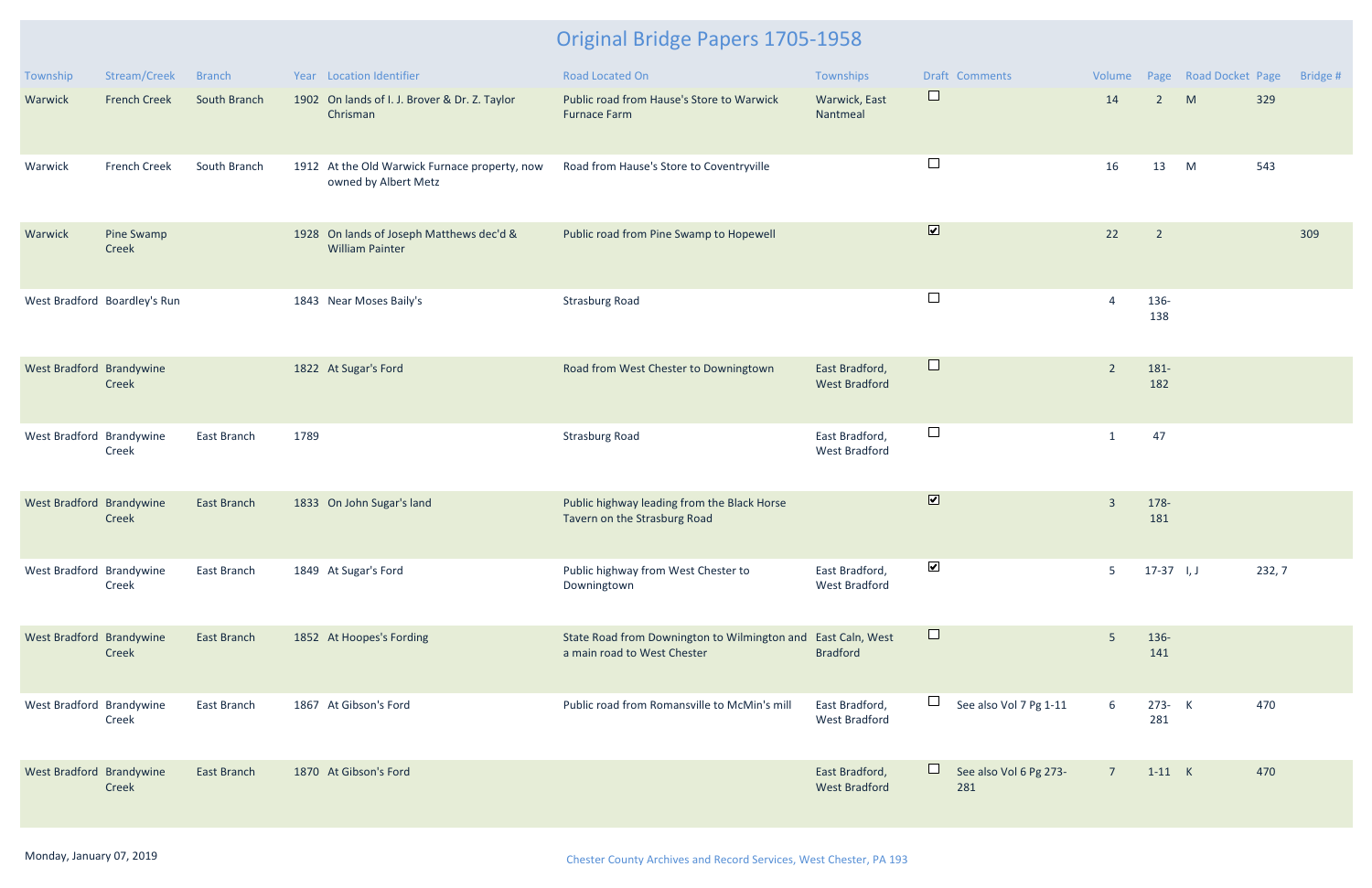| Township                 | Stream/Creek        | <b>Branch</b>      |      | Year Location Identifier                                   | Road Located On                                                               | Townships                     |                      | Draft Comments                                                           |                |                  | Volume Page Road Docket Page |                | Bridge # |
|--------------------------|---------------------|--------------------|------|------------------------------------------------------------|-------------------------------------------------------------------------------|-------------------------------|----------------------|--------------------------------------------------------------------------|----------------|------------------|------------------------------|----------------|----------|
| West Bradford Brandywine | Creek               | West Branch        |      | 1795 Near Humphrey Marshall's Mill                         |                                                                               |                               | $\Box$               | Original bridge built by<br>private subscription 28<br>years prior       | $\mathbf{1}$   | 54               |                              |                |          |
| West Bradford Brandywine | Creek               | <b>West Branch</b> |      | 1807 Near Humphrey Marshall's mill                         |                                                                               |                               | $\Box$               | Earlier bridge swept<br>away by "unequal" flood<br>in the summer of 1805 |                | $131 -$<br>134   |                              |                |          |
| West Bradford Brandywine | Creek               | West Branch        |      | 1832 At Seeds Fording                                      | State Road from New Hope Bridge, through<br>West Chester to the Maryland Line |                               | $\blacktriangledown$ |                                                                          | $\overline{3}$ | $151 - G$<br>160 |                              | 299,<br>348    |          |
| West Bradford Broad Run  |                     |                    |      | 1836 At the 28 mile stone                                  | <b>Strasburg Road</b>                                                         |                               | $\Box$               |                                                                          | $\overline{3}$ | $207 -$<br>211   |                              |                |          |
| West Bradford Broad Run  |                     |                    | 1865 |                                                            | <b>Strasburg Road</b>                                                         |                               | $\Box$               |                                                                          | 6              | $203 -$<br>205   |                              |                |          |
| West Bradford Broad Run  |                     |                    | 1908 |                                                            | Public road from Marshallton to the Chester<br><b>County Poorhouse</b>        |                               | $\Box$               |                                                                          | 15             | 16               |                              |                |          |
| West Bradford Broad Run  |                     |                    |      | 1914 On lands of John P. Thornbury & Hayes<br>Connor dec'd | <b>Strasburg Road</b>                                                         |                               | $\Box$               |                                                                          | 17             | 10               | N                            | 18             |          |
| West Bradford Broad Run  |                     |                    |      | 1931 On lands of Lee Lambert & William B.<br>Peterson      | Public road from Broad Run Road to a point<br>near Trimbleville               |                               | $\Box$               |                                                                          | 23             | $\overline{4}$   | $\overline{O}$               | $\overline{4}$ |          |
| West<br>Brandywine       | Brandywine<br>Creek |                    | 1862 |                                                            | Public road from Rockville to Coatesville                                     | West Caln, West<br>Brandywine | $\Box$               |                                                                          | 6              | 187-<br>190      |                              |                |          |
| West<br>Brandywine       | Brandywine<br>Creek |                    | 1868 |                                                            | Public highway to Guthrieville & Compass                                      |                               |                      | West Caln, West<br>Brandywine                                            | $7^{\circ}$    | 78-81            |                              |                |          |
| West<br>Brandywine       | Brandywine<br>Creek |                    |      | 1868 At Grier's Ford                                       | West Caln & West Brandywine Road                                              | West Caln, West<br>Brandywine | $\Box$               |                                                                          | $\overline{7}$ | 95-98 K          |                              | 334            |          |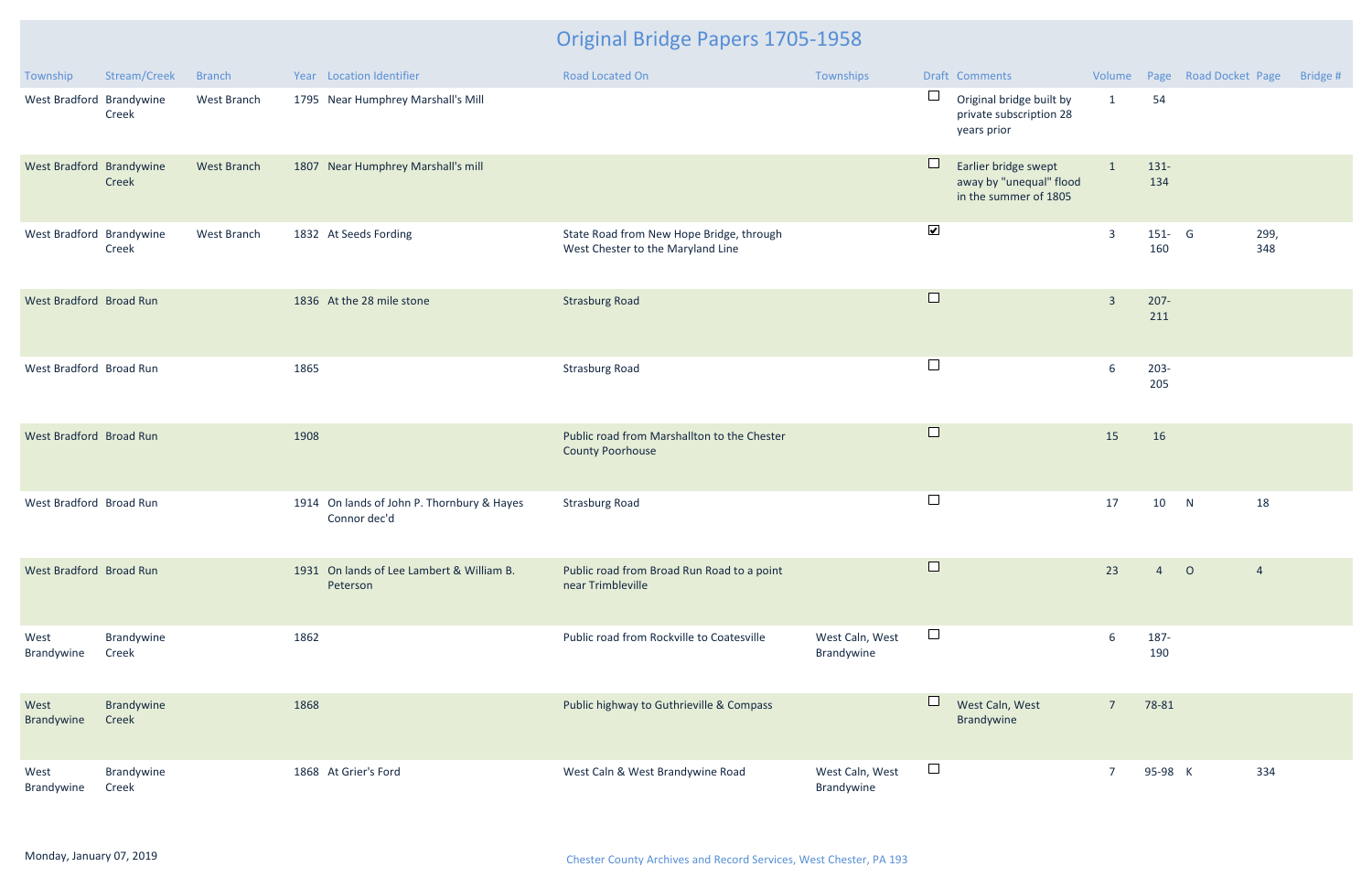| Township           | Stream/Creek        | <b>Branch</b>      | Year Location Identifier                                                             | <b>Road Located On</b>                                                                                                        | Townships                             |                         | Draft Comments                      | Volume          |                | Page Road Docket Page |             | Bridge # |
|--------------------|---------------------|--------------------|--------------------------------------------------------------------------------------|-------------------------------------------------------------------------------------------------------------------------------|---------------------------------------|-------------------------|-------------------------------------|-----------------|----------------|-----------------------|-------------|----------|
| West<br>Brandywine | Brandywine<br>Creek |                    | 1870 At ford near Liggett's mill, on lands of<br>George Liggett dec'd & Amos Shannon | Public road from Compassville to Guthrieville                                                                                 |                                       | $\overline{\mathbf{z}}$ | Exhibit quality draft               | $\overline{7}$  | 155- K<br>163  |                       | 430         |          |
| West<br>Brandywine | Brandywine<br>Creek |                    | 1918 Near Cedar Knoll, on land of A. H. Reid                                         | Public road from Hibernia Road to Martins<br>Corner                                                                           | West Caln, West<br>Brandywine         | $\Box$                  |                                     | 19              | $\overline{2}$ | N                     | 169         |          |
| West<br>Brandywine | Brandywine<br>Creek | <b>West Branch</b> | 1856                                                                                 | Public road leading from the Compass Inn in<br>Pequea Valley to the Washington Inn on the<br>Downingtown, Harrisburg Turnpike |                                       | $\Box$                  |                                     | $6\phantom{1}6$ | 14-16          |                       |             |          |
| West<br>Brandywine | Brandywine<br>Creek | West Branch        | 1864 Near Wilson's Hotel                                                             | Old Lancaster Road                                                                                                            | West Brandywine,<br>Valley, West Caln |                         | Remonsterance against<br>rebuilding | 6               | 199-<br>201    |                       |             |          |
| West<br>Brandywine | Brandywine<br>Creek | West Branch        | 1869 At Parke's Fording                                                              | Public road leading from Compassville to the<br>road leading from Coatesville to Brandywine<br>Manor                          |                                       | $\Box$                  |                                     | $\overline{7}$  | 124- K<br>126  |                       | 402         |          |
| West<br>Brandywine | Brandywine<br>Creek | West Branch        | 1886                                                                                 | Road leading from Wagontown Station to<br>Hibernia                                                                            | West Brandywine,<br>West Caln         | $\Box$                  |                                     | 10              | 23             | $\mathsf{L}$          | 533,<br>542 |          |
| West<br>Brandywine | Brandywine<br>Creek | <b>West Branch</b> | 1899                                                                                 | Public road leading from Lafayette Creamery to<br><b>Martins Corner</b>                                                       | West Brandywine,<br><b>West Caln</b>  | $\Box$                  |                                     | 13              | $\overline{3}$ | M                     | 251         |          |
| West<br>Brandywine | Brandywine<br>Creek | West Branch        | 1912 On lands of Joseph T. Pratt & Alban H. Reid                                     | Public highway from Lafayette Schoolhouse to<br>Martin's Corner                                                               |                                       | $\blacktriangledown$    |                                     | 16              | 12             | M                     | 550         |          |
| West<br>Brandywine | Brandywine<br>Creek | <b>West Branch</b> | 1933                                                                                 |                                                                                                                               | West Caln, West<br>Brandywine         | $\Box$                  |                                     | 23              | 13             |                       |             | 105      |
| West<br>Brandywine | Indian Run          |                    | 1909 On lands of the Dorlan sisters, Charles<br>Chambers & John Frazer               | Public highway from Harrisburg Turnpike, near<br><b>Brandywine Manor to Barneston</b>                                         |                                       | $\Box$                  |                                     | 15              | 19             |                       |             |          |
| West<br>Brandywine | <b>Indian Run</b>   |                    | 1916 On land of Charles Chambers                                                     | Public road to Wyebrooke                                                                                                      |                                       | $\Box$                  |                                     | 18              | 18             | N                     | 135         |          |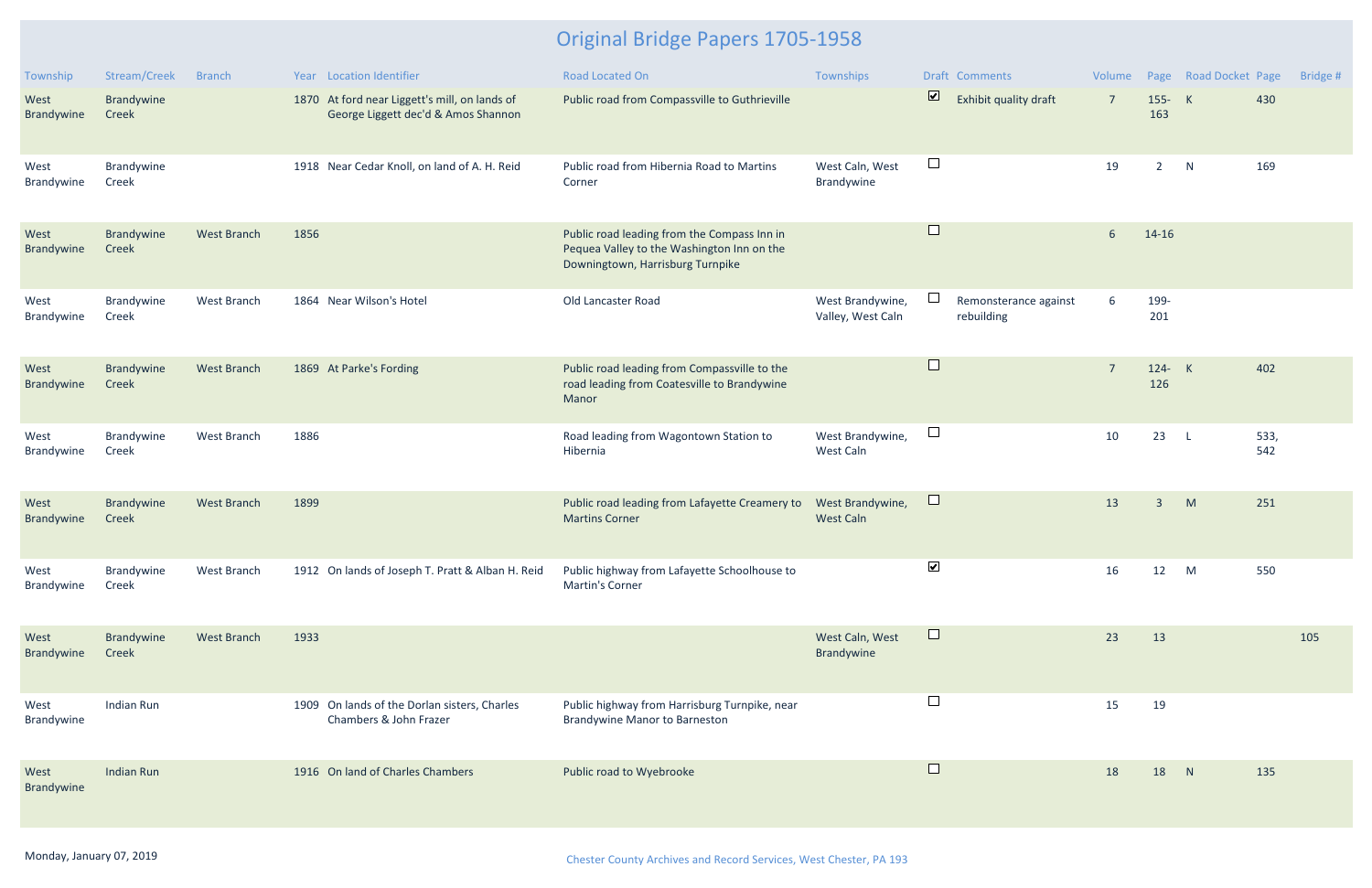| Township         | Stream/Creek        | <b>Branch</b>      |      | Year Location Identifier                                                             | <b>Road Located On</b>                                                             | Townships                             |                      | Draft Comments                                    | Volume         |                | Page Road Docket Page | Bridge # |
|------------------|---------------------|--------------------|------|--------------------------------------------------------------------------------------|------------------------------------------------------------------------------------|---------------------------------------|----------------------|---------------------------------------------------|----------------|----------------|-----------------------|----------|
| West Caln        | Brandywine<br>Creek |                    |      | 1814 Near Waggon Town                                                                | Road leading from Philadelphia and Lancaster<br>Turnpike to the Manor Meetinghouse |                                       | $\Box$               | "Little Brandywine"                               | $\overline{2}$ | 42-46          |                       |          |
| <b>West Caln</b> | Brandywine<br>Creek |                    | 1862 |                                                                                      | Public road from Rockville to Coatesville                                          | West Caln, West<br>Brandywine         | $\Box$               |                                                   | $6\phantom{1}$ | 187-<br>190    |                       |          |
| West Caln        | Brandywine<br>Creek |                    |      | 1868 At Grier's Ford                                                                 | West Caln & West Brandywine Road                                                   | West Caln, West<br>Brandywine         | $\Box$               |                                                   | $\overline{7}$ | 95-98 K        | 334                   |          |
| <b>West Caln</b> | Brandywine<br>Creek |                    | 1868 |                                                                                      | Public highway to Guthrieville & Compass                                           |                                       | $\Box$               | West Caln, West<br><b>Brandywine</b>              | $\overline{7}$ | 78-81          |                       |          |
| West Caln        | Brandywine<br>Creek |                    |      | 1870 At ford near Liggett's mill, on lands of<br>George Liggett dec'd & Amos Shannon | Public road from Compassville to Guthrieville                                      |                                       | $\blacktriangledown$ | Exhibit quality draft                             | $\overline{7}$ | $155 -$<br>163 | K<br>430              |          |
| <b>West Caln</b> | Brandywine<br>Creek |                    |      | 1918 Near Cedar Knoll, on land of A. H. Reid                                         | Public road from Hibernia Road to Martins<br>Corner                                | West Caln, West<br>Brandywine         | $\Box$               |                                                   | 19             | $2^{\circ}$    | N<br>169              |          |
| <b>West Caln</b> | Brandywine<br>Creek | West Branch        |      | 1770 Near the Sign of the Waggon                                                     | Provincial Road from Philadelphia to Lancaster                                     |                                       | $\Box$               | See Commissioner's<br>Minutes 1740-1780 pg<br>181 | $\mathbf{1}$   | 38             |                       |          |
| <b>West Caln</b> | Brandywine<br>Creek | <b>West Branch</b> |      | 1796 At fording place near James Keemer's mill                                       | Public road from Lancaster Road to Horseshoe<br>Road                               |                                       |                      |                                                   |                | 57             |                       |          |
| West Caln        | Brandywine<br>Creek | West Branch        |      | 1819 Near Joseph Bicking's Paper Mill                                                | Old Philadelphia & Lancaster Road                                                  |                                       | $\Box$               | Repair                                            | $\overline{2}$ | 108-<br>112    |                       |          |
| <b>West Caln</b> | Brandywine<br>Creek | West Branch        |      | 1820 At Hibernia Mills                                                               |                                                                                    | West Caln,<br>Brandywine              | $\Box$               |                                                   | $\overline{2}$ | $120 -$<br>125 |                       |          |
| West Caln        | Brandywine<br>Creek | West Branch        |      | 1864 Near Wilson's Hotel                                                             | Old Lancaster Road                                                                 | West Brandywine,<br>Valley, West Caln |                      | Remonsterance against<br>rebuilding               | 6              | 199-<br>201    |                       |          |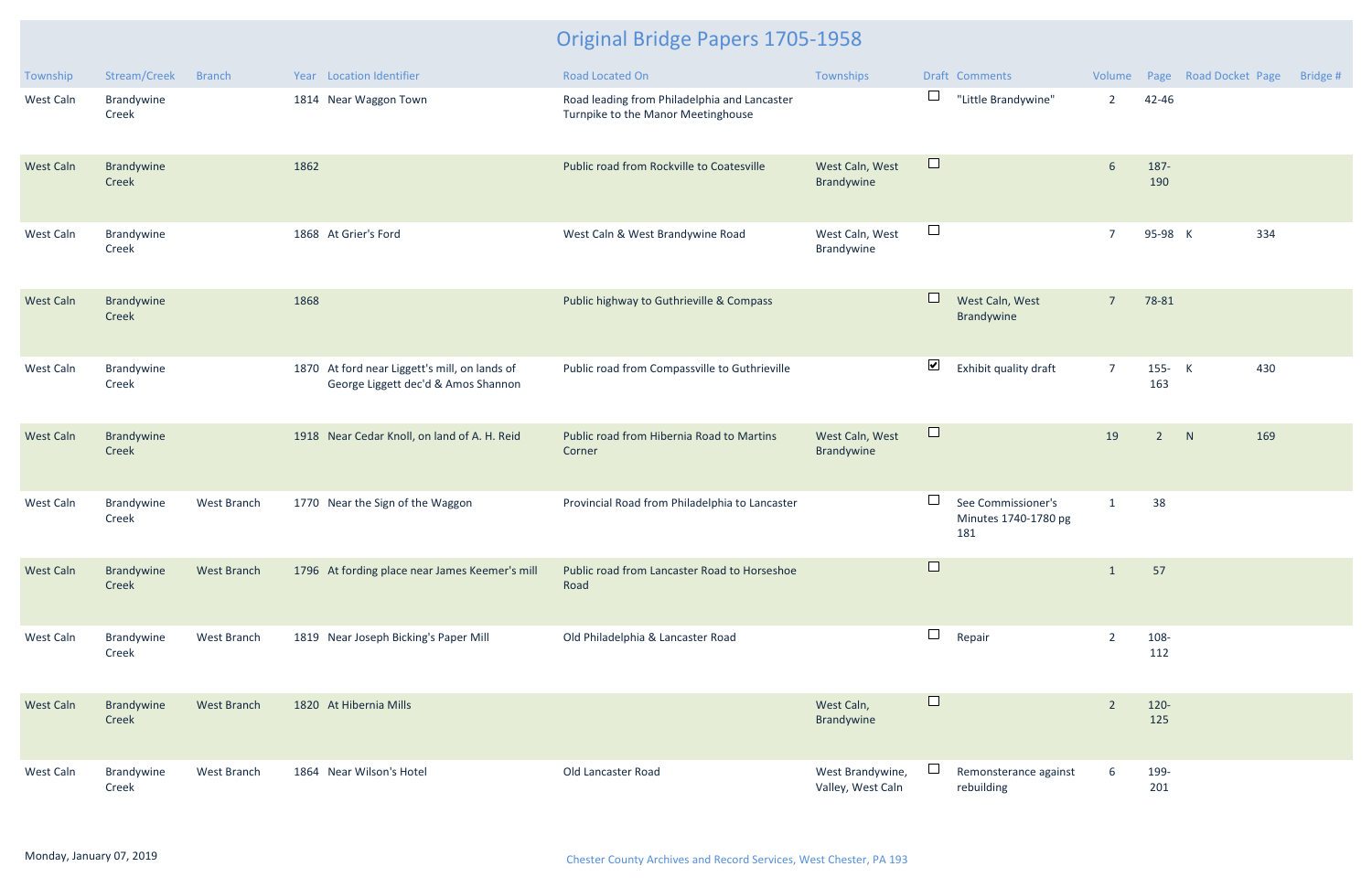| Township            | Stream/Creek          | <b>Branch</b>      | Year Location Identifier                                                                                                        | <b>Road Located On</b>                                                  | Townships                                           | Draft Comments                                   | Volume         |                  | Page Road Docket Page |             | Bridge # |
|---------------------|-----------------------|--------------------|---------------------------------------------------------------------------------------------------------------------------------|-------------------------------------------------------------------------|-----------------------------------------------------|--------------------------------------------------|----------------|------------------|-----------------------|-------------|----------|
| West Caln           | Brandywine<br>Creek   | <b>West Branch</b> | 1886                                                                                                                            | Road leading from Wagontown Station to<br>Hibernia                      | West Brandywine,<br><b>West Caln</b>                | $\Box$                                           | 10             | 23               | $\mathsf{L}$          | 533,<br>542 |          |
| West Caln           | Brandywine<br>Creek   | West Branch        | 1899                                                                                                                            | Public road leading from Lafayette Creamery to<br><b>Martins Corner</b> | West Brandywine,<br>West Caln                       | $\Box$                                           | 13             | $\mathbf{3}$     | M                     | 251         |          |
| West Caln           | Brandywine<br>Creek   | <b>West Branch</b> | 1928                                                                                                                            | Road from Wagontown to Cedar Knoll                                      |                                                     | $\Box$                                           | 21             | 23               | N                     | 436         | 103      |
| West Caln           | Brandywine<br>Creek   | West Branch        | 1933                                                                                                                            |                                                                         | West Caln, West<br>Brandywine                       | $\Box$                                           | 23             | 13               |                       |             | 105      |
| <b>West Caln</b>    | <b>Rock Run</b>       |                    | 1818                                                                                                                            | Road from Waggontown to Coatesville                                     |                                                     | $\Box$                                           | $\overline{2}$ | $141 -$<br>146   |                       |             |          |
| West<br>Fallowfield | <b>Buck Run</b>       |                    | 1846                                                                                                                            | Public highway from Cochranville to West<br>Chester                     | East Fallowfield,<br>West Fallowfield               | $\Box$                                           | $\overline{4}$ | $216 - 1$<br>218 |                       | 207         |          |
| West<br>Fallowfield | <b>Octoraro Creek</b> |                    | 1827 Near Steele's paper mill                                                                                                   |                                                                         | West Fallowfield,<br>(Lancaster County)             | $\Box$                                           | $\overline{2}$ | $228 -$<br>232   |                       |             |          |
| West<br>Fallowfield | <b>Octoraro Creek</b> |                    | 1846 At Jones's Ford                                                                                                            | Public highway leading from Penningtonville to<br>Little Britain        | West Fallowfield,<br>Sadsbury<br>(Lancaster County) | $\Box$                                           |                | 190-<br>195      |                       |             |          |
| West<br>Fallowfield | <b>Octoraro Creek</b> |                    | 1846 Near Steeleville                                                                                                           | Road from McCall's Ferry to West Chester                                | West Fallowfield,<br>Sadsbury<br>(Lancaster County) | $\Box$                                           | $\overline{4}$ | $184 - 1$<br>189 |                       | 275         |          |
| West<br>Fallowfield | <b>Octoraro Creek</b> |                    | 1854 At Jones's Fording                                                                                                         | Road from Newport Pike to Susquehanna                                   | West Fallowfield,<br>Sadsbury<br>(Lancaster County) | $\Box$                                           | 5              | $275 -$<br>278   |                       |             |          |
| West<br>Fallowfield | <b>Octoraro Creek</b> |                    | 1878 At Mercer's Ford, on land of John B.<br>Stevenson, Mary L. Baily, Edith C. Green,<br>George Large and Rachel Mercer's land | Public highway to Christiana                                            |                                                     | $\overline{\mathbf{z}}$<br>Exhibit quality draft | 8              | 126- L<br>133    |                       | 305         |          |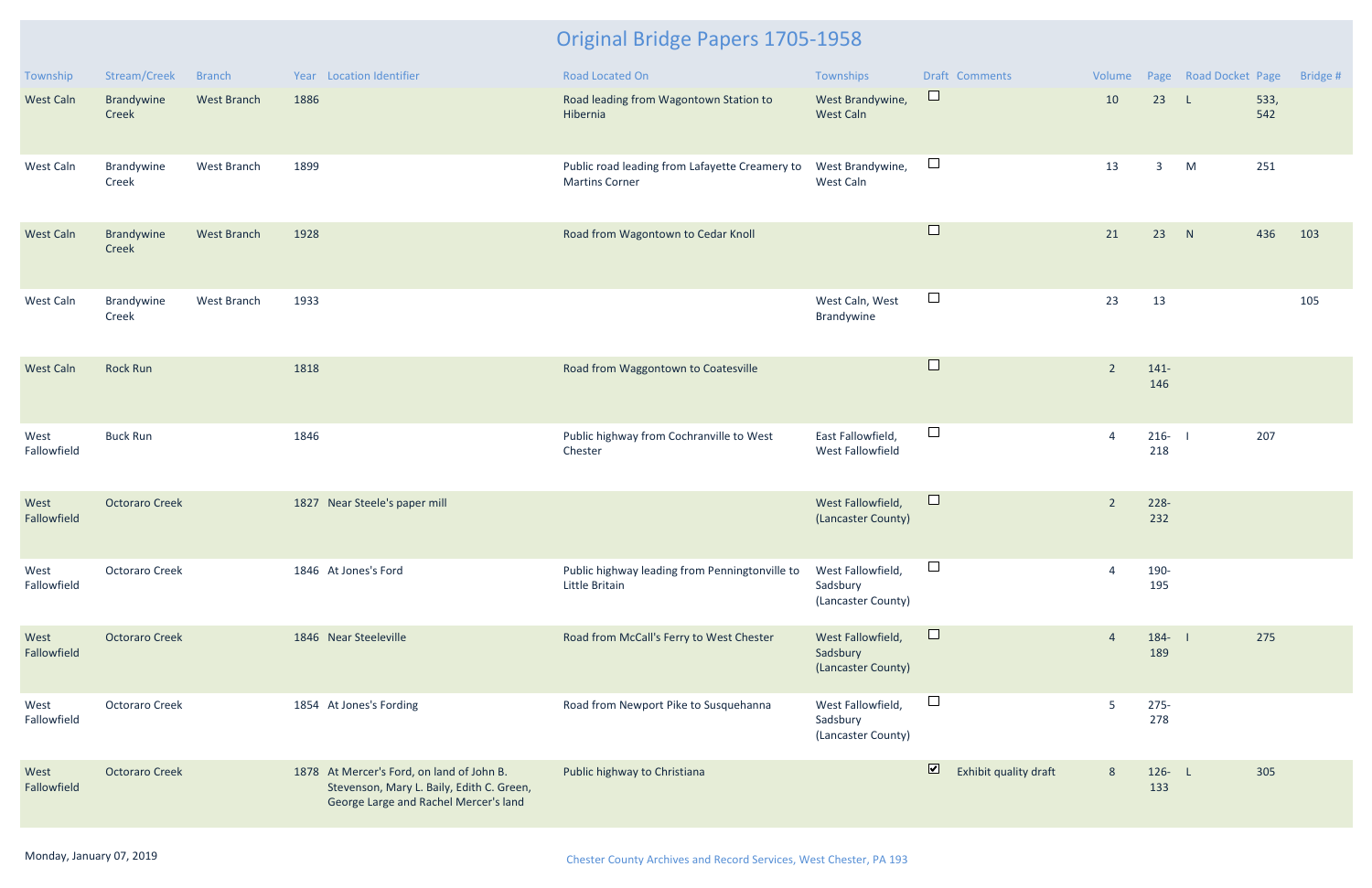| Township                 | Stream/Creek               | <b>Branch</b>                        |      | Year Location Identifier                                               | <b>Road Located On</b>                                                                                           | Townships                                           | Draft Comments               |           |                |                  | Volume Page Road Docket Page |     | Bridge # |
|--------------------------|----------------------------|--------------------------------------|------|------------------------------------------------------------------------|------------------------------------------------------------------------------------------------------------------|-----------------------------------------------------|------------------------------|-----------|----------------|------------------|------------------------------|-----|----------|
| West<br>Fallowfield      | <b>Octoraro Creek</b>      |                                      |      | & P. Roney                                                             | 1882 At Ross's Fording, on land of J. Hamilton Ross Public highway from Cochranville to Andrews<br><b>Bridge</b> | West Fallowfield,<br>Sadsbury<br>(Lancaster County) | $\blacktriangledown$         |           | 8              | $215 - L$<br>219 |                              | 388 |          |
| West<br>Fallowfield      | <b>Octoraro Creek</b>      |                                      |      | 1885 At Ross's Ford                                                    | Public road leading from Cochranville to<br>Andrews's Bridge                                                     | West Fallowfield,<br>Sadsbury<br>(Lancaster County) | $\Box$                       |           | 10             | 19               | - Li                         | 498 |          |
| West<br>Fallowfield      | <b>Octoraro Creek</b>      |                                      |      | 1901 Near Ferguson's mill                                              | Public highway to Atglen                                                                                         |                                                     | $\Box$                       |           | 13             | 22               | M                            | 294 |          |
| West<br>Fallowfield      | <b>Octoraro Creek</b>      |                                      | 1907 |                                                                        | Public highway from Nine Points to Atglen                                                                        | West Fallowfield,<br>Sadsbury<br>(Lancaster County) | $\blacksquare$               |           | 15             | 12               | M                            | 431 |          |
| West<br>Fallowfield      | Octoraro Creek Big Creek   |                                      | 1825 |                                                                        | Road from Steele's paper mill to Lloyd's mill                                                                    | Upper Oxford,<br>West Fallowfield                   | $\Box$                       |           | $\overline{2}$ | $214-$<br>217    |                              |     |          |
| West<br>Fallowfield      | Octoraro Creek East Branch |                                      |      | 1836 At Steel's Ford                                                   | Public highway from West Chester to Peach<br><b>Bottom and McCall's Ferry</b>                                    |                                                     | $\boxed{\blacktriangledown}$ |           | $\overline{4}$ | 76-80            |                              |     |          |
|                          | West Goshen Chester Creek  |                                      |      | 1820 Near the house of Thomas Gheen                                    | Road from Spackman's mill to Boot Road                                                                           |                                                     | $\Box$                       |           | $\overline{2}$ | 130-<br>132      |                              |     |          |
|                          | West Goshen Chester Creek  |                                      |      | 1924 On lands of B. B. Baseler & the Borough of<br><b>West Chester</b> | Philadelphia & Strasburg Road                                                                                    |                                                     | $\overline{\mathbf{v}}$      |           | 20             | 11 N             |                              | 320 |          |
| West Goshen              | Pennsylvania<br>Railroad   | <b>West Chester</b><br><b>Branch</b> | 1889 |                                                                        | <b>Boot Road</b>                                                                                                 |                                                     | $\Box$                       | Withdrawn | 10             | 32               |                              |     |          |
| West Goshen Taylor's Run |                            |                                      |      | 1918 On lands of Robert F. Brinton & Joseph J.<br><b>Taylor</b>        | <b>New Street Road</b>                                                                                           |                                                     | $\Box$                       |           | 19             | 4                | N                            | 180 |          |
| West<br>Marlborough      | <b>Buck Run</b>            |                                      |      | 1820 Near Isaac Pennock's Rolling Mill                                 | Wilmington & Lancaster Road                                                                                      |                                                     | $\Box$                       |           | 2              | 133- E<br>135    |                              | 127 |          |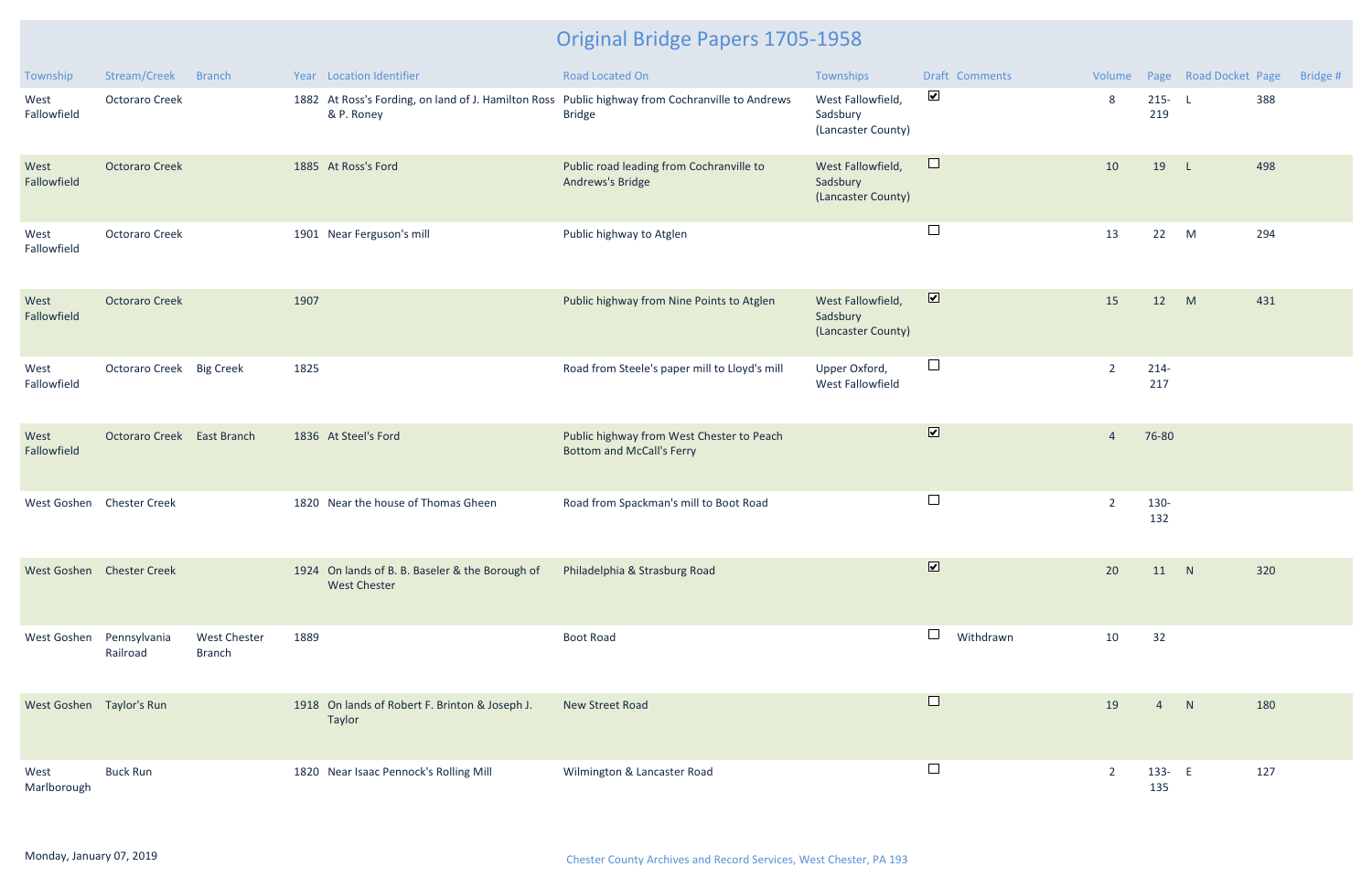| Township            | Stream/Creek    | <b>Branch</b> |      | Year Location Identifier                                                               | Road Located On                                                                                                                                                   | Townships                                    |                              | <b>Draft Comments</b>                         | Volume         |                | Page Road Docket Page |             | Bridge # |
|---------------------|-----------------|---------------|------|----------------------------------------------------------------------------------------|-------------------------------------------------------------------------------------------------------------------------------------------------------------------|----------------------------------------------|------------------------------|-----------------------------------------------|----------------|----------------|-----------------------|-------------|----------|
| West<br>Marlborough | <b>Buck Run</b> |               |      | 1881 Near Jonathan Speakman's grist mill                                               | Public highway leading from Jessup & Moore's<br>Paper Mill to Ercildoun                                                                                           |                                              | $\boxed{\blacktriangledown}$ |                                               | 8              | 186- L<br>193  |                       | 357         |          |
| West<br>Marlborough | <b>Buck Run</b> |               |      | 1895 Near Jabez Wilson's mill, on land of Rebecca<br>Temple                            | Public road from Coatesville to Chatham                                                                                                                           |                                              | $\blacktriangledown$         |                                               | 11             | 11             | M                     | 187,<br>192 |          |
| West<br>Marlborough | <b>Buck Run</b> |               |      | 1926 Near Unionville                                                                   |                                                                                                                                                                   | East Fallowfield,<br><b>West Marlborough</b> | $\Box$                       |                                               | 21             | $\overline{7}$ | N                     | 372         | 75       |
| West<br>Marlborough | Doe Run         |               |      | 1814 Near Elisha Phipps's Grist Mill                                                   | Where two main road meet, one leading from<br>Wilmington to Lancaster County, the other from<br>eastern Chester County towards Peach Bottom<br>and McCall's Ferry |                                              |                              |                                               | $\overline{2}$ | 63-65          |                       |             |          |
| West<br>Marlborough | Doe Run         |               |      | 1870 At old Baker's Bridge                                                             | Public road from Doe Run Village to Coatesville                                                                                                                   |                                              | $\Box$                       | Bridge replacement, old<br>bridge washed away | $\overline{7}$ | 144- K<br>150  |                       | 486         |          |
| West<br>Marlborough | Doe Run         |               |      | 1877 Near Joseph Palmer's paper mill                                                   | Public road from Mortonville to Doe Run village                                                                                                                   |                                              | $\Box$                       |                                               | 8              | 68-70          |                       |             |          |
| West<br>Marlborough | Doe Run         |               |      | 1877 Near Hayes Clark's house                                                          | Public road from Mortonville to Doe Run Village                                                                                                                   |                                              | $\Box$                       |                                               | 8              | 65-67          |                       |             |          |
| West<br>Marlborough | Doe Run         |               |      | 1885 Near Joseph Palmer's mill, on lands of<br>Joseph Palmer & Hayes A. Clark          | Public road from Doe Run Village to Mortonville                                                                                                                   |                                              | $\blacktriangledown$         |                                               | 10             | 15             |                       |             |          |
| West<br>Marlborough | Doe Run         |               |      | 1890 At Baker's Fording, on Evan Baker's land                                          | Public road from Chatham to Doe Run Village                                                                                                                       |                                              | $\overline{\mathbf{v}}$      | Replacement of 1869<br>bridge                 | 12             | 5              | M                     | 82          |          |
| West<br>Marlborough | Doe Run         |               | 1902 |                                                                                        |                                                                                                                                                                   |                                              |                              | See Vol. 14 pg 28, folder<br>empty            | 14             | $\overline{7}$ | M                     | 333         |          |
| West<br>Marlborough | Doe Run         |               |      | 1902 Near Willis Palmer's paper mill, on land of<br>Ruth B. Palmer & Edmund D. Scholey | Public road from Doe Run to Mortonville                                                                                                                           |                                              | $\boxed{\blacktriangledown}$ |                                               | 14             | 28             | M                     | 333         |          |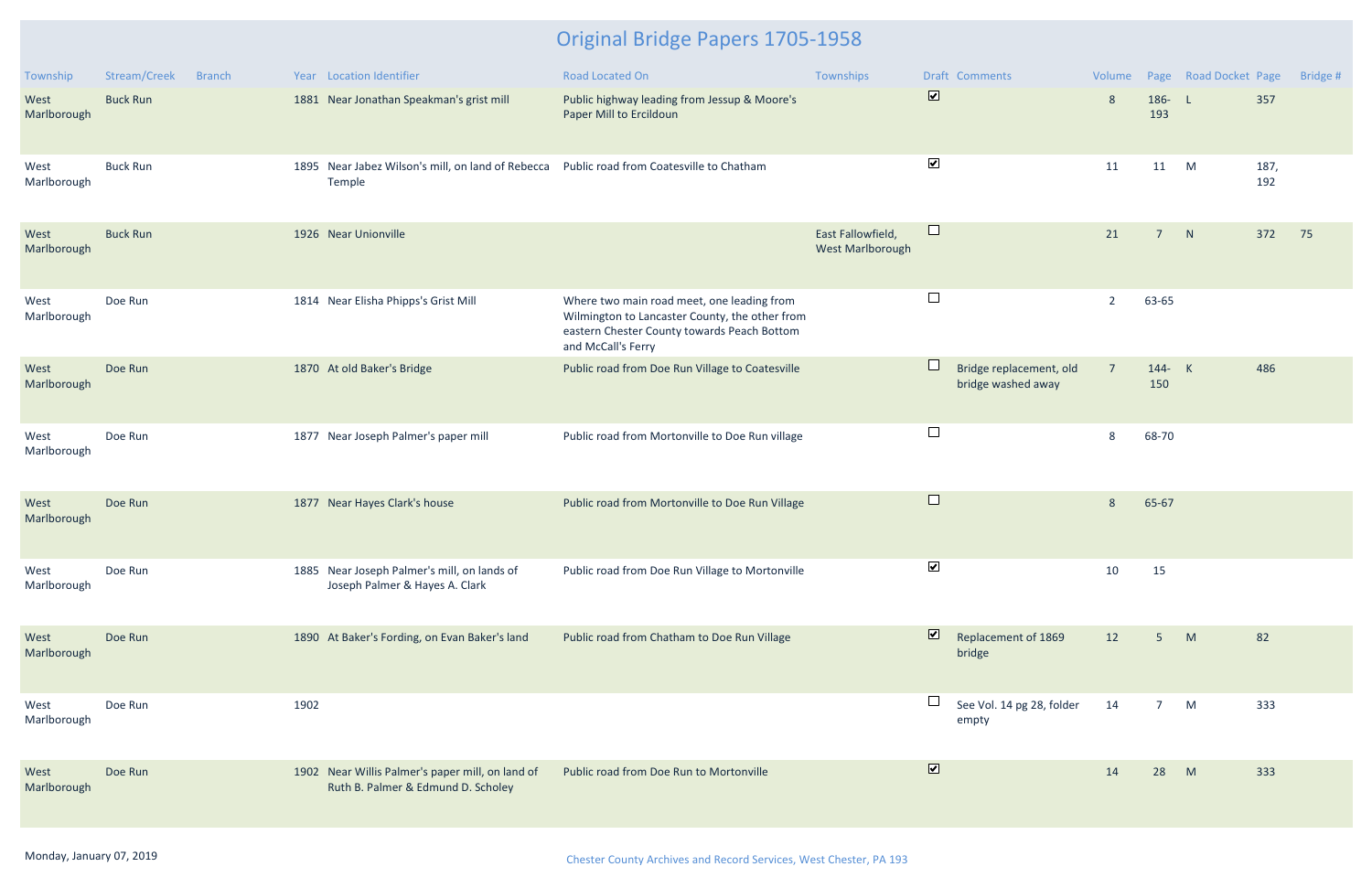| <b>Township</b>     | Stream/Creek        | <b>Branch</b> | Year Location Identifier                                                | Road Located On                                                                           | Townships                 | Draft Comments       |                |             | Volume Page Road Docket Page | Bridge # |
|---------------------|---------------------|---------------|-------------------------------------------------------------------------|-------------------------------------------------------------------------------------------|---------------------------|----------------------|----------------|-------------|------------------------------|----------|
| West<br>Marlborough | Doe Run             |               | 1905                                                                    | Public road from Jabez Wilson's mill to the road<br>from Doe Run to Chatham               |                           | $\Box$               | 15             | 3           | M                            | 384      |
| West<br>Marlborough | Doe Run             |               | 1911                                                                    | Public road from Jabez Wilson's mill to the road<br>leading from Doe Run to Chatham       |                           | $\Box$               | 15             | 25          | M                            | 519      |
| West<br>Marlborough | Doe Run             |               | 1916 On lands of Jeremiah Barnard, Anna Belle<br>Hoopes & Mary S. Smith | Road from Doe Run to Clonmell Station                                                     |                           | $\blacktriangledown$ | 18             | 17          | N                            | 134      |
| West<br>Marlborough | Doe Run             |               | 1922 On land of LaMont du Pont                                          | <b>Laurel Creek Road</b>                                                                  |                           | $\Box$               | 19             | 23          |                              |          |
| West<br>Nantmeal    | Brandywine<br>Creek |               | 1811 At George Evans's mill                                             |                                                                                           |                           | $\Box$<br>Rejected   | $\mathbf{1}$   | 165-<br>167 |                              |          |
| West<br>Nantmeal    | Brandywine<br>Creek |               | 1817 Near Jacob Westley's                                               |                                                                                           |                           | $\Box$               | $2^{\circ}$    | 88-90 E     |                              | 27       |
| West<br>Nantmeal    | Brandywine<br>Creek |               | 1818                                                                    | Public highway from Manor Meetinghouse to<br>Loag's Store                                 |                           | $\Box$               | $\overline{2}$ | 100-<br>101 |                              |          |
| West<br>Nantmeal    | Brandywine<br>Creek |               | 1820                                                                    | Public road from Manor Meeting House to John<br>Souder's store                            |                           | $\Box$               | $\overline{2}$ | 119         |                              |          |
| West<br>Nantmeal    | Brandywine<br>Creek |               | 1829 Near the Widow James                                               | Great road from Hopewell Furnace to<br>Waggontown                                         |                           | $\Box$               | $\mathbf{3}$   | 20-22 G     |                              | 97       |
| West<br>Nantmeal    | Brandywine<br>Creek |               | 1831                                                                    | Public highway from Manor Meeting House to<br>Conestoga Valley                            |                           | $\Box$               | $\overline{3}$ | 88-90 G     |                              | 204      |
| West<br>Nantmeal    | Brandywine<br>Creek |               | 1832 At Brownback's Fording                                             | Road from Conestoga Valley to Philadelphia, by<br>way of Lamb, Eagle and Red Lion Taverns | West Nantmeal,<br>Uwchlan | $\Box$               | $\overline{3}$ | 116-<br>121 |                              |          |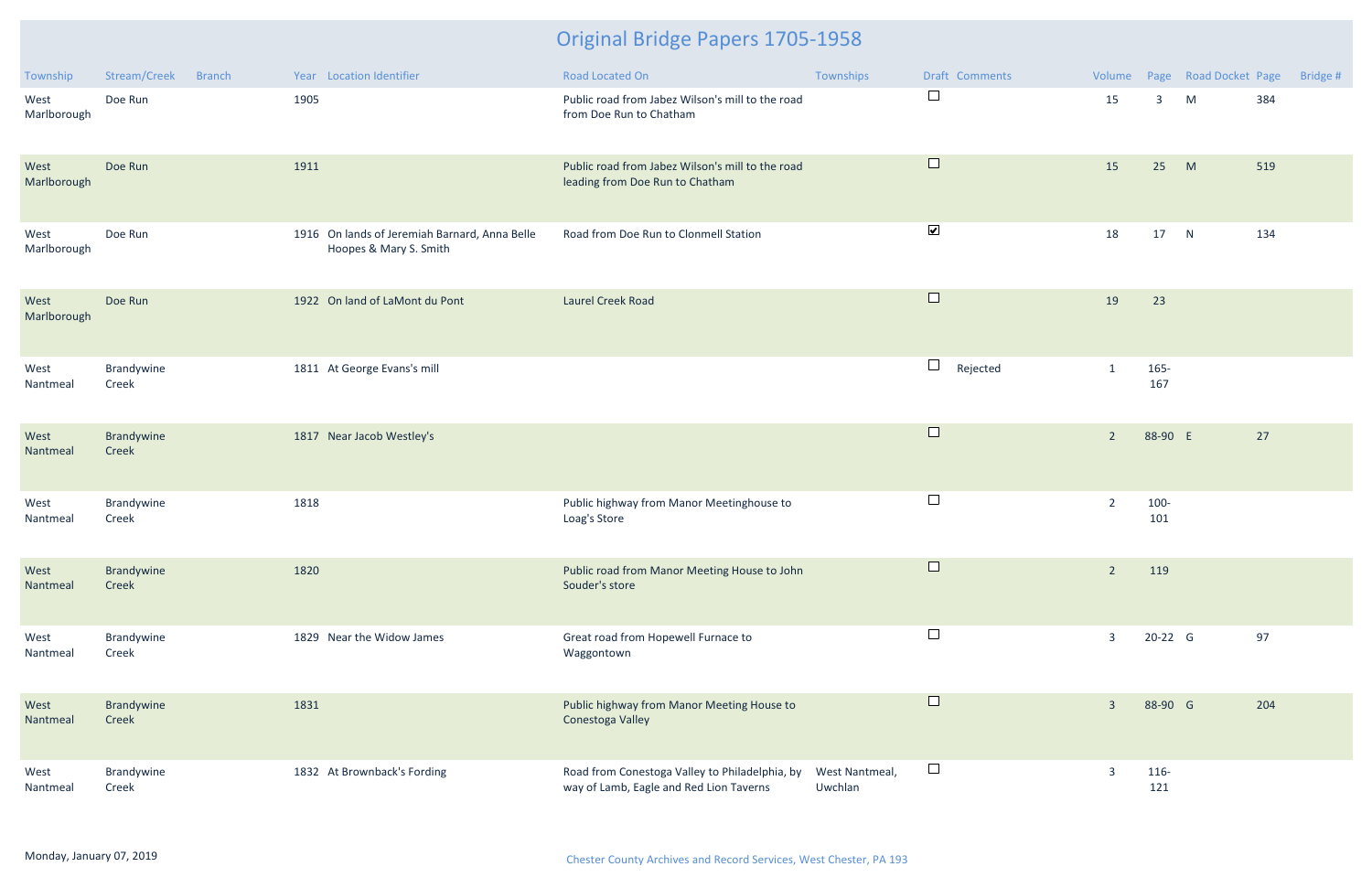| Township         | Stream/Creek               | <b>Branch</b>      | Year Location Identifier      | Road Located On                                                               | Townships                     | Draft Comments          |                |                | Volume Page Road Docket Page | Bridge # |
|------------------|----------------------------|--------------------|-------------------------------|-------------------------------------------------------------------------------|-------------------------------|-------------------------|----------------|----------------|------------------------------|----------|
| West<br>Nantmeal | Brandywine<br>Creek        |                    | 1839 At Marshall's Ford       | Road leading from the Manor Meeting to the<br><b>Spread Eagle Tavern</b>      |                               | $\overline{\mathbf{v}}$ | $\overline{4}$ | 65-72          |                              |          |
| West<br>Nantmeal | Brandywine<br>Creek        |                    | 1840                          | Public highway from the Conestoga Road to<br><b>Manor Meeting House</b>       |                               | $\blacktriangledown$    | $\overline{4}$ | 39-43          |                              |          |
| West<br>Nantmeal | Brandywine<br>Creek        |                    | 1866 Near Cupola Station      | Honey Brook & West Nantmeal Lime Road                                         | Honey Brook, West<br>Nantmeal | $\Box$                  | 6              | $222 -$<br>228 |                              |          |
| West<br>Nantmeal | Brandywine<br>Creek        |                    | 1903 At Lewis's mill          |                                                                               |                               | $\Box$                  | 14             | 17             | M<br>360                     |          |
| West<br>Nantmeal | <b>Brandywine</b><br>Creek | <b>East Branch</b> | 1822 At Isaac James's Ford    | Road from Manor Meeting House to Reading                                      |                               | $\Box$                  | $\overline{2}$ | 190-<br>191    |                              |          |
| West<br>Nantmeal | Brandywine<br>Creek        | East Branch        | 1837                          | Public highway to the Springton Mills and Forge,<br>or the Manor Meetinghouse |                               | $\Box$                  | $\overline{3}$ | $231 -$<br>233 |                              |          |
| West<br>Nantmeal | Brandywine<br>Creek        | <b>East Branch</b> | 1875 At Samuel Lewis's mill   | Road from Fairview Church to Waynesburg                                       |                               | $\Box$                  | 8              | $21-23$        |                              |          |
| West<br>Nantmeal | Brandywine<br>Creek        | East Branch        | 1877 Near Samuel Lewis's mill | Road from Pughtown to Schuylkill Road                                         |                               | $\Box$                  | 8              | 97-99          |                              |          |
| West<br>Nantmeal | Brandywine<br>Creek        | <b>East Branch</b> | 1900 Near Lewis's mill        | Public road from Brandywine Manor to Honey<br><b>Brook Borough</b>            |                               | $\overline{\mathbf{v}}$ | 13             | 15             | 276<br>M                     |          |
| West<br>Nantmeal | Brandywine<br>Creek        | Gough's Run        | 1824                          | Little Conestoga Road                                                         |                               | $\Box$                  | $\overline{2}$ | 195            |                              |          |
| West<br>Nantmeal | Brandywine<br>Creek        | Middle Branch      | 1824                          | Road leading from Potts Grove to Waggontown<br>by the Manor Meeting House     |                               | $\Box$                  | $\sqrt{2}$     | 197-<br>199    |                              |          |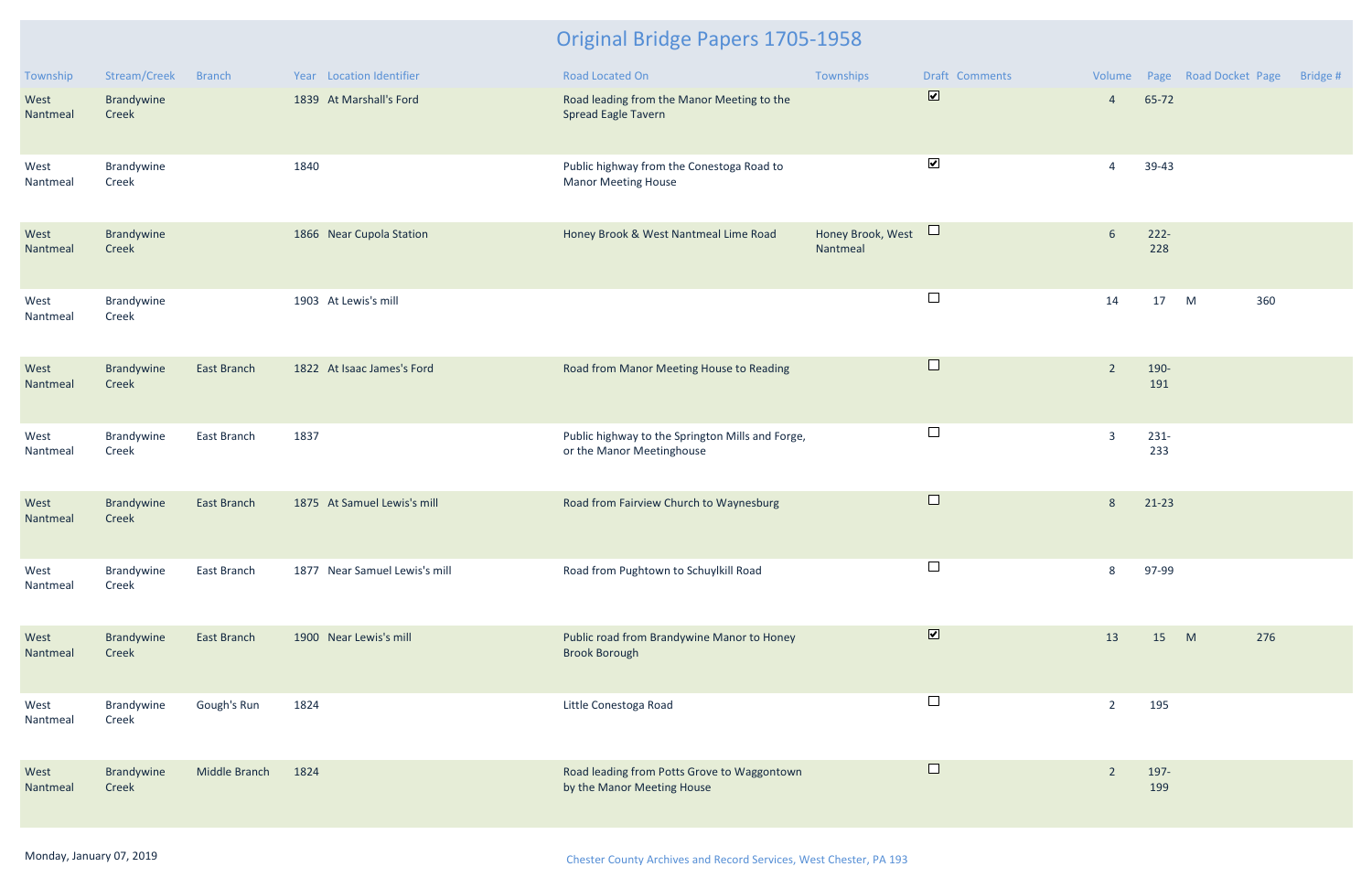| Township           | Stream/Creek            | <b>Branch</b> |      | Year Location Identifier                                                                 | Road Located On                                                   | Townships                                  | Draft Comments       |                |                  | Volume Page Road Docket Page |             | Bridge # |
|--------------------|-------------------------|---------------|------|------------------------------------------------------------------------------------------|-------------------------------------------------------------------|--------------------------------------------|----------------------|----------------|------------------|------------------------------|-------------|----------|
| West<br>Nantmeal   | <b>French Creek</b>     |               |      | 1848 At Marshall's Ford                                                                  | Public road from Ludwicks Tavern to Manor<br><b>Meeting House</b> |                                            | $\blacktriangledown$ | 5              | $50-56$ 1        |                              | 172,<br>274 |          |
| West<br>Nantmeal   | <b>French Creek</b>     | South Branch  |      | 1930 About one mile west of Bulltown                                                     | Conestoga Pike                                                    |                                            | $\Box$               | 22             | 11               |                              |             |          |
| West<br>Nottingham | <b>Big Elk Creek</b>    | Main Branch   | 1802 |                                                                                          | Nottingham Road                                                   | East Nottingham,<br>West Nottingham        | $\Box$               | $\mathbf{1}$   | 64-66            |                              |             |          |
| West<br>Nottingham | <b>Black Run</b>        |               | 1861 |                                                                                          | Public highway from Fountain Green to West<br>Nottingham Centre   |                                            | $\Box$               | 6              | 148-<br>151      |                              |             |          |
| West<br>Nottingham | <b>Black Run</b>        |               |      | 1887 At Hiram McCreary's Ford                                                            | Public road leading from Nottingham Station to<br>Kirk's Mills    |                                            | $\blacktriangledown$ | 10             | 24               | M                            | 53, 54      |          |
| West<br>Nottingham | <b>Black Run</b>        |               |      | 1914 Near the house of S. Lee Broomall, on lands<br>of S. Lee Broomall & Pickney J. Kirk | Public road from Nottingham to Fremont                            |                                            | $\Box$               | 17             | 15               | N                            | 38          |          |
| West<br>Nottingham | <b>Blackburn Run</b>    |               |      | 1930 On land of Granville H. Coates                                                      | Road from Glen Roy to Pine Grove                                  | East Nottingham,<br><b>West Nottingham</b> | $\Box$               | 22             | 10               |                              |             | 323      |
| West<br>Nottingham | North East Creek        |               |      | 1856 Near Stubbs's mill                                                                  | Public highway from Lancaster & Christiana                        | East Nottingham,<br><b>West Nottingham</b> | $\Box$               | 5 <sub>5</sub> | $316 - J$<br>321 |                              | 654         |          |
| West<br>Nottingham | North East Creek        |               |      | 1909 Midway between Chrome & Sylmar                                                      |                                                                   | East Nottingham,<br><b>West Nottingham</b> | $\Box$               | 15             | 20               |                              |             |          |
| West<br>Nottingham | <b>North East Creek</b> |               |      | 1913 On land of Ira Stewart, late Graves's mill                                          | Public road from the Christine Road to the Brick<br>Meetinghouse  | East Nottingham,<br><b>West Nottingham</b> | $\Box$               | 17             | $\overline{4}$   | M                            | 567         |          |
| West<br>Nottingham | North East Creek        |               | 1936 |                                                                                          | Public road from Nottingham to Calvert                            | East Nottingham,<br>West Nottingham        | $\Box$               | 24             | $\mathbf{1}$     | $\circ$                      | 143         |          |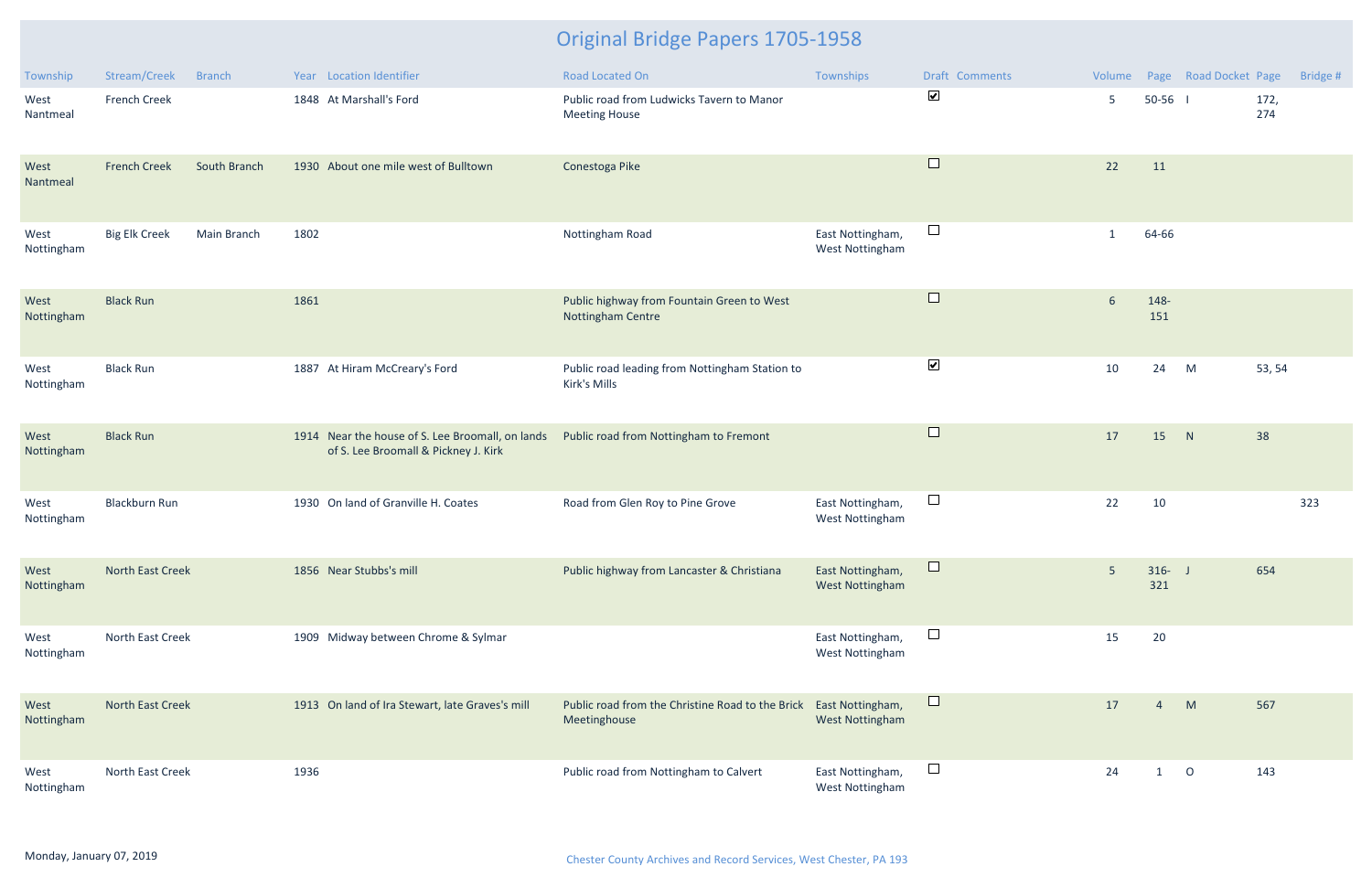| Township           | Stream/Creek          | <b>Branch</b> |      | Year Location Identifier                                                                         | <b>Road Located On</b>                                                                                                                | Townships                                                |                       | Draft Comments | Volume         |                  | Page Road Docket Page | Bridge # |
|--------------------|-----------------------|---------------|------|--------------------------------------------------------------------------------------------------|---------------------------------------------------------------------------------------------------------------------------------------|----------------------------------------------------------|-----------------------|----------------|----------------|------------------|-----------------------|----------|
| West<br>Nottingham | <b>Octoraro Creek</b> |               | 1773 |                                                                                                  | Road through East & West Nottingham towards<br>Susquehannah River, passing Timothy Kirk's mill (Lancaster County)<br>and public house | West Nottingham,                                         | $\Box$                |                | $\mathbf{1}$   | 39               |                       |          |
| West<br>Nottingham | <b>Octoraro Creek</b> |               | 1805 |                                                                                                  | Road leading from Peach Bottom and McCall's<br>Ferry to Christiana Bridge and Newport                                                 | West Nottingham,<br>(Lancaster Count)                    | $\mathbb{R}$          | Petition only  | $\mathbf{1}$   | 130              |                       |          |
| West<br>Nottingham | <b>Octoraro Creek</b> |               |      | 1809 Near William Thompson's mill                                                                | Christiana Road                                                                                                                       | West Nottingham,<br>(Lancaster County)                   | $\sqcup$              |                |                | $135 -$<br>136   |                       |          |
| West<br>Nottingham | <b>Octoraro Creek</b> |               |      | 1812 Near Samuel Carter's mill                                                                   | Post road from Elkton, Maryland to Lancaster                                                                                          | West Nottingham,<br>(Lancaster County)                   | $\blacktriangleright$ | Rejected       | $\mathbf{1}$   | 168-<br>172      |                       |          |
| West<br>Nottingham | <b>Octoraro Creek</b> |               |      | 1821 At Kirk's Ford                                                                              | Road from Susquehanna River at McCall's Ferry<br>and Conewingo Bridge to Wilmington or to<br><b>West Chester</b>                      |                                                          | $\Box$                |                | $\overline{2}$ | $152 -$<br>155   |                       |          |
| West<br>Nottingham | <b>Octoraro Creek</b> |               |      | 1833 Near Carter's Mill                                                                          | Public highway from Lancaster to Port Deposit                                                                                         | West Nottingham,<br>Little Britain<br>(Lancaster County) | $\Box$                |                | $\overline{3}$ | 170-<br>177      |                       |          |
| West<br>Nottingham | <b>Octoraro Creek</b> |               |      | 1834 At Pipoloe's Ford, at or near William Griest's Public highway from the city of Lancaster to | Elkton and the road from Strasburg to Port<br>Deposit                                                                                 | West Nottingham,<br>Little Britain<br>(Lancaster County) | $\sqcup$              |                | $\overline{3}$ | $145 -$<br>147   |                       |          |
| West<br>Nottingham | <b>Octoraro Creek</b> |               |      | 1838 At Carter's Fording                                                                         | Mail route from Lancaster to Elkton                                                                                                   | West Nottingham,<br>Little Britain<br>(Lancaster County) | $\Box$                |                |                | 89-93            |                       |          |
| West<br>Nottingham | <b>Octoraro Creek</b> |               |      | 1838 Griest's Ford (formerly Peploe's)                                                           | Public highway from Lancaster to Elkton                                                                                               | West Nottingham,<br>Little Britain<br>(Lancaster County) | $\sqcup$              |                | 4              | $12 - 16$        |                       |          |
| West<br>Nottingham | Octoraro Creek        |               |      | 1841 At Greist's Ford (formerly Piploe's Ford)                                                   | Public highway from Lancaster to Elkton                                                                                               | West Nottingham,<br>Little Britain<br>(Lancaster County) | $\Box$                |                | 4              | 81-83            |                       |          |
| West<br>Nottingham | <b>Octoraro Creek</b> |               |      | 1847 At Carter's Ford                                                                            | Public highway from Lancaster to Port Deposit                                                                                         | West Nottingham,<br>Little Britain<br>(Lancaster County) | $\Box$                |                |                | $205 - 1$<br>211 | 173,<br>291           |          |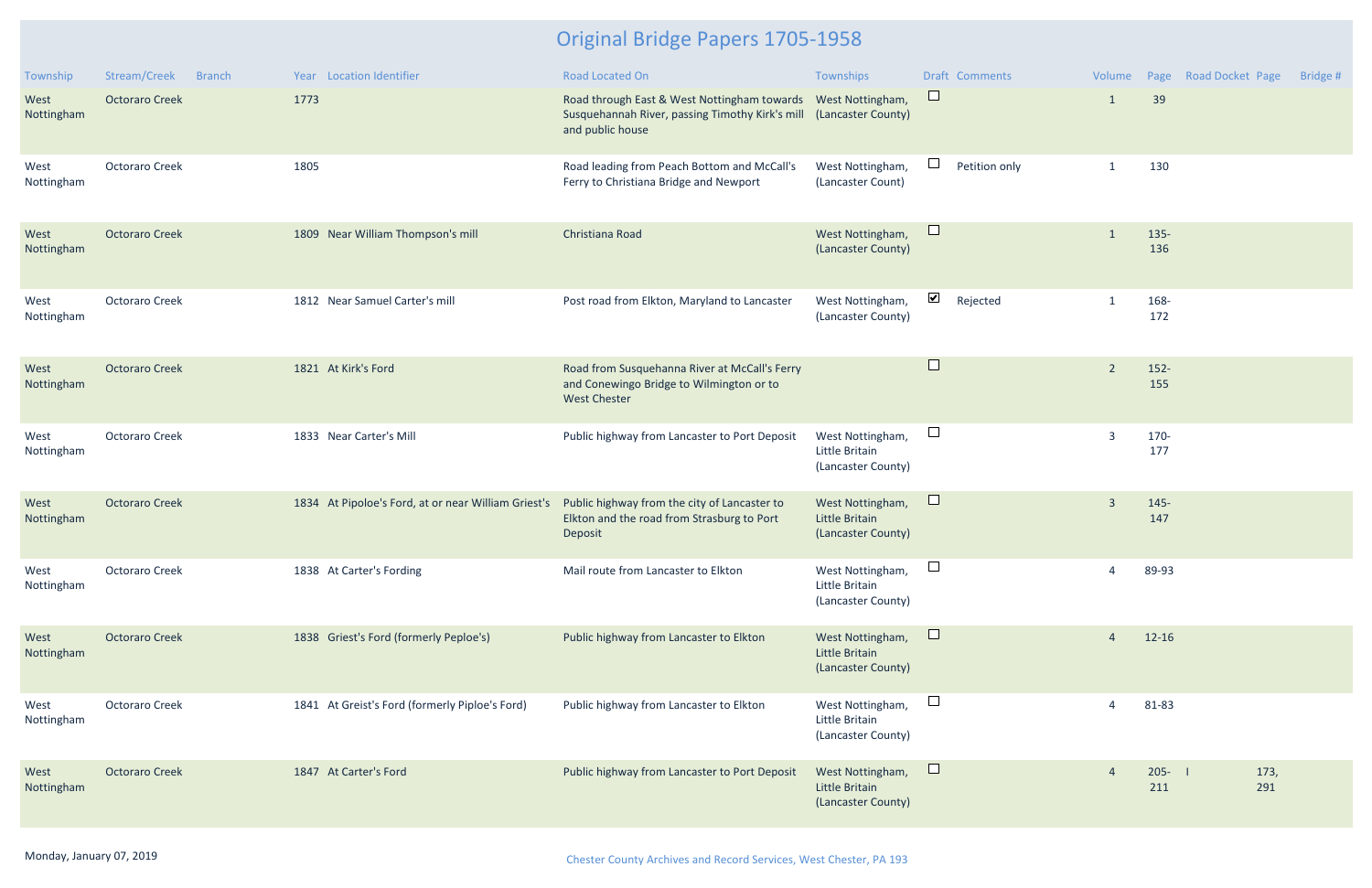| Township           | Stream/Creek                  | <b>Branch</b> |      | Year Location Identifier                                                                                                | <b>Road Located On</b>                                               | Townships                                                       |                          | <b>Draft Comments</b>               |                 |                  | Volume Page Road Docket Page | Bridge #    |
|--------------------|-------------------------------|---------------|------|-------------------------------------------------------------------------------------------------------------------------|----------------------------------------------------------------------|-----------------------------------------------------------------|--------------------------|-------------------------------------|-----------------|------------------|------------------------------|-------------|
| West<br>Nottingham | <b>Octoraro Creek</b>         |               |      | 1866 At Blackburn's Ford, on James Wall's land                                                                          | U.S. Mail Road from Rising Sun to Kirk Mills in<br>Lancaster County  | West Nottingha,<br>Little Britain<br>(Lancaster County)         | $\blacktriangleright$    |                                     | 6               | $211 -$<br>214   |                              |             |
| West<br>Nottingham | <b>Octoraro Creek</b>         |               |      | 1877 At Blackburn's Ford                                                                                                |                                                                      | West Nottingham,<br><b>Little Britain</b><br>(Lancaster County) |                          | Petition for inspection             | $8\phantom{.}$  | 88-90            |                              |             |
| West<br>Nottingham | <b>Octoraro Creek</b>         |               | 1884 |                                                                                                                         |                                                                      |                                                                 | ⊔                        | To rebuild, original<br>washed away | 10              | 10 L             |                              | 459         |
| West<br>Nottingham | <b>Octoraro Creek</b>         |               |      | 1890 On land of Samuel Conrad                                                                                           | Public highway from Texas to Rising Sun                              | West Nottingham,<br>Little Britain<br>(Lancaster County)        | $\overline{\mathbf{z}}$  |                                     | 12              | $\overline{3}$   | M<br>94                      |             |
| West<br>Nottingham | <b>Octoraro Creek</b>         |               |      | 1902 At Griest's Fording                                                                                                | Public road from Oak Hill to Spar Quarries of<br><b>Mansel Tweed</b> | West Nottingham,<br>Little Britain<br>(Lancaster County)        | $\blacktriangledown$     |                                     | 13              | 26               | M                            | 327         |
| West<br>Nottingham | <b>Octoraro Creek</b>         |               |      | 1905 At Griest's Fording                                                                                                |                                                                      |                                                                 | $\Box$                   |                                     | 14              | 24               |                              |             |
| West<br>Nottingham | <b>Octoraro Creek</b>         |               |      | 1934 At Wood's Fording                                                                                                  | Public road from Texas to Rising Sun                                 | West Nottingha,<br>Little Britain<br>(Lancaster County)         | $\Box$                   |                                     | 23              | 14               |                              |             |
|                    | West Pikeland Pickering Creek |               |      | 1841 Near Matthias Pennypacker's woolen factory Road leading from Pikeland Seminary to<br>& H. Pennypacker's grist mill | <b>Pikeland Church</b>                                               |                                                                 | $\overline{\phantom{a}}$ |                                     | $\overline{4}$  | 61-64            |                              |             |
|                    | West Pikeland Pickering Creek |               |      | 1854 At Joseph J. Tustin's, near Pikeland Church                                                                        | Public highway leading from Yellow Springs to<br>Howellville         |                                                                 | $\Box$                   |                                     | 5               | $237 - J$<br>244 |                              | 149,<br>338 |
|                    | West Pikeland Pickering Creek |               |      | 1861 At Chester Springs                                                                                                 | Road from Cedar Hollow to Chester Springs                            |                                                                 |                          | Replacement bridge                  | $6\overline{6}$ | 180- K<br>186    | 13                           |             |
|                    | West Pikeland Pickering Creek |               |      | 1892 At Anselma Station on the Pickering Valley<br>Railroad                                                             | Conestoga Turnpike                                                   |                                                                 | $\Box$                   |                                     | 11              | 13               |                              |             |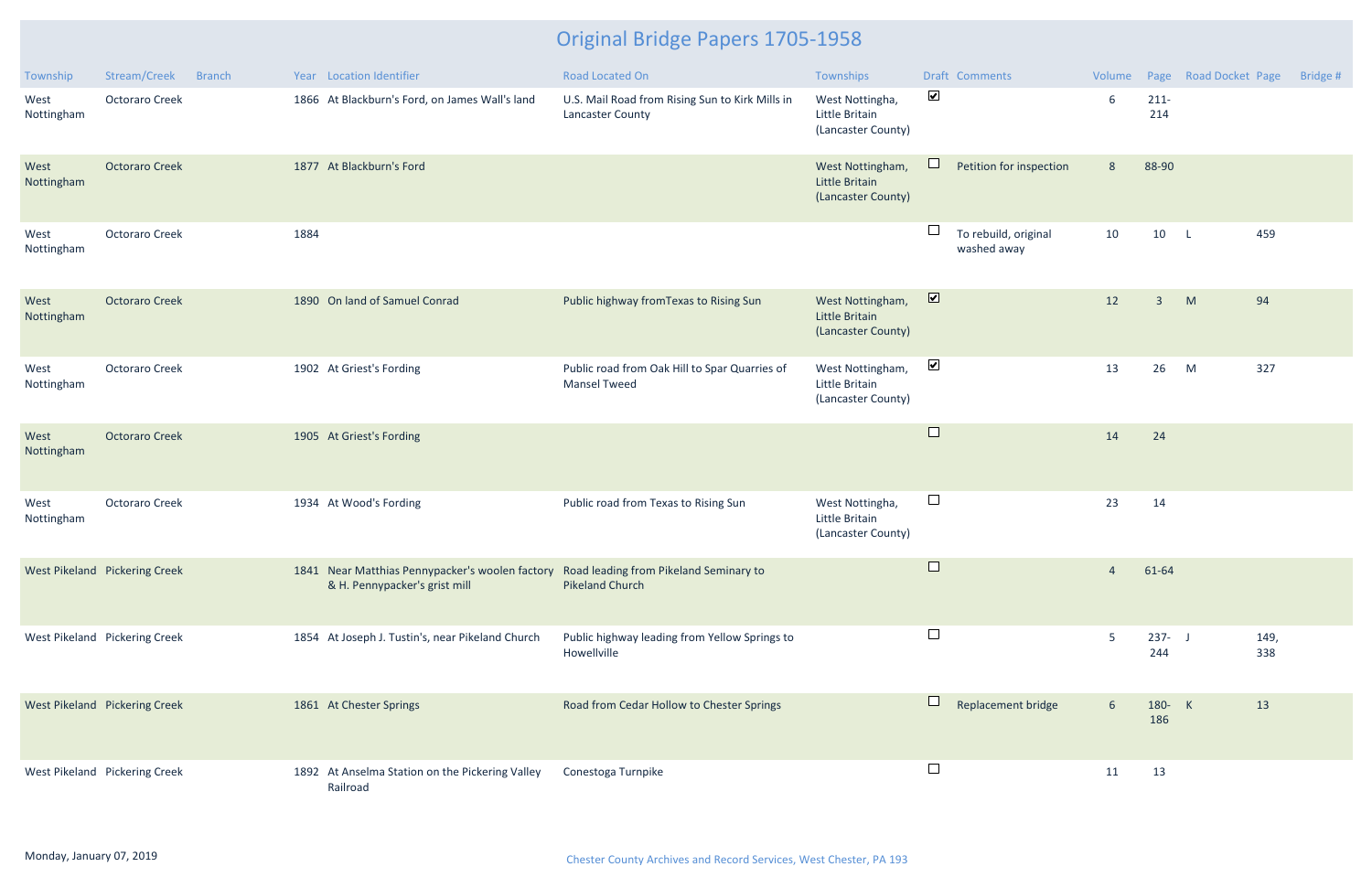| Township                 | Stream/Creek<br><b>Branch</b>             | Year Location Identifier                                                                       | <b>Road Located On</b>                                                               | Townships                                        | <b>Draft Comments</b>                                   | Volume |                | Page Road Docket Page |             | Bridge # |
|--------------------------|-------------------------------------------|------------------------------------------------------------------------------------------------|--------------------------------------------------------------------------------------|--------------------------------------------------|---------------------------------------------------------|--------|----------------|-----------------------|-------------|----------|
|                          | West Pikeland Pickering Creek             | 1897                                                                                           | Public road from Downington to Phoenixville                                          |                                                  | $\Box$                                                  | 12     | 20             | M                     | 236         |          |
|                          | West Pikeland Pickering Creek             | 1907 On lands of John R. McLaran & Joseph Tustin Public highway from Mosesville to Street Road |                                                                                      |                                                  | $\Box$                                                  | 15     | 9              | M                     | 417         |          |
|                          | West Pikeland Pickering Creek             | 1927 On lands of S. W. & Samuel Cope                                                           | Public road from Conestoga Turnpike to the<br>Uwchlan Township line                  |                                                  | $\Box$                                                  | 21     | 18             | N                     | 406         |          |
|                          | West Pikeland Pickering Creek             | 1929                                                                                           | Public road from Chester Springs Station to the<br>Pennsylvania Academy of Fine Arts |                                                  | $\Box$                                                  | 21     | 25             |                       |             | 182      |
|                          | West Pikeland Pickering Creek             | 1935                                                                                           |                                                                                      |                                                  | $\Box$                                                  | 23     | 18             |                       |             | 324      |
|                          | West Pikeland Pickering Creek             | 1938 On lands of E. Jones Acker, Andrew Porter &<br>Betty Porter, R. L. R. Bartholomew         | Road from State Route No. 113 to Nantmeal<br>Village                                 |                                                  | $\overline{\phantom{a}}$<br>To replace wooden<br>bridge | 24     | $\overline{4}$ |                       |             |          |
|                          | West Pikeland Pickering Creek West Branch | 1914 On lands of T. O. K. Robarts & L. R. McNeil                                               | Public highway from Chester Springs to<br>Conestoga Turnpike                         |                                                  | $\Box$                                                  | 17     | 14             | N                     | 26          |          |
| West Pikeland Pine Creek |                                           | 1890 Near Knauser's mill                                                                       | Public highway from Chester Springs to West<br>Chester                               |                                                  | <b>Tributary of Pickering</b><br>Creek, not granted     | 10     | 34             |                       |             |          |
| West Pikeland Pine Creek |                                           | 1912 On lands of John Young Jr.                                                                | Conestoga Road                                                                       |                                                  | $\overline{\mathbf{v}}$                                 | 17     | -1             | M                     | 560         |          |
|                          | West Sadsbury Octoraro Creek              | 1885 At Hannum's Ford, on land of Annie E.<br>Hannum & J. D. C. Pownall                        | Public highway to Christiana                                                         | West Sadsbury,<br>Sadsbury<br>(Lancaster County) | $\blacktriangleright$                                   | 10     | 13             | $\mathsf{L}$          | 474,<br>564 |          |
|                          | West Sadsbury Octoraro Creek              | 1915 Half mile north of Atglen                                                                 | Public highway from Atglen to the former Swan<br>Hotel                               |                                                  | $\boxed{\blacktriangledown}$                            | 17     | 20             | N                     | 54          |          |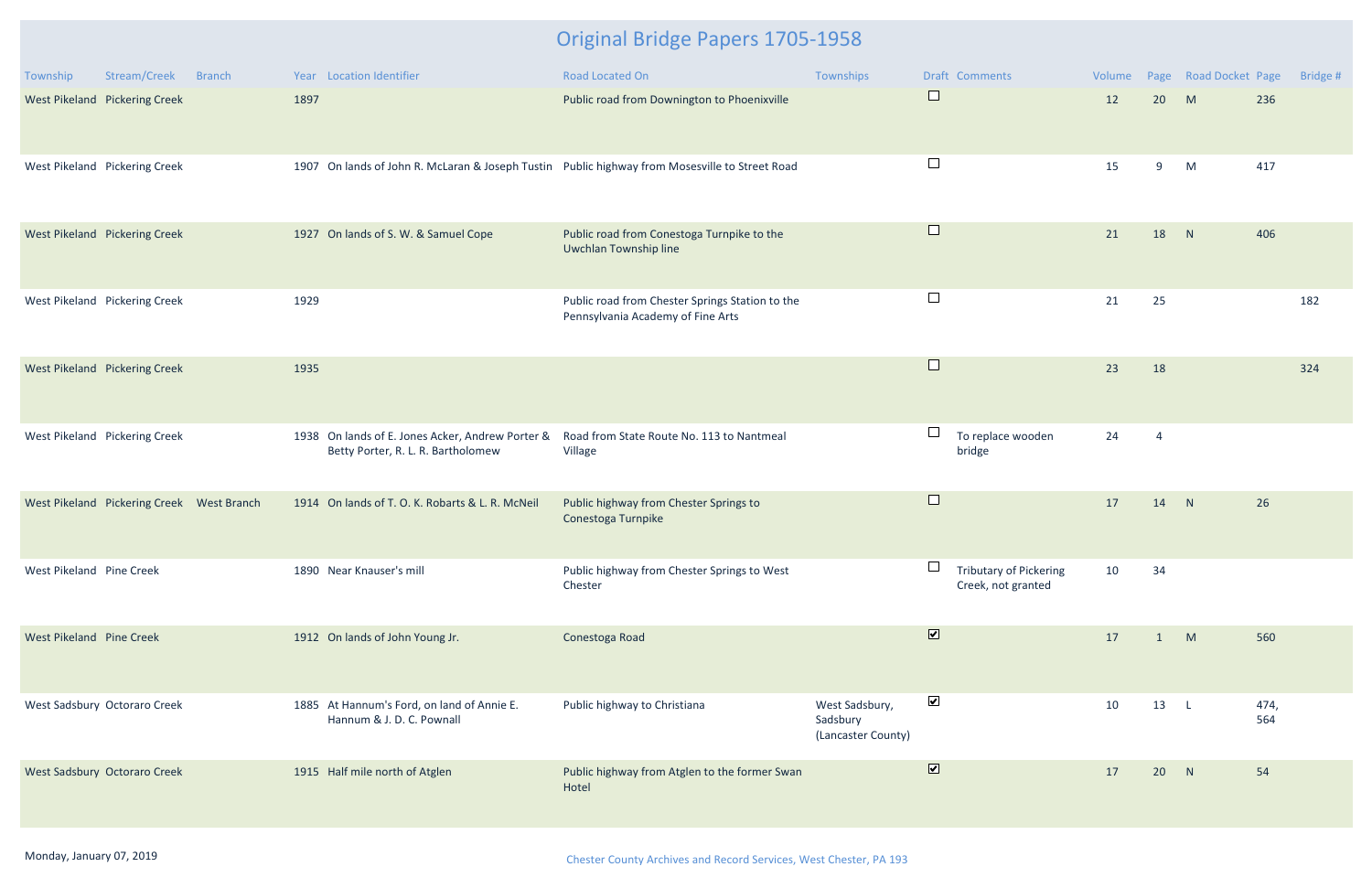| Township                  | Stream/Creek                             | <b>Branch</b> |      | Year Location Identifier                                                             | Road Located On                                                                              | Townships                                           | Draft Comments               | Volume         |                  | Page Road Docket Page |     | Bridge # |
|---------------------------|------------------------------------------|---------------|------|--------------------------------------------------------------------------------------|----------------------------------------------------------------------------------------------|-----------------------------------------------------|------------------------------|----------------|------------------|-----------------------|-----|----------|
|                           | West Sadsbury Octoraro Creek East Branch |               |      | 1882 On lands of Horton Phillips & A. Griffith                                       | Public highway from Nine Points to Atglen                                                    | West Sadsbury,<br><b>Bart (Lancaster</b><br>County) | $\blacktriangledown$         | 8              | $204 -$<br>208   |                       |     |          |
| <b>West Vincent</b>       | Birchrunville<br>Creek                   |               |      | 1918 Near Paul's mill, on land of John Joseph<br><b>Devine</b>                       | Public highway from Eachus's mill to<br>Birchrunville                                        |                                                     | $\boxed{\blacktriangledown}$ | 19             | 1                | N                     | 171 |          |
| <b>West Vincent</b>       | Birchrunville<br>Creek                   |               |      | 1922 Near Birchrunville Chapel, on land of Peter<br>Linchak & Vincent Baptist Church | Public highway from Route 147                                                                |                                                     | $\blacktriangledown$         | 20             | 1                | N                     | 258 |          |
| <b>West Vincent</b>       | Birchrunville<br>Creek                   |               |      | 1929 Near Eachus's mill, on lands of Charles E.<br>Brinkman & George L. Leiberman    | Public highway from Chester Springs to<br><b>Nantmeal Village</b>                            |                                                     | $\blacksquare$               | 22             | 8                |                       |     | 314      |
| West Vincent French Creek |                                          |               |      | 1840 Near Henry Christman's mills                                                    | Public road from George Chrisman's tavern to<br>the Yellow Springs                           | East Vincent, West<br>Vincent                       | $\Box$                       |                | 100-<br>105      |                       |     |          |
| West Vincent French Creek |                                          |               |      | 1842 On lands of John Shuler and John Rhodewalt                                      | Public highway leading from West Chester to<br>Yellow Springs and thence to Pottstown        | East Vincent, West<br>Vincent                       | $\triangledown$              | $\overline{4}$ | 94-97            |                       |     |          |
| West Vincent French Creek |                                          |               |      | 1844 On the farms of John Shuler & Frederick<br>Rhodewalt                            | Road from Pottsgrove through Laurenceville, to<br>the Yellow Springs, thence to West Chester |                                                     | $\Box$                       | 4              | 135              |                       |     |          |
| West Vincent French Creek |                                          |               |      | 1849 At Rhodawalt's Ford                                                             | Public highway from West Chester to Yellow<br>Springs & Pottstown                            | East Vincent, West<br>Vincent                       | M                            | 5              | $38-49$          |                       | 264 |          |
| West Vincent French Creek |                                          |               | 1851 |                                                                                      | Road leading from Warwick (State) Road to<br>Lawrenceville                                   | East Vincent, West<br>Vincent                       | $\Box$                       | 5              | 134-<br>135      |                       |     |          |
| West Vincent French Creek |                                          |               |      | 1853 At Henry Chrisman's mill                                                        | Public road from Smith's Tavern to Yellow<br><b>Springs</b>                                  | East Vincent, West<br>Vincent                       | $\triangledown$              | 5              | $195 - J$<br>218 |                       | 223 |          |
| West Vincent French Creek |                                          |               |      | 1872 At Sheeder's Ford                                                               |                                                                                              | East Vincent, West<br>Vincent                       | $\Box$                       |                | $202 -$<br>204   |                       |     |          |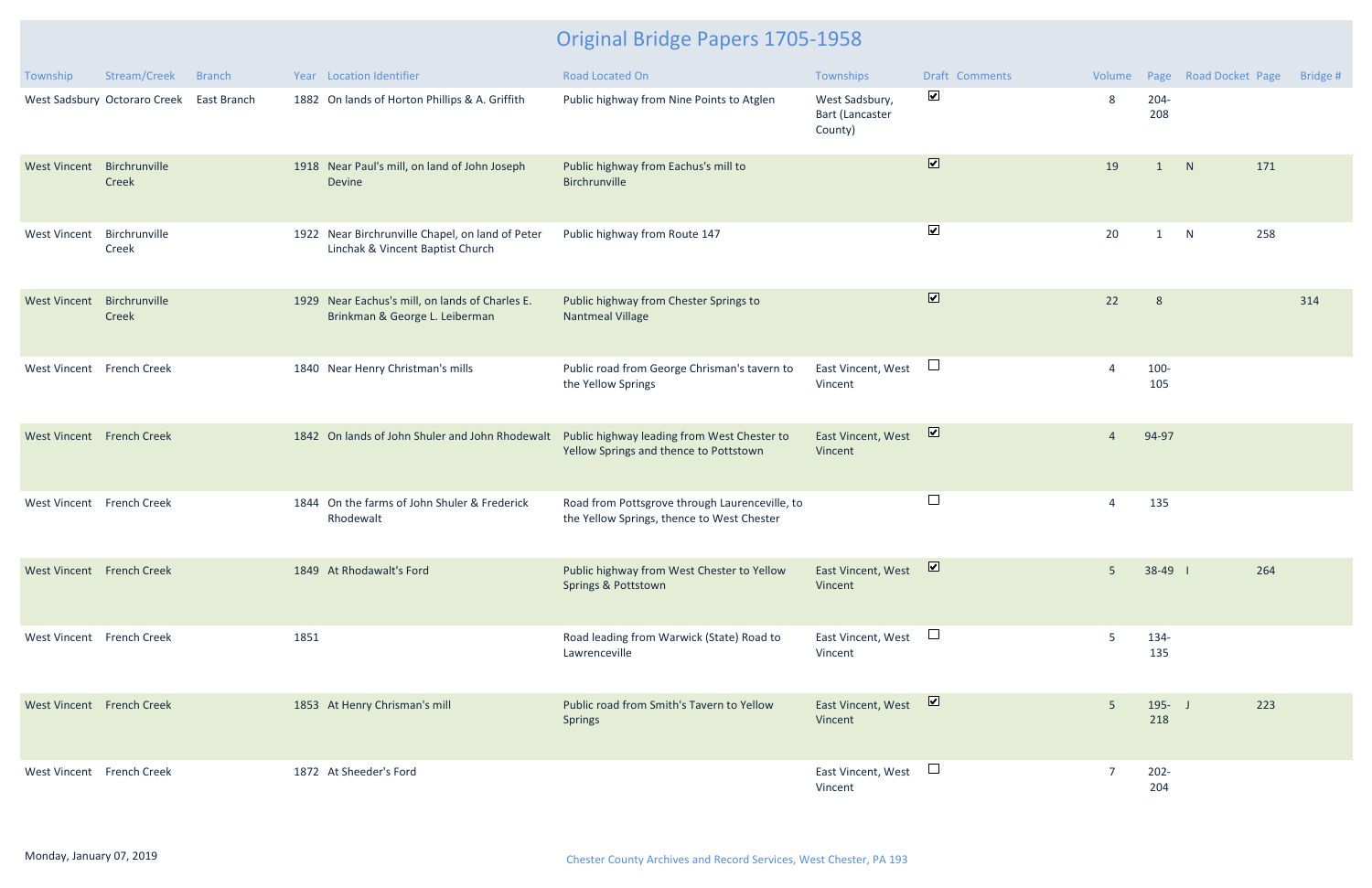| Township                  | Stream/Creek<br><b>Branch</b> | Year Location Identifier                               | <b>Road Located On</b>                                                                        | Townships                      | <b>Draft Comments</b>                         | Volume         | Page           | <b>Road Docket Page</b> | Bridge # |
|---------------------------|-------------------------------|--------------------------------------------------------|-----------------------------------------------------------------------------------------------|--------------------------------|-----------------------------------------------|----------------|----------------|-------------------------|----------|
| West Vincent French Creek |                               | 1874 Near Sheeder's paper mill                         |                                                                                               | East Vincent, West<br>Vincent  | $\Box$                                        | $\overline{7}$ | 239-<br>241    |                         |          |
| West Vincent French Creek |                               | 1892 Near Dixon's Ford, on lands of Joseph<br>Sheeder  | Public road from the Ridge Road to Birchrunville                                              | East Vincent, West<br>Vincent  | $\blacktriangledown$<br>Exhibit quality draft | 11             | 17             |                         |          |
| West Vincent French Creek |                               | 1897 At Dixon's Ford, now Cook's Fording               | Public road leading from the Bridge Road to<br>Birchrunville                                  | East Vincent, West<br>Vincent  | $\Box$                                        | 12             | 19             | M<br>235                |          |
| West Vincent French Creek |                               | 1900 At Rentgen's Ford                                 | Public highway from the Kimberton Road to<br><b>Spring City</b>                               | East Vincent, West<br>Vincent  | $\blacktriangledown$                          | 13             | 14             | 276<br>M                |          |
| West Vincent French Creek |                               | 1903 At Tyson's mill, on land of Sarah B. Tyson        | Public highway from Bertolett's Schoolhouse to<br>road leading from Pughtown to Birchrunville | East Vincent, West<br>Vincent  | $\overline{\mathbf{v}}$                       | 14             | 12             | M<br>352                |          |
| West Vincent French Creek |                               | 1927                                                   | Road from Wilsons Corner to the Ridge Road                                                    | East Vincent, West<br>Vincent  | $\Box$<br>Original destroyed by fire          | 21             | 24             | 436<br>N                | 191      |
|                           | West Vincent Pickering Creek  | 1926 On lands of Abraham Deery & John Moses            | Road from Chester Springs Orphans' School to<br>the State Road                                | West Vincent, East<br>Pikeland | $\Box$                                        | 21             | 9              | N<br>361                |          |
| West<br>Whiteland         | <b>Valley Creek</b>           | 1838                                                   | Public highway from West Chester to Lionville                                                 |                                |                                               | $\overline{a}$ | 17             |                         |          |
| West<br>Whiteland         | <b>Valley Creek</b>           | 1892                                                   | Oakland Road, between the Philadelphia &<br>Lancaster Pike and Whitford Station               |                                | $\Box$                                        | 11             | $\overline{3}$ | M<br>109                |          |
| West<br>Whiteland         | <b>Valley Creek</b>           | 1902 On lands of Templin R. Thomas & David J.<br>Clark | <b>Whiteland Road</b>                                                                         |                                | $\blacktriangledown$<br>Exhibit quality draft | 14             | 6              | M<br>333                |          |
| West<br>Whiteland         | <b>Valley Creek</b>           | 1919                                                   | Public road from Ship Road Station to Lionville                                               |                                | $\Box$                                        | 19             | 5 <sup>5</sup> | 182<br>N                |          |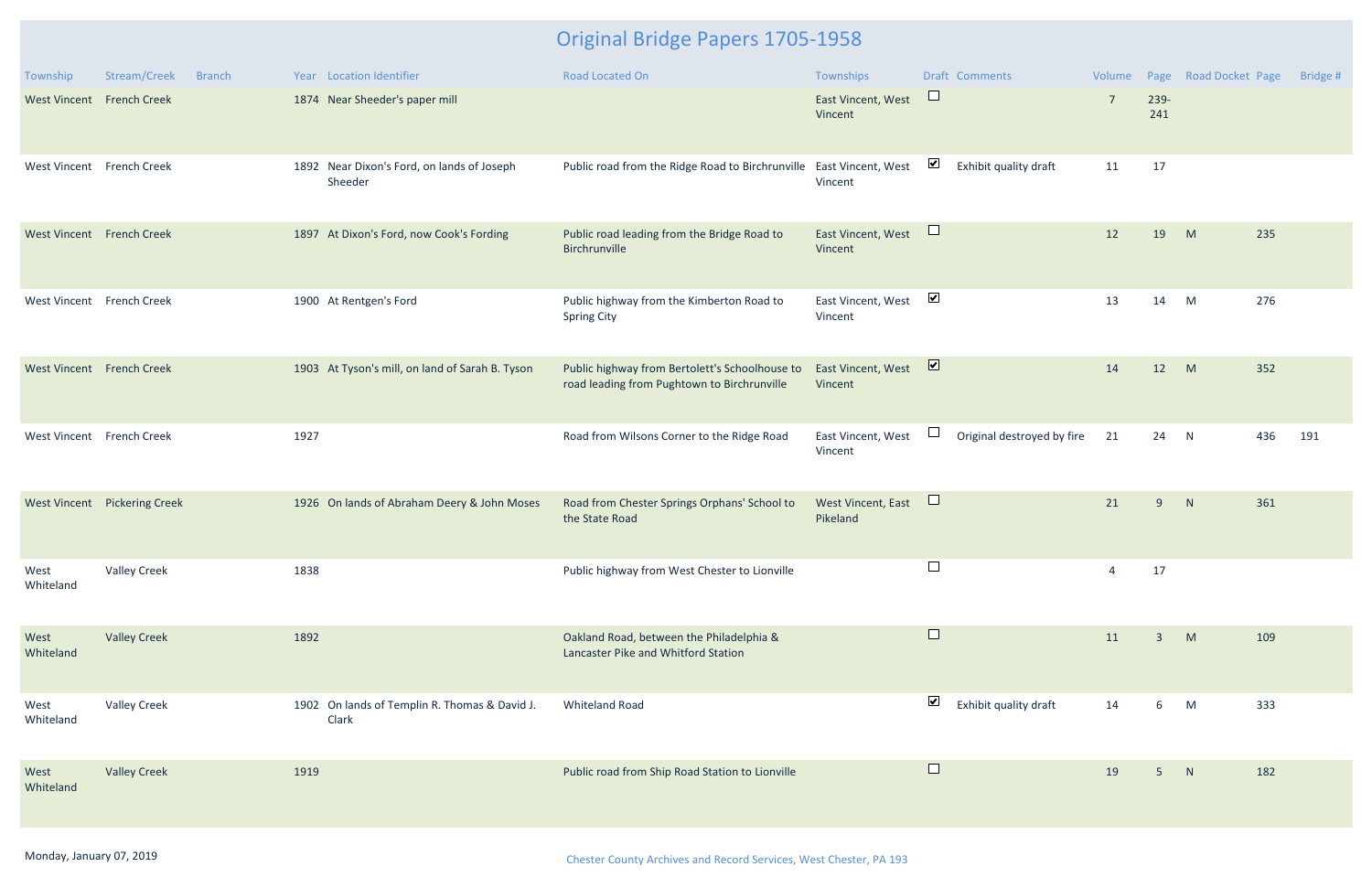| Township   | Stream/Creek         | <b>Branch</b>      | Year Location Identifier                  | Road Located On                                                                                       | Townships                    | Draft Comments                                                      |                         |                | Volume Page Road Docket Page | Bridge # |
|------------|----------------------|--------------------|-------------------------------------------|-------------------------------------------------------------------------------------------------------|------------------------------|---------------------------------------------------------------------|-------------------------|----------------|------------------------------|----------|
| Westtown   | <b>Chester Creek</b> |                    | 1867                                      | New road beginning in a public road near<br>William C. Hickman's gate to West Chester                 |                              | $\Box$                                                              | $\overline{7}$          | 39-43          |                              |          |
| Westtown   | <b>Chester Creek</b> | <b>East Branch</b> | 1827                                      | <b>Street Road</b>                                                                                    | Westtown,<br>Thornbury       | $\Box$                                                              | $\overline{2}$          | $233 -$<br>237 |                              |          |
| Westtown   | <b>Chester Creek</b> | East Branch        | 1878 Below the Westtown Dam               | Public road from West Chester to Westtown<br>School                                                   |                              | $\Box$                                                              | 8                       | 145-<br>147    |                              |          |
| Westtown   | <b>Chester Creek</b> | <b>East Branch</b> | 1898                                      | <b>Westtown Road</b>                                                                                  |                              | $\overline{\mathbf{v}}$                                             | 13                      | 7 <sup>7</sup> | M<br>242                     |          |
| Westtown   | <b>Chester Creek</b> | East Branch        | 1925                                      | <b>Street Road</b>                                                                                    | Westtown,<br>Thornbury       | $\Box$<br>To replace dilapidated<br>covered bridge built in<br>1832 | 21                      | 12             | N<br>366                     |          |
| Westtown   | <b>Chester Creek</b> | <b>West Branch</b> | 1837                                      | Marlborough Street Road                                                                               |                              | $\Box$                                                              | $\overline{\mathbf{3}}$ | $260 -$<br>265 |                              |          |
| Westtown   | <b>Chester Creek</b> | West Branch        | 1845                                      | Marlborough Street Road                                                                               | Westtown,<br>Thornbury       | $\Box$                                                              | $\overline{4}$          | $172 -$<br>177 | 56                           |          |
| Willistown | <b>Crum Creek</b>    |                    | 1803 A ford near Isaac Thomas's gristmill | Road leading from West Chester to Philadelphia                                                        |                              |                                                                     | $\mathbf{1}$            | 67-68          |                              |          |
| Willistown | <b>Crum Creek</b>    |                    | 1825                                      | Road from William England's smith shop in West Willistown,<br>Bradford to Seller's mill on Cobb Creek | Newtown<br>(Delaware County) | $\Box$                                                              | $\overline{2}$          | $221 -$<br>227 |                              |          |
| Willistown | <b>Crum Creek</b>    |                    | 1856                                      | Road from the Great Valley to Media                                                                   |                              | $\overline{\mathbf{v}}$                                             | 6 <sup>1</sup>          | $23-29$ J      | 306                          |          |
| Willistown | <b>Crum Creek</b>    |                    | 1860 Near house of Israel Bartram         | <b>Boot Road</b>                                                                                      |                              | $\Box$                                                              | 6                       | $85-91$ J      | 566                          |          |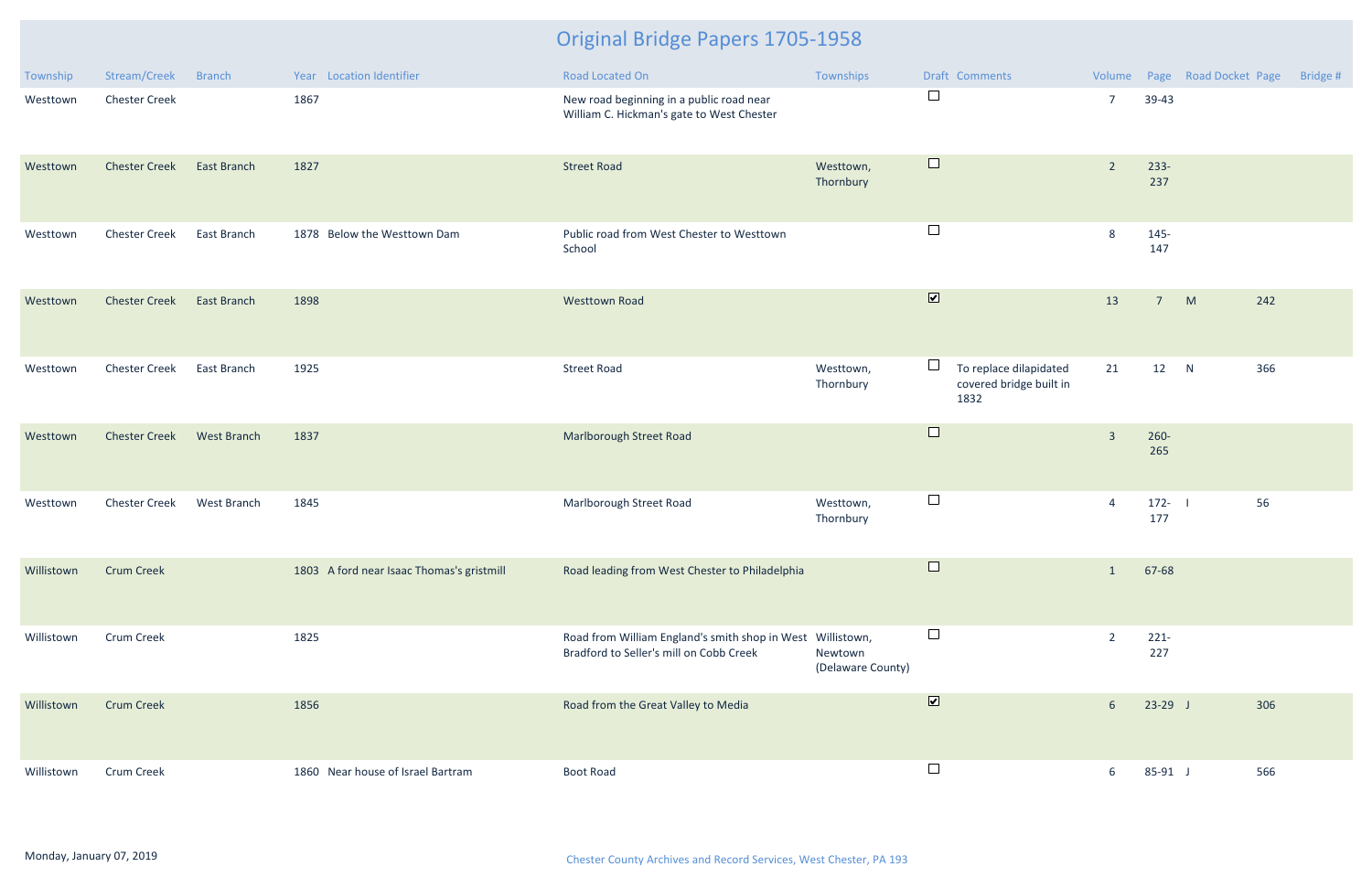| Township   | Stream/Creek<br><b>Branch</b> | Year Location Identifier                                | Road Located On                                                                                             | Townships                                  | Draft Comments       | Volume         |                | Page Road Docket Page |             | Bridge # |
|------------|-------------------------------|---------------------------------------------------------|-------------------------------------------------------------------------------------------------------------|--------------------------------------------|----------------------|----------------|----------------|-----------------------|-------------|----------|
| Willistown | <b>Crum Creek</b>             | 1903                                                    | Grubb's Road to Paoli & Duffryn Mawr                                                                        |                                            | $\Box$               | 14             | 14             | M                     | 358         |          |
| Willistown | Crum Creek                    | 1920 On land of T. DeWitt Cuyler                        | Valley Road                                                                                                 |                                            | $\Box$               | 19             | 22             | N                     | 249         |          |
| Willistown | <b>Hokoken Creek</b>          | 1844 Near George S. Matlack's saw mill                  | West Chester & Philadelphia Road                                                                            |                                            | $\Box$               | $\overline{4}$ | 166-<br>168    |                       |             |          |
| Willistown | <b>Ridley Creek</b>           | 1802 Near Aaron Garrett's Sawmill                       | West Chester - Marlborough Street Road<br>leading to Philadelphia from the large Friends<br>boarding school |                                            | $\blacktriangledown$ | 1              | 60-62          |                       |             |          |
| Willistown | <b>Ridley Creek</b>           | 1803                                                    | State Road (new)                                                                                            |                                            | $\Box$               | $\mathbf{1}$   | 106-<br>110    |                       |             |          |
| Willistown | <b>Ridley Creek</b>           | 1816                                                    | Philadelphia to West Chester Road                                                                           |                                            | $\Box$<br>Repair     | $\overline{2}$ | 85-86          |                       |             |          |
| Willistown | <b>Ridley Creek</b>           | 1821 At Hayman's Ford                                   | Public road from Chester to the Great Valley                                                                | Willistown,<br>(Delaware County)           | $\Box$               | $\overline{2}$ | 172- F<br>176  |                       | 149         |          |
| Willistown | <b>Ridley Creek</b>           | 1863 At Garrett's paper mill                            | Road from West Chester to Sugartown                                                                         |                                            | $\blacktriangledown$ | 6              | 191- K<br>198  |                       | 182         |          |
| Willistown | <b>Ridley Creek</b>           | 1873 On land of John Smedley                            | Public road from the Rockey Hill to West Chester                                                            |                                            | $\Box$               | $\overline{7}$ | $242 -$<br>243 |                       |             |          |
| Willistown | <b>Ridley Creek</b>           | 1873                                                    | Road from Rocky Hill Road to West Chester<br>Road, through the premises of John Smedley                     |                                            | $\Box$               | 8              | 100            |                       |             |          |
| Willistown | <b>Ridley Creek</b>           | 1924 On lands of Ellen E. Smedley & Thomas G.<br>Ashton | Ashbridge Road                                                                                              | Willistown,<br>Edgmont<br>(Delaware Count) | $\Box$               | 20             | 16             | N                     | 325,<br>270 | 154      |